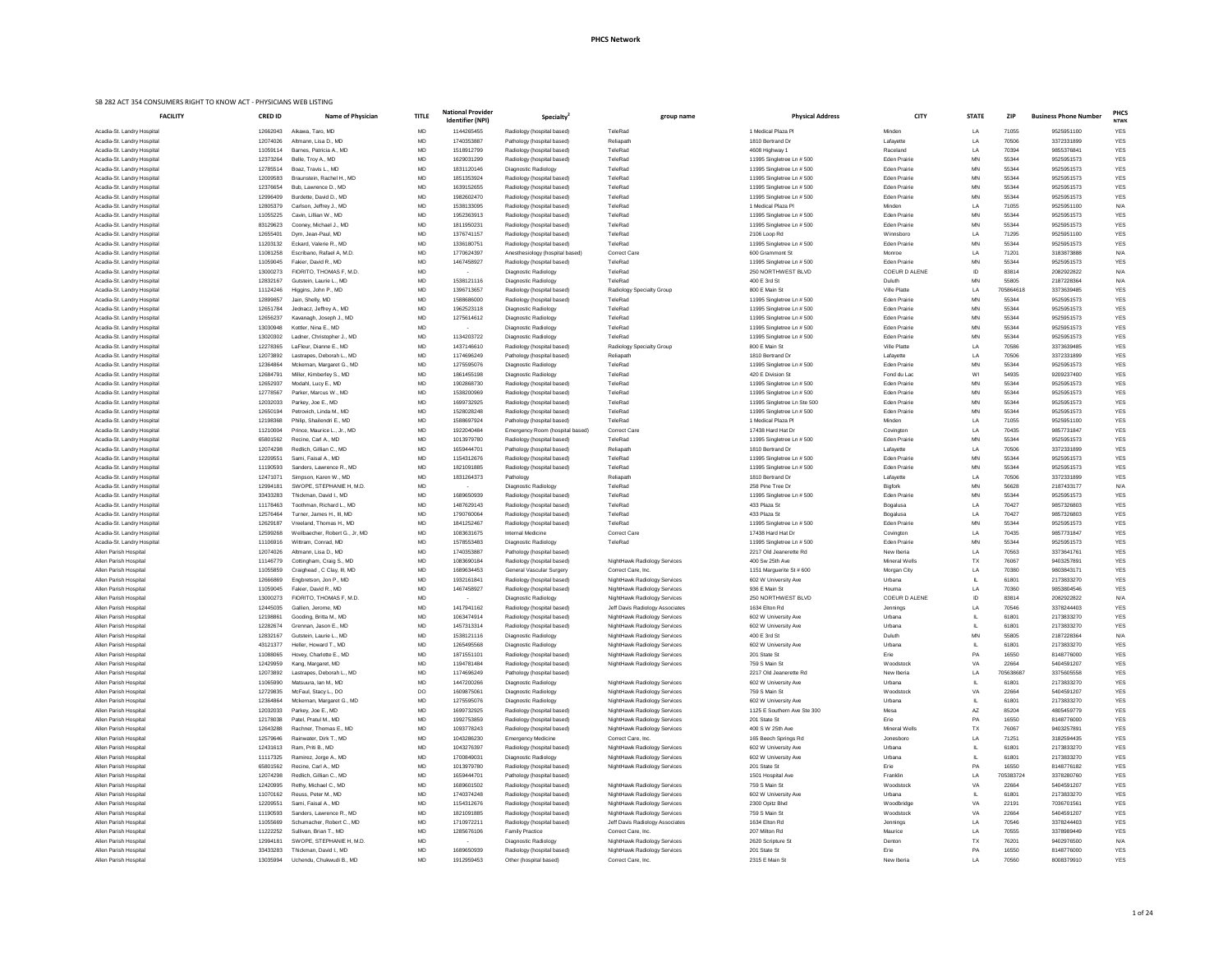| ational Provider<br>Identifier (NPI) | Specialty <sup>®</sup>                                   | group name                                             | <b>Physical Address</b>                            | <b>CITY</b>                        | <b>STATE</b>    | <b>ZIP</b>         | <b>Business Phone Number</b> | <b>PHCS</b><br><b>NTWK</b> |
|--------------------------------------|----------------------------------------------------------|--------------------------------------------------------|----------------------------------------------------|------------------------------------|-----------------|--------------------|------------------------------|----------------------------|
| 1841252467                           | Radiology (hospital based)                               | NightHawk Radiology Services                           | 400 S W 25th Ave                                   | Mineral Wells                      | TX              | 76067              | 9403257891                   | <b>YES</b>                 |
| 1962421586                           | <b>Family Practice</b>                                   | Correct Care, Inc.                                     | 2750 Aster St                                      | Lake Charles                       | LA              | 70601              | 3374782650                   | <b>YES</b>                 |
| 1790788115                           | Radiology (hospital based)                               | NightHawk Radiology Services                           | 1220 Paluxy Medical Cir Ste 101                    | Granbury                           | <b>TX</b>       | 76048              | 8174083301                   | <b>YES</b>                 |
| 1316922636                           | Anesthesiology                                           | <b>Stat Anesthesia</b>                                 | 408 Tiffany Drive                                  | <b>River Ridge</b>                 | LA              | 70123              | 5047376407                   | N/A                        |
| 1295954212                           | Anesthesiology                                           | <b>Stat Anesthesia</b>                                 | 408 Tiffany Drive                                  | <b>River Ridge</b>                 | LA              | 70123              | 5047376407                   | N/A                        |
|                                      | Pathologist                                              | Quest Diagnostic Incorporated                          | 4648 S. I-10 Service Road                          | Metairie                           | LA              | 70001              | 8006696605                   | N/A                        |
| 1144371303                           | Anesthesiology (hospital based)                          |                                                        | 1305 Crowley Rayne Hwy                             | Crowley                            | LA              | 705268202          | 3377833222                   | <b>YES</b>                 |
| 1306814918<br>1639166994             | Pathology<br>Radiology                                   | Delta Pathology Group<br>Opelousas Radiology Group LTD | 3133 W March Ln Ste 1040<br>1305 Crowley Rayne Hwy | Stockton<br>Crowley                | CA<br>LA        | 95207<br>70526     | 2094774432<br>3372615151     | <b>YES</b><br><b>YES</b>   |
| 1144271800                           | Diagnostic Radiology                                     |                                                        | 175 E Main St                                      | Huntington                         | <b>NY</b>       | 11743              | 6314276344                   | <b>YES</b>                 |
| 1053575506                           | Radiology (hospital based)                               |                                                        | 2500 N State St                                    | Jackson                            | <b>MS</b>       | 39216              | 6019842538                   | <b>YES</b>                 |
| 1205895505                           | Radiology (hospital based)                               |                                                        | 227 Mountain Dr                                    | Dahlonega                          | GA              | 30533              | 7068646136                   | <b>YES</b>                 |
| 1821095845                           | Radiology (hospital based)                               |                                                        | 9150 Huebner Rd                                    | San Antonio                        | TX              | 78240              | 2106167780                   | <b>YES</b>                 |
| 1093721052                           | Radiology (hospital based)                               |                                                        | 3949 S Cobb Dr SE                                  | Smyrna                             | GA              | 30080              | 7704340710                   | <b>YES</b>                 |
| 1508817966                           | Radiology (hospital based)                               |                                                        | 301 N Jefferson Davis Pkwy                         | New Orleans                        | LA              | 70119              | 5044835311                   | <b>YES</b>                 |
| 1023082542<br>1962482893             | Radiology (hospital based)                               |                                                        | 1501 Kings Hwy<br>206 2nd St E                     | Shreveport                         | LA<br>FL.       | 71103<br>34208     | 3186756240<br>9417457574     | <b>YES</b><br><b>YES</b>   |
| 1346446747                           | Diagnostic Radiology<br>Radiology (hospital based)       |                                                        | 3520 Piedmont Rd N E Ste 250                       | <b>Bradenton</b><br>Atlanta        | GA              | 30305              | 6789042590                   | <b>YES</b>                 |
| 1073563862                           | Radiology (hospital based)                               |                                                        | 1240 Richardson Rd                                 | Calhoun                            | LA              | 71225              | 3187289988                   | <b>YES</b>                 |
| 1205860392                           | Diagnostic Radiology                                     |                                                        | 3000 Herring Ave                                   | Waco                               | TX              | 767083239          | 2542028525                   | <b>YES</b>                 |
| 1487614707                           | Radiology (hospital based)                               |                                                        | 227 Mountain Dr                                    | Dahlonega                          | GA              | 30533              | 7068646136                   | <b>YES</b>                 |
| 1154398816                           | Diagnostic Radiology                                     |                                                        | 4320 Seminary Rd                                   | <b>Baltimore</b>                   | <b>MD</b>       | 21287              | 6102548480                   | N/A                        |
| 1972579977                           | Radiology (hospital based)                               |                                                        | 1202 S Tyler St                                    | Covington                          | LA              | 70433              | 9858984000                   | <b>YES</b>                 |
| 1306063276                           | Radiology (hospital based)                               |                                                        | 3520 Piedmont Rd N E Ste 250                       | Atlanta                            | GA              | 30305              | 6789042590                   | <b>YES</b>                 |
| 1639159577<br>1528194230             | Radiology (hospital based)<br>Radiology (hospital based) |                                                        | 500 W Main St<br>227 Mountain Dr                   | Babylon                            | <b>NY</b><br>GA | 11702<br>30533     | 7183386868<br>7068646136     | <b>YES</b><br><b>YES</b>   |
| 1679553689                           | Radiology (hospital based)                               |                                                        | 701 E Marshall St                                  | Dahlonega<br><b>West Chester</b>   | PA              | 193804412          | 6104315131                   | <b>YES</b>                 |
| 1316130776                           | Radiology (hospital based)                               |                                                        | 301 N Jefferson Davis Pkwy                         | New Orleans                        | LA              | 70119              | 5042714920                   | <b>YES</b>                 |
| 1184685240                           | Diagnostic Radiology                                     |                                                        | 227 Mountain Dr                                    | Dahlonega                          | GA              | 30533              | 7068646136                   | <b>YES</b>                 |
| 1871514000                           | Radiology (hospital based)                               |                                                        | 503 McMillan Rd                                    | West Monroe                        | LA              | 71291              | 3183253838                   | <b>YES</b>                 |
| 1144271800                           | Diagnostic Radiology                                     |                                                        | 175 E Main St                                      | Huntington                         | <b>NY</b>       | 11743              | 6314276344                   | <b>YES</b>                 |
| 1053575506                           | Radiology (hospital based)                               |                                                        | 2500 N State St                                    | Jackson                            | <b>MS</b>       | 39216              | 6019842538                   | <b>YES</b>                 |
| 1205895505                           | Radiology (hospital based)                               |                                                        | 227 Mountain Dr                                    | Dahlonega                          | GA              | 30533              | 7068646136                   | <b>YES</b><br><b>YES</b>   |
| 1821095845<br>1093721052             | Radiology (hospital based)<br>Radiology (hospital based) |                                                        | 9150 Huebner Rd<br>3949 S Cobb Dr SE               | San Antonio<br>Smyrna              | TX<br>GA        | 78240<br>30080     | 2106167780<br>7704340710     | <b>YES</b>                 |
| 1912214669                           | <b>Nurse Practitioner</b>                                |                                                        | 1929 University Ave                                | Oxford                             | <b>MS</b>       | 38655              | 6622362232                   | <b>YES</b>                 |
| 1508817966                           | Radiology (hospital based)                               |                                                        | 301 N Jefferson Davis Pkwy                         | New Orleans                        | LA              | 70119              | 5044835311                   | <b>YES</b>                 |
| 1023082542                           | Radiology (hospital based)                               |                                                        | 1501 Kings Hwy                                     | Shreveport                         | LA              | 71103              | 3186756240                   | <b>YES</b>                 |
| 1962482893                           | Diagnostic Radiology                                     |                                                        | 206 2nd St E                                       | <b>Bradenton</b>                   | FL.             | 34208              | 9417457574                   | <b>YES</b>                 |
| 1346446747                           | Radiology (hospital based)                               |                                                        | 3520 Piedmont Rd N E Ste 250                       | Atlanta                            | GA              | 30305              | 6789042590                   | <b>YES</b>                 |
| 1073563862                           | Radiology (hospital based)                               |                                                        | 1240 Richardson Rd                                 | Calhoun                            | LA              | 71225              | 3187289988                   | <b>YES</b>                 |
| 1205860392                           | Diagnostic Radiology<br>Nurse Practitioner               |                                                        | 3000 Herring Ave<br>4045 North Blvd                | Waco<br><b>Baton Rouge</b>         | TX<br>LA        | 767083239<br>70806 | 2542028525<br>2253870851     | <b>YES</b><br>N/A          |
| 1487614707                           | Radiology (hospital based)                               |                                                        | 227 Mountain Dr                                    | Dahlonega                          | GA              | 30533              | 7068646136                   | <b>YES</b>                 |
| 1154398816                           | Diagnostic Radiology                                     |                                                        | 4320 Seminary Rd                                   | Baltimore                          | <b>MD</b>       | 21287              | 6102548480                   | N/A                        |
| 1972579977                           | Radiology (hospital based)                               |                                                        | 1202 S Tyler St                                    | Covington                          | LA              | 70433              | 9858984000                   | <b>YES</b>                 |
| 1306063276                           | Radiology (hospital based)                               |                                                        | 3520 Piedmont Rd N E Ste 250                       | Atlanta                            | GA              | 30305              | 6789042590                   | <b>YES</b>                 |
| 1639159577                           | Radiology (hospital based)                               |                                                        | 500 W Main St                                      | Babylon                            | <b>NY</b>       | 11702              | 7183386868                   | <b>YES</b>                 |
| 1528194230                           | Radiology (hospital based)                               |                                                        | 227 Mountain Dr                                    | Dahlonega                          | GA              | 30533              | 7068646136                   | <b>YES</b>                 |
| 1679553689<br>1316130776             | Radiology (hospital based)<br>Radiology (hospital based) |                                                        | 701 E Marshall St<br>301 N Jefferson Davis Pkwy    | <b>West Chester</b><br>New Orleans | PA<br>LA        | 193804412<br>70119 | 6104315131<br>5042714920     | <b>YES</b><br><b>YES</b>   |
| 1184685240                           | Diagnostic Radiology                                     |                                                        | 227 Mountain Dr                                    | Dahlonega                          | GA              | 30533              | 7068646136                   | YES                        |
| 1871514000                           | Radiology (hospital based)                               |                                                        | 503 McMillan Rd                                    | West Monroe                        | LA              | 71291              | 3183253838                   | <b>YES</b>                 |
| 1144271800                           | Diagnostic Radiology                                     |                                                        | 175 E Main St                                      | Huntington                         | <b>NY</b>       | 11743              | 6314276344                   | <b>YES</b>                 |
| 1053575506                           | Radiology (hospital based)                               |                                                        | 2500 N State St                                    | Jackson                            | MS              | 39216              | 6019842538                   | <b>YES</b>                 |
| 1205895505                           | Radiology (hospital based)                               |                                                        | 227 Mountain Dr                                    | Dahlonega                          | GA              | 30533              | 7068646136                   | YES                        |
| 1821095845                           | Radiology (hospital based)                               |                                                        | 9150 Huebner Rd                                    | San Antonio                        | TX              | 78240              | 2106167780                   | <b>YES</b>                 |
| 1093721052<br>1508817966             | Radiology (hospital based)<br>Radiology (hospital based) |                                                        | 3949 S Cobb Dr SE<br>301 N Jefferson Davis Pkwy    | Smyrna<br>New Orleans              | GA<br>LA        | 30080<br>70119     | 7704340710<br>5044835311     | <b>YES</b><br>YES          |
| 1023082542                           | Radiology (hospital based)                               |                                                        | 1501 Kings Hwy                                     | Shreveport                         | LA              | 71103              | 3186756240                   | <b>YES</b>                 |
| 1962482893                           | Diagnostic Radiology                                     |                                                        | 206 2nd St E                                       | <b>Bradenton</b>                   | <b>FL</b>       | 34208              | 9417457574                   | <b>YES</b>                 |
| 1346446747                           | Radiology (hospital based)                               |                                                        | 3520 Piedmont Rd N E Ste 250                       | Atlanta                            | GA              | 30305              | 6789042590                   | YES                        |
| 1073563862                           | Radiology (hospital based)                               |                                                        | 1240 Richardson Rd                                 | Calhoun                            | LA              | 71225              | 3187289988                   | YES                        |
| 1821093717                           | Radiology (hospital based)                               |                                                        | 1450 Poydras St #2000                              | New Orleans                        | LA              | 70112              | 5048942160                   | <b>YES</b>                 |
| 1205860392                           | Diagnostic Radiology                                     |                                                        | 3000 Herring Ave                                   | Waco                               | TX              | 767083239          | 2542028525                   | <b>YES</b>                 |
| 1487614707<br>1154398816             | Radiology (hospital based)<br>Diagnostic Radiology       |                                                        | 227 Mountain Dr<br>4320 Seminary Rd                | Dahlonega<br>Baltimore             | GA<br><b>MD</b> | 30533<br>21287     | 7068646136<br>6102548480     | YES<br>N/A                 |
| 1972579977                           | Radiology (hospital based)                               |                                                        | 1202 S Tyler St                                    | Covington                          | LA              | 70433              | 9858984000                   | <b>YES</b>                 |
| 1306063276                           | Radiology (hospital based)                               |                                                        | 3520 Piedmont Rd N E Ste 250                       | Atlanta                            | GA              | 30305              | 6789042590                   | <b>YES</b>                 |
| 1639159577                           | Radiology (hospital based)                               |                                                        | 500 W Main St                                      | Babylon                            | <b>NY</b>       | 11702              | 7183386868                   | <b>YES</b>                 |
| 1528194230                           | Radiology (hospital based)                               |                                                        | 227 Mountain Dr                                    | Dahlonega                          | GA              | 30533              | 7068646136                   | <b>YES</b>                 |
| 1679553689                           | Radiology (hospital based)                               |                                                        | 701 E Marshall St                                  | <b>West Chester</b>                | PA              | 193804412          | 6104315131                   | <b>YES</b>                 |
| 1316130776                           | Radiology (hospital based)                               |                                                        | 301 N Jefferson Davis Pkwy                         | New Orleans                        | LA              | 70119              | 5042714920                   | YES                        |
| 1184685240<br>1871514000             | Diagnostic Radiology<br>Radiology (hospital based)       |                                                        | 227 Mountain Dr<br>503 McMillan Rd                 | Dahlonega<br>West Monroe           | GA<br>LA        | 30533<br>71291     | 7068646136<br>3183253838     | <b>YES</b><br><b>YES</b>   |
| 1053575506                           | Radiology (hospital based)                               |                                                        | 2500 N State St                                    | Jackson                            | <b>MS</b>       | 39216              | 6019842538                   | <b>YES</b>                 |
| 1821095845                           | Radiology (hospital based)                               |                                                        | 9150 Huebner Rd                                    | San Antonio                        | TX              | 78240              | 2106167780                   | <b>YES</b>                 |
| 1467459388                           | <b>Nurse Practitioner</b>                                |                                                        | 225 Dunn St                                        | Houma                              | LA              | 70360              | 9858760300                   | <b>YES</b>                 |

| <b>FACILITY</b>                                                                                  | <b>CRED ID</b>       | <b>Name of Physician</b>                             | <b>TITLE</b> | <b>National Provider</b><br><b>Identifier (NPI)</b> | <b>Specialty</b>                                         | group name                    | <b>Physical Address</b>                         | <b>CITY</b>           | <b>STATE</b> | <b>ZIP</b>     | <b>Business Phone Number</b> | <b>NTW</b>               |
|--------------------------------------------------------------------------------------------------|----------------------|------------------------------------------------------|--------------|-----------------------------------------------------|----------------------------------------------------------|-------------------------------|-------------------------------------------------|-----------------------|--------------|----------------|------------------------------|--------------------------|
| Allen Parish Hospital                                                                            | 12629187             | Vreeland. Thomas H., MD                              | MD           | 1841252467                                          | Radiology (hospital based)                               | NightHawk Radiology Services  | 400 S W 25th Ave                                | Mineral Wells         | TX           | 76067          | 9403257891                   | <b>YES</b>               |
| Allen Parish Hospital                                                                            | 11129716             | Williams, Homer, H., M.D.                            | MD           | 1962421586                                          | <b>Family Practice</b>                                   | Correct Care, Inc.            | 2750 Aster St                                   | <b>Lake Charles</b>   | LA           | 70601          | 3374782650                   | <b>YES</b>               |
| Allen Parish Hospital                                                                            | 11159850             | Yount, Mitchell L., MD                               | MD           | 1790788115                                          | Radiology (hospital based)                               | NightHawk Radiology Services  | 1220 Paluxy Medical Cir Ste 101                 | Granbury              | TX           | 76048          | 8174083301                   | <b>YES</b>               |
| Ambulatory Eye Surgery Center of Louisiana                                                       | N/A                  | Hollifield, Barbara B., CRNA                         | CRNA         | 1316922636                                          | Anesthesiology                                           | <b>Stat Anesthesia</b>        | 408 Tiffany Drive                               | <b>River Ridge</b>    | LA           | 70123          | 5047376407                   | N/A                      |
| Ambulatory Eye Surgery Center of Louisiana                                                       | N/A                  | N/A                                                  | N/A          | 1295954212                                          | Anesthesiology                                           | <b>Stat Anesthesia</b>        | 408 Tiffany Drive                               | <b>River Ridge</b>    | LA           | 70123          | 5047376407                   | N/A                      |
| Ambulatory Eye Surgery Center of Louisiana                                                       | N/A                  | N/A                                                  | N/A          |                                                     | Pathologist                                              | Quest Diagnostic Incorporated | 4648 S. I-10 Service Road                       | Metairie              | LA.          | 70001          | 8006696605                   | N/A                      |
| American Legion Hospital                                                                         | 12074065             | Michael, Arshavir I., MD                             | MD           | 1144371303                                          | Anesthesiology (hospital based)                          |                               | 1305 Crowley Rayne Hwy                          | Crowley               | LA           | 705268202      | 3377833222                   | <b>YES</b>               |
| American Legion Hospital                                                                         | 8821352              | N/A                                                  | N/A          | 1306814918                                          | Pathology                                                | Delta Pathology Group         | 3133 W March Ln Ste 1040                        | Stockton              | CA           | 95207          | 2094774432                   | <b>YES</b>               |
| American Legion Hospital                                                                         | 23754                | N/A                                                  | N/A          | 1639166994                                          | Radiology                                                | Opelousas Radiology Group LTD | 1305 Crowley Rayne Hwy                          | Crowley               | LA           | 70526          | 3372615151                   | <b>YES</b>               |
| AMG Lafayette Physical Rehabilitation Hospital                                                   | 12434808             | Abraham, Jacob C., MD                                | MD           | 1144271800                                          | Diagnostic Radiology                                     |                               | 175 E Main St                                   | Huntington            | NY.          | 11743          | 6314276344                   | <b>YES</b>               |
| AMG Lafayette Physical Rehabilitation Hospital                                                   | 12696876             | Ardoin, Shannon E., MD                               | <b>MD</b>    | 1053575506                                          | Radiology (hospital based)                               |                               | 2500 N State St                                 | Jackson               | MS           | 39216<br>30533 | 6019842538                   | <b>YES</b>               |
| AMG Lafayette Physical Rehabilitation Hospital<br>AMG Lafayette Physical Rehabilitation Hospital | 11098436             | Arjona, Jose L., MD<br>Armington, William G., MD     | MD           | 1205895505                                          | Radiology (hospital based)                               |                               | 227 Mountain Dr<br>9150 Huebner Rd              | Dahlonega             | GA<br>TX     | 78240          | 7068646136<br>2106167780     | <b>YES</b><br><b>YES</b> |
| AMG Lafayette Physical Rehabilitation Hospital                                                   | 11143661<br>12434809 | Bauer, Amanda F., MD                                 | MD<br>MD     | 1821095845<br>1093721052                            | Radiology (hospital based)<br>Radiology (hospital based) |                               | 3949 S Cobb Dr SE                               | San Antonio<br>Smyrna | GA           | 30080          | 7704340710                   | <b>YES</b>               |
| AMG Lafayette Physical Rehabilitation Hospital                                                   | 11143672             | Brown, Edward L., MD                                 | <b>MD</b>    | 1508817966                                          | Radiology (hospital based)                               |                               | 301 N Jefferson Davis Pkwy                      | <b>New Orleans</b>    | LA           | 70119          | 5044835311                   | <b>YES</b>               |
| AMG Lafayette Physical Rehabilitation Hospital                                                   | 11206380             | Edwards, Robert L., MD                               | MD           | 1023082542                                          | Radiology (hospital based)                               |                               | 1501 Kings Hwy                                  | Shreveport            | LA           | 71103          | 3186756240                   | <b>YES</b>               |
| AMG Lafayette Physical Rehabilitation Hospital                                                   | 12092611             | Ferraro, Francis A., MD                              | MD           | 1962482893                                          | Diagnostic Radiology                                     |                               | 206 2nd St E                                    | <b>Bradenton</b>      |              | 34208          | 9417457574                   | <b>YES</b>               |
| AMG Lafayette Physical Rehabilitation Hospital                                                   | 12809054             | Firouztale, Pejman A., MD                            | MD           | 1346446747                                          | Radiology (hospital based)                               |                               | 3520 Piedmont Rd N E Ste 250                    | Atlanta               | GA           | 30305          | 6789042590                   | <b>YES</b>               |
| AMG Lafayette Physical Rehabilitation Hospital                                                   | 12797214             | Folse, Craig P., MD                                  | MD           | 1073563862                                          | Radiology (hospital based)                               |                               | 1240 Richardson Rd                              | Calhoun               | LA           | 71225          | 3187289988                   | <b>YES</b>               |
| AMG Lafayette Physical Rehabilitation Hospital                                                   | 11005916             | Ford, Kerry K., MD                                   | <b>MD</b>    | 1205860392                                          | <b>Diagnostic Radiology</b>                              |                               | 3000 Herring Ave                                | Waco                  | <b>TX</b>    | 767083239      | 2542028525                   | <b>YES</b>               |
| AMG Lafayette Physical Rehabilitation Hospital                                                   | 12334672             | Goyal, Maheep K., MD                                 | MD           | 1487614707                                          | Radiology (hospital based)                               |                               | 227 Mountain Dr                                 | Dahlonega             | GA           | 30533          | 7068646136                   | <b>YES</b>               |
| AMG Lafayette Physical Rehabilitation Hospital                                                   | 12023886             | Greenfield, Antie L., MD                             | MD           | 1154398816                                          | Diagnostic Radiology                                     |                               | 4320 Seminary Rd                                | <b>Baltimore</b>      | <b>MD</b>    | 21287          | 6102548480                   | N/A                      |
| AMG Lafayette Physical Rehabilitation Hospital                                                   | 11058111             | Henry, Herbert W., MD                                | <b>MD</b>    | 1972579977                                          | Radiology (hospital based)                               |                               | 1202 S Tyler St                                 | Covington             | LA           | 70433          | 9858984000                   | <b>YES</b>               |
| AMG Lafayette Physical Rehabilitation Hospital                                                   | 12809302             | Kovash, Nanette L., DO                               | DO           | 1306063276                                          | Radiology (hospital based)                               |                               | 3520 Piedmont Rd N E Ste 250                    | Atlanta               | GA           | 30305          | 6789042590                   | <b>YES</b>               |
| AMG Lafayette Physical Rehabilitation Hospital                                                   | 12031245             | Mallampati, Gautham K., MD                           | <b>MD</b>    | 1639159577                                          | Radiology (hospital based)                               |                               | 500 W Main St                                   | Babylon               | NY.          | 11702          | 7183386868                   | <b>YES</b>               |
| AMG Lafayette Physical Rehabilitation Hospital                                                   | 12757648             | O'Loughlin, Terence J., MD                           | MD           | 1528194230                                          | Radiology (hospital based)                               |                               | 227 Mountain Dr                                 | Dahlonega             | GA           | 30533          | 7068646136                   | YES                      |
| AMG Lafayette Physical Rehabilitation Hospital                                                   | 12335021             | Pretorius, Eugene S., MD                             | MD           | 1679553689                                          | Radiology (hospital based)                               |                               | 701 E Marshall St                               | West Chester          | PA.          | 193804412      | 6104315131                   | <b>YES</b>               |
| AMG Lafayette Physical Rehabilitation Hospital                                                   | 11143779             | Smith, Stover L., Jr, MD                             | MD           | 1316130776                                          | Radiology (hospital based)                               |                               | 301 N Jefferson Davis Pkwy                      | New Orleans           | LA           | 70119          | 5042714920                   | <b>YES</b>               |
| AMG Lafayette Physical Rehabilitation Hospital                                                   | 60234157             | Sulzer, Jana L., MD                                  | MD           | 1184685240                                          | Diagnostic Radiology                                     |                               | 227 Mountain Dr                                 | Dahlonega             | GA           | 30533          | 7068646136                   | <b>YES</b>               |
| AMG Lafayette Physical Rehabilitation Hospital                                                   | 11055472             | Yatco, Reynaldo L., MD                               | MD           | 1871514000                                          | Radiology (hospital based)                               |                               | 503 McMillan Rd                                 | West Monroe           | LA           | 71291          | 3183253838                   | <b>YES</b>               |
| AMG Specialty Hospital - Denham Springs                                                          | 12434808             | Abraham, Jacob C., MD                                | MD           | 1144271800                                          | Diagnostic Radiology                                     |                               | 175 E Main St                                   | Huntington            | NΥ           | 11743          | 6314276344                   | <b>YES</b>               |
| AMG Specialty Hospital - Denham Springs                                                          | 12696876             | Ardoin, Shannon E., MD                               | MD           | 1053575506                                          | Radiology (hospital based)                               |                               | 2500 N State St                                 | Jackson               |              | 39216          | 6019842538                   | YES                      |
| AMG Specialty Hospital - Denham Springs                                                          | 11098436             | Arjona, Jose L., MD                                  | MD           | 1205895505                                          | Radiology (hospital based)                               |                               | 227 Mountain Dr                                 | Dahlonega             | GA           | 30533          | 7068646136                   | YES                      |
| AMG Specialty Hospital - Denham Springs                                                          | 11143661             | Armington, William G., MD                            | MD           | 1821095845                                          | Radiology (hospital based)                               |                               | 9150 Huebner Rd                                 | San Antonio           | TX           | 78240          | 2106167780                   | <b>YES</b>               |
| AMG Specialty Hospital - Denham Springs                                                          | 12434809             | Bauer, Amanda F., MD                                 | MD           | 1093721052                                          | Radiology (hospital based)                               |                               | 3949 S Cobb Dr SE                               | Smyrna                | GА           | 30080          | 7704340710                   | <b>YES</b>               |
| AMG Specialty Hospital - Denham Springs                                                          | 12931669             | Bishop, Lisa H., BA                                  | BA           | 1912214669                                          | <b>Nurse Practitioner</b>                                |                               | 1929 University Ave                             | Oxford                | MS.          | 38655          | 6622362232                   | YES                      |
| AMG Specialty Hospital - Denham Springs                                                          | 11143672             | Brown, Edward L., MD                                 | MD           | 1508817966                                          | Radiology (hospital based)                               |                               | 301 N Jefferson Davis Pkwy                      | New Orleans           | LA           | 70119          | 5044835311                   | <b>YES</b>               |
| AMG Specialty Hospital - Denham Springs                                                          | 11206380             | Edwards, Robert L., MD                               | MD           | 1023082542                                          | Radiology (hospital based)                               |                               | 1501 Kings Hwy                                  | Shreveport            | LA           | 71103          | 3186756240                   | <b>YES</b>               |
| AMG Specialty Hospital - Denham Springs                                                          | 12092611             | Ferraro, Francis A., MD                              | MD           | 1962482893                                          | Diagnostic Radiology                                     |                               | 206 2nd St E                                    | <b>Bradenton</b>      |              | 34208          | 9417457574                   | <b>YES</b>               |
| AMG Specialty Hospital - Denham Springs                                                          | 12809054             | Firouztale, Pejman A., MD                            | MD           | 1346446747                                          | Radiology (hospital based)                               |                               | 3520 Piedmont Rd N E Ste 250                    | Atlanta               | GA           | 30305          | 6789042590                   | YES                      |
| AMG Specialty Hospital - Denham Springs                                                          | 12797214             | Folse, Craig P., MD                                  | MD           | 1073563862                                          | Radiology (hospital based)                               |                               | 1240 Richardson Rd                              | Calhoun               | LA.          | 71225          | 3187289988                   | <b>YES</b>               |
| AMG Specialty Hospital - Denham Springs                                                          | 11005916             | Ford, Kerry K., MD                                   | MD           | 1205860392                                          | Diagnostic Radiology                                     |                               | 3000 Herring Ave                                | Waco                  | TX           | 767083239      | 2542028525                   | <b>YES</b>               |
| AMG Specialty Hospital - Denham Springs                                                          | 12453119             | Gautreau, Ty, BA                                     | BA           | $\sim$                                              | <b>Nurse Practitioner</b>                                |                               | 4045 North Blvd                                 | <b>Baton Rouge</b>    | LA           | 70806          | 2253870851                   | N/A                      |
| AMG Specialty Hospital - Denham Springs                                                          | 12334672             | Goyal, Maheep K., MD                                 | <b>MD</b>    | 1487614707                                          | Radiology (hospital based)                               |                               | 227 Mountain Dr                                 | Dahlonega             | GA           | 30533          | 7068646136                   | <b>YES</b>               |
| AMG Specialty Hospital - Denham Springs                                                          | 12023886             | Greenfield, Antie L., MD                             | MD           | 1154398816                                          | Diagnostic Radiology                                     |                               | 4320 Seminary Rd                                | <b>Baltimore</b>      | <b>MD</b>    | 21287          | 6102548480                   | N/A                      |
| AMG Specialty Hospital - Denham Springs                                                          | 11058111             | Henry, Herbert W., MD                                | MD           | 1972579977                                          | Radiology (hospital based)                               |                               | 1202 S Tyler St<br>3520 Piedmont Rd N E Ste 250 | Covington             | LA<br>GA     | 70433<br>30305 | 9858984000                   | YES<br><b>YES</b>        |
| AMG Specialty Hospital - Denham Springs<br>AMG Specialty Hospital - Denham Springs               | 12809302<br>12031245 | Kovash, Nanette L., DO<br>Mallampati, Gautham K., MD | DO<br>MD     | 1306063276<br>1639159577                            | Radiology (hospital based)<br>Radiology (hospital based) |                               | 500 W Main St                                   | Atlanta<br>Babylon    | NY.          | 11702          | 6789042590<br>7183386868     | <b>YES</b>               |
| AMG Specialty Hospital - Denham Springs                                                          | 12757648             | O'Loughlin, Terence J., MD                           | MD           | 1528194230                                          | Radiology (hospital based)                               |                               | 227 Mountain Dr                                 | Dahlonega             | GA           | 30533          | 7068646136                   | <b>YES</b>               |
| AMG Specialty Hospital - Denham Springs                                                          | 12335021             | Pretorius, Eugene S., MD                             | MD           | 1679553689                                          | Radiology (hospital based)                               |                               | 701 E Marshall St                               | <b>West Chester</b>   | PA           | 193804412      | 6104315131                   | <b>YES</b>               |
| AMG Specialty Hospital - Denham Springs                                                          | 11143779             | Smith, Stover L., Jr, MD                             | MD           | 1316130776                                          | Radiology (hospital based)                               |                               | 301 N Jefferson Davis Pkwy                      | New Orleans           | LA           | 70119          | 5042714920                   | YES                      |
| AMG Specialty Hospital - Denham Springs                                                          | 60234157             | Sulzer, Jana L., MD                                  | MD           | 1184685240                                          | <b>Diagnostic Radiology</b>                              |                               | 227 Mountain Dr                                 | Dahlonega             | GA           | 30533          | 7068646136                   | <b>YES</b>               |
| AMG Specialty Hospital - Denham Springs                                                          | 11055472             | Yatco, Reynaldo L., MD                               | MD           | 1871514000                                          | Radiology (hospital based)                               |                               | 503 McMillan Rd                                 | West Monroe           | LA           | 71291          | 3183253838                   | <b>YES</b>               |
| AMG Specialty Hospital - Feliciana                                                               | 12434808             | Abraham, Jacob C., MD                                | MD           | 1144271800                                          | Diagnostic Radiology                                     |                               | 175 E Main St                                   | Huntington            | <b>NY</b>    | 11743          | 6314276344                   | <b>YES</b>               |
| AMG Specialty Hospital - Feliciana                                                               | 12696876             | Ardoin, Shannon E., MD                               | MD           | 1053575506                                          | Radiology (hospital based)                               |                               | 2500 N State St                                 | Jackson               | МS           | 39216          | 6019842538                   | YES                      |
| AMG Specialty Hospital - Feliciana                                                               | 11098436             | Arjona, Jose L., MD                                  | MD           | 1205895505                                          | Radiology (hospital based)                               |                               | 227 Mountain Dr                                 | Dahlonega             | GA           | 30533          | 7068646136                   | <b>YES</b>               |
| AMG Specialty Hospital - Feliciana                                                               | 11143661             | Armington, William G., MD                            | MD           | 1821095845                                          | Radiology (hospital based)                               |                               | 9150 Huebner Rd                                 | San Antonio           | TX           | 78240          | 2106167780                   | <b>YES</b>               |
| AMG Specialty Hospital - Feliciana                                                               | 12434809             | Bauer, Amanda F., MD                                 | MD           | 1093721052                                          | Radiology (hospital based)                               |                               | 3949 S Cobb Dr SE                               | Smyrna                | GA           | 30080          | 7704340710                   | YES                      |
| AMG Specialty Hospital - Feliciana                                                               | 11143672             | Brown, Edward L., MD                                 | MD           | 1508817966                                          | Radiology (hospital based)                               |                               | 301 N Jefferson Davis Pkwy                      | <b>New Orleans</b>    | LA           | 70119          | 5044835311                   | YES                      |
| AMG Specialty Hospital - Feliciana                                                               | 11206380             | Edwards, Robert L., MD                               | MD           | 1023082542                                          | Radiology (hospital based)                               |                               | 1501 Kings Hwy                                  | Shreveport            | LA           | 71103          | 3186756240                   | <b>YES</b>               |
| AMG Specialty Hospital - Feliciana                                                               | 1209261 <sup>-</sup> | Ferraro, Francis A., MD                              | MD           | 1962482893                                          | Diagnostic Radiology                                     |                               | 206 2nd St E                                    | <b>Bradenton</b>      |              | 34208          | 9417457574                   | <b>YES</b>               |
| AMG Specialty Hospital - Feliciana                                                               | 12809054             | Firouztale, Pejman A., MD                            | MD           | 1346446747                                          | Radiology (hospital based)                               |                               | 3520 Piedmont Rd N E Ste 250                    | Atlanta               | GA           | 30305          | 6789042590                   | <b>YES</b>               |
| AMG Specialty Hospital - Feliciana                                                               | 12797214             | Folse, Craig P., MD                                  | MD           | 1073563862                                          | Radiology (hospital based)                               |                               | 1240 Richardson Rd                              | Calhoun               |              | 71225          | 3187289988                   | <b>YES</b>               |
| AMG Specialty Hospital - Feliciana                                                               | 11138815             | Fontanez, Daniel G., MD                              | MD           | 1821093717                                          | Radiology (hospital based)                               |                               | 1450 Poydras St #2000                           | <b>New Orleans</b>    | LA           | 70112          | 5048942160                   | <b>YES</b>               |
| AMG Specialty Hospital - Feliciana                                                               | 11005916             | Ford, Kerry K., MD                                   | MD           | 1205860392                                          | Diagnostic Radiology                                     |                               | 3000 Herring Ave                                | Waco                  | TX           | 767083239      | 2542028525                   | YES                      |
| AMG Specialty Hospital - Feliciana                                                               | 12334672             | Goyal, Maheep K., MD                                 | MD           | 1487614707                                          | Radiology (hospital based)                               |                               | 227 Mountain Dr                                 | Dahlonega             | GA           | 30533          | 7068646136                   | YES                      |
| AMG Specialty Hospital - Feliciana                                                               | 12023886             | Greenfield, Antje L., MD                             | MD           | 1154398816                                          | Diagnostic Radiology                                     |                               | 4320 Seminary Rd                                | <b>Baltimore</b>      | <b>MD</b>    | 21287          | 6102548480                   | N/A                      |
| AMG Specialty Hospital - Feliciana                                                               | 11058111             | Henry, Herbert W., MD                                | MD           | 1972579977                                          | Radiology (hospital based)                               |                               | 1202 S Tyler St                                 | Covington             | LA           | 70433          | 9858984000                   | YES                      |
| AMG Specialty Hospital - Feliciana                                                               | 12809302             | Kovash, Nanette L., DO                               | DO           | 1306063276                                          | Radiology (hospital based)                               |                               | 3520 Piedmont Rd N E Ste 250                    | Atlanta               | GA           | 30305          | 6789042590                   | YES                      |
| AMG Specialty Hospital - Feliciana                                                               | 12031245             | Mallampati, Gautham K., MD                           | MD           | 1639159577                                          | Radiology (hospital based)                               |                               | 500 W Main St                                   | Babylon               | <b>NY</b>    | 11702          | 7183386868                   | YES                      |
| AMG Specialty Hospital - Feliciana                                                               | 12757648             | O'Loughlin, Terence J., MD                           | MD           | 1528194230                                          | Radiology (hospital based)                               |                               | 227 Mountain Dr                                 | Dahlonega             | GA           | 30533          | 7068646136                   | YES                      |
| AMG Specialty Hospital - Feliciana                                                               | 12335021             | Pretorius, Eugene S., MD                             | MD           | 1679553689                                          | Radiology (hospital based)                               |                               | 701 E Marshall St                               | West Chester          | PA           | 193804412      | 6104315131                   | YES                      |
| AMG Specialty Hospital - Feliciana                                                               | 11143779             | Smith, Stover L., Jr, MD                             | MD           | 1316130776                                          | Radiology (hospital based)                               |                               | 301 N Jefferson Davis Pkwy                      | New Orleans           | LA           | 70119          | 5042714920                   | YES                      |
| AMG Specialty Hospital - Feliciana                                                               | 60234157             | Sulzer, Jana L., MD                                  | MD           | 1184685240                                          | Diagnostic Radiology                                     |                               | 227 Mountain Dr                                 | Dahlonega             | GA           | 30533          | 7068646136                   | YES                      |
| AMG Specialty Hospital - Feliciana                                                               | 11055472             | Yatco, Reynaldo L., MD                               | <b>MD</b>    | 1871514000                                          | Radiology (hospital based)                               |                               | 503 McMillan Rd                                 | West Monroe           | LA           | 71291          | 3183253838                   | YES                      |
| AMG Specialty Hospital - Houma                                                                   | 12696876             | Ardoin, Shannon E., MD                               | MD           | 1053575506                                          | Radiology (hospital based)                               |                               | 2500 N State St                                 | Jackson               | МS           | 39216          | 6019842538                   | <b>YES</b>               |
| AMG Specialty Hospital - Houma                                                                   | 11143661             | Armington, William G., MD                            | MD           | 1821095845                                          | Radiology (hospital based)                               |                               | 9150 Huebner Rd                                 | San Antonio           | TX           | 78240          | 2106167780                   | <b>YES</b>               |
| AMG Specialty Hospital - Houma                                                                   | 12578514             | Baskett, John T., BA                                 | BA           | 1467459388                                          | <b>Nurse Practitioner</b>                                |                               | 225 Dunn St                                     | Houma                 | LA           | 70360          | 9858760300                   | <b>YES</b>               |
| AMG Specialty Hospital - Houma                                                                   | 12578513             | Bergeron, Gene F., BA                                | BA           | 1285631937                                          | <b>Nurse Practitioner</b>                                |                               | 225 Dunn St                                     | Houma                 | LA           | 70360          | 9858760300                   | YES                      |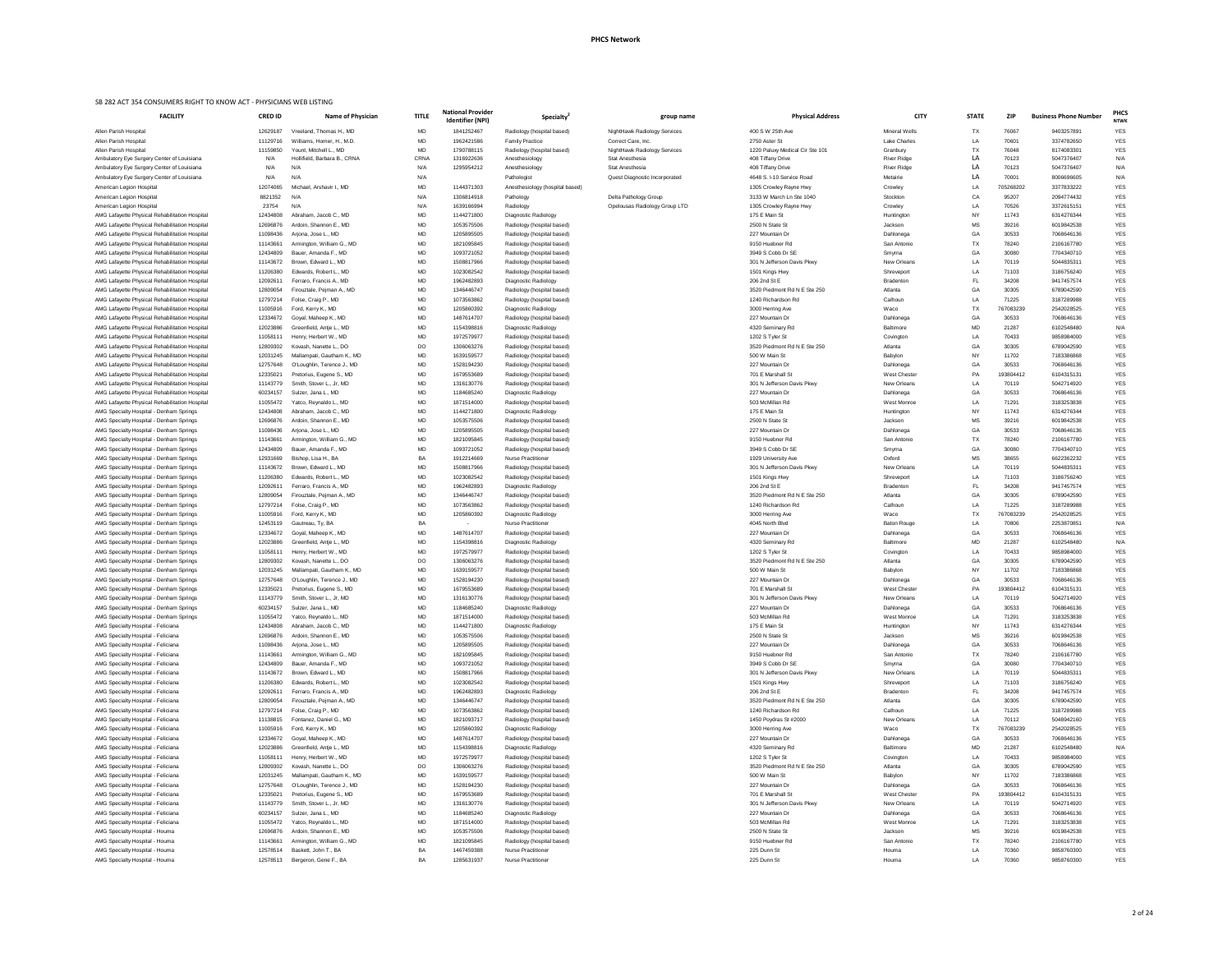| ational Provider<br>Identifier (NPI) | Specialty <sup>2</sup>                                       | group name                                                           | <b>Physical Address</b>                            | <b>CITY</b>               | <b>STATE</b> | <b>ZIP</b>         | <b>Business Phone Number</b> | <b>PHCS</b><br><b>NTWK</b> |
|--------------------------------------|--------------------------------------------------------------|----------------------------------------------------------------------|----------------------------------------------------|---------------------------|--------------|--------------------|------------------------------|----------------------------|
| 1508817966                           | Radiology (hospital based)                                   |                                                                      | 301 N Jefferson Davis Pkwy                         | New Orleans               | LA           | 70119              | 5044835311                   | <b>YES</b>                 |
| 1023082542                           | Radiology (hospital based)                                   |                                                                      | 1501 Kings Hwy                                     | Shreveport                | LA           | 71103              | 3186756240                   | <b>YES</b>                 |
| 1225053036                           | Other (hospital based)                                       |                                                                      | 433 Plaza St                                       | Bogalusa                  | LA           | 70427              | 9857306700                   | <b>YES</b>                 |
| 1073563862                           | Radiology (hospital based)                                   |                                                                      | 1240 Richardson Rd                                 | Calhoun                   | LA           | 71225              | 3187289988                   | <b>YES</b>                 |
| 1417902628                           | Allied (hospital based)                                      |                                                                      | 651 N Bolton Ave                                   | Alexandria                | LA           | 71301              | 3184845280                   | <b>YES</b>                 |
| 1972579977                           | Radiology (hospital based)                                   |                                                                      | 1202 S Tyler St                                    | Covington                 | LA           | 70433              | 9858984000                   | <b>YES</b>                 |
| 1285674119                           | <b>Emergency Medicine</b>                                    |                                                                      | 1501 Kings Hwy                                     | Shreveport                | LA           | 71103              | 3186755900                   | <b>YES</b>                 |
| 1124256706                           | <b>Nurse Practitioner</b>                                    |                                                                      | 186 W 134th St                                     | Cut Off                   | LA           | 70345              | 9856321900                   | <b>YES</b>                 |
| 1689672297                           | <b>Nurse Practitioner</b>                                    |                                                                      | 225 Dunn St                                        | Houma                     | LA           | 70360              | 9858760300                   | <b>YES</b><br><b>YES</b>   |
| 1316130776<br>1366447476             | Radiology (hospital based)<br><b>Nurse Practitioner</b>      |                                                                      | 301 N Jefferson Davis Pkwy<br>911 Verret St        | New Orleans<br>Houma      | LA<br>LA     | 70119<br>70360     | 5042714920<br>9858767388     | <b>YES</b>                 |
| 1871514000                           | Radiology (hospital based)                                   |                                                                      | 503 McMillan Rd                                    | West Monroe               | LA           | 71291              | 3183253838                   | <b>YES</b>                 |
| 1144271800                           | Diagnostic Radiology                                         |                                                                      | 2095 Flatbush Ave Ste A 3                          | Brooklyn                  | <b>NY</b>    | 11234              | 7183386868                   | <b>YES</b>                 |
| 1053575506                           | Radiology (hospital based)                                   |                                                                      | 1240 Richardson Rd                                 | Calhoun                   | LA           | 71225              | 3187289988                   | <b>YES</b>                 |
| 1205895505                           | Radiology (hospital based)                                   |                                                                      | 3949 S Cobb Dr                                     | Smyrna                    | GA           | 30080              | 7704385217                   | <b>YES</b>                 |
| 1821095845                           | Radiology (hospital based)                                   |                                                                      | 324 Dulles Dr                                      | Lafayette                 | LA           | 70506              | 8885548444                   | <b>YES</b>                 |
| 1093721052                           | Radiology (hospital based)                                   |                                                                      | 3901 N Roxboro St Ste 701                          | Durham                    | ${\sf NC}$   | 27704              | 9194799993                   | <b>YES</b>                 |
| 1508817966                           | Radiology (hospital based)                                   |                                                                      | 301 N Jefferson Davis Pkwy                         | New Orleans               | LA           | 70119              | 5044835311                   | <b>YES</b>                 |
| 1023082542                           | Radiology (hospital based)                                   |                                                                      | 318 Durham St                                      | Bastrop                   | LA           | 71220              | 8666943447                   | <b>YES</b>                 |
| 1962482893                           | Diagnostic Radiology                                         |                                                                      | 2095 Flatbush Ave                                  | Brooklyn                  | NY.          | 11234              | 7183386868                   | <b>YES</b>                 |
| 1346446747                           | Radiology (hospital based)                                   |                                                                      | 3520 Piedmont Rd N E Ste 250                       | Atlanta                   | GA           | 30305              | 6789042590                   | <b>YES</b>                 |
| 1073563862                           | Radiology (hospital based)                                   |                                                                      | 1240 Richardson Rd                                 | Calhoun                   | LA           | 71225              | 3187289988                   | <b>YES</b>                 |
| 1205860392                           | Diagnostic Radiology                                         |                                                                      | 3000 Herring Ave                                   | Waco                      | TX           | 767083239          | 2542028525                   | N/A                        |
| 1487614707                           | Radiology (hospital based)                                   |                                                                      | 3949 S Cobb Dr                                     | Smyrna                    | GA           | 30080              | 7704385217                   | <b>YES</b>                 |
| 1154398816                           | Diagnostic Radiology                                         |                                                                      | 440 E Marshall St Ste 201                          | West Chester              | PA           | 19380              | 6103419812                   | N/A                        |
| 1972579977<br>1639159577             | Radiology (hospital based)<br>Radiology (hospital based)     |                                                                      | 433 Plaza St<br>2095 Flatbush Ave Ste A 3          | Bogalusa<br>Brooklyn      | LA<br>NY     | 70427<br>11234     | 9857306803<br>7183386868     | <b>YES</b><br><b>YES</b>   |
| 1528194230                           | Radiology (hospital based)                                   |                                                                      | 3949 S Cobb Dr                                     | Smyrna                    | GA           | 30080              | 7704385217                   | <b>YES</b>                 |
| 1679553689                           | Radiology (hospital based)                                   |                                                                      | 2095 Flatbush Ave                                  | Brooklyn                  | NY           | 11234              | 7183386868                   | <b>YES</b>                 |
| 1316130776                           | Radiology (hospital based)                                   |                                                                      | 1240 Richardson Rd                                 | Calhoun                   | LA           | 71225              | 3187289988                   | <b>YES</b>                 |
| 1184685240                           | Diagnostic Radiology                                         |                                                                      | 3520 Piedmont Rd N E Ste 250                       | Atlanta                   | GA           | 30305              | 4049042590                   | <b>YES</b>                 |
| 1992759039                           | Radiology (hospital based)                                   |                                                                      | 2579 Hwy 51 S                                      | Independence              | LA           | 70443              | 9858789421                   | <b>YES</b>                 |
| 1871514000                           | Radiology (hospital based)                                   |                                                                      | 1240 Richardson Rd                                 | Calhoun                   | LA           | 71225              | 3187289988                   | <b>YES</b>                 |
| 1770615882                           | <b>Emerency Medicine</b>                                     | Avoyelles Emergency Group, LLC                                       | 200 Corporate Blvd, Suite 201                      | Lafayette                 | LA           | 70508              | 8008939698                   | N/A                        |
| 1548258973                           | Pathologist                                                  | Delta Pathology Group                                                | 2915 Missouri Avenue                               | Shreveport                | LA           | 71109              | 3183642043                   | <b>YES</b>                 |
|                                      | Radiologist                                                  | Vrad                                                                 | 601 Singletree Lane, Suite 500                     | <b>Eden Prairie</b>       | <b>NM</b>    | 55344              | 9525951430                   | N/A                        |
| 1427134683                           | Radiologist                                                  | Radiology Specialty Group                                            | 4766 I-49 N. ServiceRoad                           | Opelousas                 | LA           | 70571              | 3379421915                   | <b>YES</b>                 |
| 1518918556                           | Anesthesiologist                                             | Riverside Anesthesia, LLC                                            | 241 Aimee Drive                                    | Ferriday                  | LA           | 71334              | 3187576371                   | <b>YES</b>                 |
| 1265623599                           | Anesthesia                                                   | Anesthesia Associates of Louisiana, APMC                             | 1022 Belanger Street                               | Houma                     | LA           | 70360              | 9852233132                   | N/A                        |
| 1811049711                           | Pathology                                                    | Pro Path (The Source Group)                                          | 602 North Acadia Road                              | Thibodaux                 | LA           | 70301              | 9854461200                   | <b>YES</b>                 |
| 1275553539                           | Radiology                                                    | Thibodaux Regional Medical Center                                    | 602 North Acadia Road                              | Thibodaux                 | LA           | 70301              | 9854934747                   | <b>YES</b>                 |
| 1467427336                           | Radiology                                                    | Thibodaux Regional Network Development                               | 602 North Acadia Road                              | Thibodaux                 | LA           | 70301              | 8008053225                   | <b>YES</b>                 |
| 1740353887                           | Pathology (hospital based)                                   | Relia Path, LLC                                                      | 2217 Old Jeanerette Rd                             | New Iberia                | LA           | 70563              | 3373641761                   | <b>YES</b>                 |
| 1073710943<br>1396713657             | Radiology (hospital based)<br>Radiology (hospital based)     | <b>Radiology Specialty Group</b><br><b>Radiology Specialty Group</b> | 611 Saint Landry St<br>800 E Main St               | Lafayette<br>Ville Platte | LA<br>LA     | 70506<br>705864618 | 3375935421<br>3373639485     | <b>YES</b><br><b>YES</b>   |
| 1942234190                           | Radiology (hospital based)                                   | Radiology Specialty Group                                            | 4801 Ambassador Caffery Pkwy                       | Lafayette                 | LA           | 70508              | 3374702000                   | <b>YES</b>                 |
| 1437146610                           | Radiology (hospital based)                                   | Radiology Specialty Group                                            | 801 Poinciana Ave                                  | Mamou                     | LA           | 70554              | 3374682767                   | <b>YES</b>                 |
| 1982845277                           | Pathology (hospital based)                                   | Relia Path, LLC                                                      | 1268 Attakapas Dr Ste 102                          | Opelousas                 | LA           | 70570              | 3379488663                   | <b>YES</b>                 |
| 1174696249                           | Pathology (hospital based)                                   | Relia Path, LLC                                                      | 2217 Old Jeanerette Rd                             | New Iberia                | LA           | 705638687          | 3375605558                   | <b>YES</b>                 |
| 1184657496                           | <b>Family Practice</b>                                       | <b>Emergency Staffing Solutions</b>                                  | 510 S Cottonwood St                                | <b>Bunkie</b>             | LA           | 71322              | 3183463339                   | <b>YES</b>                 |
| 1609821883                           | Radiology (hospital based)                                   | <b>Radiology Specialty Group</b>                                     | 611 Saint Landry St                                | Lafayette                 | LA           | 70506              | 3375935421                   | <b>YES</b>                 |
|                                      | Radiologist                                                  | <b>Radiology Specialty Group</b>                                     | P.O. Box 1939                                      | Opelousas                 | LA           | 70571              | 3379421915                   | <b>YES</b>                 |
|                                      | Radiologist                                                  | Virtual Radiologic Professionals                                     | 11995 Singletree Lane                              | <b>Eden Prairie</b>       | <b>MN</b>    | 55344              | 9525951323                   | N/A                        |
| 1659444701                           | Pathology (hospital based)                                   | Relia Path, LLC                                                      | 1501 Hospital Ave                                  | Franklin                  | LA           | 705383724          | 3378280760                   | <b>YES</b>                 |
| 1366410649                           | Diagnostic Radiology                                         | <b>Radiology Specialty Group</b>                                     | 4766 I 49 N Service Rd                             | Opelousas                 | LA           | 70571              | 3379421915                   | <b>YES</b>                 |
| 1831264373                           | Pathology                                                    | Relia Path, LLC                                                      | 1268 Attakapas Dr Ste 102                          | Opelousas                 | LA           | 70570              | 3379488663                   | <b>YES</b>                 |
| 1619945656                           | Emergency Room (hospital based)                              | <b>Emergency Staffing Solutions</b>                                  | 109 N Lexington Ave                                | <b>Bunkie</b>             | LA           | 71322              | 3183467283                   | <b>YES</b>                 |
| 1356321004<br>1871768341             | Emergency Room (hospital based)<br>Anesthesiology            | <b>Emergency Staffing Solutions</b>                                  | 250 N Wickham Rd<br>200 HENRY CLAY AVE.            | Melbourne<br>New Orleans  | FL.<br>LA    | 32935<br>70118     | 7708745400<br>504-896-9456   | N/A<br>N/A                 |
| 1558505826                           | <b>Emergency Medicine</b>                                    |                                                                      | 200 HENRY CLAY AVE.                                | New Orleans               | LA           | 70118              | 504-896-9474                 | N/A                        |
| 1871714204                           | Neonatology                                                  |                                                                      | 200 HENRY CLAY AVE.                                | New Orleans               | LA           | 70118              | 504-896-9418                 | N/A                        |
| 1346482486                           | <b>Emergency Medicine</b>                                    |                                                                      | 200 HENRY CLAY AVE.                                | New Orleans               | LA           | 70118              | 504-896-9474                 | N/A                        |
| 1871627067                           | Pathology                                                    | Delta Pathology Group                                                | 2915 Missouri Street                               | Shreveport                | LA           | 71109              | 3186218820                   | N/A                        |
| 1205888914                           | Anesthesia                                                   | Mid Louisiana Anesthesia Consultants                                 | P.O. Box 5887                                      | Alexandria                | LA           | 71307              | 3184425399                   | <b>YES</b>                 |
| 1043310808                           | Other (hospital based)                                       |                                                                      | 2001 Doctors Dr                                    | Springhill                | LA           | 71075              | 3185391000                   | <b>YES</b>                 |
| 1407071467                           | <b>Family Practice</b>                                       |                                                                      | 1501 Kings Hwy                                     | Shreveport                | LA           | 71103              | 3186755815                   | <b>YES</b>                 |
| 1487865937                           | <b>Family Practice</b>                                       |                                                                      | 1501 Kings Hwy M B 33932                           | Shreveport                | LA           | 71103              | 3186755000                   | <b>YES</b>                 |
| 1740261650                           | <b>Family Practice</b>                                       |                                                                      | 1635 Marvel St                                     | Coushatta                 | LA           | 71019              | 3189322000                   | <b>YES</b>                 |
| 1750378873                           | Other (hospital based)                                       |                                                                      | 2001 Doctors Dr                                    | Springhill                | LA           | 71075              | 3185391000                   | <b>YES</b>                 |
| 1750340592                           | <b>Emergency Medicine</b>                                    |                                                                      | 1128 Louisiana Ave                                 | Shreveport                | LA           | 71101              | 3184253130                   | <b>YES</b>                 |
| 1184826968                           | Pediatrics                                                   | Children's Acute Care                                                | 1501 Kings Hwy                                     | Shreveport                | LA           | 71103              | 3186755000                   | <b>YES</b>                 |
| 1952480162                           | Emergency Room (hospital based)                              | Children's Acute Care                                                | 3121 Peach Orchard Rd # 103                        | Augusta                   | GA           | 30906              | 7067365255                   | <b>YES</b>                 |
| 1477541860                           | Pathology (hospital based)                                   | Delta Pathology                                                      | 2915 Missouri Ave                                  | Shreveport                | LA           | 71109              | 3186218820                   | <b>YES</b>                 |
| 1083688006<br>1942270293             | Anesthesiology (hospital based)<br>Obstetrics and Gynecology | <b>Medical Center Anesthesiologists</b><br>EmCare/RTI                | 255 Bert Kouns Industrial Loop<br>119 Jefferson St | Shreveport<br>Mansfield   | LA<br>LA     | 71106<br>71052     | 3186830411<br>3188725807     | <b>YES</b><br><b>YES</b>   |
| 1942297031                           | Anesthesiology                                               | <b>Medical Center Anesthesiologists</b>                              | 255 Bert Kouns                                     | Shreveport                | LA           | 71106              | 3186830411                   | <b>YES</b>                 |
| 1629064134                           | Other (hospital based)                                       | Children's Acute Care                                                | 1501 Kings Hwy                                     | Shreveport                | LA           | 71103              | 3186755000                   | <b>YES</b>                 |
|                                      |                                                              |                                                                      |                                                    |                           |              |                    |                              |                            |

| <b>FACILITY</b>                                                                                          | <b>CRED ID</b>       | Name of Physician                                | <b>TITLE</b> | <b>National Provider</b><br><b>Identifier (NPI)</b> | <b>Specialty</b>                                   | group name                                   | <b>Physical Address</b>                             | <b>CITY</b>                      | <b>STATE</b>    | <b>ZIP</b>     | <b>Business Phone Number</b> | <b>PHC</b><br><b>NTW</b> |
|----------------------------------------------------------------------------------------------------------|----------------------|--------------------------------------------------|--------------|-----------------------------------------------------|----------------------------------------------------|----------------------------------------------|-----------------------------------------------------|----------------------------------|-----------------|----------------|------------------------------|--------------------------|
| AMG Specialty Hospital - Houma                                                                           | 11143672             | Brown, Edward L., MD                             | MD           | 1508817966                                          | Radiology (hospital based)                         |                                              | 301 N Jefferson Davis Pkwy                          | New Orleans                      | LA              | 70119          | 5044835311                   | <b>YES</b>               |
| AMG Specialty Hospital - Houma                                                                           | 11206380             | Edwards, Robert L., MD                           | MD           | 1023082542                                          | Radiology (hospital based)                         |                                              | 1501 Kings Hwy                                      | Shreveport                       | LA              | 71103          | 3186756240                   | <b>YES</b>               |
| AMG Specialty Hospital - Houma                                                                           | 12993871             | Fassihi, Amir A., MD                             | MD           | 1225053036                                          | Other (hospital based)                             |                                              | 433 Plaza St                                        | Bogalusa                         | LA              | 70427          | 9857306700                   | <b>YES</b>               |
| AMG Specialty Hospital - Houma                                                                           | 12797214             | Folse, Craig P., MD                              | MD           | 1073563862                                          | Radiology (hospital based)                         |                                              | 1240 Richardson Rd                                  | Calhoun                          | LA              | 71225          | 3187289988                   | YES                      |
| AMG Specialty Hospital - Houma                                                                           | 12944196             | Hebert, Christy C., BA                           | BA           | 1417902628                                          | Allied (hospital based)                            |                                              | 651 N Bolton Ave                                    | Alexandria                       | LA              | 71301          | 3184845280                   | <b>YES</b>               |
| AMG Specialty Hospital - Houma                                                                           | 11058111             | Henry, Herbert W., MD                            | MD           | 1972579977                                          | Radiology (hospital based)                         |                                              | 1202 S Tyler St                                     | Covington                        | LA              | 70433          | 9858984000                   | <b>YES</b>               |
| AMG Specialty Hospital - Houma                                                                           | 11200382             | King, John C., MD                                | MD           | 1285674119                                          | <b>Emergency Medicine</b>                          |                                              | 1501 Kings Hwy                                      | Shreveport                       | LA              | 71103          | 3186755900                   | <b>YES</b>               |
| AMG Specialty Hospital - Houma                                                                           | 12785324             | Marcombe, Melissa G., BA                         | BA           | 1124256706                                          | <b>Nurse Practitioner</b>                          |                                              | 186 W 134th St                                      | Cut Off                          | LA              | 70345          | 9856321900                   | <b>YES</b>               |
| AMG Specialty Hospital - Houma                                                                           | 12579944             | Scott, Donnie J., BA                             | BA           | 1689672297                                          | <b>Nurse Practitioner</b>                          |                                              | 225 Dunn St                                         | Houma                            | LA              | 70360          | 9858760300                   | YES                      |
| AMG Specialty Hospital - Houma                                                                           | 11143779             | Smith, Stover L., Jr, MD                         | MD           | 1316130776                                          | Radiology (hospital based)                         |                                              | 301 N Jefferson Davis Pkwy                          | New Orleans                      | LA              | 70119          | 5042714920                   | <b>YES</b>               |
| AMG Specialty Hospital - Houma                                                                           | 12600996             | Windham, Annette L., MSN                         | <b>MSN</b>   | 1366447476                                          | <b>Nurse Practitioner</b>                          |                                              | 911 Verret St                                       | Houma                            | LA              | 70360          | 9858767388                   | <b>YES</b>               |
| AMG Specialty Hospital - Houma                                                                           | 11055472             | Yatco, Reynaldo L., MD                           | MD           | 1871514000                                          | Radiology (hospital based)                         |                                              | 503 McMillan Rd                                     | West Monroe                      | LA              | 71291          | 3183253838                   | <b>YES</b>               |
| AMG Specialty Hospital - Slidell & Bogalusa Campus                                                       | 12434808             | Abraham, Jacob C., MD                            | MD           | 1144271800                                          | Diagnostic Radiology                               |                                              | 2095 Flatbush Ave Ste A 3                           | <b>Brooklyn</b>                  | NY.             | 11234          | 7183386868                   | YES                      |
| AMG Specialty Hospital - Slidell & Bogalusa Campus                                                       | 12696876             | Ardoin, Shannon E., MD                           | MD           | 1053575506                                          | Radiology (hospital based)                         |                                              | 1240 Richardson Rd                                  | Calhoun                          | LA              | 71225          | 3187289988                   | <b>YES</b>               |
| AMG Specialty Hospital - Slidell & Bogalusa Campus                                                       | 11098436             | Arjona, Jose L., MD                              | MD           | 1205895505                                          | Radiology (hospital based)                         |                                              | 3949 S Cobb Dr                                      | Smyrna                           | GA              | 30080          | 7704385217                   | <b>YES</b>               |
| AMG Specialty Hospital - Slidell & Bogalusa Campus                                                       | 11143661             | Armington, William G., MD                        | MD           | 1821095845                                          | Radiology (hospital based)                         |                                              | 324 Dulles Dr                                       | Lafayette                        | LA              | 70506          | 8885548444                   | <b>YES</b>               |
| AMG Specialty Hospital - Slidell & Bogalusa Campus                                                       | 12434809             | Bauer, Amanda F., MD                             | MD           | 1093721052                                          | Radiology (hospital based)                         |                                              | 3901 N Roxboro St Ste 701                           | Durham                           | NC.             | 27704          | 9194799993                   | <b>YES</b>               |
| AMG Specialty Hospital - Slidell & Bogalusa Campus                                                       | 11143672             | Brown, Edward L., MD                             | MD           | 1508817966                                          | Radiology (hospital based)                         |                                              | 301 N Jefferson Davis Pkwy                          | New Orleans                      | LA              | 70119          | 5044835311                   | <b>YES</b>               |
| AMG Specialty Hospital - Slidell & Bogalusa Campus                                                       | 11206380             | Edwards, Robert L., MD                           | MD           | 1023082542                                          | Radiology (hospital based)                         |                                              | 318 Durham St                                       | Bastrop                          | LA              | 71220          | 8666943447                   | <b>YES</b>               |
| AMG Specialty Hospital - Slidell & Bogalusa Campus                                                       | 12092611             | Ferraro, Francis A., MD                          | MD           | 1962482893                                          | Diagnostic Radiology                               |                                              | 2095 Flatbush Ave                                   | Brooklyn                         | NY.             | 11234          | 7183386868                   | <b>YES</b>               |
| AMG Specialty Hospital - Slidell & Bogalusa Campus                                                       | 12809054             | Firouztale, Pejman A., MD                        | MD           | 1346446747                                          | Radiology (hospital based)                         |                                              | 3520 Piedmont Rd N E Ste 250<br>1240 Richardson Rd  | Atlanta<br>Calhoun               | GA              | 30305<br>71225 | 6789042590                   | <b>YES</b>               |
| AMG Specialty Hospital - Slidell & Bogalusa Campus                                                       | 12797214<br>11005916 | Folse, Craig P., MD                              | MD           | 1073563862<br>1205860392                            | Radiology (hospital based)                         |                                              |                                                     | Waco                             | LA<br>TX        | 767083239      | 3187289988<br>2542028525     | <b>YES</b><br>N/A        |
| AMG Specialty Hospital - Slidell & Bogalusa Campus<br>AMG Specialty Hospital - Slidell & Bogalusa Campus | 12334672             | Ford, Kerry K., MD<br>Goyal, Maheep K., MD       | MD<br>MD     | 1487614707                                          | Diagnostic Radiology<br>Radiology (hospital based) |                                              | 3000 Herring Ave<br>3949 S Cobb Dr                  | Smyrna                           | GA              | 30080          | 7704385217                   | <b>YES</b>               |
| AMG Specialty Hospital - Slidell & Bogalusa Campus                                                       | 12023886             | Greenfield, Antje L., MD                         | MD           | 1154398816                                          | Diagnostic Radiology                               |                                              | 440 E Marshall St Ste 201                           | West Chester                     | PA              | 19380          | 6103419812                   | N/A                      |
| AMG Specialty Hospital - Slidell & Bogalusa Campus                                                       | 11058111             | Henry, Herbert W., MD                            | MD           | 1972579977                                          | Radiology (hospital based)                         |                                              | 433 Plaza St                                        | Bogalusa                         | LA              | 70427          | 9857306803                   | <b>YES</b>               |
| AMG Specialty Hospital - Slidell & Bogalusa Campus                                                       | 12031245             | Mallampati, Gautham K., MD                       | MD           | 1639159577                                          | Radiology (hospital based)                         |                                              | 2095 Flatbush Ave Ste A 3                           | Brooklyn                         | <b>NY</b>       | 11234          | 7183386868                   | <b>YES</b>               |
| AMG Specialty Hospital - Slidell & Bogalusa Campus                                                       | 12757648             | O'Loughlin, Terence J., MD                       | MD           | 1528194230                                          | Radiology (hospital based)                         |                                              | 3949 S Cobb Dr                                      | Smyrna                           | GA              | 30080          | 7704385217                   | <b>YES</b>               |
| AMG Specialty Hospital - Slidell & Bogalusa Campus                                                       | 12335021             | Pretorius, Eugene S., MD                         | MD           | 1679553689                                          | Radiology (hospital based)                         |                                              | 2095 Flatbush Ave                                   | Brooklyn                         | NY.             | 11234          | 7183386868                   | <b>YES</b>               |
| AMG Specialty Hospital - Slidell & Bogalusa Campus                                                       | 11143779             | Smith, Stover L., Jr, MD                         | MD           | 1316130776                                          | Radiology (hospital based)                         |                                              | 1240 Richardson Rd                                  | Calhoun                          | LA              | 71225          | 3187289988                   | <b>YES</b>               |
| AMG Specialty Hospital - Slidell & Bogalusa Campus                                                       | 60234157             | Sulzer, Jana L., MD                              | <b>MD</b>    | 184685240                                           | Diagnostic Radiology                               |                                              | 3520 Piedmont Rd N E Ste 250                        | Atlanta                          | GA              | 30305          | 4049042590                   | <b>YES</b>               |
| AMG Specialty Hospital - Slidell & Bogalusa Campus                                                       | 11229079             | Vanderbrook, Richard C., Jr., MD                 | MD           | 1992759039                                          | Radiology (hospital based)                         |                                              | 2579 Hwy 51 S                                       | Independence                     | LA              | 70443          | 9858789421                   | <b>YES</b>               |
| AMG Specialty Hospital - Slidell & Bogalusa Campus                                                       | 11055472             | Yatco, Reynaldo L., MD                           | MD           | 1871514000                                          | Radiology (hospital based)                         |                                              | 1240 Richardson Rd                                  | Calhoun                          | LA              | 71225          | 3187289988                   | <b>YES</b>               |
| Avoyelles Hospital                                                                                       | N/A                  | N/A                                              | N/A          | 1770615882                                          | <b>Emerency Medicine</b>                           | Avoyelles Emergency Group, LLC               | 200 Corporate Blvd, Suite 201                       | Lafayette                        | LA              | 70508          | 8008939698                   | N/A                      |
| Avoyelles Hospital                                                                                       | 8821352              | N/A                                              | N/A          | 1548258973                                          | Pathologist                                        | Delta Pathology Group                        | 2915 Missouri Avenue                                | Shreveport                       | LA              | 71109          | 3183642043                   | <b>YES</b>               |
| Avoyelles Hospital                                                                                       | N/A                  | N/A                                              | N/A          |                                                     | Radiologist                                        | Vrad                                         | 601 Singletree Lane, Suite 500                      | <b>Eden Prairie</b>              | <b>NM</b>       | 55344          | 9525951430                   | N/A                      |
| Avoyelles Hospital                                                                                       | 16444                | N/A                                              | N/A          | 1427134683                                          | Radiologist                                        | Radiology Specialty Group                    | 4766 I-49 N. ServiceRoad                            | Opelousas                        | LA              | 70571          | 3379421915                   | YES                      |
| Avoyelles Hospital                                                                                       | 15458                | N/A                                              | N/A          | 1518918556                                          | Anesthesiologist                                   | Riverside Anesthesia, LLC                    | 241 Aimee Drive                                     | Ferriday                         | LA              | 71334          | 3187576371                   | <b>YES</b>               |
| Bayou Region Surgical Center                                                                             | N/A                  | N/A                                              | N/A          | 1265623599                                          | Anesthesia                                         | Anesthesia Associates of Louisiana, APMC     | 1022 Belanger Street                                | Houma                            | LA              | 70360          | 9852233132                   | N/A                      |
| Bayou Region Surgical Center                                                                             | N/A                  | N/A                                              | N/A          | 1811049711                                          | Pathology                                          | Pro Path (The Source Group)                  | 602 North Acadia Road                               | Thibodaux                        | LA              | 70301          | 9854461200                   | <b>YES</b>               |
| Bayou Region Surgical Center                                                                             | N/A                  | N/A                                              | N/A          | 1275553539                                          | Radiology                                          | Thibodaux Regional Medical Center            | 602 North Acadia Road                               | Thibodaux                        | LA              | 70301          | 9854934747                   | <b>YES</b>               |
| Bayou Region Surgical Center                                                                             | N/A                  | N/A                                              | N/A          | 1467427336                                          | Radiology                                          | Thibodaux Regional Network Development       | 602 North Acadia Road                               | Thibodaux                        | LA              | 70301          | 8008053225                   | YES                      |
| <b>Bunkie General Hospital</b>                                                                           | 12074026             | Altmann, Lisa D., MD                             | MD           | 1740353887                                          | Pathology (hospital based)                         | Relia Path, LLC                              | 2217 Old Jeanerette Rd                              | New Iberia                       | LA              | 70563          | 3373641761                   | <b>YES</b>               |
| <b>Bunkie General Hospital</b>                                                                           | 12820370             | Billeaud, Paul, MD                               | MD           | 1073710943                                          | Radiology (hospital based)                         | Radiology Specialty Group                    | 611 Saint Landry St                                 | Lafayette                        | LA              | 70506          | 3375935421                   | <b>YES</b>               |
| <b>Bunkie General Hospital</b>                                                                           | 11124246             | Higgins, John P., MD                             | MD           | 1396713657                                          | Radiology (hospital based)                         | Radiology Specialty Group                    | 800 E Main St                                       | Ville Platte                     | LA              | 705864618      | 3373639485                   | <b>YES</b>               |
| <b>Bunkie General Hospital</b>                                                                           | 11159132             | Hoppe, Blaine H., MD                             | MD           | 1942234190                                          | Radiology (hospital based)                         | Radiology Specialty Group                    | 4801 Ambassador Caffery Pkwy                        | Lafayette                        | LA              | 70508          | 3374702000                   | <b>YES</b>               |
| <b>Bunkie General Hospital</b>                                                                           | 12278365             | LaFleur, Dianne E., MD                           | MD           | 1437146610                                          | Radiology (hospital based)                         | Radiology Specialty Group                    | 801 Poinciana Ave                                   | Mamou                            | LA              | 70554          | 3374682767                   | <b>YES</b>               |
| <b>Bunkie General Hospital</b>                                                                           | 12817792             | Lalonde, Chrissy V., MD                          | MD           | 1982845277                                          | Pathology (hospital based)                         | Relia Path, LLC                              | 1268 Attakapas Dr Ste 102                           | Opelousas                        | LA              | 70570          | 3379488663                   | <b>YES</b>               |
| <b>Bunkie General Hospital</b>                                                                           | 12073892             | Lastrapes, Deborah L., MD                        | MD           | 1174696249                                          | Pathology (hospital based)                         | Relia Path, LLC                              | 2217 Old Jeanerette Rd                              | New Iberia                       | LA              | 705638687      | 3375605558                   | <b>YES</b>               |
| <b>Bunkie General Hospital</b>                                                                           | 11098977             | Lavergne, Blaine, E., M.D.                       | MD           | 1184657496                                          | <b>Family Practice</b>                             | <b>Emergency Staffing Solutions</b>          | 510 S Cottonwood St                                 | <b>Bunkie</b>                    | LA              | 71322          | 3183463339                   | <b>YES</b>               |
| <b>Bunkie General Hospital</b>                                                                           | 12576804<br>16444    | McLemore, Henry E., II, MD<br>N/A                | MD<br>N/A    | 1609821883                                          | Radiology (hospital based)                         | Radiology Specialty Group                    | 611 Saint Landry St<br>P.O. Box 1939                | Lafayette                        | LA              | 70506<br>70571 | 3375935421<br>3379421915     | <b>YES</b><br><b>YES</b> |
| <b>Bunkie General Hospital</b>                                                                           | 53502                | N/A                                              | N/A          |                                                     | Radiologist                                        | <b>Radiology Specialty Group</b>             | 11995 Singletree Lane                               | Opelousas<br><b>Eden Prairie</b> | LA<br><b>MN</b> | 55344          | 9525951323                   | N/A                      |
| <b>Bunkie General Hospital</b>                                                                           |                      |                                                  |              |                                                     | Radiologist                                        | Virtual Radiologic Professionals             |                                                     |                                  |                 |                |                              |                          |
| <b>Bunkie General Hospital</b>                                                                           | 12074298             | Redlich, Gillian C., MD                          | MD           | 1659444701                                          | Pathology (hospital based)                         | Relia Path, LLC                              | 1501 Hospital Ave                                   | Franklin                         | LA              | 705383724      | 3378280760                   | <b>YES</b>               |
| <b>Bunkie General Hospital</b><br><b>Bunkie General Hospital</b>                                         | 11055191<br>12471071 | Reed, Joseph R., Jr, MD<br>Simpson, Karen W., MD | MD<br>MD     | 1366410649<br>1831264373                            | Diagnostic Radiology<br>Pathology                  | Radiology Specialty Group<br>Relia Path, LLC | 4766 I 49 N Service Rd<br>1268 Attakapas Dr Ste 102 | Opelousas<br>Opelousas           | LA<br>LA        | 70571<br>70570 | 3379421915<br>3379488663     | <b>YES</b><br>YES        |
| <b>Bunkie General Hospital</b>                                                                           | 12600959             | Srivastava, Mohit, MD                            | MD           | 1619945656                                          | Emergency Room (hospital based)                    | <b>Emergency Staffing Solutions</b>          | 109 N Lexington Ave                                 | <b>Bunkie</b>                    | LA              | 71322          | 3183467283                   | YES                      |
| <b>Bunkie General Hospital</b>                                                                           | 12707428             | Wood, Edmond E., MD                              | MD           | 1356321004                                          | Emergency Room (hospital based)                    | <b>Emergency Staffing Solutions</b>          | 250 N Wickham Rd                                    | Melbourne                        |                 | 32935          | 7708745400                   | N/A                      |
| <b>Children's Hospital</b>                                                                               | N/A                  | Christopher Broussard, MD                        | MD           | 1871768341                                          | Anesthesiology                                     |                                              | 200 HENRY CLAY AVE.                                 | New Orleans                      | LA              | 70118          | 504-896-9456                 | N/A                      |
| <b>Children's Hospital</b>                                                                               | N/A                  | Leah A. Douglas, MD                              | MD           | 1558505826                                          | <b>Emergency Medicine</b>                          |                                              | 200 HENRY CLAY AVE.                                 | New Orleans                      | LA              | 70118          | 504-896-9474                 | N/A                      |
| <b>Children's Hospital</b>                                                                               | N/A                  | Raegan W. Gupta, MD                              | MD           | 1871714204                                          | Neonatology                                        |                                              | 200 HENRY CLAY AVE.                                 | New Orleans                      | LA              | 70118          | 504-896-9418                 | N/A                      |
| Children's Hospital                                                                                      | N/A                  | <b>Richard Stewart Hill, MD</b>                  | MD           | 1346482486                                          | <b>Emergency Medicine</b>                          |                                              | 200 HENRY CLAY AVE.                                 | New Orleans                      | LA              | 70118          | 504-896-9474                 | N/A                      |
| Christus Cabrini Surgery Center                                                                          | N/A                  |                                                  | N/A          | 1871627067                                          | Pathology                                          | Delta Pathology Group                        | 2915 Missouri Street                                | Shreveport                       | LA              | 71109          | 3186218820                   | N/A                      |
| Christus Cabrini Surgery Center                                                                          | N/A                  |                                                  |              | 1205888914                                          | Anesthesia                                         | Mid Louisiana Anesthesia Consultants         | P.O. Box 5887                                       | Alexandria                       |                 | 71307          | 3184425399                   | <b>YES</b>               |
| Christus Coushatta Health Care Center                                                                    | 12769423             | Alinejad, Nima A., MD                            | MD           | 1043310808                                          | Other (hospital based)                             |                                              | 2001 Doctors Dr                                     | Springhill                       | LA              | 71075          | 3185391000                   | <b>YES</b>               |
| Christus Coushatta Health Care Center                                                                    | 12685685             | Ataei, Homayoun, MD                              | MD           | 1407071467                                          | <b>Family Practice</b>                             |                                              | 1501 Kings Hwy                                      | Shreveport                       | LA              | 71103          | 3186755815                   | YES                      |
| Christus Coushatta Health Care Center                                                                    | 12922509             | Carter, Martin J., MD                            | MD           | 1487865937                                          | <b>Family Practice</b>                             |                                              | 1501 Kings Hwy M B 33932                            | Shreveport                       | LA              | 71103          | 3186755000                   | YES                      |
| Christus Coushatta Health Care Center                                                                    | 11097176             | Chico, Gavin F., MD                              | MD           | 1740261650                                          | <b>Family Practice</b>                             |                                              | 1635 Marvel St                                      | Coushatta                        | LA              | 71019          | 3189322000                   | YES                      |
| Christus Coushatta Health Care Center                                                                    | 13019733             | Jones, Kenneth B., Jr, MD                        | MD           | 1750378873                                          | Other (hospital based)                             |                                              | 2001 Doctors Dr                                     | Springhill                       | LA              | 71075          | 3185391000                   | YES                      |
| Christus Coushatta Health Care Center                                                                    | 11097177             | Lau, Chi Tai P., MD                              | MD           | 1750340592                                          | <b>Emergency Medicine</b>                          |                                              | 1128 Louisiana Ave                                  | Shreveport                       | LA              | 71101          | 3184253130                   | <b>YES</b>               |
| Christus Schumpert Highland Hospital                                                                     | 12698741             | Anumukonda, Susmitha, MD                         | MD           | 1184826968                                          | Pediatrics                                         | Children's Acute Care                        | 1501 Kings Hwy                                      | Shreveport                       | LA              | 71103          | 3186755000                   | YES                      |
| Christus Schumpert Highland Hospital                                                                     | 11168880             | Bash, Dennis P., MD                              | MD           | 1952480162                                          | Emergency Room (hospital based)                    | Children's Acute Care                        | 3121 Peach Orchard Rd # 103                         | Augusta                          | GA              | 30906          | 7067365255                   | YES                      |
| Christus Schumpert Highland Hospital                                                                     | 11124102             | Bearden, Carrie L., MD                           | MD           | 1477541860                                          | Pathology (hospital based)                         | Delta Pathology                              | 2915 Missouri Ave                                   | Shreveport                       | LA              | 71109          | 3186218820                   | YES                      |
| Christus Schumpert Highland Hospital                                                                     | 12811681             | Daniel, Lynnell M., MD                           | MD           | 1083688006                                          | Anesthesiology (hospital based)                    | <b>Medical Center Anesthesiologists</b>      | 255 Bert Kouns Industrial Loop                      | Shreveport                       | LA              | 71106          | 3186830411                   | YES                      |
| Christus Schumpert Highland Hospital                                                                     | 11204416             | Davis, Randall I., MD                            | MD           | 1942270293                                          | <b>Obstetrics and Gynecology</b>                   | EmCare/RTI                                   | 119 Jefferson St                                    | Mansfield                        | LA              | 71052          | 3188725807                   | YES                      |
| Christus Schumpert Highland Hospital                                                                     | 11054814             | Deas, David, C., M.D.                            | MD           | 1942297031                                          | Anesthesiology                                     | <b>Medical Center Anesthesiologists</b>      | 255 Bert Kouns                                      | Shreveport                       | LA              | 71106          | 3186830411                   | YES                      |
| Christus Schumpert Highland Hospital                                                                     | 11070276             | Edelman, Samuel B., DO                           | DO           | 1629064134                                          | Other (hospital based)                             | Children's Acute Care                        | 1501 Kings Hwy                                      | Shreveport                       | LA              | 71103          | 3186755000                   | YES                      |
| Christus Schumpert Highland Hospital                                                                     | 11054946             | Elrod, Julia A., MD                              | MD           | 1942248349                                          | Neonatal-Perinatal Medicine                        | Schumbert NICU                               | 1 Saint Mary Pl                                     | Shreveport                       | LA              | 71101          | 3186814500                   | YES                      |
| Christus Schumpert Highland Hospital                                                                     | 11011918             | Gonzalez, Enrique, MD                            | MD           | 1538187752                                          | Pathology (hospital based)                         | <b>LSUHSC - Dept of Pathology</b>            | 3217 Mabel St                                       | Shreveport                       | LA              | 71103          | 3186310072                   | <b>YES</b>               |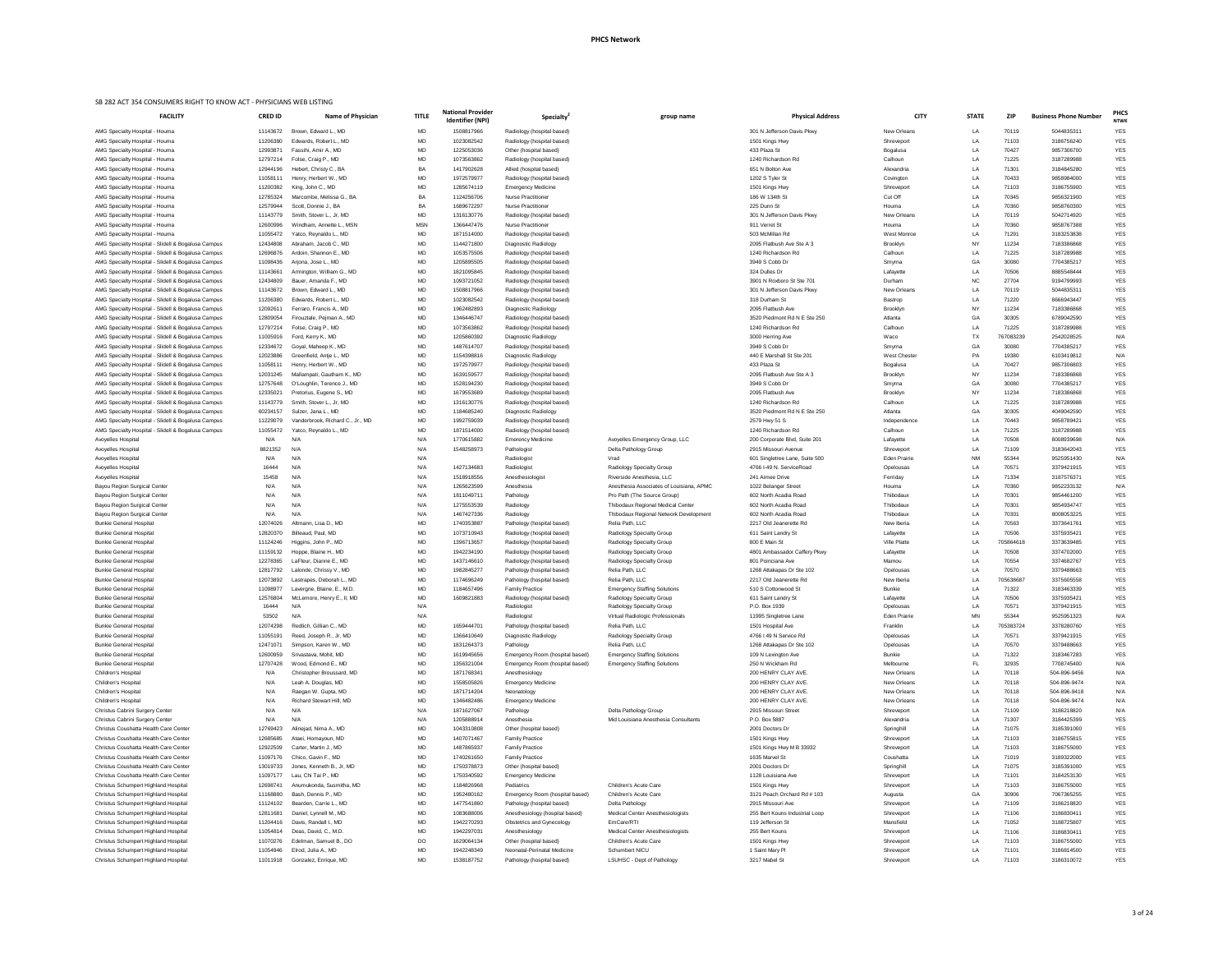| <b>FACILITY</b>                                                                    | <b>CRED ID</b>       | <b>Name of Physician</b>                             | <b>TITLE</b>    | <b>National Provider</b><br><b>Identifier (NPI)</b> | Specialty <sup>®</sup>                        | group name                                                               | <b>Physical Address</b>                       | <b>CITY</b>                       | <b>STATE</b> | <b>ZIP</b>     | <b>Business Phone Number</b> | <b>PHCS</b><br><b>NTWK</b> |
|------------------------------------------------------------------------------------|----------------------|------------------------------------------------------|-----------------|-----------------------------------------------------|-----------------------------------------------|--------------------------------------------------------------------------|-----------------------------------------------|-----------------------------------|--------------|----------------|------------------------------|----------------------------|
| Christus Schumpert Highland Hospital                                               | 12032967             | Gu, Xin, MD                                          | MD              | 1366476384                                          | Pathology (hospital based)                    | <b>LSUHSC - Dept of Pathology</b>                                        | 1501 Kings Hwy                                | Shreveport                        | LA           | 71103          | 3186755000                   | <b>YES</b>                 |
| Christus Schumpert Highland Hospital                                               | 11189837             | Harrison, George K., MD                              | MD              | 1063400513                                          | Pathology (hospital based)                    | Delta Pathology                                                          | 2915 Missouri Ave                             | Shreveport                        | LA           | 71109          | 3186218820                   | <b>YES</b>                 |
| <b>Christus Schumpert Highland Hospital</b>                                        | 11064631             | Heard, Joseph S., MD                                 | MD              | 1659369106                                          | Pathology (hospital based)                    | Delta Pathology                                                          | 2915 Missouri Ave                             | Shreveport                        | LA           | 71109          | 3186218820                   | <b>YES</b>                 |
| Christus Schumpert Highland Hospital                                               | 13038144             | Jacobson, Richard W., MD                             | <b>MD</b>       | 1477500288                                          | Emergency Room (hospital based)               | EmCare/RTI                                                               | 8001 Youree Dr @ Bert Kouns Industrial Loop   | Shreveport                        | LA           | 71115          | 3182123500                   | <b>YES</b>                 |
| Christus Schumpert Highland Hospital                                               | 11054908             | Khare, Vivek K., MD                                  | MD              | 1598753915                                          | Pathology (hospital based)                    | Delta Pathology                                                          | 2915 Missouri Ave                             | Shreveport                        | LA           | 71109          | 3186218820                   | <b>YES</b>                 |
| Christus Schumpert Highland Hospital<br>Christus Schumpert Highland Hospital       | 11054817<br>11206458 | Kistler, Ernest, L., M.D.<br>Kong, Lipu, MD          | MD<br><b>MD</b> | 1750362109<br>1770538175                            | Anesthesiology<br>Diagnostic Radiology        | <b>Medical Center Anesthesiologists</b><br>Diagnostic Imaging Associates | 255 Bert Kouns<br>1501 Kings Hwy              | Shreveport<br>Shreveport          | LA<br>LA     | 71106<br>71103 | 3186830411<br>3186756240     | <b>YES</b><br><b>YES</b>   |
| Christus Schumpert Highland Hospital                                               | 12227150             | Kraemer, Mark D., MD                                 | MD              | 1821066861                                          | Radiology (hospital based)                    | Diagnostic Imaging Associates                                            | 1800 BUCKNER ST                               | <b>SHREVEPORT</b>                 | LA           | 71101          | 3182221149                   | <b>YES</b>                 |
| Christus Schumpert Highland Hospital                                               | 11054769             | Lee, James A., MD                                    | MD              | 1467440925                                          | Pathology                                     | Delta Pathology                                                          | 1501 Kings Hwy                                | Shreveport                        | LA           | 71103          | 3186755000                   | <b>YES</b>                 |
| Christus Schumpert Highland Hospital                                               | 12884896             | Lenert, Carmell, MD                                  | MD              | 1184838393                                          | <b>Emergency Medicine</b>                     | EmCare/RTI                                                               | 1501 Kings Hwy                                | Shreveport                        | LA           | 71103          | 3186756885                   | <b>YES</b>                 |
| <b>Christus Schumpert Highland Hospital</b>                                        | 13004303             | LEOPARD, PATRICK B, M.D.                             | <b>MD</b>       | $\sim$                                              | Diagnostic Radiology                          | Diagnostic Imaging Associates                                            | 1800 BUCKNER ST                               | <b>SHREVEPORT</b>                 | LA           | 71101          | 3182221149                   | <b>YES</b>                 |
| Christus Schumpert Highland Hospital                                               | 13004302             | MASTRODOMENICO, LEONARD V, M.D.                      | MD              | $\sim$                                              | Diagnostic Radiology                          | Diagnostic Imaging Associates                                            | 1800 BUCKNER ST                               | <b>SHREVEPORT</b>                 | LA           | 71101          | 3182213529                   | <b>YES</b>                 |
| Christus Schumpert Highland Hospital                                               | 12335770             | McLaren, Bernadette K., MD                           | MD              | 1922096346                                          | Pathology (hospital based)                    | Delta Pathology                                                          | 2915 Missouri Ave                             | Shreveport                        | LA           | 71109          | 3186218820                   | <b>YES</b>                 |
| Christus Schumpert Highland Hospital                                               | 11054780             | McLean, John, M.D                                    | MD              | $\sim$ $-$                                          | <b>Emergency Medicine</b>                     | EmCare/RTI                                                               | 1 Saint Mary Pl                               | Shreveport                        | LA           | 71101          | 3186814223                   | N/A                        |
| Christus Schumpert Highland Hospital                                               | 11054819             | Noles, Franklin G., MD                               | MD              | 1386631315                                          | Anesthesiology                                | <b>Medical Center Anesthesiologists</b>                                  | 255 Bert Kouns Industrial Loop                | Shreveport                        | LA           | 71106          | 3186830411                   | <b>YES</b>                 |
| Christus Schumpert Highland Hospital                                               | 12822640             | Parikh, Nikunj K., MD                                | MD              | 1629070057                                          | Emergency Room (hospital based)               |                                                                          | 2600 Greenwood Rd                             | Shreveport                        | LA           | 71103          | 3182124500                   | <b>YES</b>                 |
| Christus Schumpert Highland Hospital                                               | 11124580             | Rama, Rathmony, MD                                   | MD              | 1336138973                                          | Anesthesiology                                | <b>Medical Center Anesthesiologists</b>                                  | 255 Bert Kouns Industrial Loop                | Shreveport                        | LA           | 71106          | 3186830411                   | <b>YES</b>                 |
| Christus Schumpert Highland Hospital                                               | 12981401             | RANEY, JEREL L, M.D.                                 | MD              | $\sim$                                              | <b>Emergency Medicine</b>                     | EmCare/RTI                                                               | 7045 Youree Dr                                | Shreveport                        | LA           | 71105          | 3187983763                   | N/A                        |
| Christus Schumpert Highland Hospital                                               | 11054821             | Robertson, Robert A., MD                             | <b>MD</b>       | 1275521031                                          | Anesthesiology                                | <b>Medical Center Anesthesiologists</b>                                  | 255 Bert Kouns                                | Shreveport                        | LA           | 71106          | 3186830411                   | <b>YES</b>                 |
| Christus Schumpert Highland Hospital<br>Christus Schumpert Highland Hospital       | 11071446<br>11054855 | Rodriguez, Brett C, M.D.<br>Sarcar, Manash K., MD    | <b>MD</b><br>MD | 1760463392<br>1346297553                            | Pediatrics<br>Diagnostic Radiology            | Children's Acute Care<br>Diagnostic Imaging Associates                   | 1055 Parkway Dr<br>1800 BUCKNER ST            | Natchitoches<br><b>SHREVEPORT</b> | LA<br>LA     | 71457<br>71101 | 3183526464<br>3182221149     | <b>YES</b><br><b>YES</b>   |
| Christus Schumpert Highland Hospital                                               | 11054759             | Sardenga, Louis J., MD                               | MD              | 1982692455                                          | Pathology                                     | Delta Pathology                                                          | 1501 Kings Hwy                                | Shreveport                        | LA           | 71103          | 3186755000                   | <b>YES</b>                 |
| Christus Schumpert Highland Hospital                                               | 12732142             | Sibley, Sara D., MD                                  | MD              | 1194916502                                          | Other (hospital based)                        | Schumbert NICU                                                           | 1 Saint Mary Pl                               | Shreveport                        | LA           | 71101          | 3184245437                   | <b>YES</b>                 |
| Christus Schumpert Highland Hospital                                               | 12408955             | Siskron, Thomas F., III, MD                          | MD              | 1023006590                                          | Pathology (hospital based)                    | Delta Pathology                                                          | 1 Saint Mary Pl                               | Shreveport                        | LA           | 71101          | 3186755000                   | <b>YES</b>                 |
| Christus Schumpert Highland Hospital                                               | 12927662             | Smith, Ronald D., MD                                 | MD              | 1881642999                                          | Other (hospital based)                        | Children's Acute Care                                                    | 1333 N Buffalo Dr Ste 290                     | Las Vegas                         | N\           | 89128          | 7023951159                   | <b>YES</b>                 |
| Christus Schumpert Highland Hospital                                               | 12130932             | Strain, Keith E., MD                                 | MD              | 1558469734                                          | Other (hospital based)                        | Children's Acute Care                                                    | 1 Saint Mary Pl                               | Shreveport                        | LA           | 71101          | 3186817185                   | <b>YES</b>                 |
| <b>Christus Schumpert Highland Hospital</b>                                        | 12431553             | Ulich, Michael, J., M.D.                             | MD              | 1629161773                                          | Pediatrics                                    | Children's Acute Care                                                    | 1 Medical Plaza Pl                            | Minden                            | LA           | 71055          | 3183772321                   | <b>YES</b>                 |
| Christus Schumpert Highland Hospital                                               | 11012049             | Veillon, S Diana D., MD                              | <b>MD</b>       | 1740214667                                          | Pathology                                     | LSUHSC - Dept of Pathology                                               | 1501 Kings Hwy                                | Shreveport                        | LA           | 71103          | 3186755000                   | <b>YES</b>                 |
| Christus Schumpert Highland Hospital                                               | 11054859             | Wagner, Diane B., MD                                 | MD              | 1336180900                                          | Diagnostic Radiology                          | Diagnostic Imaging Associates                                            | 1800 Buckner St Ste B100                      | Shreveport                        | LA           | 71101          | 3182221149                   | <b>YES</b>                 |
| <b>Christus Schumpert Highland Hospital</b>                                        | 12421369             | Wellman, Gregory P., MD                              | MD              | 1720027592                                          | Pathology (hospital based)                    | Delta Pathology                                                          | 2915 Missouri Ave                             | Shreveport                        |              | 71109          | 3186218820                   | <b>YES</b>                 |
| <b>Christus Schumpert Highland Hospital</b>                                        | 11054972             | Werner, David J., MD                                 | <b>MD</b>       | 1285622753                                          | Pathology                                     | Delta Pathology                                                          | 1501 Kings Hwy                                | Shreveport                        |              | 71103          | 3186756402                   | <b>YES</b>                 |
| <b>Christus Schumpert Highland Hospital</b>                                        | 11092694             | Wesche, William A., MD                               | MD              | 1174511653                                          | Pathology (hospital based)                    | Delta Pathology                                                          | 2915 Missouri Ave                             | Shreveport                        |              | 71109          | 3186218820                   | <b>YES</b>                 |
| <b>Christus Schumpert Highland Hospital</b>                                        | 11113453             | Williams, James, P., M.D.                            | MD              | 1023007150                                          | Anesthesiology                                | <b>Medical Center Anesthesiologists</b>                                  | 255 Bert Kouns                                | Shreveport                        | LA           | 71106          | 3186830411                   | <b>YES</b>                 |
| <b>Christus Schumpert Highland Hospital</b>                                        | 11054909             | Williams, Robert B., MD                              | MD              | 1457349946                                          | Pathology                                     | Delta Pathology                                                          | 1501 Kings Hwy                                | Shreveport                        | LA           | 71103          | 3186755000                   | <b>YES</b>                 |
| Christus Schumpert St Mary Place<br><b>Christus Schumpert St Mary Place</b>        | 12698741<br>11168880 | Anumukonda, Susmitha, MD<br>Bash, Dennis P., MD      | MD<br><b>MD</b> | 1184826968<br>1952480162                            | Pediatrics<br>Emergency Room (hospital based) | Children's Acute Care<br><b>Children's Acute Care</b>                    | 1501 Kings Hwy<br>3121 Peach Orchard Rd # 103 | Shreveport<br>Augusta             | LA.<br>GA    | 71103<br>30906 | 3186755000<br>7067365255     | <b>YES</b><br><b>YES</b>   |
| <b>Christus Schumpert St Mary Place</b>                                            | 11124102             | Bearden, Carrie L., MD                               | MD              | 1477541860                                          | Pathology (hospital based)                    | Delta Pathology                                                          | 2915 Missouri Ave                             | Shreveport                        | LA           | 71109          | 3186218820                   | <b>YES</b>                 |
| <b>Christus Schumpert St Mary Place</b>                                            | 12811681             | Daniel, Lynnell M., MD                               | MD              | 1083688006                                          | Anesthesiology (hospital based)               | <b>Medical Center Anesthesiologists</b>                                  | 255 Bert Kouns Industrial Loop                | Shreveport                        | LA           | 71106          | 3186830411                   | <b>YES</b>                 |
| <b>Christus Schumpert St Mary Place</b>                                            | 11204416             | Davis, Randall I., MD                                | MD              | 1942270293                                          | <b>Obstetrics and Gynecology</b>              | EmCare/RTI                                                               | 119 Jefferson St                              | Mansfield                         | LA           | 71052          | 3188725807                   | <b>YES</b>                 |
| <b>Christus Schumpert St Mary Place</b>                                            | 11054814             | Deas, David, C., M.D.                                | <b>MD</b>       | 1942297031                                          | Anesthesiology                                | <b>Medical Center Anesthesiologists</b>                                  | 255 Bert Kouns                                | Shreveport                        | LA           | 71106          | 3186830411                   | <b>YES</b>                 |
| <b>Christus Schumpert St Mary Place</b>                                            | 11070276             | Edelman, Samuel B., DO                               | DO              | 1629064134                                          | Other (hospital based)                        | Children's Acute Care                                                    | 1501 Kings Hwy                                | Shreveport                        | LA           | 71103          | 3186755000                   | <b>YES</b>                 |
| <b>Christus Schumpert St Mary Place</b>                                            | 11054946             | Elrod, Julia A., MD                                  | MD              | 1942248349                                          | Neonatal-Perinatal Medicine                   | Schumbert NICU                                                           | 1 Saint Mary Pl                               | Shreveport                        | LA           | 71101          | 3186814500                   | <b>YES</b>                 |
| <b>Christus Schumpert St Mary Place</b>                                            | 11011918             | Gonzalez, Enrique, MD                                | MD              | 1538187752                                          | Pathology (hospital based)                    | LSUHSC - Dept of Pathology                                               | 3217 Mabel St                                 | Shreveport                        | LA           | 71103          | 3186310072                   | <b>YES</b>                 |
| <b>Christus Schumpert St Mary Place</b>                                            | 12032967             | Gu, Xin, MD                                          | MD              | 1366476384                                          | Pathology (hospital based)                    | <b>LSUHSC - Dept of Pathology</b>                                        | 1501 Kings Hwy                                | Shreveport                        | LA           | 71103          | 3186755000                   | <b>YES</b>                 |
| Christus Schumpert St Mary Place                                                   | 11189837             | Harrison, George K., MD                              | MD              | 1063400513                                          | Pathology (hospital based)                    | Delta Pathology                                                          | 2915 Missouri Ave                             | Shreveport                        | LA           | 71109          | 3186218820                   | <b>YES</b>                 |
| Christus Schumpert St Mary Place                                                   | 11064631             | Heard, Joseph S., MD                                 | MD              | 1659369106                                          | Pathology (hospital based)                    | Delta Pathology                                                          | 2915 Missouri Ave                             | Shreveport                        | LA           | 71109          | 3186218820                   | <b>YES</b>                 |
| <b>Christus Schumpert St Mary Place</b>                                            | 13038144             | Jacobson, Richard W., MD                             | MD              | 1477500288                                          | Emergency Room (hospital based)               | EmCare/RTI                                                               | 8001 Youree Dr @ Bert Kouns Industrial Loop   | Shreveport                        | LA           | 71115          | 3182123500                   | <b>YES</b>                 |
| <b>Christus Schumpert St Mary Place</b>                                            | 11054908             | Khare, Vivek K., MD                                  | MD              | 1598753915                                          | Pathology (hospital based)                    | Delta Pathology                                                          | 2915 Missouri Ave                             | Shreveport                        | LA           | 71109          | 3186218820                   | <b>YES</b>                 |
| <b>Christus Schumpert St Mary Place</b><br><b>Christus Schumpert St Mary Place</b> | 11054817<br>11206458 | Kistler, Ernest, L., M.D.<br>Kong, Lipu, MD          | <b>MD</b><br>MD | 1750362109<br>1770538175                            | Anesthesiology<br>Diagnostic Radiology        | <b>Medical Center Anesthesiologists</b><br>Diagnostic Imaging Associates | 255 Bert Kouns<br>1501 Kings Hwy              | Shreveport<br>Shreveport          | LA<br>LA     | 71106<br>71103 | 318683041<br>3186756240      | <b>YES</b><br><b>YES</b>   |
| <b>Christus Schumpert St Mary Place</b>                                            | 12227150             | Kraemer, Mark D., MD                                 | MD              | 1821066861                                          | Radiology (hospital based)                    | Diagnostic Imaging Associates                                            | 1800 BUCKNER ST                               | <b>SHREVEPORT</b>                 | LA           | 71101          | 3182221149                   | <b>YES</b>                 |
| <b>Christus Schumpert St Mary Place</b>                                            | 11054769             | Lee, James A., MD                                    | MD              | 1467440925                                          | Pathology                                     | Delta Pathology                                                          | 1501 Kings Hwy                                | Shreveport                        | LA           | 71103          | 3186755000                   | <b>YES</b>                 |
| <b>Christus Schumpert St Mary Place</b>                                            | 12884896             | Lenert, Carmell, MD                                  | <b>MD</b>       | 1184838393                                          | <b>Emergency Medicine</b>                     | EmCare/RTI                                                               | 1501 Kings Hwy                                | Shreveport                        | LA           | 71103          | 3186756885                   | <b>YES</b>                 |
| <b>Christus Schumpert St Mary Place</b>                                            | 13004303             | LEOPARD, PATRICK B, M.D.                             | MD              |                                                     | Diagnostic Radiology                          | Diagnostic Imaging Associates                                            | 1800 BUCKNER ST                               | <b>SHREVEPORT</b>                 | LA           | 71101          | 3182221149                   | <b>YES</b>                 |
| Christus Schumpert St Mary Place                                                   | 13004302             | MASTRODOMENICO, LEONARD V, M.D.                      | MD              | $\sim$                                              | Diagnostic Radiology                          | Diagnostic Imaging Associates                                            | 1800 BUCKNER ST                               | <b>SHREVEPORT</b>                 | LA           | 71101          | 3182213529                   | <b>YES</b>                 |
| Christus Schumpert St Mary Place                                                   | 12335770             | McLaren, Bernadette K., MD                           | <b>MD</b>       | 1922096346                                          | Pathology (hospital based)                    | Delta Pathology                                                          | 2915 Missouri Ave                             | Shreveport                        | LA           | 71109          | 3186218820                   | <b>YES</b>                 |
| Christus Schumpert St Mary Place                                                   | 11054780             | McLean, John, M.D                                    | MD              | $\sim$                                              | <b>Emergency Medicine</b>                     | EmCare/RTI                                                               | 1 Saint Mary Pl                               | Shreveport                        | LA           | 71101          | 3186814223                   | N/A                        |
| Christus Schumpert St Mary Place                                                   | 11054819             | Noles, Franklin G., MD                               | MD              | 1386631315                                          | Anesthesiology                                | <b>Medical Center Anesthesiologists</b>                                  | 255 Bert Kouns Industrial Loop                | Shreveport                        | LA           | 71106          | 3186830411                   | <b>YES</b>                 |
| Christus Schumpert St Mary Place                                                   | 12822640             | Parikh, Nikunj K., MD                                | MD              | 1629070057                                          | Emergency Room (hospital based)               |                                                                          | 2600 Greenwood Rd                             | Shreveport                        | LA           | 71103          | 3182124500                   | <b>YES</b>                 |
| <b>Christus Schumpert St Mary Place</b>                                            | 11124580             | Rama, Rathmony, MD                                   | MD              | 1336138973                                          | Anesthesiology                                | <b>Medical Center Anesthesiologists</b>                                  | 255 Bert Kouns Industrial Loop                | Shreveport                        | LA           | 71106          | 3186830411                   | <b>YES</b>                 |
| <b>Christus Schumpert St Mary Place</b>                                            | 12981401             | RANEY, JEREL L, M.D.                                 | MD              | $\sim$                                              | <b>Emergency Medicine</b>                     | EmCare/RTI                                                               | 7045 Youree Dr<br>255 Bert Kouns              | Shreveport                        | LA<br>LA     | 71105          | 3187983763                   | N/A                        |
| <b>Christus Schumpert St Mary Place</b><br><b>Christus Schumpert St Mary Place</b> | 11054821<br>11071446 | Robertson, Robert A., MD<br>Rodriguez, Brett C, M.D. | <b>MD</b><br>MD | 1275521031<br>1760463392                            | Anesthesiology<br>Pediatrics                  | <b>Medical Center Anesthesiologists</b><br>Children's Acute Care         | 1055 Parkway Dr                               | Shreveport<br>Natchitoches        |              | 71106<br>71457 | 3186830411<br>3183526464     | <b>YES</b><br><b>YES</b>   |
| Christus Schumpert St Mary Place                                                   | 11054855             | Sarcar, Manash K., MD                                | MD              | 1346297553                                          | Diagnostic Radiology                          | Diagnostic Imaging Associates                                            | 1800 BUCKNER ST                               | <b>SHREVEPORT</b>                 | ΙA           | 71101          | 3182221149                   | <b>YES</b>                 |
| Christus Schumpert St Mary Place                                                   | 11054759             | Sardenga, Louis J., MD                               | MD              | 1982692455                                          | Pathology                                     | Delta Pathology                                                          | 1501 Kings Hwy                                | Shreveport                        | LA           | 71103          | 3186755000                   | <b>YES</b>                 |
| <b>Christus Schumpert St Mary Place</b>                                            | 12732142             | Sibley, Sara D., MD                                  | MD              | 1194916502                                          | Other (hospital based)                        | Schumbert NICU                                                           | 1 Saint Mary Pl                               | Shreveport                        | LA           | 71101          | 3184245437                   | <b>YES</b>                 |
| <b>Christus Schumpert St Mary Place</b>                                            | 12408955             | Siskron, Thomas F., III, MD                          | MD              | 1023006590                                          | Pathology (hospital based)                    | Delta Pathology                                                          | 1 Saint Mary Pl                               | Shreveport                        | LA           | 71101          | 3186755000                   | <b>YES</b>                 |
| Christus Schumpert St Mary Place                                                   | 12927662             | Smith, Ronald D., MD                                 | <b>MD</b>       | 1881642999                                          | Other (hospital based)                        | Children's Acute Care                                                    | 1333 N Buffalo Dr Ste 290                     | Las Vegas                         | $N\lambda$   | 89128          | 7023951159                   | <b>YES</b>                 |
| <b>Christus Schumpert St Mary Place</b>                                            | 12130932             | Strain, Keith E., MD                                 | MD              | 1558469734                                          | Other (hospital based)                        | Children's Acute Care                                                    | 1 Saint Mary Pl                               | Shreveport                        | LA           | 71101          | 3186817185                   | <b>YES</b>                 |
| <b>Christus Schumpert St Mary Place</b>                                            | 12431553             | Ulich, Michael, J., M.D.                             | <b>MD</b>       | 1629161773                                          | Pediatrics                                    | Children's Acute Care                                                    | 1 Medical Plaza Pl                            | Minden                            | LA           | 71055          | 3183772321                   | <b>YES</b>                 |
| <b>Christus Schumpert St Mary Place</b>                                            | 11012049             | Veillon, S Diana D., MD                              | MD              | 1740214667                                          | Pathology                                     | LSUHSC - Dept of Pathology                                               | 1501 Kings Hwy                                | Shreveport                        | LA           | 71103          | 3186755000                   | <b>YES</b>                 |
| <b>Christus Schumpert St Mary Place</b>                                            | 11054859             | Wagner, Diane B., MD                                 | MD              | 1336180900                                          | Diagnostic Radiology                          | Diagnostic Imaging Associates                                            | 1800 Buckner St Ste B100                      | Shreveport                        | LA           | 71101          | 3182221149                   | YES                        |
| <b>Christus Schumpert St Mary Place</b>                                            | 12421369             | Wellman, Gregory P., MD                              | MD              | 1720027592                                          | Pathology (hospital based)                    | Delta Pathology                                                          | 2915 Missouri Ave                             | Shreveport                        | LA           | 71109          | 3186218820                   | YES                        |
| <b>Christus Schumpert St Mary Place</b>                                            | 11054972             | Werner, David J., MD                                 | MD              | 1285622753                                          | Pathology                                     | Delta Pathology                                                          | 1501 Kings Hwy                                | Shreveport                        | LA           | 71103          | 3186756402                   | <b>YES</b>                 |
| <b>Christus Schumpert St Mary Place</b>                                            | 11092694             | Wesche, William A., MD                               | MD              | 1174511653                                          | Pathology (hospital based)                    | Delta Pathology                                                          | 2915 Missouri Ave                             | Shreveport                        | LA           | 71109          | 3186218820                   | <b>YES</b>                 |
| <b>Christus Schumpert St Mary Place</b><br><b>Christus Schumpert St Mary Place</b> | 11113453<br>11054909 | Williams, James, P., M.D.<br>Williams, Robert B., MD | MD<br>MD        | 1023007150<br>1457349946                            | Anesthesiology<br>Pathology                   | Medical Center Anesthesiologists<br>Delta Pathology                      | 255 Bert Kouns<br>1501 Kings Hwy              | Shreveport<br>Shreveport          | LA<br>LA     | 71106<br>71103 | 3186830411<br>3186755000     | <b>YES</b><br><b>YES</b>   |
| Christus St Frances Cabrini Hospital                                               | 12433901             | Bayonne, Harold J., MD                               | MD              | 1710937586                                          | Anesthesiology (hospital based)               | Mid-Louisiana Anesthesia Consultants                                     | Po Box 5887                                   | Alexandria                        | LA           | 71307          | 3184425399                   | <b>YES</b>                 |
| Christus St Frances Cabrini Hospital                                               | 11124102             | Bearden, Carrie L., MD                               | MD              | 1477541860                                          | Pathology (hospital based)                    | The Delta Pathology Group                                                | 2915 Missouri Ave                             | Shreveport                        | LA           | 71109          | 3186218820                   | <b>YES</b>                 |
|                                                                                    |                      |                                                      |                 |                                                     |                                               |                                                                          |                                               |                                   |              |                |                              |                            |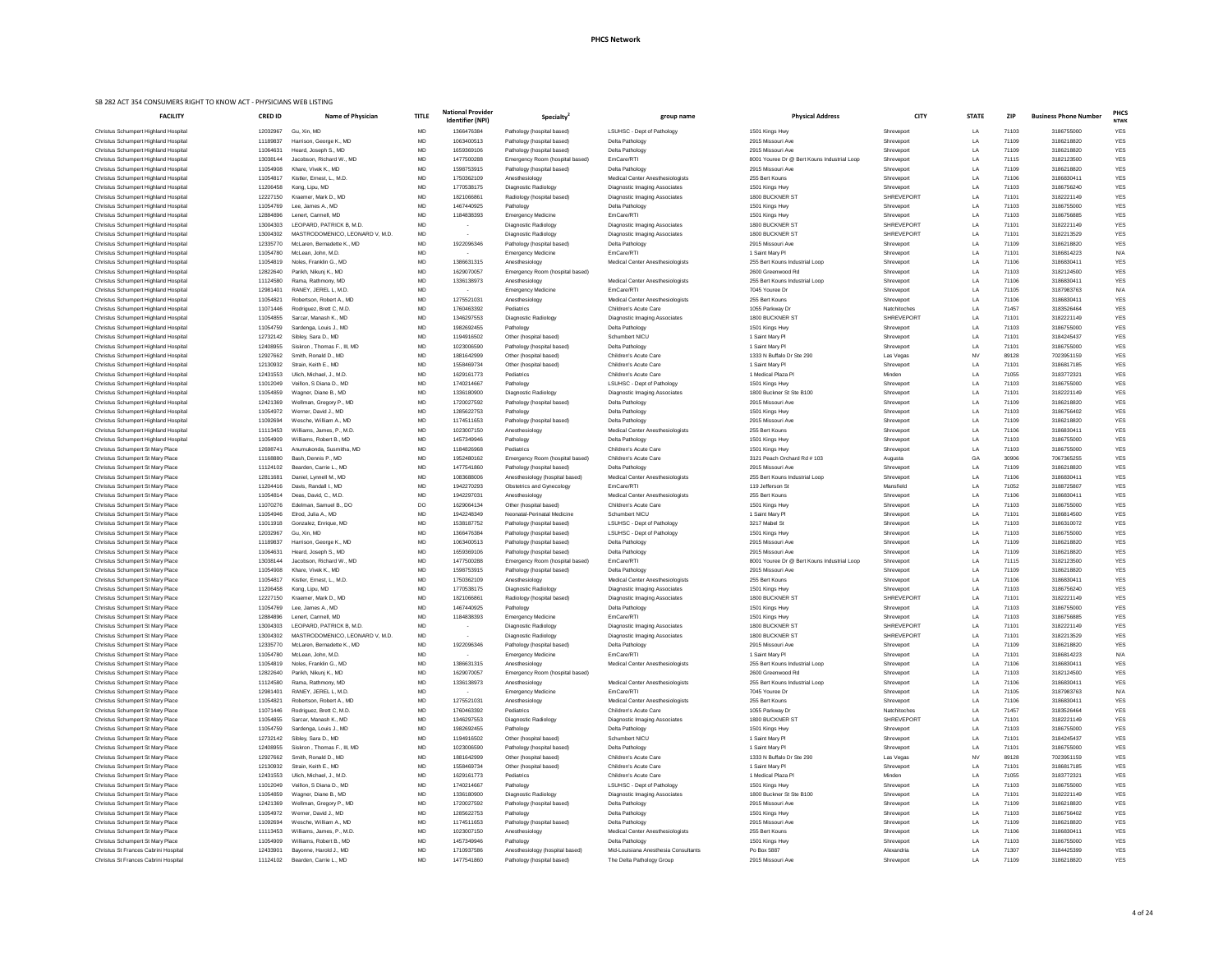| <b>FACILITY</b>                                                              | <b>CRED ID</b>       | <b>Name of Physician</b>                             | <b>TITLE</b>           | <b>National Provider</b><br><b>Identifier (NPI)</b> | Specialty <sup>4</sup>                                             | group name                                          | <b>Physical Address</b>                                | <b>CITY</b>                        | <b>STATE</b>   | <b>ZIP</b>     | <b>Business Phone Number</b> | <b>PHCS</b><br><b>NTWK</b> |
|------------------------------------------------------------------------------|----------------------|------------------------------------------------------|------------------------|-----------------------------------------------------|--------------------------------------------------------------------|-----------------------------------------------------|--------------------------------------------------------|------------------------------------|----------------|----------------|------------------------------|----------------------------|
| Christus St Frances Cabrini Hospital                                         | 12754723             | Bergeron, Nickles P., MD                             | <b>MD</b>              | 1821036948                                          | Emergency Room (hospital based)                                    |                                                     | 3330 Masonic Dr                                        | Alexandria                         | LA             | 71301          | 3184871122                   | <b>YES</b>                 |
| Christus St Frances Cabrini Hospital                                         | 12754729             | Brown, Marcus R., MD                                 | <b>MD</b>              | 1699985515                                          | Emergency Room (hospital based)                                    |                                                     | 3330 Masonic Dr                                        | Alexandria                         | LA             | 71301          | 3184871122                   | <b>YES</b>                 |
| Christus St Frances Cabrini Hospital                                         | 12430844             | Courtney, Russell T., MD                             | MD                     | 1730172545                                          | Anesthesiology                                                     | <b>Professional Anesthesia Consultants</b>          | 211 4th St                                             | Alexandria                         | LA             | 71301          | 3184484440                   | <b>YES</b>                 |
| Christus St Frances Cabrini Hospital                                         | 12567806             | Crosier, M'Liss L., MD                               | MD                     | 1578589990                                          | Pathology (hospital based)                                         |                                                     | 611 Saint Landry St                                    | Lafayette                          | LA             | 70506          | 3372894383                   | <b>YES</b>                 |
| Christus St Frances Cabrini Hospital<br>Christus St Frances Cabrini Hospital | 66565450<br>12600924 | Eggers, Jordan W., MD<br>Firmin, Melanie C., MD      | <b>MD</b><br><b>MD</b> | 1922096403<br>1265425482                            | Pathology (hospital based)<br>Anesthesiology                       |                                                     | 2915 Missouri Ave<br>212 Pecan Park Ave Ste C          | Shreveport<br>Alexandria           | LA<br>LA       | 71109<br>71303 | 3186218820<br>3184739267     | <b>YES</b><br><b>YES</b>   |
| Christus St Frances Cabrini Hospital                                         | 12581660             | Futrell, Leo E., III, MD                             | MD                     | 1134112949                                          | Anesthesiology (hospital based)                                    | Professional Anesthesia Consultants                 | 651 N Bolton Ave                                       | Alexandria                         | LA             | 71301          | 3184845280                   | <b>YES</b>                 |
| Christus St Frances Cabrini Hospital                                         | 11059230             | Gray, Sidney B., MD                                  | MD                     | 1760402937                                          | Pathology (hospital based)                                         | Delta Pathology                                     | 611 Saint Landry St                                    | Lafayette                          | LA             | 70506          | 3372894383                   | <b>YES</b>                 |
| Christus St Frances Cabrini Hospital                                         | 11189837             | Harrison, George K., MD                              | <b>MD</b>              | 1063400513                                          | Pathology (hospital based)                                         | The Delta Pathology Group                           | 2915 Missouri Ave                                      | Shreveport                         | LA             | 71109          | 3186218820                   | <b>YES</b>                 |
| Christus St Frances Cabrini Hospital                                         | 11064631             | Heard, Joseph S., MD                                 | <b>MD</b>              | 1659369106                                          | Pathology (hospital based)                                         | The Delta Pathology Group                           | 2915 Missouri Ave                                      | Shreveport                         | LA             | 71109          | 3186218820                   | <b>YES</b>                 |
| Christus St Frances Cabrini Hospital                                         | 12739862             | Herrington, Bruce, MD                                | <b>MD</b>              | 1659515351                                          | Pathology (hospital based)                                         |                                                     | 2915 Missouri Ave                                      | Shreveport                         | LA             | 71109          | 3186208820                   | <b>YES</b>                 |
| Christus St Frances Cabrini Hospital                                         | 11055064             | Katz, Stephen P, M.D.                                | <b>MD</b>              | 1972503415                                          | Anesthesiology                                                     |                                                     | 3311 Prescott Rd Ste 415                               | Alexandria                         | LA             | 71301          | 3184439300                   | <b>YES</b>                 |
| Christus St Frances Cabrini Hospital                                         | 11055064             | Katz, Stephen P, M.D.                                | <b>MD</b>              | 1972503415                                          | Pain Medicine                                                      |                                                     | 3311 Prescott Rd Ste 415                               | Alexandria                         | LA             | 71301          | 3184439300                   | <b>YES</b>                 |
| Christus St Frances Cabrini Hospital                                         | 12454118             | Kelly, Sara E., DO                                   | DO                     | 1891781233                                          | Emergency Room (hospital based)                                    | Southern ED Consultants                             | 3330 Masonic Dr                                        | Alexandria                         | LA             | 71301          | 3184871122                   | <b>YES</b>                 |
| Christus St Frances Cabrini Hospital                                         | 11054908             | Khare, Vivek K., MD                                  | MD                     | 1598753915                                          | Pathology (hospital based)                                         | The Delta Pathology Group                           | 2915 Missouri Ave                                      | Shreveport                         | LA             | 71109          | 3186218820                   | <b>YES</b>                 |
| Christus St Frances Cabrini Hospital                                         | 11054769             | Lee, James A., MD                                    | MD                     | 1467440925                                          | Pathology                                                          |                                                     | 2915 Missouri Ave                                      | Shreveport                         | LA<br>LA       | 71109          | 3186218820                   | <b>YES</b>                 |
| Christus St Frances Cabrini Hospital<br>Christus St Frances Cabrini Hospital | 11055230<br>12693595 | Lemaire, Mark D., MD<br>Letsinger, Darrin B., MD     | <b>MD</b><br><b>MD</b> | 1780634360<br>1083822886                            | Anesthesiology (hospital based)<br>Anesthesiology (hospital based) | Mid-Louisiana Anesthesia Consultants<br><b>MLAC</b> | Po Box 5887<br>1444 Peterman Dr                        | Alexandria<br>Alexandria           | LA             | 71307<br>71301 | 3184425399<br>3184425399     | <b>YES</b><br><b>YES</b>   |
| Christus St Frances Cabrini Hospital                                         | 12335770             | McLaren, Bernadette K., MD                           | MD                     | 1922096346                                          | Pathology (hospital based)                                         | The Delta Pathology Group                           | 2915 Missouri Ave                                      | Shreveport                         | LA             | 71109          | 3186218820                   | <b>YES</b>                 |
| Christus St Frances Cabrini Hospital                                         | 12238566             | Miguez, Michael W., MD                               | <b>MD</b>              | 1770571184                                          | Pathology (hospital based)                                         |                                                     | 2915 Missouri Ave                                      | Shreveport                         | LA             | 71109          | 3186218820                   | <b>YES</b>                 |
| Christus St Frances Cabrini Hospital                                         | 12804157             | Moreau, Angela, MD                                   | <b>MD</b>              | $\sim$ $-$                                          | Emergency Room (hospital based)                                    |                                                     | 3330 Masonic Dr                                        | Alexandria                         | LA             | 71301          | 3184486750                   | <b>YES</b>                 |
| Christus St Frances Cabrini Hospital                                         | 11055100             | Parker, Larry D., MD                                 | <b>MD</b>              | 1093730137                                          | Emergency Room (hospital based)                                    |                                                     | 3330 Masonic Dr                                        | Alexandria                         | LA             | 71301          | 3184871122                   | <b>YES</b>                 |
| Christus St Frances Cabrini Hospital                                         | 11055231             | Patton, Joseph G., MD                                | <b>MD</b>              | 1831140888                                          | Anesthesiology (hospital based)                                    | Mid-Louisiana Anesthesia Consultants                | Po Box 5887                                            | Alexandria                         | LA             | 71307          | 3184425399                   | <b>YES</b>                 |
| Christus St Frances Cabrini Hospital                                         | 12706749             | Peterman, Taten, MD                                  | <b>MD</b>              |                                                     | Anesthesiology (hospital based)                                    | <b>MLAC</b>                                         | Po Box 5887                                            | Alexandria                         | LA             | 71307          | 3184425399                   | <b>YES</b>                 |
| Christus St Frances Cabrini Hospital                                         | 12754870             | Pruett, Anthony G., MD                               | <b>MD</b>              | 1649283862                                          | Emergency Room (hospital based)                                    |                                                     | 3330 Masonic Dr                                        | Alexandria                         | LA             | 71301          | 3184871122                   | <b>YES</b>                 |
| Christus St Frances Cabrini Hospital                                         | 11055232             | Rapp, Jeffrey T., MD                                 | <b>MD</b>              | 1952352767                                          | Anesthesiology (hospital based)                                    | Mid-Louisiana Anesthesia Consultants                | 233 Pecan Park Ave Ste B                               | Alexandria                         | LA             | 71303          | 3184278090                   | <b>YES</b>                 |
| Christus St Frances Cabrini Hospital                                         | 12578808             | Rigg, Howard M., III, MD                             | <b>MD</b>              | 1720003809                                          | Emergency Room (hospital based)                                    |                                                     | 3330 Masonic Dr # 110 B                                | Alexandria                         | LA             | 71301          | 3184871122                   | <b>YES</b>                 |
| Christus St Frances Cabrini Hospital                                         | 11055233             | Robichaux, Francis X., MD                            | MD                     | 1316998149                                          | Anesthesiology (hospital based)                                    | Mid-Louisiana Anesthesia Consultants                | Po Box 5887                                            | Alexandria                         | LA             | 71307          | 3184425399                   | <b>YES</b>                 |
| Christus St Frances Cabrini Hospital                                         | 11107739             | Spears, Kelvin L., MD                                | <b>MD</b>              | 1073538161                                          | Emergency Room (hospital based)                                    |                                                     | 3330 Masonic Dr                                        | Alexandria                         | LA             | 71301          | 3184871122                   | <b>YES</b>                 |
| Christus St Frances Cabrini Hospital                                         | 12265446             | Stokes, Marcus C., MD                                | MD                     | 1467478248                                          | Emergency Room (hospital based)                                    |                                                     | 3330 Masonic Dr                                        | Alexandria                         | LA             | 71301          | 3184871122                   | <b>YES</b>                 |
| Christus St Frances Cabrini Hospital                                         | 12421369             | Wellman, Gregory P., MD                              | <b>MD</b>              | 1720027592                                          | Pathology (hospital based)                                         | The Delta Pathology Group                           | 2915 Missouri Ave                                      | Shreveport                         | LA             | 71109          | 3186218820                   | <b>YES</b>                 |
| Christus St Frances Cabrini Hospital                                         | 11080942             | Wyble, Stephen S., MD                                | MD                     | 1851394118                                          | Anesthesiology                                                     |                                                     | 539 E Prudhomme St                                     | Opelousas                          | LA             | 70570          | 3379483011                   | <b>YES</b>                 |
| Christus St Frances Cabrini Hospital                                         | 12754886             | Yoas, Stuart W., MD                                  | <b>MD</b>              | $\sim$                                              | Emergency Room (hospital based)                                    |                                                     | 3330 Masonic Dr                                        | Alexandria                         | LA             | 71301          | 3184486750                   | <b>YES</b>                 |
| <b>Christus St Patrick Hospital</b><br><b>Christus St Patrick Hospital</b>   | 13033018<br>11075210 | Alexius, Jay C., MD<br>Allen, Michael D., MD         | <b>MD</b><br><b>MD</b> | 1134292345<br>1487652707                            | Emergency Room (hospital based)                                    |                                                     | 524 Doctor Michael Debakey Dr<br>3704 North Blvd Ste B | Lake Charles                       | LA<br>LA       | 70601<br>71301 | 8653808200<br>3184427500     | <b>YES</b><br><b>YES</b>   |
| <b>Christus St Patrick Hospital</b>                                          | 11191211             | Altier, Carole G., MD                                | <b>MD</b>              | 1922143510                                          | Radiology (hospital based)<br>Anesthesiology (hospital based)      |                                                     | 4150 Nelson Rd Ste A 4                                 | Alexandria<br><b>Lake Charles</b>  | LA             | 70605          | 3374746353                   | <b>YES</b>                 |
| <b>Christus St Patrick Hospital</b>                                          | 11056706             | Bordlee, Bruce P., MD                                | <b>MD</b>              | 1609859594                                          | Diagnostic Radiology                                               |                                                     | 1800 Ryan St #105                                      | Lake Charles                       | LA             | 70601          | 3374394706                   | <b>YES</b>                 |
| <b>Christus St Patrick Hospital</b>                                          | 12783075             | Borucki, Simon, MD                                   | <b>MD</b>              | 1942350079                                          | Emergency Room (hospital based)                                    |                                                     | 2315 E Main St                                         | New Iberia                         | LA             | 70560          | 8004433672                   | <b>YES</b>                 |
| <b>Christus St Patrick Hospital</b>                                          | 11056589             | Brdlik, Charles J., MD                               | <b>MD</b>              | 1215910112                                          | Diagnostic Radiology                                               |                                                     | 1800 Ryan St Ste 105                                   | Lake Charles                       | LA             | 70601          | 3374394706                   | <b>YES</b>                 |
| <b>Christus St Patrick Hospital</b>                                          | 11056588             | Brown, Robert N., MD                                 | <b>MD</b>              | 1528041258                                          | Diagnostic Radiology                                               |                                                     | 524 Doctor Michael Debakey Dr                          | Lake Charles                       | LA             | 70601          | 3374394706                   | <b>YES</b>                 |
| <b>Christus St Patrick Hospital</b>                                          | 11223169             | Bulczak, Dariusz P., MD                              | MD                     | 1124011044                                          | Radiology (hospital based)                                         |                                                     | 433 Plaza St                                           | Bogalusa                           | LA             | 70427          | 9857326803                   | <b>YES</b>                 |
| <b>Christus St Patrick Hospital</b>                                          | 12978938             | BURNETTE, DOUGLAS G., Jr, MD                         | <b>MD</b>              | 1962485862                                          | Diagnostic Radiology                                               |                                                     | 650 Doctor Michael Debakey Dr                          | <b>Lake Charles</b>                | LA             | 70601          | 3374397778                   | <b>YES</b>                 |
| Christus St Patrick Hospital                                                 | 12286478             | Burton, John M., MD                                  | MD                     | 1619911682                                          | Emergency Room (hospital based)                                    |                                                     | 524 Doctor Michael Debakey Dr                          | Lake Charles                       | LA             | 70601          | 3374917755                   | <b>YES</b>                 |
| <b>Christus St Patrick Hospital</b>                                          | 12753637             | Burton, Regenia, MD                                  | <b>MD</b>              | 1275744781                                          | Pathology (hospital based)                                         |                                                     | 830 Bayou Pines Dr                                     | <b>Lake Charles</b>                | LA             | 70601          | 3374369557                   | <b>YES</b>                 |
| <b>Christus St Patrick Hospital</b>                                          | 12565000             | Carlin, John B, M.D.                                 | <b>MD</b>              | 1023082104                                          | Anesthesiology (hospital based)                                    |                                                     | 1701 Oak Park Blvd                                     | <b>Lake Charles</b>                | LA             | 70601          | 3374780511                   | <b>YES</b>                 |
| <b>Christus St Patrick Hospital</b>                                          | 12650715             | Cuba, Jon M., MD                                     | <b>MD</b>              | 1124126388                                          | Emergency Room (hospital based)                                    |                                                     | 17000 Medical Center Dr                                | <b>Baton Rouge</b>                 | LA             | 70816          | 2257522470                   | <b>YES</b>                 |
| <b>Christus St Patrick Hospital</b>                                          | 12453527             | Davis, Michael D., MD                                | <b>MD</b>              | 1669442349                                          | Emergency Room (hospital based)                                    |                                                     | 524 Doctor Michael Debakey Dr                          | <b>Lake Charles</b>                | LA             | 70601          | 8004433672                   | <b>YES</b>                 |
| <b>Christus St Patrick Hospital</b>                                          | 12082347             | Deshaies, Marc R., MD                                | <b>MD</b>              | 1255390373                                          | Emergency Room (hospital based)                                    |                                                     | 2390 W Congress St                                     | Lafayette                          | LA             | 70506          | 8008379910                   | <b>YES</b>                 |
| Christus St Patrick Hospital                                                 | 12565002             | Doiron, Mark L, M.D.                                 | <b>MD</b>              | 1598739955                                          | Anesthesiology (hospital based)                                    |                                                     | 1701 Oak Park Blvd                                     | Lake Charles                       | LA             | 70601          | 3374780511                   | <b>YES</b>                 |
| <b>Christus St Patrick Hospital</b>                                          | 12564836             | Dyer, Syd, MD                                        | <b>MD</b>              | 1790820389                                          | Anesthesiology (hospital based)                                    |                                                     | 4150 Nelson Rd                                         | Lake Charles                       | LA             | 70605          | 3374746353                   | <b>YES</b>                 |
| <b>Christus St Patrick Hospital</b>                                          | 12655401             | Dym, Jean-Paul, MD                                   | <b>MD</b>              | 1376741157                                          | Radiology (hospital based)                                         |                                                     | 433 Plaza St                                           | Bogalusa                           | LA             | 70427          | 9857326803                   | <b>YES</b>                 |
| <b>Christus St Patrick Hospital</b>                                          | 11189646             | Eapen, Paula D., MD                                  | <b>MD</b>              | 1740260157                                          | Pathology (hospital based)                                         |                                                     | 830 W Bayou Pines Dr<br>17000 Medical Center Dr        | Lake Charles                       | LA<br>LA       | 70601<br>70816 | 3374369557<br>8004433672     | N/A                        |
| <b>Christus St Patrick Hospital</b><br><b>Christus St Patrick Hospital</b>   | 12986169<br>12564838 | Freeman, Nathan P., MD<br>Harter, Gary L., MD        | <b>MD</b><br><b>MD</b> | 1255590279<br>1407991094                            | Emergency Room (hospital based)<br>Anesthesiology (hospital based) |                                                     | 4150 Nelson Rd                                         | <b>Baton Rouge</b><br>Lake Charles | LA             | 70605          | 3374746353                   | <b>YES</b><br><b>YES</b>   |
| <b>Christus St Patrick Hospital</b>                                          | 12826817             | Kelly, Brandi J., MD                                 | <b>MD</b>              | 1205046414                                          | Pathology (hospital based)                                         |                                                     | 1501 Kings Hwy                                         | Shreveport                         | LA             | 71103          | 3186755000                   | N/A                        |
| <b>Christus St Patrick Hospital</b>                                          | 12565001             | Laborde, Richard S., MD                              | <b>MD</b>              | 1538133988                                          | Anesthesiology (hospital based)                                    |                                                     | 524 Doctor Michael Debakey Dr                          | <b>Lake Charles</b>                | LA             | 70601          | 3374780511                   | <b>YES</b>                 |
| <b>Christus St Patrick Hospital</b>                                          | 11055158             | Larson, Paul C., MD                                  | <b>MD</b>              | 1093713323                                          | Radiology (hospital based)                                         |                                                     | 3704 North Blvd Ste A                                  | Alexandria                         | LA             | 71301          | 3184427500                   | N/A                        |
| <b>Christus St Patrick Hospital</b>                                          | 12564999             | Lemoine, Dwight R, M.D.                              | <b>MD</b>              | 1861479149                                          | Anesthesiology (hospital based)                                    |                                                     | 524 Doctor Michael Debakey Dr                          | <b>Lake Charles</b>                | LA             | 70601          | 3374780511                   | <b>YES</b>                 |
| <b>Christus St Patrick Hospital</b>                                          | 12564998             | Lewis, Ronald M., Sr, MD                             | <b>MD</b>              | 1609853928                                          | Anesthesiology (hospital based)                                    |                                                     | 4150 Nelson Rd Bldg A Ste 4                            | Lake Charles                       | LA             | 70605          | 3374782124                   | <b>YES</b>                 |
| <b>Christus St Patrick Hospital</b>                                          | 11056709             | Lim, Charles A., MD                                  | MD                     | 1588647499                                          | Diagnostic Radiology                                               |                                                     | 1800 Ryan St #105                                      | Lake Charles                       | LA             | 70601          | 3374394706                   | <b>YES</b>                 |
| <b>Christus St Patrick Hospital</b>                                          | 12579595             | Manuel, Nicholas, MD                                 | MD                     | 1871591123                                          | Radiology (hospital based)                                         |                                                     | 3704 North Blvd Ste A                                  | Alexandria                         | LA             | 71301          | 3184427500                   | N/A                        |
| Christus St Patrick Hospital                                                 | 12985874             | Martinez, Richard L., MD                             | <b>MD</b>              | 110480901                                           | Diagnostic Radiology                                               |                                                     | 524 Doctor Michael Debakey Dr                          | Lake Charles                       | LA             | 70601          | 3374394706                   | <b>YES</b>                 |
| Christus St Patrick Hospital                                                 | 65740354             | McFarland, David R., MD                              | <b>MD</b>              | 1275511016                                          | Radiology (hospital based)                                         |                                                     | 800 Marshall St                                        | <b>Little Rock</b>                 | AR             | 72202          | 5013641100                   | YES                        |
| <b>Christus St Patrick Hospital</b>                                          | 12980446             | Miller, George L., MD                                | <b>MD</b>              | 1285617191                                          | Diagnostic Radiology                                               |                                                     | 1800 Ryan St Ste 105                                   | Lake Charles                       | LA             | 70601          | 3374394706                   | <b>YES</b>                 |
| <b>Christus St Patrick Hospital</b>                                          | 12012314             | Nguyen, Victoria A., DO                              | DO                     | 1902881238                                          | Radiology (hospital based)                                         |                                                     | 1 Medical Plaza Pl                                     | Minden                             | LA             | 71055          | 9525951100                   | <b>YES</b>                 |
| <b>Christus St Patrick Hospital</b>                                          | 12299559             | Olsan, Adam D., MD                                   | <b>MD</b>              | 1245213164                                          | Diagnostic Radiology                                               |                                                     | 4901 Lac De Ville Blvd Bldg D #140                     | Rochester                          | N <sup>Y</sup> | 14618          | 5853419100                   | <b>YES</b>                 |
| Christus St Patrick Hospital                                                 | 12849393             | Patel, Roopa, DO                                     | DO                     | 1437352226                                          | Emergency Room (hospital based)                                    |                                                     | 524 Doctor Michael Debakey Dr                          | <b>Lake Charles</b>                | LA             | 70601          | 8004433672                   | <b>YES</b>                 |
| <b>Christus St Patrick Hospital</b>                                          | 12564835             | Price, Jere K., MD                                   | <b>MD</b>              | $\sim$                                              | Anesthesiology (hospital based)                                    |                                                     | 4150 Nelson Rd                                         | <b>Lake Charles</b>                | LA             | 70605          | 3374746353                   | <b>YES</b>                 |
| <b>Christus St Patrick Hospital</b>                                          | 11148018             | Rumsey, Robert L., MD                                | <b>MD</b>              | 1083694400                                          | Pathology (hospital based)                                         |                                                     | 830 W Bayou Pines Dr                                   | <b>Lake Charles</b>                | LA             | 70601          | 3374369557                   | N/A                        |
| Christus St Patrick Hospital<br><b>Christus St Patrick Hospital</b>          | 12579788             | Sachasinh, Rachadip S., MD<br>Shaheen, Edward A., MD | MD<br><b>MD</b>        | 1932107356<br>1700113396                            | Radiology (hospital based)                                         |                                                     | 3704 North Blvd<br>524 Doctor Michael Debakey Dr       | Alexandria<br><b>Lake Charles</b>  | LA<br>LA       | 71301<br>70601 | 3184427500<br>3374362511     | N/A<br><b>YES</b>          |
| <b>Christus St Patrick Hospital</b>                                          | 11205089<br>12702185 | Staib, Neil E., Jr, MD                               | <b>MD</b>              | 1225021413                                          | Emergency Room (hospital based)<br>Radiology (hospital based)      |                                                     | 433 Plaza St                                           | Bogalusa                           | LA             | 70427          | 9857326803                   | <b>YES</b>                 |
| Christus St Patrick Hospital                                                 | 12430177             | Su, Albert T., MD                                    | <b>MD</b>              | 1639154479                                          | Radiology (hospital based)                                         |                                                     | 1600 N 2nd                                             | Downsville                         | W              | 54735          | 6608908023                   | <b>YES</b>                 |
| <b>Christus St Patrick Hospital</b>                                          | 12421626             | Talmi, Danit N., MD                                  | <b>MD</b>              | 1851326425                                          | Radiology (hospital based)                                         |                                                     | 1100 Kentucky Ave                                      | <b>West Plains</b>                 | <b>MO</b>      | 65775          | 4172576713                   | <b>YES</b>                 |
| <b>Christus St Patrick Hospital</b>                                          | 12547379             | Theoharis, Jennifer A., MD                           | <b>MD</b>              | 1659356913                                          | Radiology (hospital based)                                         |                                                     | 950 Matthew Dr                                         | Waynesboro                         | <b>MS</b>      | 39367          | 6017355151                   | <b>YES</b>                 |
| <b>Christus St Patrick Hospital</b>                                          | 42924761             | Thomas, Donald L., MD                                | MD                     | 1780667337                                          | Diagnostic Radiology                                               |                                                     | 1800 Ryan St #105                                      | Lake Charles                       | LA             | 706016078      | 3374394706                   | <b>YES</b>                 |
| <b>Christus St Patrick Hospital</b>                                          | 12667688             | Tighe, Devin K., MD                                  | MD                     | 1306021407                                          | Radiology (hospital based)                                         |                                                     | 3704 North Blvd                                        | Alexandria                         | LA             | 71301          | 3184489897                   | N/A                        |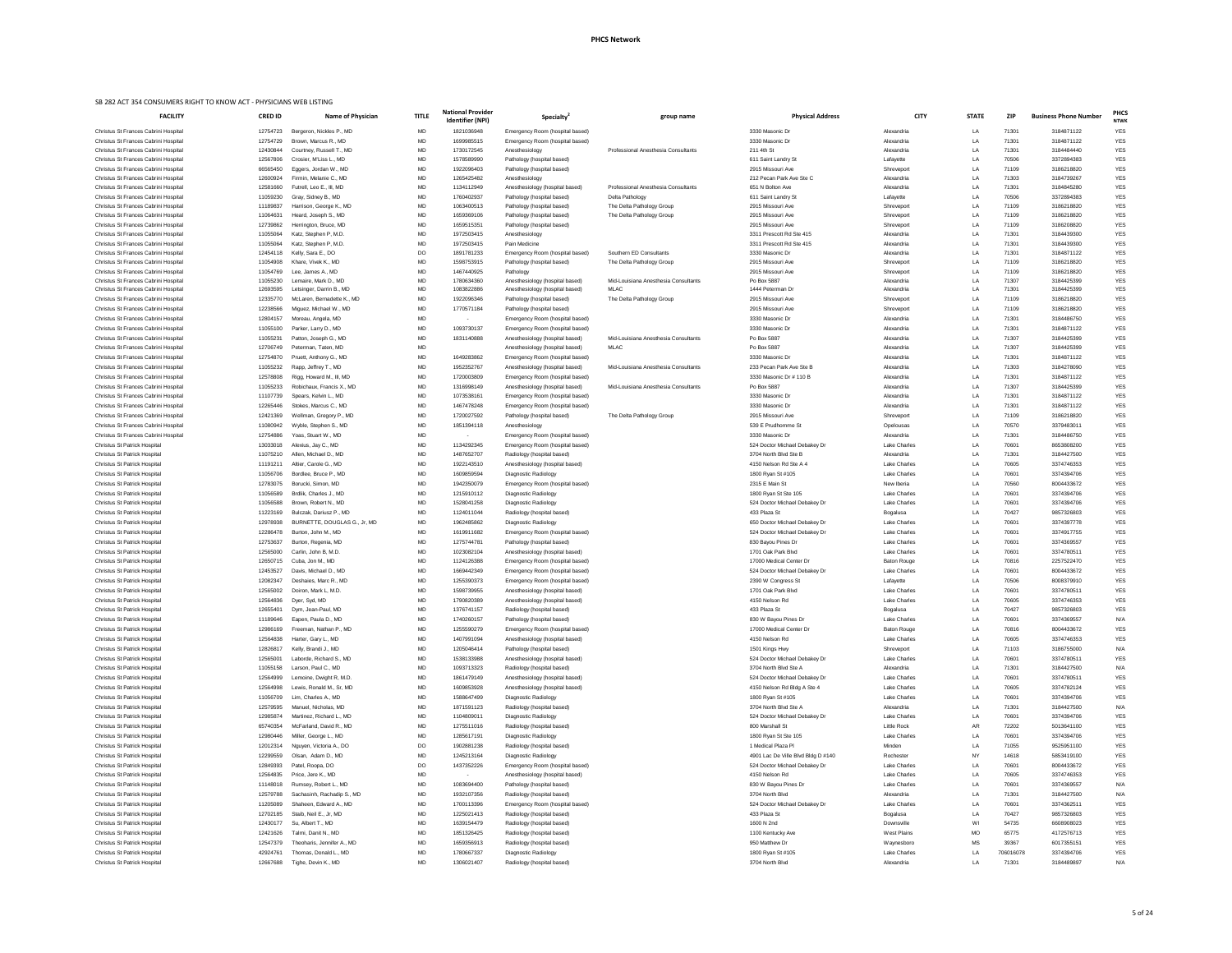| ational Provider<br>Identifier (NPI) | Specialty <sup>®</sup>                                        | group name                                                                    | <b>Physical Address</b>                              | <b>CITY</b>                      | <b>STATE</b>    | <b>ZIP</b>         | <b>Business Phone Number</b>     | <b>PHCS</b><br><b>NTWK</b> |
|--------------------------------------|---------------------------------------------------------------|-------------------------------------------------------------------------------|------------------------------------------------------|----------------------------------|-----------------|--------------------|----------------------------------|----------------------------|
| 1396725719                           | Pathology (hospital based)                                    |                                                                               | 830 W Bayou Pines Dr                                 | <b>Lake Charles</b>              | LA              | 70601              | 3374369557                       | N/A                        |
| 1942280359                           | Pathology (hospital based)                                    |                                                                               | 830 W Bayou Pines Dr                                 | Lake Charles                     | LA              | 70601              | 3374369557                       | N/A                        |
| 1417930348                           | Diagnostic Radiology                                          |                                                                               | 524 Doctor Michael Debakey Dr                        | <b>Lake Charles</b>              | LA              | 70601              | 3374394706                       | <b>YES</b>                 |
| 1457496069                           | Anesthesiology (hospital based)                               |                                                                               | 4150 Nelson Rd                                       | <b>Lake Charles</b>              | LA              | 70605              | 3374746353                       | <b>YES</b>                 |
| 1205950771                           | Anesthesiology (hospital based)                               |                                                                               | 751 Bayou Pines E Ste L                              | <b>Lake Charles</b>              | LA              | 70601              | 3374368700                       | <b>YES</b>                 |
|                                      | Diagnostic Radiology                                          |                                                                               | 55 Fruit St B L K 7                                  | <b>Boston</b>                    | MA              | 2114               | 6177268796                       | N/A                        |
| 1023093770                           | Radiology (hospital based)                                    |                                                                               | 950 Matthew Dr                                       | Waynesboro                       | <b>MS</b>       | 39367              | 6017355151                       | <b>YES</b>                 |
| 1053575506                           | Radiology (hospital based)                                    | Brown/Folse Radiology Group, LLC                                              | 1240 Richardson Rd                                   | Calhoun                          | LA              | 71225              | 3187289988                       | <b>YES</b>                 |
| 1821095845                           | Radiology (hospital based)                                    | Brown/Folse Radiology Group, LLC                                              | 324 Dulles Dr<br>109 Circle Dr                       | Lafayette<br>West Monroe         | LA<br>LA        | 70506<br>71291     | 8885548444<br>3183231834         | <b>YES</b><br><b>YES</b>   |
| 1366443061<br>1902010952             | Pathology (hospital based)<br>Gynecology                      | Bayou Pathology<br>Genesis Emergency Staffing Co                              | 1920 W Sale Rd Bldg F                                | <b>Lake Charles</b>              | LA              | 70605              | 3374800140                       | <b>YES</b>                 |
| 1508817966                           | Radiology (hospital based)                                    | Brown/Folse Radiology Group, LLC                                              | 301 N Jefferson Davis Pkwy                           | <b>New Orleans</b>               | LA              | 70119              | 5044835311                       | <b>YES</b>                 |
| 1023082542                           | Radiology (hospital based)                                    | Brown/Folse Radiology Group, LLC                                              | 318 Durham St                                        | <b>Bastrop</b>                   | LA              | 71220              | 8666943447                       | <b>YES</b>                 |
| 1952302978                           | Pathology (hospital based)                                    | Bayou Pathology                                                               | 109 Circle Dr                                        | West Monroe                      | LA              | 71291              | 3183231834                       | <b>YES</b>                 |
| 1700824711                           | <b>Emergency Medicine</b>                                     | Genesis Emergency Staffing Co                                                 | 122 Carlyle Avenue                                   | Belleville                       | IL.             | 62220              | 6182775974                       | N/A                        |
| 1073563862                           | Radiology (hospital based)                                    | Brown/Folse Radiology Group, LLC                                              | 1240 Richardson Rd                                   | Calhoun                          | LA              | 71225              | 3187289988                       | <b>YES</b>                 |
| 1972579977                           | Radiology (hospital based)                                    | Brown/Folse Radiology Group, LLC                                              | 433 Plaza St                                         | Bogalusa                         | LA              | 70427              | 9857306803                       | <b>YES</b>                 |
| 1942201660                           | Pathology (hospital based)                                    | Bayou Pathology                                                               | 109 Circle Dr                                        | West Monroe                      | LA              | 71291              | 3183231834                       | <b>YES</b>                 |
|                                      | <b>Emergency Medicine</b>                                     | Genesis Emergency Staffing Co                                                 | 122 Carlyle Avenue                                   | <b>Belleville</b>                | IL.             | 62220              | 6182775974                       | N/A                        |
|                                      | Radiologist                                                   | Brown/Folse Radiology Group, LLC                                              | 788 Pony Greer Road<br>109 Circle Drive              | Rayville<br>West Monroe          | LA              | 71269<br>71291     | 8006943447<br>3183231834         | N/A<br><b>YES</b>          |
| 1518968437                           | Pathologist<br>Pathology (hospital based)                     | Bayou Pathology<br>Bayou Pathology                                            | 109 Circle Dr                                        | West Monroe                      | LA<br>LA        | 71291              | 3183231834                       | <b>YES</b>                 |
| 1720014392                           | <b>Emergency Medicine</b>                                     | Genesis Emergency Staffing Co                                                 | 122 Carlyle Avenue                                   | <b>Belleville</b>                | IL              | 62220              | 6182775974                       | N/A                        |
| 1073514782                           | Pathology (hospital based)                                    | Bayou Pathology                                                               | 109 Circle Dr                                        | West Monroe                      | LA              | 71291              | 3183231834                       | <b>YES</b>                 |
| 1316130776                           | Radiology (hospital based)                                    | Brown/Folse Radiology Group, LLC                                              | 1240 Richardson Rd                                   | Calhoun                          | LA              | 71225              | 3187289988                       | <b>YES</b>                 |
| 1871514000                           | Radiology (hospital based)                                    | Brown/Folse Radiology Group, LLC                                              | 1240 Richardson Rd                                   | Calhoun                          | LA              | 71225              | 3187289988                       | <b>YES</b>                 |
| 1396791653                           | <b>Emergency Medicine</b>                                     | Genesis Emergency Staffing Co                                                 | 122 Carlyle Avenue                                   | Belleville                       | IL.             | 62220              | 6182775974                       | N/A                        |
| 1740353887                           | Pathology (hospital based)                                    | Reliapath                                                                     | 800 E Main St                                        | <b>Ville Platte</b>              | LA              | 705864618          | 3373639475                       | <b>YES</b>                 |
| 1922078849                           | Anesthesiology (hospital based)                               | Sheridan Healthcare of Louisiana, Inc.                                        | 1444 Peterman Dr                                     | Alexandria                       | LA              | 71301              | 3184425399                       | <b>YES</b>                 |
| 1871523696                           | <b>Emergency Medicine</b>                                     | Iberia Emergency Group, LLC                                                   | 211 4th St                                           | Alexandria                       | LA              | 71301              | 3182371915                       | <b>YES</b>                 |
| 1679686158                           | Other (hospital based)                                        | Iberia Emergency Group, LLC                                                   | 17000 Medical Center Dr                              | <b>Baton Rouge</b>               | LA              | 70816              | 8004433672                       | <b>YES</b>                 |
| 1598727984<br>1770513731             | Other (hospital based)<br>Emergency Room (hospital based)     | Iberia Emergency Group, LLC<br>Iberia Emergency Group, LLC                    | 500 Lauchwood Dr<br>1214 Coolidge Blvd               | Laurinburg<br>Lafayette          | <b>NC</b><br>LA | 28352<br>70503     | 4046457699<br>4046457699         | N/A<br><b>YES</b>          |
| 1730129891                           | Radiology (hospital based)                                    | Radiology Associates of Iberia, LLP                                           | 2315 E Main St                                       | New Iberia                       | LA              | 705604031          | 3373671048                       | <b>YES</b>                 |
| 1033176185                           | Emergency Room (hospital based)                               | Iberia Emergency Group, LLC                                                   | 500 Lauchwood Dr                                     | Laurinburg                       | <b>NC</b>       | 28352              | 4046457699                       | N/A                        |
| 1356455737                           | <b>Family Practice</b>                                        | Iberia Emergency Group, LLC                                                   | 2390 W Congress St                                   | Lafayette                        | LA              | 70506              | 3372616655                       | <b>YES</b>                 |
| 1427022177                           | Pain Medicine                                                 | Sheridan Healthcare of Louisiana, Inc.                                        | 3900 Capitol Mall Dr SW                              | Olympia                          | WA              | 98502              | 3609562563                       | N/A                        |
| 1013133735                           | Anesthesiology (hospital based)                               | Sheridan Healthcare of Louisiana, Inc.                                        | 4630 Ambassador Caffery Pkwy Ste 101                 | Lafayette                        | LA              | 70508              | 3379931193                       | <b>YES</b>                 |
| 1447293139                           | Anesthesiology (hospital based)                               | Sheridan Healthcare of Louisiana, Inc.                                        | 433 Plaza St                                         | Bogalusa                         | LA              | 70427              | 9857327122                       | <b>YES</b>                 |
| 1982845277                           | Pathology (hospital based)                                    | Reliapath                                                                     | 1100 Andre St Ste 100                                | New Iberia                       | LA              | 70563              | 3373655944                       | <b>YES</b>                 |
| 1174696249                           | Pathology (hospital based)                                    | Reliapath                                                                     | 539 E Prudhomme St                                   | Opelousas                        | LA              | 70570              | 3379483011                       | <b>YES</b>                 |
| 1649210709                           | Radiology (hospital based)                                    | Radiology Associates of Iberia, LLP                                           | 2315 E Main St                                       | New Iberia                       | LA              | 70560              | 3373671048                       | <b>YES</b><br><b>YES</b>   |
| 1144291634<br>1083661003             | Anesthesiology (hospital based)<br>Radiologist                | Sheridan Healthcare of Louisiana, Inc.<br>Radiology Associates of Iberia, LLP | 211 4th St<br>2309 E. Main Street, Suite 100         | Alexandria<br>New Iberia         | LA<br>LA        | 71301<br>70560     | 3184484440<br>N/A                | <b>YES</b>                 |
| 1518940063                           | Anesthesiologist                                              | Sheridan Healthcare of Louisiana, Inc.                                        | 1613 N. Harrison Parkway, Suite 200                  | Sunrise                          | FL.             | 33323              | 8004372672                       | <b>YES</b>                 |
| 1659444701                           | Pathology (hospital based)                                    | Reliapath                                                                     | 800 E Main St                                        | Ville Platte                     | LA              | 705864618          | 3373639475                       | <b>YES</b>                 |
| 1790728251                           | Emergency Room (hospital based)                               | Iberia Emergency Group, LLC                                                   | 1214 Coolidge Ave                                    | Lafayette                        | LA              | 70503              | 4046457699                       | N/A                        |
| 1326013194                           | Anesthesiology                                                | Sheridan Healthcare of Louisiana, Inc.                                        | 651 E 25th St                                        | Hialeah                          | FL.             | 33013              | 3056936100                       | <b>YES</b>                 |
|                                      | Anesthesiology                                                | Sheridan Healthcare of Louisiana, Inc.                                        | 705 Dixie St                                         | Carrollton                       | GA              | 301173818          | 7708369806                       | N/A                        |
| 1841245834                           | Radiology (hospital based)                                    | Radiology Associates of Iberia, LLP                                           | 2315 E Main St                                       | New Iberia                       | LA              | 70560              | 3373671048                       | <b>YES</b>                 |
| 1831264373                           | Pathology                                                     | Reliapath                                                                     | 1501 Kings Hwy                                       | Shreveport                       | LA              | 71103              | 3186754557                       | <b>YES</b>                 |
| 1811942808<br>1073719761             | Radiology (hospital based)                                    | Radiology Associates of Iberia, LLP<br>Radiology Associates of Iberia, LLP    | 2315 E Main St<br>2315 E Main St                     | New Iberia<br>New Iberia         | LA<br>LA        | 705604031<br>70560 | 3373640441<br>3373671048         | <b>YES</b><br><b>YES</b>   |
| 1932105988                           | Radiology (hospital based)<br>Anesthesiology (hospital based) | Sheridan Healthcare of Louisiana, Inc.                                        | 1415 Tulane Ave                                      | New Orleans                      | LA              | 70112              | 5045885800                       | <b>YES</b>                 |
| 1114978855                           | Emergency Room (hospital based)                               | Iberia Emergency Group, LLC                                                   | 1214 Coolidge Blvd                                   | Lafayette                        | LA              | 70503              | 4046457699                       | <b>YES</b>                 |
| 1316918808                           | Anesthesiology                                                | Sheridan Healthcare of Louisiana, Inc.                                        | 4600 Ambassador Caffery Pkwy                         | Lafayette                        | LA              | 70508              | 8002962611                       | <b>YES</b>                 |
| 1649231887                           | Anesthesiology                                                | Sheridan Healthcare of Louisiana, Inc.                                        | 2211 Lomas Blvd N E                                  | Albuquerque                      | <b>NM</b>       | 87106              | 5052722610                       | <b>YES</b>                 |
| 1164454088                           | <b>Family Practice</b>                                        | Iberia Emergency Group, LLC                                                   | 806 Jefferson Terrace                                | New Iberia                       | LA              | 70560              | 3373654945                       | <b>YES</b>                 |
| 1598706301                           | Anesthesiology (hospital based)                               | Sheridan Healthcare of Louisiana, Inc.                                        | 309 Jackson St                                       | Monroe                           | LA              | 71201              | 3189664190                       | <b>YES</b>                 |
| 1942285002                           | <b>ER Medicine</b>                                            |                                                                               | 17438 Hard Hat Drive                                 | Covington                        | LA              | 70435              | (985) 249 5600                   | <b>YES</b>                 |
| 1053359299                           | <b>ER Medicine</b>                                            |                                                                               | 17438 Hard Hat Drive                                 | Covington                        | LA              | 70435              | (985)249 5600                    | <b>YES</b>                 |
| 1477792893<br>N/A                    | Radiologist<br>Radiologist                                    |                                                                               | P.O. Box 3307<br>11995 Singletree Lane, Suite 500    | Lafayette<br><b>Eden Prairie</b> | LA<br><b>MN</b> | 70501<br>55344     | 8552990121<br>8007370610         | <b>YES</b><br>N/A          |
| N/A                                  | Pathology                                                     |                                                                               | P.O. Box 1514                                        | West Monroe                      | LA              | 71291              | 3183231834                       | YES                        |
| 1154690436                           |                                                               | Diversified Professionals, Inc.                                               | P.O. Box 14388                                       | <b>Baton Rouge</b>               | LA              | 70898              | 2259230030                       | N/A                        |
| 1851389399                           | Pathology                                                     |                                                                               | 2915 Missouri Ave                                    | Shreveport                       | LA              | 71109              | (318) 621-8820                   | YES                        |
| 1477541860                           | Pathology                                                     |                                                                               | 2915 Missouri Ave                                    | Shreveport                       | LA              | 71109              | (318) 621-8820                   | <b>YES</b>                 |
| 1063400513                           | Pathology                                                     |                                                                               | 2915 Missouri Ave                                    | Shreveport                       | LA              | 71109              | (318) 621-8820                   | <b>YES</b>                 |
| 1619088606                           | Pediatrics                                                    |                                                                               | 912 West Main St                                     | Homer                            | LA              | 71040              | (318) 927-3571                   | <b>YES</b>                 |
| 1659369106                           | Pathology/Cyto Pathology                                      |                                                                               | One St Mary's Place                                  | Shreveport                       | LA              | 71101              | (318) 681-4471                   | YES                        |
| 1730375288                           | Anesthesiology                                                |                                                                               | #1 Minden Medical Plaza                              | Minden                           | LA              | 71055              | (318) 377-2321                   | <b>YES</b>                 |
| 1598753915                           | Pathology                                                     |                                                                               | 2915 Missouri Ave                                    | Shreveport                       | LA              | 71109              | (318) 621-8820                   | <b>YES</b>                 |
| 1821066861<br>1467440925             | Radiology<br>Pathology                                        |                                                                               | 1800 Buckner Ste B100<br>One St Mary's Place         | Shreveport<br>Shreveport         | LA<br>LA        | 71101<br>71101     | (318) 222-1149<br>(318) 681-4471 | <b>YES</b><br><b>YES</b>   |
| 000000000                            |                                                               |                                                                               | $Q_{\text{max}} Q_{\text{max}}$ and $Q_{\text{max}}$ |                                  |                 |                    | $(0.40)$ $0.4$ $1.774$           | $V = 0$                    |

| <b>FACILITY</b>                           | <b>CRED ID</b> | Name of Physician           | <b>TITLE</b> | <b>National Provider</b><br><b>Identifier (NPI)</b> | <b>Specialty</b>                 | group name                                                                    | <b>Physical Address</b>              | <b>CITY</b>                    | <b>STATE</b> | <b>ZIP</b> | <b>Business Phone Number</b> | <b>NTW</b>        |
|-------------------------------------------|----------------|-----------------------------|--------------|-----------------------------------------------------|----------------------------------|-------------------------------------------------------------------------------|--------------------------------------|--------------------------------|--------------|------------|------------------------------|-------------------|
| <b>Christus St Patrick Hospital</b>       | 11056558       | Townsend. Gault H., MD      | MD           | 1396725719                                          | Pathology (hospital based)       |                                                                               | 830 W Bayou Pines Dr                 | <b>Lake Charles</b>            | LA           | 70601      | 3374369557                   | N/A               |
| <b>Christus St Patrick Hospital</b>       | 11056559       | Van Hoose, John S., II, MD  | MD           | 1942280359                                          | Pathology (hospital based)       |                                                                               | 830 W Bayou Pines Dr                 | <b>Lake Charles</b>            | LA           | 70601      | 3374369557                   | N/A               |
| <b>Christus St Patrick Hospital</b>       | 12978939       | WALKER, MICHAEL D, M.D.     | MD           | 1417930348                                          | Diagnostic Radiology             |                                                                               | 524 Doctor Michael Debakey Dr        | <b>Lake Charles</b>            | LA           | 70601      | 3374394706                   | YES               |
| <b>Christus St Patrick Hospital</b>       | 12564837       | Walkin, Patrick, MD         | MD           | 1457496069                                          | Anesthesiology (hospital based)  |                                                                               | 4150 Nelson Rd                       | <b>Lake Charles</b>            | LA           | 70605      | 3374746353                   | <b>YES</b>        |
| <b>Christus St Patrick Hospital</b>       | 53828647       | Wise, Myra C., MD           | MD           | 1205950771                                          | Anesthesiology (hospital based)  |                                                                               | 751 Bayou Pines E Ste L              | <b>Lake Charles</b>            | LA           | 70601      | 3374368700                   | <b>YES</b>        |
| <b>Christus St Patrick Hospital</b>       | 13003246       | WONG, EDWARD W, M.D.        | MD           | $\sim$                                              | Diagnostic Radiology             |                                                                               | 55 Fruit St B L K 7                  | Boston                         | МA           | 2114       | 6177268796                   | N/A               |
| <b>Christus St Patrick Hospital</b>       | 12373987       | Wong, William J., MD        | MD           | 1023093770                                          | Radiology (hospital based)       |                                                                               | 950 Matthew Dr                       | Waynesboro                     | МS           | 39367      | 6017355151                   | <b>YES</b>        |
| <b>Citizens Medical Center</b>            | 12696876       | Ardoin, Shannon E., MD      | MD           | 1053575506                                          | Radiology (hospital based)       | Brown/Folse Radiology Group, LLC                                              | 1240 Richardson Rd                   | Calhoun                        | LA           | 71225      | 3187289988                   | <b>YES</b>        |
| <b>Citizens Medical Center</b>            | 11143661       | Armington, William G., MD   | MD           | 1821095845                                          | Radiology (hospital based)       | Brown/Folse Radiology Group, LLC                                              | 324 Dulles Dr                        | Lafayette                      | LA           | 70506      | 8885548444                   | <b>YES</b>        |
| <b>Citizens Medical Center</b>            | 11055636       | Armstrong, John M., III, MD | MD           | 1366443061                                          | Pathology (hospital based)       | Bayou Pathology                                                               | 109 Circle Dr                        | West Monroe                    | LA           | 71291      | 3183231834                   | <b>YES</b>        |
| <b>Citizens Medical Center</b>            | 11056652       | Biddle, Johnny, Jr., MD     | MD           | 1902010952                                          | Gynecology                       | Genesis Emergency Staffing Co                                                 | 1920 W Sale Rd Bldg F                | Lake Charles                   | LA           | 70605      | 3374800140                   | <b>YES</b>        |
| <b>Citizens Medical Center</b>            | 11143672       | Brown, Edward L., MD        | MD           | 1508817966                                          | Radiology (hospital based)       | Brown/Folse Radiology Group, LLC                                              | 301 N Jefferson Davis Pkwy           | New Orleans                    | LA           | 70119      | 5044835311                   | YES               |
| <b>Citizens Medical Center</b>            | 11206380       | Edwards, Robert L., MD      | MD           | 1023082542                                          | Radiology (hospital based)       | Brown/Folse Radiology Group, LLC                                              | 318 Durham St                        | Bastrop                        | LA           | 71220      | 8666943447                   | <b>YES</b>        |
| <b>Citizens Medical Center</b>            | 11055637       | Elias, Abdalla L., MD       | MD           | 1952302978                                          | Pathology (hospital based)       | Bayou Pathology                                                               | 109 Circle Dr                        | West Monroe                    | LA           | 71291      | 3183231834                   | <b>YES</b>        |
| <b>Citizens Medical Center</b>            | 13292995       | Feierabend, Lee, MD         | MD           | 1700824711                                          | <b>Emergency Medicine</b>        | Genesis Emergency Staffing Co                                                 | 122 Carlyle Avenue                   | Belleville                     |              | 62220      | 6182775974                   | N/A               |
| <b>Citizens Medical Center</b>            | 12797214       | Folse, Craig P., MD         | MD           | 1073563862                                          | Radiology (hospital based)       | Brown/Folse Radiology Group, LLC                                              | 1240 Richardson Rd                   | Calhoun                        | LA           | 71225      | 3187289988                   | <b>YES</b>        |
| <b>Citizens Medical Center</b>            | 11058111       | Henry, Herbert W., MD       | MD           | 1972579977                                          | Radiology (hospital based)       | Brown/Folse Radiology Group, LLC                                              | 433 Plaza St                         | Bogalusa                       | LA           | 70427      | 9857306803                   | YES               |
| <b>Citizens Medical Center</b>            | 11055635       | Maxwell, John E., MD        | MD           | 1942201660                                          | Pathology (hospital based)       | Bayou Pathology                                                               | 109 Circle Dr                        | West Monroe                    | LA.          | 71291      | 3183231834                   | <b>YES</b>        |
| <b>Citizens Medical Center</b>            | N/A            | N/A                         | N/A          |                                                     | <b>Emergency Medicine</b>        | Genesis Emergency Staffing Co                                                 | 122 Carlyle Avenue                   | <b>Belleville</b>              |              | 62220      | 6182775974                   | N/A               |
| <b>Citizens Medical Center</b>            | N/A            | N/A                         | N/A          |                                                     | Radiologist                      | Brown/Folse Radiology Group, LLC                                              | 788 Pony Greer Road                  | Rayville                       | LA           | 71269      | 8006943447                   | N/A               |
| <b>Citizens Medical Center</b>            | 15498          | N/A                         | N/A          |                                                     | Pathologist                      | Bayou Pathology                                                               | 109 Circle Drive                     | West Monroe                    | LA           | 71291      | 3183231834                   | <b>YES</b>        |
| <b>Citizens Medical Center</b>            | 11055638       | Pankey, Lee R., MD          | MD           | 1518968437                                          | Pathology (hospital based)       | Bayou Pathology                                                               | 109 Circle Dr                        | West Monroe                    | LA           | 71291      | 3183231834                   | <b>YES</b>        |
| <b>Citizens Medical Center</b>            | N/A            | Seyfarth, Huey, MD          | MD           | 1720014392                                          | <b>Emergency Medicine</b>        | Genesis Emergency Staffing Co                                                 | 122 Carlyle Avenue                   | <b>Belleville</b>              |              | 62220      | 6182775974                   | N/A               |
| <b>Citizens Medical Center</b>            | 11055558       | Smith, Nancy V., MD         | MD           | 1073514782                                          | Pathology (hospital based)       | Bayou Pathology                                                               | 109 Circle Dr                        | West Monroe                    | LA           | 71291      | 3183231834                   | <b>YES</b>        |
| <b>Citizens Medical Center</b>            | 11143779       | Smith, Stover L., Jr, MD    | MD           | 1316130776                                          | Radiology (hospital based)       | Brown/Folse Radiology Group, LLC                                              | 1240 Richardson Rd                   | Calhoun                        | LA           | 71225      | 3187289988                   | YES               |
| <b>Citizens Medical Center</b>            | 11055472       | Yatco, Reynaldo L., MD      | MD           | 1871514000                                          | Radiology (hospital based)       | Brown/Folse Radiology Group, LLC                                              | 1240 Richardson Rd                   | Calhoun                        | LA           | 71225      | 3187289988                   | <b>YES</b>        |
| <b>Citizens Medical Center</b>            | N/A            | Yates, Fred, MD             | MD           | 1396791653                                          | <b>Emergency Medicine</b>        | Genesis Emergency Staffing Co                                                 | 122 Carlyle Avenue                   | <b>Belleville</b>              |              | 62220      | 6182775974                   | N/A               |
| Dauterive Hospital                        | 12074026       | Altmann, Lisa D., MD        | MD           | 1740353887                                          | Pathology (hospital based)       | Reliapath                                                                     | 800 E Main St                        | <b>Ville Platte</b>            | LA           | 705864618  | 3373639475                   | <b>YES</b>        |
| Dauterive Hospital                        | 12149760       | Baudoin, Bryan E., DO       | DO           | 1922078849                                          | Anesthesiology (hospital based)  | Sheridan Healthcare of Louisiana, Inc.                                        | 1444 Peterman Dr                     | Alexandria                     | LA           | 71301      | 3184425399                   | <b>YES</b>        |
| Dauterive Hospital                        | 12882977       | BRINKMAN, FRANK P III, M.D. | MD           | 1871523696                                          | Emergency Medicine               | Iberia Emergency Group, LLC                                                   | 211 4th St                           | Alexandria                     | LA           | 71301      | 3182371915                   | <b>YES</b>        |
| Dauterive Hospital                        | 12900765       | Brooks, Derrick D., MD      | MD           | 1679686158                                          | Other (hospital based)           | Iberia Emergency Group, LLC                                                   | 17000 Medical Center Dr              | <b>Baton Rouge</b>             | LA           | 70816      | 8004433672                   | <b>YES</b>        |
| <b>Dauterive Hospital</b>                 | 12600952       | Burlet, Robert J., III, MD  | MD           | 1598727984                                          | Other (hospital based)           | Iberia Emergency Group, LLC                                                   | 500 Lauchwood Dr                     | Laurinburg                     | ΝC           | 28352      | 4046457699                   | N/A               |
| Dauterive Hospital                        | 12604551       | Domingue, Scott J., MD      | MD           | 1770513731                                          | Emergency Room (hospital based)  | Iberia Emergency Group, LLC                                                   | 1214 Coolidge Blvd                   | Lafayette                      | LA           | 70503      | 4046457699                   | <b>YES</b>        |
| Dauterive Hospital                        | 12094221       | Fontenot, David P., MD      | MD           | 1730129891                                          | Radiology (hospital based)       | Radiology Associates of Iberia, LLP                                           | 2315 E Main St                       | New Iberia                     | LA           | 705604031  | 3373671048                   | <b>YES</b>        |
| Dauterive Hospital                        | 12304088       | Frederick, Craig J., MD     | MD           | 1033176185                                          | Emergency Room (hospital based)  | Iberia Emergency Group, LLC                                                   | 500 Lauchwood Dr                     | Laurinburg                     | NC.          | 28352      | 4046457699                   | N/A               |
| Dauterive Hospital                        | 12714988       | Fremin, Ross J., MD         | MD           | 1356455737                                          | <b>Family Practice</b>           | Iberia Emergency Group, LLC                                                   | 2390 W Congress St                   | Lafayette                      | LA           | 70506      | 3372616655                   | <b>YES</b>        |
| Dauterive Hospital                        | 12751277       | Glogover, Philip, MD        | MD           | 1427022177                                          | Pain Medicine                    | Sheridan Healthcare of Louisiana, Inc.                                        | 3900 Capitol Mall Dr SW              | Olympia                        | WA           | 98502      | 3609562563                   | N/A               |
| Dauterive Hospital                        | 13012126       | Grau, Valerie A., MD        | MD           | 1013133735                                          | Anesthesiology (hospital based)  | Sheridan Healthcare of Louisiana, Inc.                                        | 4630 Ambassador Caffery Pkwy Ste 101 | Lafayette                      | LA           | 70508      | 3379931193                   | <b>YES</b>        |
| Dauterive Hospital                        | 11058753       | Jayagopal, Vijaya, MD       | MD           | 1447293139                                          | Anesthesiology (hospital based)  | Sheridan Healthcare of Louisiana, Inc.                                        | 433 Plaza St                         | Bogalusa                       | LA           | 70427      | 9857327122                   | YES               |
| Dauterive Hospital                        | 12817792       | Lalonde, Chrissy V., MD     | MD           | 1982845277                                          | Pathology (hospital based)       | Reliapath                                                                     | 1100 Andre St Ste 100                | New Iberia                     | LA           | 70563      | 3373655944                   | <b>YES</b>        |
| Dauterive Hospital                        | 12073892       | Lastrapes, Deborah L., MD   | MD           | 1174696249                                          | Pathology (hospital based)       | Reliapath                                                                     | 539 E Prudhomme St                   | Opelousas                      | LA           | 70570      | 3379483011                   | <b>YES</b>        |
| Dauterive Hospital                        | 12074097       | Lemieux, John G., MD        | MD           | 1649210709                                          | Radiology (hospital based)       | Radiology Associates of Iberia, LLP                                           | 2315 E Main St                       | New Iberia                     | LA           | 70560      | 3373671048                   | <b>YES</b>        |
| Dauterive Hospital                        | 12431196       | Myers, Charles L., MD       | MD           | 1144291634                                          |                                  | Sheridan Healthcare of Louisiana, Inc.                                        | 211 4th St                           | Alexandria                     | LA           | 71301      | 3184484440                   | <b>YES</b>        |
|                                           | 23762          | N/A                         | N/A          | 1083661003                                          | Anesthesiology (hospital based)  |                                                                               | 2309 E. Main Street, Suite 100       |                                | LA           | 70560      | N/A                          |                   |
| Dauterive Hospital                        | 1791           | N/A                         | N/A          | 1518940063                                          | Radiologist                      | Radiology Associates of Iberia, LLP<br>Sheridan Healthcare of Louisiana, Inc. | 1613 N. Harrison Parkway, Suite 200  | New Iberia                     | FL           | 33323      | 8004372672                   | YES               |
| Dauterive Hospital                        | 12074298       | Redlich, Gillian C., MD     | MD           | 1659444701                                          | Anesthesiologist                 | Reliapath                                                                     | 800 E Main St                        | Sunrise<br><b>Ville Platte</b> | LA           | 705864618  | 3373639475                   | YES<br><b>YES</b> |
| Dauterive Hospital                        |                |                             |              |                                                     | Pathology (hospital based)       |                                                                               |                                      |                                | LA           |            |                              |                   |
| Dauterive Hospital                        | 13256412       | Sabatier, Susan G., MD      | MD           | 1790728251                                          | Emergency Room (hospital based)  | Iberia Emergency Group, LLC                                                   | 1214 Coolidge Ave                    | Lafayette                      |              | 70503      | 4046457699                   | N/A               |
| Dauterive Hospital                        | 12167620       | Salcedo, Luis F., MD        | MD           | 1326013194                                          | Anesthesiology                   | Sheridan Healthcare of Louisiana, Inc.                                        | 651 E 25th St                        | Hialeah                        |              | 33013      | 3056936100                   | <b>YES</b>        |
| Dauterive Hospital                        | 11179028       | Saus, Jarthur A., MD        | MD           | $\sim$                                              | Anesthesiology                   | Sheridan Healthcare of Louisiana, Inc.                                        | 705 Dixie St                         | Carrollton                     | GA           | 301173818  | 7708369806                   | N/A               |
| Dauterive Hospital                        | 12580516       | Scurria, Philip J., Jr, MD  | MD           | 1841245834                                          | Radiology (hospital based)       | Radiology Associates of Iberia, LLP                                           | 2315 E Main St                       | New Iberia                     | LA           | 70560      | 3373671048                   | <b>YES</b>        |
| Dauterive Hospital                        | 12471071       | Simpson, Karen W., MD       | MD           | 1831264373                                          | Pathology                        | Reliapath                                                                     | 1501 Kings Hwy                       | Shreveport                     | LA           | 71103      | 3186754557                   | <b>YES</b>        |
| Dauterive Hospital                        | 12074566       | Snellgrove, Boyd D., MD     | MD           | 1811942808                                          | Radiology (hospital based)       | Radiology Associates of Iberia, LLP                                           | 2315 E Main St                       | New Iberia                     | LA           | 705604031  | 3373640441                   | YES               |
| Dauterive Hospital                        | 12635693       | Stamato, Stephan K., MD     | MD           | 1073719761                                          | Radiology (hospital based)       | Radiology Associates of Iberia, LLP                                           | 2315 E Main St                       | New Iberia                     | LA           | 70560      | 3373671048                   | YES               |
| Dauterive Hospital                        | 11125153       | Stewart, Luther H., MD      | MD           | 1932105988                                          | Anesthesiology (hospital based)  | Sheridan Healthcare of Louisiana, Inc.                                        | 1415 Tulane Ave                      | <b>New Orleans</b>             | LA           | 70112      | 5045885800                   | <b>YES</b>        |
| Dauterive Hospital                        | 12430799       | Sudd, Deeb, MD              | MD           | 1114978855                                          | Emergency Room (hospital based)  | Iberia Emergency Group, LLC                                                   | 1214 Coolidge Blvd                   | Lafayette                      | LA.          | 70503      | 4046457699                   | <b>YES</b>        |
| Dauterive Hospital                        | 13013219       | Venugopal, Sheela, MD       | MD           | 1316918808                                          | Anesthesiology                   | Sheridan Healthcare of Louisiana, Inc.                                        | 4600 Ambassador Caffery Pkwy         | Lafayette                      | LA           | 70508      | 8002962611                   | <b>YES</b>        |
| Dauterive Hospital                        | 12131063       | Weiss, Carey I., MD         | MD           | 1649231887                                          | Anesthesiology                   | Sheridan Healthcare of Louisiana, Inc.                                        | 2211 Lomas Blvd N E                  | Albuquerque                    | <b>NM</b>    | 87106      | 5052722610                   | YES               |
| Dauterive Hospital                        | 12858596       | Whitney, Keyna, J., M.D.    | MD           | 1164454088                                          | <b>Family Practice</b>           | Iberia Emergency Group, LLC                                                   | 806 Jefferson Terrace                | New Iberia                     | LA           | 70560      | 3373654945                   | YES               |
| Dauterive Hospital                        | 12582270       | Zeh, Cynthia M., MD         | MD           | 1598706301                                          | Anesthesiology (hospital based)  | Sheridan Healthcare of Louisiana, Inc.                                        | 309 Jackson St                       | Monroe                         | LA           | 71201      | 3189664190                   | <b>YES</b>        |
| DeQuincy Memorial Hospital                | 11055651       | Baldwin, W. Andrew          | Dr.          | 1942285002                                          | <b>ER Medicine</b>               |                                                                               | 17438 Hard Hat Drive                 | Covington                      | LA           | 70435      | (985) 249 5600               | <b>YES</b>        |
| <b>DeQuincy Memorial Hospital</b>         | 12414932       | Krupkin, Robert             | Dr           | 1053359299                                          | <b>ER Medicine</b>               |                                                                               | 17438 Hard Hat Drive                 | Covington                      | LA           | 70435      | (985) 249 5600               | <b>YES</b>        |
| <b>Franklin Medical Center</b>            | 19207          | N/A                         | N/A          | 1477792893                                          | Radiologist                      |                                                                               | P.O. Box 3307                        | Lafayette                      |              | 70501      | 8552990121                   | <b>YES</b>        |
| <b>Franklin Medical Center</b>            | 53502          | N/A                         | N/A          | N/A                                                 | Radiologist                      |                                                                               | 11995 Singletree Lane, Suite 500     | <b>Eden Prairie</b>            | MΝ           | 55344      | 8007370610                   | N/A               |
| <b>Franklin Medical Center</b>            | 15498          | N/A                         | N/A          | N/A                                                 | Pathology                        |                                                                               | P.O. Box 1514                        | West Monroe                    | LA           | 71291      | 3183231834                   | <b>YES</b>        |
| <b>Greater New Orleans Surgery Center</b> | N/A            | N/A                         | N/A          | 1154690436                                          |                                  | Diversified Professionals, Inc.                                               | P.O. Box 14388                       | <b>Baton Rouge</b>             | LA           | 70898      | 2259230030                   | N/A               |
| Homer Memorial Hospital                   | 11054907       | Ball, William M.D.          | M.D.         | 1851389399                                          | Pathology                        |                                                                               | 2915 Missouri Ave                    | Shreveport                     | LA           | 71109      | (318) 621-8820               | YES               |
| Homer Memorial Hospital                   | 11124102       | Bearden, Carrie L., M.D.    | M.D.         | 1477541860                                          | Pathology                        |                                                                               | 2915 Missouri Ave                    | Shreveport                     | LA           | 71109      | (318) 621-8820               | YES               |
| Homer Memorial Hospital                   | 11189837       | Harrison, George, K., M.D.  | M.D.         | 1063400513                                          | Pathology                        |                                                                               | 2915 Missouri Ave                    | Shreveport                     | LA           | 71109      | (318) 621-8820               | YES               |
| Homer Memorial Hospital                   | 11124091       | Haynes, Maria, M., M.D.     | M.D.         | 1619088606                                          | Pediatrics                       |                                                                               | 912 West Main St                     | Homer                          | LA           | 71040      | (318) 927-3571               | YES               |
| Homer Memorial Hospital                   | 11064631       | Heard, Joseph, S., M.D.     | M.D.         | 1659369106                                          | Pathology/Cyto Pathology         |                                                                               | One St Mary's Place                  | Shreveport                     | LA           | 71101      | (318) 681-4471               | <b>YES</b>        |
| Homer Memorial Hospital                   | 12644990       | Kennedy, Walter CRNA        | CRNA         | 1730375288                                          | Anesthesiology                   |                                                                               | #1 Minden Medical Plaza              | Minden                         | LA           | 71055      | (318) 377-2321               | YES               |
| Homer Memorial Hospital                   | 11054908       | Khare, Vivek, K., M.D.      | M.D.         | 1598753915                                          | Pathology                        |                                                                               | 2915 Missouri Ave                    | Shreveport                     | LA           | 71109      | (318) 621-8820               | YES               |
| Homer Memorial Hospital                   | 12227150       | Kraemer, Mark, D., M.D.     | M.D.         | 1821066861                                          | Radiology                        |                                                                               | 1800 Buckner Ste B100                | Shreveport                     | LA           | 71101      | (318) 222-1149               | <b>YES</b>        |
| Homer Memorial Hospital                   | 11054769       | Lee, James Anthony, M.D.    | M.D.         | 1467440925                                          | Pathology                        |                                                                               | One St Mary's Place                  | Shreveport                     | LA           | 71101      | (318) 681-4471               | YES               |
| Homer Memorial Hospital                   | 12335770       | McLaren, Bernadette, M.D.   | M.D.         | 1922096346                                          | Pathology                        |                                                                               | One St Mary's Place                  | Shreveport                     | LA           | 71101      | (318) 681-4471               | <b>YES</b>        |
| Homer Memorial Hospital                   | 11101987       | Paden, Harold M.D.          | M.D.         | 1912970948                                          | <b>Emergency/Family Medicine</b> |                                                                               | 17438 Hard Hat Dr                    | Covington                      | LA           | 70435      | (985) 249-5600               | <b>YES</b>        |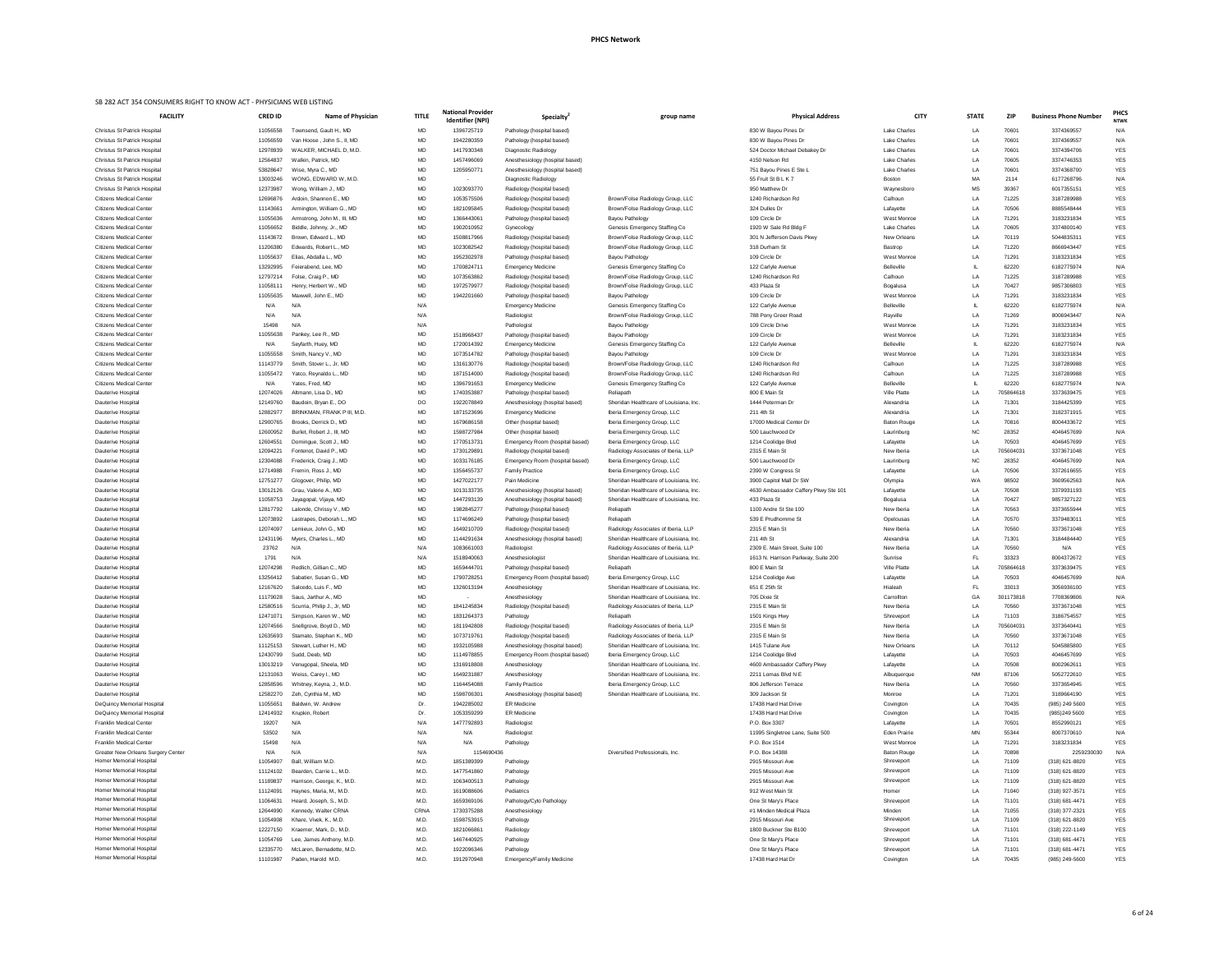| ational Provider<br>Identifier (NPI) | Specialty <sup>2</sup>                                   | group name                                  | <b>Physical Address</b>                     | <b>CITY</b>          | <b>STATE</b> | <b>ZIP</b>     | <b>Business Phone Number</b> | <b>PHCS</b><br><b>NTWK</b> |
|--------------------------------------|----------------------------------------------------------|---------------------------------------------|---------------------------------------------|----------------------|--------------|----------------|------------------------------|----------------------------|
| 1982992455                           | Pathology                                                |                                             | 2915 Missouri Ave                           | Shreveport           | LA           | 71109          | (318) 621-8820               | <b>YES</b>                 |
| 1023006590                           | Pathology                                                |                                             | 2915 Missouri Ave                           | Shreveport           | LA           | 71109          | (318) 621-8820               | <b>YES</b>                 |
| 1336180900                           | Radiology                                                |                                             | 1800 Buckner Ste B100                       | Shreveport           | LA           | 71101          | (318) 222-1149               | <b>YES</b>                 |
| 1720027592                           | Pathology                                                |                                             | 2915 Missouri Ave                           | Shreveport           | LA           | 71109          | (318) 621-8820               | YES                        |
| 1285622753                           | Pathology                                                |                                             | 2915 Missouri Ave                           | Shreveport           | LA           | 71109          | (318) 621-8820               | <b>YES</b>                 |
| 1174511653                           | Pathology                                                |                                             | 2915 Missouri Ave                           | Shreveport           | LA           | 71109          | (318) 621-8820               | <b>YES</b>                 |
| 1457349946                           | Pathology                                                |                                             | 2915 Missouri Ave                           | Shreveport           | LA           | 71109          | (318) 621-8820               | YES                        |
| 1740353887                           | Pathology (hospital based)                               | Reliapath                                   | 800 E Main St                               | <b>Ville Platte</b>  | LA           | 705864618      | 3373639475                   | <b>YES</b>                 |
| 1770501777                           | Anesthesiology (hospital based)                          | South Louisiana Anesthesia Associates       | 2315 E Main St                              | New Iberia           | LA           | 705604031      | 3373653168                   | <b>YES</b>                 |
| 1730129891                           | Radiology (hospital based)                               | Radiology Associates of Iberia              | 2315 E Main St                              | New Iberia           | LA           | 705604031      | 3373671048                   | <b>YES</b>                 |
| 1982845277                           | Pathology (hospital based)                               | Reliapath                                   | 1100 Andre St Ste 100                       | New Iberia           | LA           | 70563          | 3373655944                   | <b>YES</b>                 |
| 1174696249                           | Pathology (hospital based)                               | Reliapath                                   | 539 E Prudhomme St                          | Opelousas            | LA           | 70570          | 3379483011                   | YES                        |
| 1649210709                           | Radiology (hospital based)                               | Radiology Associates of Iberia              | 2315 E Main St                              | New Iberia           | LA           | 70560          | 3373671048                   | <b>YES</b>                 |
| 1306889092                           | <b>Emergency Medicine</b>                                | Team Health ACS Primary Care - LA, PC (HBP) | 524 S Ryan St                               | <b>Lake Charles</b>  | LA           | 70601          | 8889526772                   | <b>YES</b>                 |
| 1538193719                           | Anesthesiology                                           | South Louisiana Anesthesia Assoc AMPC       | 2315 E Main St                              | New Iberia           | LA           | 70560          | 3373671048                   | YES                        |
| 1811187529                           | Pathology                                                | Reliapath                                   | N/A                                         | N/A                  | N/A          | N/A            | 3372331899                   | N/A                        |
| 1083661003                           | Radiologist                                              | Radiology Associates of Iberia, LLP         | 2309 E. Main Street, Suite 100              | New Iberia           | LA           | 70560          | N/A                          | N/A                        |
| 1306864301                           | Anesthesiology (hospital based)                          | South Louisiana Anesthesia Associates       | 2315 E Main St                              | New Iberia           | LA           | 705604031      | 3373653168                   | YES                        |
| 1659444701                           | Pathology (hospital based)                               | Reliapath                                   | 800 E Main St                               | <b>Ville Platte</b>  | LA           | 705864618      | 3373639475                   | <b>YES</b>                 |
| 1831264373                           | Pathology                                                | Reliapath                                   | 1501 Kings Hwy                              | Shreveport           | LA           | 71103          | 3186754557                   | <b>YES</b>                 |
| 1811942808                           | Radiology (hospital based)                               | Reliapath                                   | 2315 E Main St                              | New Iberia           | LA           | 705604031      | 3373640441                   | <b>YES</b>                 |
| 1073719761                           | Radiology (hospital based)                               | Reliapath                                   | 2315 E Main St                              | New Iberia           | LA           | 70560          | 3373671048                   | N/A                        |
| 1861669186                           | Anesthesiology (hospital based)                          | South Louisiana Anesthesia Associates       | 1353 Surrey Street                          | Lafayette            | LA           | 70501          | 3373672812                   | N/A                        |
| 1598799876                           | Radiology (hospital based)                               | Radiology Associates of Iberia              | 1353 Surrey Street                          | Lafayette            | LA           | 70501          | 3373672812                   | N/A                        |
| 1144265455                           | Radiology (hospital based)                               |                                             | 301 E Main St                               | <b>Bay Shore</b>     | <b>NY</b>    | 11706          | 9525951100                   | <b>YES</b>                 |
| 1740353887                           | Pathology (hospital based)                               |                                             | 800 E Main St                               | Ville Platte         | LA           | 705864618      | 3373639475                   | YES                        |
| 1932379229                           | Radiology (hospital based)                               |                                             | 950 Matthew Dr                              | Waynesboro           | MS           | 39367          | 6017355151                   | <b>YES</b>                 |
| 1417914169                           | Radiology (hospital based)                               |                                             | 41 Mall Rd                                  | Burlington           | МA           | 1805           | 7817448170                   | <b>YES</b>                 |
| 1184718272                           | Radiology (hospital based)                               |                                             | 211 Church St                               | Saratoga Springs     | <b>NY</b>    | 12866          | 5185838461                   | YES                        |
| 1538133095                           | Radiology (hospital based)                               |                                             | 301 E Main St                               | <b>Bay Shore</b>     | <b>NY</b>    | 11706          | 9525951100                   | N/A                        |
| 1578589990                           | Pathology (hospital based)                               |                                             | 611 Saint Landry St                         | Lafayette            | LA           | 70506          | 3372894383                   | <b>YES</b>                 |
| 1538121116                           | Diagnostic Radiology                                     |                                             | 250 NORTHWEST BLVD                          | <b>COEUR D ALENE</b> | ID           | 83814          | 2082922822                   | N/A                        |
| 1538121116                           | Diagnostic Radiology                                     |                                             | 400 E 3rd St                                | Duluth               | MN           | 55805          | 2187228364                   | N/A                        |
| 1174543136                           | Radiology (hospital based)                               |                                             | 706 Ross St                                 | Oak Grove            | LA           | 71263          | 3184283237                   | <b>YES</b>                 |
| 1962523118                           | Diagnostic Radiology                                     |                                             | 602 W University Ave                        | Urbana               | -IL          | 61801          | 2173833270                   | <b>YES</b>                 |
| 1275614612                           | Diagnostic Radiology                                     |                                             | 602 W University Ave                        | Urbana               | IL           | 61801          | 2173833270                   | <b>YES</b>                 |
|                                      | Radiology (hospital based)                               |                                             | 759 S Main St                               | Woodstock            | VA           | 22664          | 5404591207                   | YES                        |
|                                      | Diagnostic Radiology                                     |                                             | 602 W University Ave                        | Urbana               | L            | 61801          | 2173833270                   | <b>YES</b>                 |
| 1093752321                           | Radiology (hospital based)                               |                                             | 309 Saint Julien Ave Ste 200                | Lafayette            | LA           | 70506          | 3372373424                   | <b>YES</b>                 |
| 1508814476                           | Radiology (hospital based)                               |                                             | 3419 Saint Claude Ave                       | New Orleans          | LA           | 70117          | 5049488200                   | <b>YES</b>                 |
| 1174696249                           | Pathology (hospital based)                               |                                             | 539 E Prudhomme St                          | Opelousas            | LA           | 70570          | 3379483011                   | <b>YES</b>                 |
| 1447200266                           | Diagnostic Radiology                                     |                                             | 176 Palisade Ave                            | Jersey City          | <b>NJ</b>    | 7306           | 2017958200                   | YES                        |
| 1780647016                           | Diagnostic Radiology                                     |                                             | 602 W University Ave                        | Urbana               | IL.          | 61801          | 2173833270                   | <b>YES</b>                 |
| 1528028248                           | Radiology (hospital based)                               |                                             | 176 Palisade Ave                            | Jersey City          | <b>NJ</b>    | 7306           | 2017958200                   | <b>YES</b>                 |
| 1184811077                           | Ophthalmology                                            |                                             | 1109 Woodland Dr                            | Elizabethtown        | KY           | 42701          | 2707656066                   | <b>YES</b>                 |
| 1043276397                           | Radiology (hospital based)                               |                                             | 602 W University Ave                        | Urbana               | IL           | 61801          | 2173833270                   | <b>YES</b>                 |
| 1700849031                           | Diagnostic Radiology                                     |                                             | 176 Palisade Ave                            | Jersey City          | <b>NJ</b>    | 7306           | 2017958200                   | <b>YES</b>                 |
| 1013979780                           | Radiology (hospital based)                               |                                             | 176 Palisade Ave                            | Jersey City          | <b>NJ</b>    | 7306           | 2017958200                   | <b>YES</b>                 |
| 1659444701                           | Pathology (hospital based)                               |                                             | 800 E Main St                               | <b>Ville Platte</b>  | LA           | 705864618      | 3373639475                   | <b>YES</b><br><b>YES</b>   |
| 1740374248                           | Radiology (hospital based)                               |                                             | 602 W University Ave<br>433 Plaza St        | Urbana               | IL           | 61801<br>70427 | 2173833270<br>9857326803     | <b>YES</b>                 |
| 1629188669<br>1245236629             | Radiology (hospital based)                               |                                             |                                             | Bogalusa<br>Toledo   | LA           | 43623          | 4194073232                   | <b>YES</b>                 |
| 1811910532                           | Radiology (hospital based)<br>Radiology (hospital based) |                                             | 3404 W Sylvania Ave<br>602 W University Ave | Urbana               | OH<br>IL     | 61801          | 2173833270                   | <b>YES</b>                 |
| 1770760134                           | Diagnostic Radiology                                     |                                             | 300 Community Dr                            | Manhasset            | <b>NY</b>    | 11030          | 5165620100                   | <b>YES</b>                 |
| 1841252467                           | Radiology (hospital based)                               |                                             | 1800 N California St                        | Stockton             | CA           | 95204          | 2099432000                   | YES                        |
| 1255353033                           | Diagnostic Radiology                                     |                                             | 1401 Foucher St # M1005                     | New Orleans          | LA           | 70115          | 5048978387                   | N/A                        |
| 1750361697                           | Diagnostic Radiology                                     |                                             | 163 Hospital Dr                             | Toccoa               | GA           | 30577          | 7062824117                   | YES                        |
| 1649245747                           | Diagnostic Radiology                                     |                                             | 1014 Brooklyn Ave                           | Brooklyn             | <b>NY</b>    | 11203          | 7182827000                   | <b>YES</b>                 |
| 1518039841                           | Anesthesiology                                           |                                             | 820 Napolean Ave                            | New Orleans          | LA           | 70115          | N/A                          | N/A                        |
| 1760445522                           | <b>Radiation Oncology</b>                                |                                             | 1401 Foucher St # M1005                     | New Orleans          | LA           | 70115          | 5048978387                   | <b>YES</b>                 |
| 1225067747                           | Anesthesiology (hospital based)                          |                                             | 1101 Medical Center Blvd                    | Marrero              | LA           | 70072          | 5043475511                   | <b>YES</b>                 |
| 1902835465                           | Anesthesiology (hospital based)                          |                                             | 1101 Medical Center Blvd                    | Marrero              | LA           | 70072          | 5047795515                   | <b>YES</b>                 |
| 1699701169                           | Anesthesiology (hospital based)                          |                                             | 1111 Medical Center Blvd # N 105            | Marrero              | LA           | 70072          | 5043475511                   | YES                        |
| 1992754097                           | Radiology (hospital based)                               |                                             | 1111 Medical Center Blvd Ste 108            | Marrero              | LA           | 70072          | 5043491461                   | YES                        |
| 1801882600                           | Emergency Room (hospital based)                          |                                             | 1101 Medical Center Blvd                    | Marrero              | LA           | 70072          | 5043491533                   | YES                        |
| 1528054236                           | Emergency Room (hospital based)                          |                                             | 1101 Medical Center Blvd                    | Marrero              | LA           | 70072          | 5043491533                   | YES                        |
| 1528061058                           | Radiology (hospital based)                               |                                             | 95 Judge Tanner Blvd                        | Covington            | LA           | 70433          | 9858674052                   | YES                        |
| 1487602793                           | Diagnostic Radiology                                     |                                             | 9300 Campus Point Dr                        | La Jolla             | CA           | 92037          | 6195433405                   | YES                        |
| 1700818838                           | <b>Emergency Medicine</b>                                |                                             | 1816 Industrial Blvd                        | Harvey               | LA           | 70058          | 5042632082                   | N/A                        |
|                                      | Anesthesiology (hospital based)                          |                                             | 200 West 134th Place                        | CutOff               | LA           | 70345          | (985) 632-6401               | N/A                        |
|                                      | Anesthesiology (hospital based)                          |                                             | 200 West 134th Place                        | CutOff               | LA           | 70345          | (985) 632-6401               | N/A                        |
| 1891885489                           | <b>Emergency Medicine</b>                                |                                             | 200 West 134th Place                        | CutOff               | LA           | 70345          | (985) 632-6401               | <b>YES</b>                 |
| 1841248010                           | Radiology                                                |                                             | 200 West 134th Place                        | CutOff               | LA           | 70345          | (985) 632-6401               | <b>YES</b>                 |
| 1134389745                           | Radiology                                                |                                             | 200 West 134th Place                        | CutOff               | LA           | 70345          | (985) 632-6401               | YES                        |
|                                      | Radiology                                                |                                             | 200 West 134th Place                        | CutOff               | LA           | 70345          | (985) 632-6401               | N/A                        |
|                                      |                                                          |                                             |                                             |                      |              |                |                              |                            |

| <b>FACILITY</b>                                                      | <b>CRED ID</b>       | <b>Name of Physician</b>                            | <b>TITLE</b>    | <b>National Provider</b><br><b>Identifier (NPI)</b> | Specialty                                                    | group name                                                                   | <b>Physical Address</b>                               | <b>CITY</b>                   | <b>STATE</b>    | <b>ZIP</b>         | <b>Business Phone Number</b>     | <b>PHC</b><br><b>NTW</b> |
|----------------------------------------------------------------------|----------------------|-----------------------------------------------------|-----------------|-----------------------------------------------------|--------------------------------------------------------------|------------------------------------------------------------------------------|-------------------------------------------------------|-------------------------------|-----------------|--------------------|----------------------------------|--------------------------|
| Homer Memorial Hospital                                              | 11054759             | Sardenga, Louis, M.D.                               | MD              | 1982992455                                          | Pathology                                                    |                                                                              | 2915 Missouri Ave                                     | Shreveport                    | LA              | 71109              | (318) 621-8820                   | <b>YES</b>               |
| Homer Memorial Hospital                                              | 38380084             | Siskron, F., Thomas, III M.D.                       | M.D.            | 1023006590                                          | Pathology                                                    |                                                                              | 2915 Missouri Ave                                     | Shreveport                    | LA              | 71109              | (318) 621-8820                   | <b>YES</b>               |
| Homer Memorial Hospital                                              | 11054859             | Wagner, Diane, M.D.                                 | M.D.            | 1336180900                                          | Radiology                                                    |                                                                              | 1800 Buckner Ste B100                                 | Shreveport                    | LA              | 71101              | (318) 222-1149                   | YES                      |
| Homer Memorial Hospital                                              | 12421369             | Wellman, Gregory, P., M.D.                          | M.D.            | 1720027592                                          | Pathology                                                    |                                                                              | 2915 Missouri Ave                                     | Shreveport                    | LA              | 71109              | (318) 621-8820                   | <b>YES</b>               |
| Homer Memorial Hospital<br>Homer Memorial Hospital                   | 11054972<br>11092694 | Werner, David, J., M.D.<br>Wesche, William, M.D.    | M.D.<br>M.D.    | 1285622753<br>1174511653                            | Pathology<br>Pathology                                       |                                                                              | 2915 Missouri Ave<br>2915 Missouri Ave                | Shreveport<br>Shreveport      | LA<br>LA        | 71109<br>71109     | (318) 621-8820                   | YES                      |
| Homer Memorial Hospital                                              | 11054909             | Williams, R., Bruce, M.D.                           | M.D.            | 1457349946                                          | Pathology                                                    |                                                                              | 2915 Missouri Ave                                     | Shreveport                    | LA.             | 71109              | (318) 621-8820<br>(318) 621-8820 | YES<br><b>YES</b>        |
| Iberia Medical Center                                                | 12074026             | Altmann, Lisa D., MD                                | MD              | 1740353887                                          | Pathology (hospital based)                                   | Reliapath                                                                    | 800 E Main St                                         | Ville Platte                  | LA              | 705864618          | 3373639475                       | YES                      |
| Iberia Medical Center                                                | 12074040             | Collins, Stephen A., MD                             | MD              | 1770501777                                          | Anesthesiology (hospital based)                              | South Louisiana Anesthesia Associates                                        | 2315 E Main St                                        | New Iberia                    | LA              | 705604031          | 3373653168                       | <b>YES</b>               |
| Iberia Medical Center                                                | 12094221             | Fontenot, David P., MD                              | MD              | 1730129891                                          | Radiology (hospital based)                                   | Radiology Associates of Iberia                                               | 2315 E Main St                                        | New Iberia                    | LA              | 705604031          | 3373671048                       | <b>YES</b>               |
| Iberia Medical Center                                                | 12817792             | Lalonde, Chrissy V., MD                             | MD              | 1982845277                                          | Pathology (hospital based)                                   | Reliapath                                                                    | 1100 Andre St Ste 100                                 | New Iberia                    | LA              | 70563              | 3373655944                       | <b>YES</b>               |
| Iberia Medical Center                                                | 12073892             | Lastrapes, Deborah L., MD                           | MD              | 1174696249                                          | Pathology (hospital based)                                   | Reliapath                                                                    | 539 E Prudhomme St                                    | Opelousas                     | LA              | 70570              | 3379483011                       | <b>YES</b>               |
| Iberia Medical Center                                                | 12074097             | Lemieux, John G., MD                                | MD              | 1649210709                                          | Radiology (hospital based)                                   | Radiology Associates of Iberia                                               | 2315 E Main St                                        | New Iberia                    | LA              | 70560              | 3373671048                       | YES                      |
| Iberia Medical Center                                                | 20001                | N/A                                                 | N/A             | 1306889092                                          | <b>Emergency Medicine</b>                                    | Team Health ACS Primary Care - LA, PC (HBP)                                  | 524 S Ryan St                                         | <b>Lake Charles</b>           | LA              | 70601              | 8889526772                       | YES                      |
| Iberia Medical Center                                                | 23770                | N/A                                                 | N/A             | 1538193719                                          | Anesthesiology                                               | South Louisiana Anesthesia Assoc AMPC                                        | 2315 E Main St                                        | New Iberia                    | LA              | 70560              | 3373671048                       | <b>YES</b>               |
| Iberia Medical Center                                                | N/A                  | N/A                                                 | N/A             | 1811187529                                          | Pathology                                                    | Reliapath                                                                    | N/A<br>2309 E. Main Street, Suite 100                 | N/A                           | N/A             | N/A                | 3372331899                       | N/A                      |
| Iberia Medical Center<br>Iberia Medical Center                       | 23762<br>12074083    | N/A<br>Nelson, Larry F., MD                         | N/A<br>MD       | 1083661003<br>1306864301                            | Radiologist<br>Anesthesiology (hospital based)               | Radiology Associates of Iberia, LLP<br>South Louisiana Anesthesia Associates | 2315 E Main St                                        | New Iberia<br>New Iberia      | LA<br>LA        | 70560<br>705604031 | N/A<br>3373653168                | N/A<br><b>YES</b>        |
| Iberia Medical Center                                                | 12074298             | Redlich, Gillian C., MD                             | MD              | 1659444701                                          | Pathology (hospital based)                                   | Reliapath                                                                    | 800 E Main St                                         | Ville Platte                  |                 | 705864618          | 3373639475                       | <b>YES</b>               |
| Iberia Medical Center                                                | 12471071             | Simpson, Karen W., MD                               | MD              | 1831264373                                          | Pathology                                                    | Reliapath                                                                    | 1501 Kings Hwy                                        | Shreveport                    | LA              | 71103              | 3186754557                       | <b>YES</b>               |
| Iberia Medical Center                                                | 12074566             | Snellgrove, Boyd D., MD                             | MD              | 1811942808                                          | Radiology (hospital based)                                   | Reliapath                                                                    | 2315 E Main St                                        | New Iberia                    | LA              | 705604031          | 3373640441                       | <b>YES</b>               |
| Iberia Medical Center                                                | 12635693             | Stamato, Stephan K., MD                             | MD              | 1073719761                                          | Radiology (hospital based)                                   | Reliapath                                                                    | 2315 E Main St                                        | New Iberia                    | LA              | 70560              | 3373671048                       | N/A                      |
| Iberia Medical Center                                                | N/A                  | Hall, Kanisha, MD                                   | MD              | 1861669186                                          | Anesthesiology (hospital based)                              | South Louisiana Anesthesia Associates                                        | 1353 Surrey Street                                    | Lafayette                     | LA              | 70501              | 3373672812                       | N/A                      |
| Iberia Medical Center                                                | N/A                  | Boudreaux, Jaime, MD                                | MD              | 1598799876                                          | Radiology (hospital based)                                   | Radiology Associates of Iberia                                               | 1353 Surrey Street                                    | Lafayette                     | LA              | 70501              | 3373672812                       | N/A                      |
| Kindred Hospital Lafayette                                           | 12662043             | Aikawa, Taro, MD                                    | MD              | 1144265455                                          | Radiology (hospital based)                                   |                                                                              | 301 E Main St                                         | <b>Bay Shore</b>              | NY              | 11706              | 9525951100                       | <b>YES</b>               |
| Kindred Hospital Lafayette                                           | 12074026             | Altmann, Lisa D., MD                                | MD              | 1740353887                                          | Pathology (hospital based)                                   |                                                                              | 800 E Main St                                         | Ville Platte                  | LA              | 705864618          | 3373639475                       | YES                      |
| Kindred Hospital Lafayette                                           | 13015566             | Baginski, Scott G., MD                              | MD              | 1932379229                                          | Radiology (hospital based)                                   |                                                                              | 950 Matthew Dr                                        | Waynesboro                    | MS              | 39367              | 6017355151                       | YES                      |
| Kindred Hospital Lafayette                                           | 12436797<br>12154852 | Burkholz, Kimberly J., MD<br>Camrud, Marissa A., MD | MD<br>MD        | 1417914169<br>1184718272                            | Radiology (hospital based)                                   |                                                                              | 41 Mall Rd<br>211 Church St                           | Burlington                    | MA<br><b>NY</b> | 1805<br>12866      | 7817448170<br>5185838461         | YES<br><b>YES</b>        |
| Kindred Hospital Lafayette<br>Kindred Hospital Lafayette             | 12805379             | Carlson, Jeffrey J., MD                             | <b>MD</b>       | 1538133095                                          | Radiology (hospital based)<br>Radiology (hospital based)     |                                                                              | 301 E Main St                                         | Saratoga Springs<br>Bay Shore | NY.             | 11706              | 9525951100                       | N/A                      |
| Kindred Hospital Lafayette                                           | 12567806             | Crosier, M'Liss L., MD                              | MD              | 1578589990                                          | Pathology (hospital based)                                   |                                                                              | 611 Saint Landry St                                   | Lafayette                     | LA              | 70506              | 3372894383                       | <b>YES</b>               |
| Kindred Hospital Lafayette                                           | 12996410             | GUTSTEIN, LAURIE L. M.D.                            | MD              | 1538121116                                          | Diagnostic Radiology                                         |                                                                              | 250 NORTHWEST BLVD                                    | <b>COEUR D ALENE</b>          | ID              | 83814              | 2082922822                       | N/A                      |
| Kindred Hospital Lafayette                                           | 12832167             | Gutstein, Laurie L., MD                             | MD              | 1538121116                                          | Diagnostic Radiology                                         |                                                                              | 400 E 3rd St                                          | Duluth                        |                 | 55805              | 2187228364                       | N/A                      |
| Kindred Hospital Lafayette                                           | 12157111             | Ingram, Jonathan D., MD                             | MD              | 1174543136                                          | Radiology (hospital based)                                   |                                                                              | 706 Ross St                                           | Oak Grove                     | LA              | 71263              | 3184283237                       | <b>YES</b>               |
| Kindred Hospital Lafayette                                           | 12651784             | Jednacz, Jeffrey A., MD                             | MD              | 1962523118                                          | Diagnostic Radiology                                         |                                                                              | 602 W University Ave                                  | Urbana                        |                 | 61801              | 2173833270                       | <b>YES</b>               |
| Kindred Hospital Lafayette                                           | 12656237             | Kavanagh, Joseph J., MD                             | MD              | 1275614612                                          | Diagnostic Radiology                                         |                                                                              | 602 W University Ave                                  | Urbana                        |                 | 61801              | 2173833270                       | YES                      |
| Kindred Hospital Lafayette                                           | 13249780             | Khan, Sarah, MD                                     | MD              | $\sim$                                              | Radiology (hospital based)                                   |                                                                              | 759 S Main St                                         | Woodstock                     | VA              | 22664              | 5404591207                       | <b>YES</b>               |
| Kindred Hospital Lafayette                                           | 13030948             | Kottler, Nina E., MD                                | MD              |                                                     | Diagnostic Radiology                                         |                                                                              | 602 W University Ave                                  | Urbana                        |                 | 61801              | 2173833270                       | <b>YES</b>               |
| Kindred Hospital Lafayette                                           | 11059303             | Laborde, Jeffery J., MD                             | MD<br>MD        | 1093752321<br>1508814476                            | Radiology (hospital based)                                   |                                                                              | 309 Saint Julien Ave Ste 200<br>3419 Saint Claude Ave | Lafayette<br>New Orleans      | LA<br>LA        | 70506<br>70117     | 3372373424<br>5049488200         | <b>YES</b><br><b>YES</b> |
| Kindred Hospital Lafayette<br>Kindred Hospital Lafayette             | 12060372<br>12073892 | Lapidus, Robert L., MD<br>Lastrapes, Deborah L., MD | MD              | 1174696249                                          | Radiology (hospital based)<br>Pathology (hospital based)     |                                                                              | 539 E Prudhomme St                                    | Opelousas                     | LA              | 70570              | 3379483011                       | YES                      |
| Kindred Hospital Lafayette                                           | 11065990             | Matsuura, Ian M., MD                                | MD              | 1447200266                                          | Diagnostic Radiology                                         |                                                                              | 176 Palisade Ave                                      | Jersey City                   | NJ              | 7306               | 2017958200                       | <b>YES</b>               |
| Kindred Hospital Lafayette                                           | 12156094             | Miller, Christopher J., MD                          | MD              | 1780647016                                          | Diagnostic Radiology                                         |                                                                              | 602 W University Ave                                  | Urbana                        |                 | 61801              | 2173833270                       | <b>YES</b>               |
| Kindred Hospital Lafayette                                           | 12650194             | Petrovich, Linda M., MD                             | MD              | 1528028248                                          | Radiology (hospital based)                                   |                                                                              | 176 Palisade Ave                                      | Jersey City                   | NJ              | 7306               | 2017958200                       | YES                      |
| Kindred Hospital Lafayette                                           | 12692646             | Proctor, Benjamin L., MD                            | MD              | 1184811077                                          | Ophthalmology                                                |                                                                              | 1109 Woodland Dr                                      | Elizabethtown                 | KY              | 42701              | 2707656066                       | <b>YES</b>               |
| Kindred Hospital Lafayette                                           | 12431613             | Ram, Priti B., MD                                   | MD              | 1043276397                                          | Radiology (hospital based)                                   |                                                                              | 602 W University Ave                                  | Urbana                        |                 | 61801              | 2173833270                       | <b>YES</b>               |
| Kindred Hospital Lafayette                                           | 11117325             | Ramirez, Jorge A., MD                               | MD              | 1700849031                                          | Diagnostic Radiology                                         |                                                                              | 176 Palisade Ave                                      | Jersey City                   | NJ              | 7306               | 2017958200                       | <b>YES</b>               |
| Kindred Hospital Lafayette                                           | 65801562             | Recine, Carl A., MD                                 | MD              | 1013979780                                          | Radiology (hospital based)                                   |                                                                              | 176 Palisade Ave                                      | Jersey City                   | <b>NJ</b>       | 7306               | 2017958200                       | <b>YES</b>               |
| Kindred Hospital Lafayette                                           | 12074298             | Redlich, Gillian C., MD                             | MD              | 1659444701                                          | Pathology (hospital based)                                   |                                                                              | 800 E Main St                                         | Ville Platte                  |                 | 705864618          | 3373639475                       | YES                      |
| Kindred Hospital Lafayette<br>Kindred Hospital Lafayette             | 11070162<br>12601603 | Reuss, Peter M., MD<br>Takaki, Mark T., MD          | MD<br>MD        | 1740374248<br>1629188669                            | Radiology (hospital based)<br>Radiology (hospital based)     |                                                                              | 602 W University Ave<br>433 Plaza St                  | Urbana<br>Bogalusa            | LA              | 61801<br>70427     | 2173833270<br>9857326803         | YES<br><b>YES</b>        |
| Kindred Hospital Lafayette                                           | 11059050             | Thomas, Jerry R., Jr, MD                            | MD              | 1245236629                                          | Radiology (hospital based)                                   |                                                                              | 3404 W Sylvania Ave                                   | Toledo                        | OH              | 43623              | 4194073232                       | <b>YES</b>               |
| Kindred Hospital Lafayette                                           | 12422938             | Vargo, Jeffrey, MD                                  | MD              | 1811910532                                          | Radiology (hospital based)                                   |                                                                              | 602 W University Ave                                  | Urbana                        |                 | 61801              | 2173833270                       | <b>YES</b>               |
| Kindred Hospital Lafayette                                           | 12768118             | Verma, Sumeet, MD                                   | MD              | 1770760134                                          | Diagnostic Radiology                                         |                                                                              | 300 Community Dr                                      | Manhasset                     | NY.             | 11030              | 5165620100                       | YES                      |
| Kindred Hospital Lafayette                                           | 12629187             | Vreeland, Thomas H., MD                             | MD              | 1841252467                                          | Radiology (hospital based)                                   |                                                                              | 1800 N California St                                  | Stockton                      | CA              | 95204              | 2099432000                       | <b>YES</b>               |
| Kindred Hospital New Orleans                                         | N/A                  | Hamide, John, MD                                    | MD              | 1255353033                                          | Diagnostic Radiology                                         |                                                                              | 1401 Foucher St # M1005                               | <b>New Orleans</b>            | LA              | 70115              | 5048978387                       | N/A                      |
| Kindred Hospital New Orleans                                         | 12593285             | Islam, Nayyer U., MD                                | MD              | 1750361697                                          | Diagnostic Radiology                                         |                                                                              | 163 Hospital Dr                                       | Toccoa                        | GA              | 30577              | 7062824117                       | <b>YES</b>               |
| Kindred Hospital New Orleans                                         | 12143432             | Lalaji, Anand P., MD                                | MD              | 1649245747                                          | Diagnostic Radiology                                         |                                                                              | 1014 Brooklyn Ave                                     | Brooklyn                      | NY              | 11203              | 7182827000                       | <b>YES</b>               |
| Kindred Hospital New Orleans                                         | N/A                  | Williams, Roderek, MD                               | MD              | 1518039841                                          | Anesthesiology                                               |                                                                              | 820 Napolean Ave                                      | <b>New Orleans</b>            | LA              | 70115              | N/A                              | N/A                      |
| Kindred Hospital New Orleans<br>Kindred Hospital West Jefferson      | 65772340<br>12580682 | Zakris, Elllen L., MD<br>Brennan, Ann M., MD        | MD<br><b>MD</b> | 1760445522<br>1225067747                            | <b>Radiation Oncology</b><br>Anesthesiology (hospital based) |                                                                              | 1401 Foucher St # M1005<br>1101 Medical Center Blvd   | <b>New Orleans</b><br>Marrero | LA              | 70115<br>70072     | 5048978387<br>5043475511         | <b>YES</b><br><b>YES</b> |
| Kindred Hospital West Jefferson                                      | 11090910             | Celentano, Wayne J., MD                             | MD.             | 1902835465                                          | Anesthesiology (hospital based)                              |                                                                              | 1101 Medical Center Blvd                              | Marrero                       |                 | 70072              | 5047795515                       | <b>YES</b>               |
| Kindred Hospital West Jefferson                                      | 69221369             | Comarda, Neal G., MD                                | MD              | 1699701169                                          | Anesthesiology (hospital based)                              |                                                                              | 1111 Medical Center Blvd # N 105                      | Marrero                       | LA              | 70072              | 5043475511                       | YES                      |
| Kindred Hospital West Jefferson                                      | 56495835             | D'Antonio, Michael G., MD                           | MD              | 1992754097                                          | Radiology (hospital based)                                   |                                                                              | 1111 Medical Center Blvd Ste 108                      | Marrero                       | LA              | 70072              | 5043491461                       | YES                      |
| Kindred Hospital West Jefferson                                      | 12641082             | Dietrich, Damon M., MD                              | MD              | 1801882600                                          | Emergency Room (hospital based)                              |                                                                              | 1101 Medical Center Blvd                              | Marrero                       | LA              | 70072              | 5043491533                       | <b>YES</b>               |
| Kindred Hospital West Jefferson                                      | 11051462             | Gruner, Robert E., MD                               | MD              | 1528054236                                          | Emergency Room (hospital based)                              |                                                                              | 1101 Medical Center Blvd                              | Marrero                       | LA              | 70072              | 5043491533                       | <b>YES</b>               |
| Kindred Hospital West Jefferson                                      | 12283384             | Hall, Michael D., MD                                | MD              | 1528061058                                          | Radiology (hospital based)                                   |                                                                              | 95 Judge Tanner Blvd                                  | Covington                     | LA              | 70433              | 9858674052                       | YES                      |
| Kindred Hospital West Jefferson                                      | 12568836             | Hanemann, James D., MD                              | MD              | 1487602793                                          | Diagnostic Radiology                                         |                                                                              | 9300 Campus Point Dr                                  | La Jolla                      | CA              | 92037              | 6195433405                       | YES                      |
| Kindred Hospital West Jefferson                                      | 11143711             | Harch, Paul G., MD                                  | MD              | 1700818838                                          | <b>Emergency Medicine</b>                                    |                                                                              | 1816 Industrial Blvd                                  | Harvey                        | LA              | 70058              | 5042632082                       | N/A                      |
| Lady of the Sea General Hospital<br>Lady of the Sea General Hospital | N/A                  | Saroj, Shah, MD                                     | MD              |                                                     | Anesthesiology (hospital based)                              |                                                                              | 200 West 134th Place<br>200 West 134th Place          | CutOff<br>CutOff              | LA<br>LA        | 70345<br>70345     | (985) 632-6401<br>(985) 632-6401 | N/A                      |
| Lady of the Sea General Hospital                                     | N/A                  | tatsas, Alon, MD                                    | MD              | 1891885489                                          | Anesthesiology (hospital based)                              |                                                                              | 200 West 134th Place                                  | CutOff                        | LA              | 70345              | (985) 632-6401                   | N/A                      |
| Lady of the Sea General Hospital                                     | 11056460<br>12603875 | Crenshaw, Wiilliam W., MD<br>Buras, Sharm EF, MD    | MD<br>MD        | 1841248010                                          | <b>Emergency Medicine</b><br>Radiology                       |                                                                              | 200 West 134th Place                                  | CutOff                        | LA              | 70345              | (985) 632-6401                   | YES<br><b>YES</b>        |
| Lady of the Sea General Hospital                                     | N/A                  | Prejean, Ashley, MD                                 | MD              | 1134389745                                          | Radiology                                                    |                                                                              | 200 West 134th Place                                  | CutOff                        | LA              | 70345              | (985) 632-6401                   | <b>YES</b>               |
| Lady of the Sea General Hospital                                     | N/A                  | Rau, Brian, MD                                      | MD              |                                                     | Radiology                                                    |                                                                              | 200 West 134th Place                                  | CutOff                        | LA              | 70345              | (985) 632-6401                   | N/A                      |
| Lafayette General Medical Center                                     | 12074010             | Ackal, Todd C. MD                                   | MD              | 1275520207                                          | Anesthesiologist                                             | Parish Anesthesia of Lafayette, LLC                                          | 3510 N Causeway Blvd Suite 404                        | Metaire                       | LA              | 70002              | (504) 779 5515                   | <b>YES</b>               |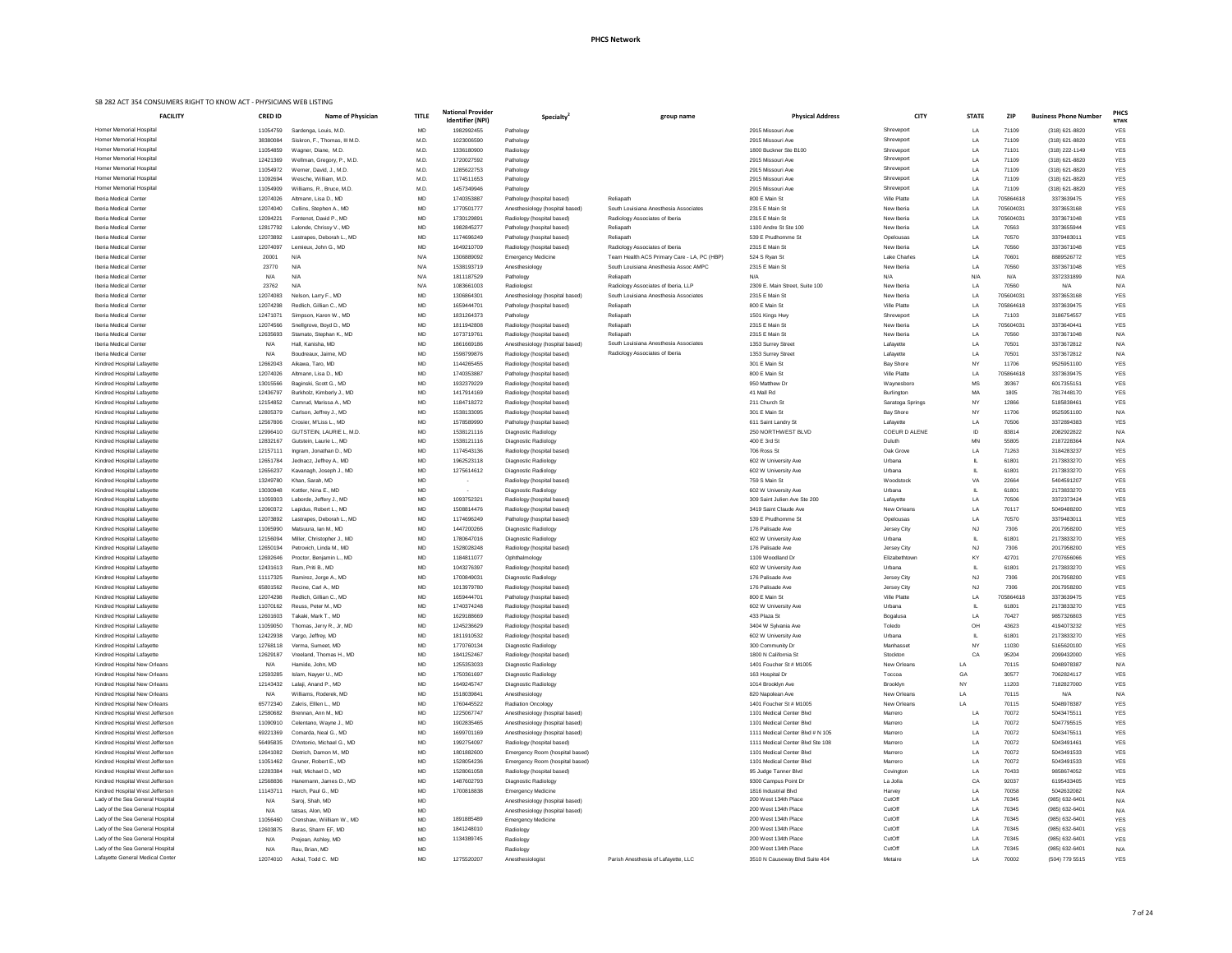| <b>FACILITY</b>                                                            | <b>CRED ID</b>       | <b>Name of Physician</b>                          | <b>TITLE</b>               | <b>National Provider</b><br><b>Identifier (NPI)</b> | Specialty <sup>®</sup>                        | group name                                                                             | <b>Physical Address</b>                                          | <b>CITY</b>                        | <b>STATE</b> | <b>ZIP</b>     | <b>Business Phone Number</b>     | <b>PHCS</b><br><b>NTWK</b> |
|----------------------------------------------------------------------------|----------------------|---------------------------------------------------|----------------------------|-----------------------------------------------------|-----------------------------------------------|----------------------------------------------------------------------------------------|------------------------------------------------------------------|------------------------------------|--------------|----------------|----------------------------------|----------------------------|
| Lafayette General Medical Center                                           | 12654474             | Ashraf, Mufeed MD                                 | <b>MD</b>                  | 1538176847                                          | Neonatologist                                 | <b>Critical Care Newborn Services</b>                                                  | 1214 Coolidge Blvd                                               | Lafayette                          | LA           | 70503          | (337) 984 7828                   | <b>YES</b>                 |
| Lafayette General Medical Center                                           | 12132422             | Bailey, Brian MD                                  | <b>MD</b>                  | 1265430656                                          | <b>Emergency Medicine</b>                     | Louisiana Emergency Physicians, LLC (Apollo MD)                                        | 1214 Coolidge Blvd                                               | Lafayette                          | LA           | 70503          | (337) 289 7529                   | <b>YES</b>                 |
| Lafayette General Medical Center<br>Lafayette General Medical Center       | 12433133             | Blevins, Linda P CRNA                             | <b>CRNA</b>                | 1316989593                                          | Anesthesiologist                              | Parish Anesthesia of Lafayette, LLC                                                    | 3510 N Causeway Blvd Suite 404                                   | Metaire                            | LA<br>LA     | 70002          | (504) 779 5515                   | <b>YES</b>                 |
| Lafayette General Medical Center                                           | 12074279<br>12446159 | Bozner, Peter MD<br>Breaux, Jason P. CRNA         | <b>MD</b><br><b>CRNA</b>   | 1366439457<br>1710937107                            | Pathologist<br>Anesthesiologist               | Preferred Anatomic Pathology Services<br>Parish Anesthesia of Lafayette, LLC           | 1214 Coolidge Blvd<br>3510 N Causeway Blvd Suite 404             | Lafayette<br>Metaire               | LA           | 70503<br>70002 | (337) 289 7674<br>(504) 779-5515 | <b>YES</b><br><b>YES</b>   |
| Lafayette General Medical Center                                           | 12433412             | Brown, Deborah N, CRNA                            | CRNA                       | 1336178714                                          | Anesthesiologist                              | Parish Anesthesia of Lafayette, LLC                                                    | 3510 N Causeway Blvd Suite 404                                   | Metaire                            | LA           | 70002          | (504) 779-5515                   | <b>YES</b>                 |
| Lafayette General Medical Center                                           | 12074718             | Carney, Joel, MD                                  | MD                         | 1245227230                                          | Pathologist                                   | Preferred Anatomic Pathology Services                                                  | 1214 Coolidge Blvd                                               | Lafayette                          | LA           | 70503          | (337) 289-7674                   | <b>YES</b>                 |
| Lafayette General Medical Center                                           | 12043280             | Chappuis, Cameron C, CRNA                         | CRNA                       | 1528010774                                          | Anesthesiologist                              | Parish Anesthesia of Lafayette, LLC                                                    | 3510 N Causeway Blvd Suite 404                                   | Metaire                            | LA           | 70002          | (504) 779-5515                   | <b>YES</b>                 |
| Lafayette General Medical Center                                           | 12660979             | Dabadie, Virginia G, CRNA                         | CRNA                       | 1417133406                                          | Anesthesiologist                              | Parish Anesthesia of Lafayette, LLC                                                    | 3510 N Causeway Blvd Suite 404                                   | Metaire                            | LA           | 70002          | (504) 779-5515                   | <b>YES</b>                 |
| Lafayette General Medical Center                                           | 12331690             | Darbonne, Stephen MD                              | <b>MD</b>                  | 1588640064                                          | <b>Emergency Medicine</b>                     | Louisiana Emergency Physicians, LLC (Apollo MD)                                        | 1214 Coolidge Blvd                                               | Lafayette                          | LA           | 70503          | (337) 289-7529                   | <b>YES</b>                 |
| Lafayette General Medical Center                                           | 12667392             | Deranger, Carl S CRNA                             | CRNA                       | 1093807737                                          | Anesthesiologist                              | Parish Anesthesia of Lafayette, LLC                                                    | 3510 N Causeway Blvd Suite 404                                   | Metaire                            | LA           | 70002          | (504) 779-5515                   | <b>YES</b>                 |
| Lafayette General Medical Center                                           | 12345519             | Dibbs Vallee, Monique MD                          | MD                         | 120580599                                           | <b>Emergency Medicine</b>                     | Louisiana Emergency Physicians, LLC (Apollo MD)                                        | 1214 Coolidge Blvd                                               | Lafayette                          | LA           | 70503          | (337) 289-7529                   | <b>YES</b>                 |
| Lafayette General Medical Center                                           | 12604551             | Domingue, Scott MD                                | <b>MD</b>                  | 1770513731                                          | <b>Emergency Medicine</b>                     | Louisiana Emergency Physicians, LLC (Apollo MD)                                        | 1214 Coolidge Blvd                                               | Lafayette                          | LA           | 70503          | (337) 289-7529                   | <b>YES</b>                 |
| Lafayette General Medical Center                                           | 12433415             | Dunn, Christopher M. CRNA                         | CRNA                       | 1750312336                                          | Anesthesiologist                              | Parish Anesthesia of Lafayette, LLC                                                    | 3510 N Causeway Blvd Suite 404                                   | Metaire                            | LA           | 70002          | (504) 779-5515                   | <b>YES</b>                 |
| Lafayette General Medical Center<br>Lafayette General Medical Center       | 12074154             | Duplechin, Rochelle MD                            | <b>MD</b>                  | 197260295                                           | <b>Emergency Medicine</b>                     | Louisiana Emergency Physicians, LLC (Apollo MD)                                        | 1214 Coolidge Blvd                                               | Lafayette                          | LA           | 70503          | (337) 289-7529                   | <b>YES</b>                 |
| Lafayette General Medical Center                                           | 12435377<br>12433417 | Dupre', Jeannette Y CRNA<br>Fackler, Rosa M, CRNA | <b>CRNA</b><br><b>CRNA</b> | 1528042868<br>1265600290                            | Anesthesiologist                              | Parish Anesthesia of Lafayette, LLC                                                    | 3510 N Causeway Blvd Suite 404                                   | Metaire<br>Metaire                 | LA<br>LA     | 70002<br>70002 | (504) 779-5515<br>(504) 779-5515 | <b>YES</b><br><b>YES</b>   |
| Lafayette General Medical Center                                           | 12074170             | Fontenot, Kerwin J. MD                            | <b>MD</b>                  | 1528055480                                          | Anesthesiologist<br>Anesthesiologist          | Parish Anesthesia of Lafayette, LLC<br>Parish Anesthesia of Lafayette, LLC             | 3510 N Causeway Blvd Suite 404<br>3510 N Causeway Blvd Suite 404 | Metaire                            | LA           | 70002          | (504) 779-5515                   | <b>YES</b>                 |
| Lafayette General Medical Center                                           | 12435800             | Fouquier, Kim A, CRNA                             | CRNA                       | 1881636165                                          | Anesthesiologist                              | Parish Anesthesia of Lafayette, LLC                                                    | 3510 N Causeway Blvd Suite 404                                   | Metaire                            | LA           | 70002          | (504) 779-5515                   | <b>YES</b>                 |
| Lafayette General Medical Center                                           | 12580344             | Glowacki, Gregory, MD                             | MD                         | 1710917414                                          | <b>Emergency Medicine</b>                     | Louisiana Emergency Physicians, LLC (Apollo MD)                                        | 1214 Coolidge Blvd Lafayette                                     | Lafayette                          | LA           | 70503          | (337) 289-7529                   | <b>YES</b>                 |
| Lafayette General Medical Center                                           | 12648105             | Gombos, Zoltan MD                                 | MD                         | 1619037595                                          | Pathologist                                   | Preferred Anatomic Pathology Services                                                  | 1214 Coolidge Blvd Lafayette                                     | Lafayette                          | LA           | 70503          | (337) 289-7674                   | <b>YES</b>                 |
| Lafayette General Medical Center                                           | 12454002             | Greco, Leslie MD                                  | <b>MD</b>                  | 1992743587                                          | <b>Emergency Medicine</b>                     | Louisiana Emergency Physicians, LLC (Apollo MD)                                        | 1214 Coolidge Blvd Lafayette                                     | Lafayette                          | LA           | 70503          | (337) 289-7529                   | <b>YES</b>                 |
| Lafayette General Medical Center                                           | 12074398             | Green, Carolyn MD                                 | <b>MD</b>                  | 1215036298                                          | <b>Emergency Medicine</b>                     | Louisiana Emergency Physicians, LLC (Apollo MD)                                        | 1214 Coolidge Blvd Lafayette                                     | Lafayette                          | LA           | 70503          | (337) 289-7529                   | <b>YES</b>                 |
| Lafayette General Medical Center                                           | 12604300             | Hamilton, Scott                                   | <b>MD</b>                  | 1770512832                                          | <b>Emergency Medicine</b>                     | Louisiana Emergency Physicians, LLC (Apollo MD)                                        | 1214 Coolidge Blvd Lafayette                                     | Lafayette                          | LA           | 70503          | (337) 289-7529                   | <b>YES</b>                 |
| Lafayette General Medical Center                                           | 12433424             | Havenar, James S CRNA                             | CRNA                       | 1528095981                                          | Anesthesiologist                              | Parish Anesthesia of Lafayette, LLC                                                    | 3510 N Causeway Blvd Suite 404                                   | Metaire                            | LA           | 70002          | (504) 779-5515                   | <b>YES</b>                 |
| Lafayette General Medical Center                                           | 12760503             | Heard, Michel E., Jr. MD                          | <b>MD</b>                  | 1902096548                                          | Anesthesiologist                              | Parish Anesthesia of Lafayette, LLC                                                    | 3510 N Causeway Blvd Suite 404                                   | Metaire                            | LA           | 70002          | (504) 779-5515                   | <b>YES</b>                 |
| Lafayette General Medical Center                                           | 12074853             | Ibrahim. Mian A. MD                               | <b>MD</b>                  | 1124015508                                          | Radiologist                                   | Lafayette Radiology Associated                                                         | 1214 Coolidge Blvd Lafayette                                     | Lafayette                          | LA           | 70503          | (337) 706-1525                   | <b>YES</b>                 |
| Lafayette General Medical Center                                           | 12433427             | Johnson, Jeffrey L CRNA                           | CRNA                       | 1245269620                                          | Anesthesiologist                              | Parish Anesthesia of Lafayette, LLC                                                    | 3510 N Causeway Blvd Suite 404                                   | Metaire                            | LA           | 70002          | (504) 779-5515                   | <b>YES</b>                 |
| Lafayette General Medical Center<br>Lafayette General Medical Center       | 11056689             | Kordisch, Foster MD                               | <b>MD</b>                  | 1306916002                                          | <b>Emergency Medicine</b>                     | Louisiana Emergency Physicians, LLC (Apollo MD)                                        | 1214 Coolidge Blvd Lafayette                                     | Lafayette                          | LA           | 70503          | (337) 289-7529                   | <b>YES</b>                 |
| Lafayette General Medical Center                                           | 12669591<br>12433429 | Lafleur, Colby P CRNA<br>Landry, Susan F, CRNA    | <b>CRNA</b><br>CRNA        | 1871779868<br>1699701516                            | Anesthesiologist                              | Parish Anesthesia of Lafayette, LLC                                                    | 3510 N Causeway Blvd Suite 404<br>3510 N Causeway Blvd Suite 404 | Metaire<br>Metaire                 | LA<br>LA     | 70002<br>70002 | (504) 779-5515<br>(504) 779-5515 | <b>YES</b><br><b>YES</b>   |
| Lafayette General Medical Center                                           | 12433433             | Lapointe, Dana L CRNA                             | CRNA                       | 1114968922                                          | Anesthesiologist<br>Anesthesiologist          | Parish Anesthesia of Lafayette, LLC<br>Parish Anesthesia of Lafayette, LLC             | 3510 N Causeway Blvd Suite 404                                   | Metaire                            | LA           | 70002          | (504) 779-5515                   | <b>YES</b>                 |
| Lafayette General Medical Center                                           | 12094301             | Lasseigne, Richard MD                             | <b>MD</b>                  | 1023035532                                          | <b>Emergency Medicine</b>                     | Louisiana Emergency Physicians, LLC (Apollo MD)                                        | 1214 Coolidge Blvd Lafayette                                     | Lafayette                          | LA           | 70503          | (337) 289-7529                   | <b>YES</b>                 |
| Lafayette General Medical Center                                           | 12304536             | Lawrence, Christopher, MD                         | <b>MD</b>                  | 1669571642                                          | <b>Emergency Medicine</b>                     | Louisiana Emergency Physicians, LLC (Apollo MD)                                        | 1214 Coolidge Blvd Lafayette                                     | Lafayette                          | LA           | 70503          | (337) 289-7529                   | <b>YES</b>                 |
| Lafayette General Medical Center                                           | 12433438             | Leblanc, Yvette L CRNA                            | <b>CRNA</b>                | 1457399685                                          | Anesthesiologist                              | Parish Anesthesia of Lafayette, LLC                                                    | 3510 N Causeway Blvd Suite 404                                   | Metaire                            | LA           | 70002          | (504) 779-5515                   | <b>YES</b>                 |
| Lafayette General Medical Center                                           | 11200035             | Lecky, Robert MD                                  | MD                         | 1366541336                                          | <b>Emergency Medicine</b>                     | Louisiana Emergency Physicians, LLC (Apollo MD)                                        | 1214 Coolidge Blvd Lafayette                                     | Lafayette                          | LA           | 70503          | (337) 289-7529                   | <b>YES</b>                 |
| Lafayette General Medical Center                                           | 12433509             | Luent-Sonnier, Nicole M CRNA                      | <b>CRNA</b>                | 1548203714                                          | Anesthesiologist                              | Parish Anesthesia of Lafayette, LLC                                                    | 3510 N Causeway Blvd Suite 404                                   | Metaire                            | LA           | 70002          | (504) 779-5515                   | <b>YES</b>                 |
| Lafayette General Medical Center                                           | 12073953             | Mampilly, George A. MD                            | MD                         | 1619964657                                          | Anesthesiologist                              | Parish Anesthesia of Lafayette, LLC                                                    | 3510 N Causeway Blvd Suite 404                                   | Metaire                            | LA           | 70002          | (504) 779-5515                   | <b>YES</b>                 |
| Lafayette General Medical Center                                           | 12433444             | Mandell, Steven J CRNA                            | CRNA                       | 1124054192                                          | Anesthesiologist                              | Parish Anesthesia of Lafayette, LLC                                                    | 3510 N Causeway Blvd Suite 404                                   | Metaire                            | LA           | 70002          | (504) 779-5515                   | <b>YES</b>                 |
| Lafayette General Medical Center                                           | 12119089             | Moses, Donald MD                                  | <b>MD</b>                  | 174036022                                           | Pathologist                                   | Preferred Anatomic Pathology Services                                                  | 1214 Coolidge Blvd Lafayette                                     | Lafayette                          | LA           | 70503          | (337) 289-7674                   | <b>YES</b>                 |
| Lafayette General Medical Center                                           | 12094364             | Osborne, Robert C., MD                            | <b>MD</b>                  | 1083601470                                          | Radiologist                                   | Lafayette Radiology Associated                                                         | 1214 Coolidge Blvd Lafayette                                     | Lafayette                          | LA           | 70503          | (337) 706-1525                   | <b>YES</b>                 |
| Lafayette General Medical Center<br>Lafayette General Medical Center       | 12074133<br>12644046 | Palfrey, Richard G., MD<br>Patin, Nicholas C CRNA | <b>MD</b><br><b>CRNA</b>   | 1699762633<br>1639372105                            | Anesthesiologist                              | Parish Anesthesia of Lafayette, LLC                                                    | 3510 N Causeway Blvd Suite 404                                   | Metaire<br>Metaire                 | LA<br>LA     | 70002<br>70002 | (504) 779-5515<br>(504) 779-5515 | <b>YES</b><br><b>YES</b>   |
| Lafayette General Medical Center                                           | 11190985             | Peebles, Michael, MD                              | <b>MD</b>                  | 1912006990                                          | Anesthesiologist<br><b>Emergency Medicine</b> | Parish Anesthesia of Lafayette, LLC<br>Louisiana Emergency Physicians, LLC (Apollo MD) | 3510 N Causeway Blvd Suite 404<br>1214 Coolidge Blvd Lafayette   | Lafayette                          | LA           | 70503          | (337) 289-7529                   | <b>YES</b>                 |
| Lafayette General Medical Center                                           | 11056712             | Prejean, Joseph B. MD                             | MD                         | 1164419552                                          | Radiologist                                   | Lafayette Radiology Associated                                                         | 1214 Coolidge Blvd Lafayette                                     | Lafayette                          | LA           | 70503          | (337) 706-1525                   | <b>YES</b>                 |
| Lafayette General Medical Center                                           | 11195792             | Rosinia, Francis A. MD                            | <b>MD</b>                  | 1669413399                                          | Anesthesiologist                              | Parish Anesthesia of Lafayette, LLC                                                    | 3510 N Causeway Blvd Suite 404                                   | Metaire                            | LA           | 70002          | (504) 779-5515                   | <b>YES</b>                 |
| Lafayette General Medical Center                                           | 12669670             | Rue, Byron T, CRNA                                | CRNA                       | 1699951681                                          | Anesthesiologist                              | Parish Anesthesia of Lafayette, LLC                                                    | 3510 N Causeway Blvd Suite 404                                   | Metaire                            | LA           | 70002          | (504) 779-5515                   | <b>YES</b>                 |
| Lafayette General Medical Center                                           | 12429610             | Rupe, Brad D., MD                                 | <b>MD</b>                  | 1841346277                                          | Anesthesiologist                              | Parish Anesthesia of Lafayette, LLC                                                    | 3510 N Causeway Blvd Suite 404                                   | Metaire                            | LA           | 70002          | (504) 779-5515                   | <b>YES</b>                 |
| Lafayette General Medical Center                                           | 12435369             | Starkovich, Kristine D CRNA                       | CRNA                       | 1558346817                                          | Anesthesiologist                              | Parish Anesthesia of Lafayette, LLC                                                    | 3510 N Causeway Blvd Suite 404                                   | Metaire                            | LA           | 70002          | (504) 779-5515                   | <b>YES</b>                 |
| Lafayette General Medical Center                                           | 12074365             | Verlander, Leo D., MD                             | <b>MD</b>                  | 1134116171                                          | Anesthesiologist                              | Parish Anesthesia of Lafayette, LLC                                                    | 3510 N Causeway Blvd Suite 404                                   | Metaire                            | LA           | 70002          | (504) 779-5515                   | <b>YES</b>                 |
| Lafayette General Medical Center                                           | 12567647             | Villien, Marc J. MD                               | <b>MD</b>                  | 1134122476                                          | Anesthesiologist                              | Parish Anesthesia of Lafayette, LLC                                                    | 3510 N Causeway Blvd Suite 404                                   | Metaire                            | LA           | 70002          | (504) 779-5515                   | <b>YES</b>                 |
| Lafayette General Medical Center                                           | 12304068             | Villien, Richard P. MD                            | <b>MD</b>                  | 1821085796                                          | Anesthesiologist                              | Parish Anesthesia of Lafayette, LLC                                                    | 3510 N Causeway Blvd Suite 404                                   | Metaire                            | LA           | 70002          | (504) 779-5515                   | <b>YES</b>                 |
| Lafayette General Medical Center<br>Lafayette General Medical Center       | 12433448             | Walker, Richard K, CRNA                           | <b>CRNA</b>                | 1134265283                                          | Anesthesiologist                              | Parish Anesthesia of Lafayette, LLC                                                    | 3510 N Causeway Blvd Suite 404                                   | Metaire                            | LA<br>LA     | 70002          | (504) 779-5515                   | <b>YES</b>                 |
| Lafayette General Surgical Hospital                                        | 12074905<br>12074010 | Wijayasuriya, Lalith S. MD<br>Ackal, Todd C., MD  | MD<br>MD                   | 1598753964<br>1275520207                            | Radiologist<br>Anesthesiologist               | Lafayette Radiology Associated<br>Parish Anesthesia of Lafayette, LLC                  | 1214 Coolidge Blvd<br>3510 N Causeway Blvd Suite 404             | Lafayette<br><b>METAIRIE</b>       | LA           | 70503<br>70002 | (337) 706-1525<br>(504) 779-5515 | <b>YES</b><br><b>YES</b>   |
| Lafayette General Surgical Hospital                                        | 12433133             | Blevins, Linda P, CRNA                            | <b>CRNA</b>                | 1316989593                                          | Anesthesiologist                              | Parish Anesthesia of Lafayette, LLC                                                    | 3510 N Causeway Blvd Suite 404                                   | <b>METAIRIE</b>                    | LA           | 70002          | (504) 779-5515                   | <b>YES</b>                 |
| Lafayette General Surgical Hospital                                        | 12074279             | Bozner, Peter, MD                                 | <b>MD</b>                  | 1366439457                                          | Pathologist                                   | Preferred Anatomic Pathology Services                                                  | 1214 Coolidge Blvd                                               | Lafayette                          | LA           | 70503          | (337) 289-7674                   | <b>YES</b>                 |
| Lafayette General Surgical Hospital                                        | 12446159             | Breaux, Jason P, CRNA                             | <b>CRNA</b>                | 1710937107                                          | Anesthesiologist                              | Parish Anesthesia of Lafayette, LLC                                                    | 3510 N Causeway Blvd Suite 404                                   | <b>METAIRIE</b>                    | LA           | 70002          | (504) 779-5515                   | <b>YES</b>                 |
| Lafayette General Surgical Hospital                                        | 12433412             | Brown, Deborah N, CRNA                            | <b>CRNA</b>                | 1336178714                                          | Anesthesiologist                              | Parish Anesthesia of Lafayette, LLC                                                    | 3510 N Causeway Blvd Suite 404                                   | <b>METAIRIE</b>                    | LA           | 70002          | (504) 779-5515                   | <b>YES</b>                 |
| Lafayette General Surgical Hospital                                        | 12074718             | Carney, Joel, MD                                  | MD                         | 1245227230                                          | Pathologist                                   | Preferred Anatomic Pathology Services                                                  | 1214 Coolidge Blvd                                               | Lafayette                          | LA           | 70503          | (337) 289-7674                   | <b>YES</b>                 |
| Lafayette General Surgical Hospital                                        | 12043280             | Chappuis, Cameron C, CRNA                         | <b>CRNA</b>                | 1528010774                                          | Anesthesiologist                              | Parish Anesthesia of Lafayette, LLC                                                    | 3510 N Causeway Blvd Suite 404                                   | <b>METAIRIE</b>                    | LA           | 70002          | (504) 779-5515                   | <b>YES</b>                 |
| Lafayette General Surgical Hospital                                        | 12660979             | Dabadie, Virginia G, CRNA                         | <b>CRNA</b>                | 1417133406                                          | Anesthesiologist                              | Parish Anesthesia of Lafayette, LLC                                                    | 3510 N Causeway Blvd Suite 404                                   | <b>METAIRIE</b>                    |              | 70002          | (504) 779-5515                   | <b>YES</b>                 |
| Lafayette General Surgical Hospital                                        | 12667392             | Deranger, Carl S, CRNA                            | <b>CRNA</b>                | 1093807737                                          | Anesthesiologist                              | Parish Anesthesia of Lafayette, LLC                                                    | 3510 N Causeway Blvd Suite 404                                   | <b>METAIRIE</b>                    | LA           | 70002          | (504) 779-5515                   | <b>YES</b>                 |
| Lafayette General Surgical Hospital                                        | 12433415             | Dunn, Christopher M., CRNA                        | CRNA                       | 1750312336                                          | Anesthesiologist                              | Parish Anesthesia of Lafayette, LLC                                                    | 3510 N Causeway Blvd Suite 404                                   | <b>METAIRIE</b>                    | LA           | 70002          | (504) 779-5515                   | <b>YES</b>                 |
| Lafayette General Surgical Hospital                                        | 12435377             | Dupre', Jeannette Y, CRNA                         | CRNA                       | 1528042868                                          | Anesthesiologist                              | Parish Anesthesia of Lafayette, LLC                                                    | 3510 N Causeway Blvd Suite 404                                   | <b>METAIRIE</b>                    | LA           | 70002          | (504) 779-5515                   | <b>YES</b>                 |
| Lafayette General Surgical Hospital                                        | 12433417             | Fackler, Rosa M, CRNA                             | <b>CRNA</b>                | 1265600290                                          | Anesthesiologist                              | Parish Anesthesia of Lafayette, LLC                                                    | 3510 N Causeway Blvd Suite 404                                   | <b>METAIRIE</b>                    | LA           | 70002          | (504) 779-5515                   | <b>YES</b>                 |
| Lafayette General Surgical Hospital<br>Lafayette General Surgical Hospital | 12074170<br>12435800 | Fontenot, Kerwin J., MD<br>Fouquier, Kim A, CRNA  | <b>MD</b><br>CRNA          | 1528055480<br>1881636165                            | Anesthesiologist<br>Anesthesiologist          | Parish Anesthesia of Lafayette, LLC<br>Parish Anesthesia of Lafayette, LLC             | 3510 N Causeway Blvd Suite 404<br>3510 N Causeway Blvd Suite 404 | <b>METAIRIE</b><br><b>METAIRIE</b> | LA<br>LA     | 70002<br>70002 | (504) 779-5515<br>(504) 779-5515 | <b>YES</b><br><b>YES</b>   |
| Lafayette General Surgical Hospital                                        | 12648105             | Gombos, Zoltan MD                                 | MD                         | 1619037595                                          | Pathologist                                   | Preferred Anatomic Pathology Services                                                  | 1214 Coolidge Blvd                                               | Lafayette                          | LA           | 70503          | (337) 289-7674                   | <b>YES</b>                 |
| Lafayette General Surgical Hospital                                        | 12433424             | Havenar, James S, CRNA                            | <b>CRNA</b>                | 1528095981                                          | Anesthesiologist                              | Parish Anesthesia of Lafayette, LLC                                                    | 3510 N Causeway Blvd Suite 404                                   | <b>METAIRIE</b>                    | LA           | 70002          | (504) 779-5515                   | <b>YES</b>                 |
| Lafayette General Surgical Hospital                                        | 12760503             | Heard, Michel E., Jr., MD                         | MD                         | 1902096548                                          | Anesthesiologist                              | Parish Anesthesia of Lafayette, LLC                                                    | 3510 N Causeway Blvd Suite 404                                   | <b>METAIRIE</b>                    | LA           | 70002          | (504) 779-5515                   | <b>YES</b>                 |
| Lafayette General Surgical Hospital                                        | 12074853             | Ibrahim, Mian A., MD                              | MD                         | 1124015508                                          | Radiologist                                   | Lafayette Radiology Associated                                                         | 1214 Coolidge Blvd                                               | Lafayette                          | LA           | 70503          | (337) 706-1525                   | <b>YES</b>                 |
| Lafayette General Surgical Hospital                                        | 12433427             | Johnson, Jeffrey L, CRNA                          | CRNA                       | 1245269620                                          | Anesthesiologist                              | Parish Anesthesia of Lafayette, LLC                                                    | 3510 N Causeway Blvd Suite 404                                   | <b>METAIRIE</b>                    | LA           | 70002          | (504) 779-5515                   | <b>YES</b>                 |
| Lafayette General Surgical Hospital                                        | 12669591             | Lafleur, Colby P, CRNA                            | CRNA                       | 1871779868                                          | Anesthesiologist                              | Parish Anesthesia of Lafayette, LLC                                                    | 3510 N Causeway Blvd Suite 404                                   | <b>METAIRIE</b>                    | LA           | 70002          | (504) 779-5515                   | <b>YES</b>                 |
| Lafayette General Surgical Hospital                                        | 12433429             | Landry, Susan F, CRNA                             | CRNA                       | 1699701516                                          | Anesthesiologist                              | Parish Anesthesia of Lafayette, LLC                                                    | 3510 N Causeway Blvd Suite 404                                   | METAIRIE                           | LA           | 70002          | (504) 779-5515                   | YES                        |
| Lafayette General Surgical Hospital                                        | 12433433             | Lapointe, Dana L, CRNA                            | CRNA                       | 1114968922                                          | Anesthesiologist                              | Parish Anesthesia of Lafayette, LLC                                                    | 3510 N Causeway Blvd Suite 404                                   | METAIRIE                           | LA           | 70002          | (504) 779-5515                   | YES                        |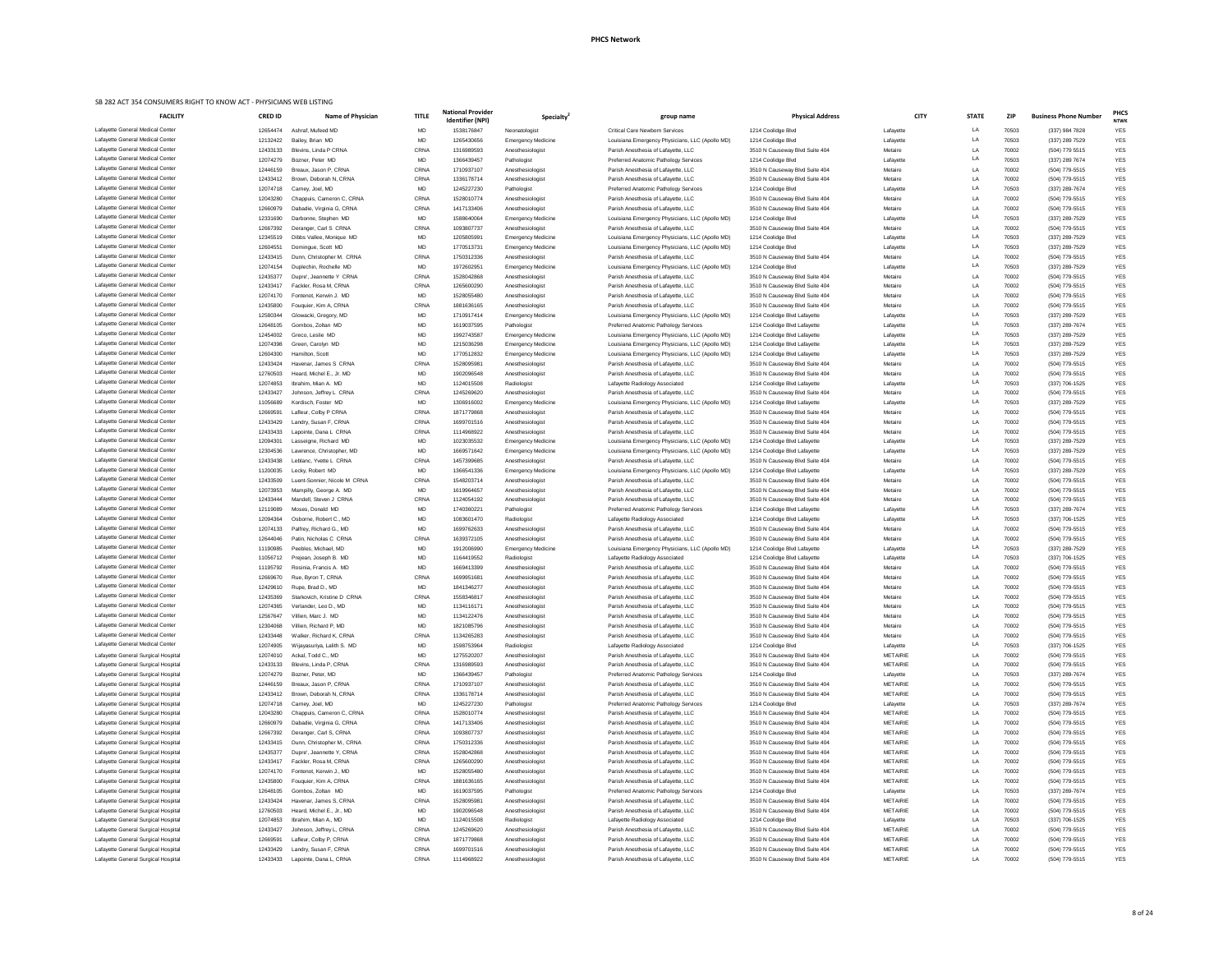| <b>FACILITY</b>                                                                | <b>CRED ID</b>       | <b>Name of Physician</b>                          | <b>TITLE</b>      | <b>National Provider</b><br><b>Identifier (NPI)</b> | <b>Specialty</b>                                              | group name                                                                      | <b>Physical Address</b>                                          | <b>CITY</b>                  | <b>STATE</b> | <b>ZIP</b>     | <b>Business Phone Number</b>     | <b>PHCS</b><br><b>NTWK</b> |
|--------------------------------------------------------------------------------|----------------------|---------------------------------------------------|-------------------|-----------------------------------------------------|---------------------------------------------------------------|---------------------------------------------------------------------------------|------------------------------------------------------------------|------------------------------|--------------|----------------|----------------------------------|----------------------------|
| Lafayette General Surgical Hospital                                            | 12433438             | Leblanc, Yvette L, CRNA                           | CRNA              | 1457399685                                          | Anesthesiologist                                              | Parish Anesthesia of Lafayette, LLC                                             | 3510 N Causeway Blvd Suite 404                                   | <b>METAIRIE</b>              | LA           | 70002          | (504) 779-5515                   | <b>YES</b>                 |
| Lafayette General Surgical Hospital                                            | 12433509             | Luent-Sonnier, Nicole M, CRNA                     | CRNA              | 1548203714                                          | Anesthesiologist                                              | Parish Anesthesia of Lafayette, LLC                                             | 3510 N Causeway Blvd Suite 404                                   | <b>METAIRIE</b>              | LA           | 70002          | (504) 779-5515                   | YES                        |
| Lafayette General Surgical Hospital                                            | 12073953             | Mampilly, George A., MD                           | MD                | 1619964657                                          | Anesthesiologist                                              | Parish Anesthesia of Lafayette, LLC                                             | 3510 N Causeway Blvd Suite 404                                   | <b>METAIRIE</b>              | LA           | 70002          | (504) 779-5515                   | YES                        |
| Lafayette General Surgical Hospital                                            | 12433444             | Mandell, Steven J, CRNA                           | CRNA              | 1124054192                                          | Anesthesiologist                                              | Parish Anesthesia of Lafayette, LLC                                             | 3510 N Causeway Blvd Suite 404                                   | <b>METAIRIE</b>              | LA           | 70002          | (504) 779-5515                   | YES                        |
| Lafayette General Surgical Hospital                                            | 12119089             | Moses, Donald, MD                                 | MD                | 1740360221                                          | Pathologist                                                   | Preferred Anatomic Pathology Services                                           | 1214 Coolidge Blvd                                               | Lafayette                    | LA           | 70503          | (337) 289-7674                   | YES                        |
| Lafayette General Surgical Hospital                                            | 12094364             | Osborne, Robert C., MD<br>Palfrey, Richard G., MD | MD                | 1083601470                                          | Radiologist                                                   | Lafayette Radiology Associated                                                  | 1214 Coolidge Blvd                                               | Lafayette<br><b>METAIRIE</b> | LA           | 70503          | (337) 706-1525                   | <b>YES</b>                 |
| Lafayette General Surgical Hospital<br>Lafayette General Surgical Hospital     | 12074133<br>12644046 | Patin, Nicholas C, CRNA                           | <b>MD</b><br>CRNA | 1699762633<br>1639372105                            | Anesthesiologist<br>Anesthesiologist                          | Parish Anesthesia of Lafayette, LLC<br>Parish Anesthesia of Lafayette, LLC      | 3510 N Causeway Blvd Suite 404<br>3510 N Causeway Blvd Suite 404 | <b>METAIRIE</b>              | LA<br>LA     | 70002<br>70002 | (504) 779-5515<br>(504) 779-5515 | <b>YES</b><br>YES          |
| Lafayette General Surgical Hospital                                            | 11056712             | Prejean, Joseph B., MD                            | <b>MD</b>         | 1164419552                                          | Radiologist                                                   | Lafayette Radiology Associated                                                  | 1214 Coolidge Blvd                                               | Lafayette                    | LA           | 70503          | (337) 706-1525                   | YES                        |
| Lafayette General Surgical Hospital                                            | 11195792             | Rosinia, Francis A., MD                           | <b>MD</b>         | 1669413399                                          | Anesthesiologist                                              | Parish Anesthesia of Lafayette, LLC                                             | 3510 N Causeway Blvd Suite 404                                   | <b>METAIRIE</b>              | LA           | 70002          | (504) 779-5515                   | YES                        |
| Lafayette General Surgical Hospital                                            | 12669670             | Rue, Byron T, CRNA                                | CRNA              | 1699951681                                          | Anesthesiologist                                              | Parish Anesthesia of Lafayette, LLC                                             | 3510 N Causeway Blvd Suite 404                                   | <b>METAIRIE</b>              | LA           | 70002          | (504) 779-5515                   | YES                        |
| Lafayette General Surgical Hospital                                            | 12429610             | Rupe, Brad D., MD                                 | MD                | 1841346277                                          | Anesthesiologist                                              | Parish Anesthesia of Lafayette, LLC                                             | 3510 N. Causeway Blvd Suite 404                                  | <b>METAIRIE</b>              | LA           | 70002          | (504) 779-5515                   | YES                        |
| Lafayette General Surgical Hospital                                            | 12435369             | Starkovich, Kristine D CRNA                       | <b>CRNA</b>       | 1558346817                                          | Anesthesiologist                                              | Parish Anesthesia of Lafayette, LLC                                             | 3510 N Causeway Blvd Suite 404                                   | <b>METAIRIE</b>              | LA           | 70002          | (504) 779-5515                   | <b>YES</b>                 |
| Lafayette General Surgical Hospital                                            | 12074365             | Verlander, Leo D., MD                             | MD                | 1134116171                                          | Anesthesiologist                                              | Parish Anesthesia of Lafayette, LLC                                             | 3510 N. Causeway Blvd Suite 404                                  | <b>METAIRIE</b>              | LA           | 70002          | (504) 779-5515                   | <b>YES</b>                 |
| Lafayette General Surgical Hospital                                            | 12567647             | Villien, Marc J., MD                              | <b>MD</b>         | 1134122476                                          | Anesthesiologist                                              | Parish Anesthesia of Lafayette, LLC                                             | 3510 N. Causeway Blvd Suite 404                                  | Metaire                      | LA           | 70002          | (504) 779-5515                   | <b>YES</b>                 |
| Lafayette General Surgical Hospital                                            | 12304068             | Villien, Richard P. MD                            | MD                | 1821085796                                          | Anesthesiologist                                              | Parish Anesthesia of Lafayette, LLC                                             | 3510 N. Causeway Blvd Suite 404                                  | <b>METAIRIE</b>              | LA           | 70002          | (504) 779-5515                   | <b>YES</b>                 |
| Lafayette General Surgical Hospital                                            | 12433448             | Walker, Richard K, CRNA                           | <b>CRNA</b>       | 1134265283                                          | Anesthesiologist                                              | Parish Anesthesia of Lafayette, LLC                                             | 3510 N. Causeway Blvd Suite 404                                  | <b>METAIRIE</b>              | LA           | 70002          | (504) 779-5515                   | <b>YES</b>                 |
| Lafayette General Surgical Hospital                                            | 12074905             | Wijayasuriya, Lalith S., MD                       | MD                | 1598753964                                          | Radiologist                                                   | Lafayette Radiology Associated                                                  | 1214 Coolidge Blvd                                               | Lafayette                    | LA           | 70503          | (337) 706-1525                   | YES                        |
| Lafayette Surgical Specialty Hospital                                          | 23728                | N/A                                               | N/A               | 1669439402                                          | Anesthesiologist                                              | Anesthesiology & Pain Consultants                                               | N/A                                                              | N/A                          | N/A          | N/A            | 3379885646                       | YES                        |
| Lafayette Surgical Specialty Hospital                                          | 11059372             | Mitchell, Matthew MD                              | MD                | 1780671842                                          | Anesthesiologist                                              | Anesthesiology & Pain Consultant                                                | 1103 Kaliste Saloom Rd Ste 304                                   | Lafayette                    | LA           | 70503          | (337) 769-2480                   | YES                        |
| Lafayette Surgical Specialty Hospital                                          | 12564002             | Gammel, Scott, MD                                 | MD                | 1780671826                                          | Anesthesiologist                                              | Anesthesiology & Pain Consultant                                                | 1103 Kaliste Saloom Rd Ste 304                                   | Lafayette                    | LA           | 70503          | (337) 769-2480                   | YES                        |
| Lafayette Surgical Specialty Hospital                                          | 36308002             | Jennings, Michael, MD                             | MD                | 1639166788                                          | Anesthesiologist                                              | Anesthesiology & Pain Consultant                                                | 1103 Kaliste Saloom Rd Ste 304                                   | Lafayette                    | LA           | 70503          | (337) 769-2480                   | <b>YES</b>                 |
| Lafayette Surgical Specialty Hospital                                          | 12564000<br>11105103 | Jindia, Sanjiv MD<br>Kasarla, Amarendar, MD       | MD<br>MD          | 1316934466<br>1104813260                            | Anesthesiologist                                              | Anesthesiology & Pain Consultant<br>Anesthesiology & Pain Consultant            | 1103 Kaliste Saloom Rd Ste 304<br>1103 Kaliste Saloom Rd Ste 304 | Lafayette                    | LA<br>LA     | 70503<br>70503 | (337) 769-2480<br>(337) 769-2480 | <b>YES</b><br><b>YES</b>   |
| Lafayette Surgical Specialty Hospital<br>Lafayette Surgical Specialty Hospital | 12565121             | Martin, John, MD                                  | MD                | 1245227255                                          | Anesthesiologist<br>Anesthesiologist                          | Anesthesiology & Pain Consultant                                                | 1103 Kaliste Saloom Rd Ste 304                                   | Lafayette<br>Lafayette       | LA           | 70503          | (337) 769-2480                   | YES                        |
| Lafayette Surgical Specialty Hospital                                          | 12564003             | Ardoin, Reginald, MD                              | <b>MD</b>         | 1194712224                                          | Anesthesiologist                                              | Anesthesiology & Pain Consultant                                                | 1103 Kaliste Saloom Rd Ste 304                                   | Lafayette                    | LA           | 70503          | (337) 769-2480                   | YES                        |
| Lafayette Surgical Specialty Hospital                                          | N/A                  | Ackel, Todd, MD                                   | MD                | 1275520207                                          | Anesthesiologist                                              | Anesthesiology & Pain Consultant                                                | 1103 Kaliste Saloom Rd Ste 304                                   | Lafayette                    | LA           | 70503          | (337) 769-2480                   | YES                        |
| Lafayette Surgical Specialty Hospital                                          | N/A                  | N/A                                               | N/A               |                                                     | Pathologist                                                   | Preferred Anatomic Pathology Services                                           | N/A                                                              | N/A                          | N/A          | N/A            | N/A                              | N/A                        |
| Lafayette Surgical Specialty Hospital                                          | 12648105             | Gombos, Zoltan. MD                                | MD                | 1619037595                                          | Pathology                                                     | <b>Preferred Anatomic Pathology Services</b>                                    | 1214 Coolidge Blvd Fl 3                                          | Lafayette                    | LA           | 70503          | 3372897679                       | <b>YES</b>                 |
| Lafayette Surgical Specialty Hospital                                          | 12074884             | West, Donald W., MD                               | MD                |                                                     | Pathology                                                     | <b>Preferred Anatomic Pathology Services</b>                                    | 1214 Coolidge Blvd Fl 3                                          | Lafayette                    | LA           | 70503          | 3372897991                       | <b>YES</b>                 |
| Lafayette Surgical Specialty Hospital                                          | N/A                  | BOZNER, Peter, MD                                 | MD                | 13884309457                                         | Pathology                                                     | Preferred Anatomic Pathology Services                                           | 1214 Coolidge Blvd Fl 3                                          | Lafayette                    | LA           | 70503          | 3372897991                       | <b>YES</b>                 |
| Lafayette Surgical Specialty Hospital                                          | N/A                  | Barre, Greg, MD                                   | MD                | 1063457075                                          | Pathology                                                     | Preferred Anatomic Pathology Services                                           | 1214 Coolidge Blvd Fl 3                                          | Lafayette                    | LA           | 70503          | 3372897991                       | <b>YES</b>                 |
| Lafayette Surgical Specialty Hospital                                          | 12074718             | Carney, Joel, MD                                  | <b>MD</b>         | 1245227230                                          | Pathology (hospital based)                                    | Preferred Anatomic Pathology Services                                           | 2390 W Congress St                                               | Lafayette                    | LA           | 70506          | 3372616000                       | <b>YES</b>                 |
| Lafayette Surgical Specialty Hospital                                          | 12119089             | Moses, Donald G., MD                              | MD                | 1740360221                                          | Pathology (hospital based)                                    | Preferred Anatomic Pathology Services                                           | 1214 Coolidge Blvd                                               | Lafayette                    | LA           | 70503          | 3372897679                       | <b>YES</b>                 |
| Lafayette Surgical Specialty Hospital                                          | 12074016             | Akkaraju, Vidyadhar, MD                           | MD                | 1689661605                                          | Radiology (hospital based)                                    | Medical Imaging Associates                                                      | 3501 Hwy 190 E                                                   | Eunice                       | LA           | 70535          | 3375807856                       | <b>YES</b>                 |
| Lafayette Surgical Specialty Hospital                                          | 12604327             | Burns, Rodney W., Jr, MD                          | MD                | 1164419370                                          | Radiology (hospital based)                                    | Medical Imaging Associates                                                      | 2311 Kaliste Saloom Rd                                           | Lafayette                    | LA           | 70508          | 3374707226                       | <b>YES</b>                 |
| Lafayette Surgical Specialty Hospital                                          | 12805679             | Grant, Matthew J., MD                             | MD                | 1902010093                                          | Radiology (hospital based)                                    | Medical Imaging Associates                                                      | 2311 Kaliste Saloom Rd                                           | Lafayette                    | LA           | 70508          | 3374707226                       | <b>YES</b>                 |
| Lafayette Surgical Specialty Hospital                                          | 12918428             | Laborde, Jeremy J., MD                            | MD                | 1689884199                                          | Radiology (hospital based)                                    | <b>Medical Imaging Associates</b>                                               | 2311 Kaliste Saloom Rd                                           | Lafayette                    | LA           | 70508          | 3374707226                       | <b>YES</b>                 |
| Lafayette Surgicare<br>Lafayette Surgicare                                     | 11219400<br>12149760 | Barre, Gregg M., MD<br>Baudoin, Bryan E., DO      | MD<br>DO          | 1063457075<br>1922078849                            | Pathology (hospital based)<br>Anesthesiology (hospital based) | Preferred Anatomic Pathology Services<br>Sheridan Healthcare of Louisiana Inc   | 1514 Jefferson Hwy 2nd Fl<br>1444 Peterman Dr                    | New Orleans<br>Alexandria    | LA<br>LA     | 70121<br>71301 | 5048423330<br>3184425399         | <b>YES</b><br><b>YES</b>   |
| Lafayette Surgicare                                                            | 12820370             | Billeaud, Paul, MD                                | <b>MD</b>         | 1073710943                                          | Radiology (hospital based)                                    | Acadiana Radiology Group                                                        | 118 N Hospital Dr                                                | Abbeville                    | LA           | 70510          | 3375935421                       | <b>YES</b>                 |
| Lafayette Surgicare                                                            | 12074279             | Bozner, Peter, M.D                                | <b>MD</b>         | 1366439457                                          | Pathology (hospital based)                                    | Preferred Anatomic Pathology Services                                           | 1214 Coolidge Blvd 402                                           | Lafayette                    | LA           | 70503          | 3372897679                       | YES                        |
| Lafayette Surgicare                                                            | 12074718             | Carney, Joel, MD                                  | MD                | 1245227230                                          | Pathology (hospital based)                                    | Preferred Anatomic Pathology Services                                           | 1214 Coolidge Blvd                                               | Lafayette                    | LA           | 70503          | 3372897679                       | <b>YES</b>                 |
| Lafayette Surgicare                                                            | 11059718             | Florek, Rodney S., MD                             | MD                | 1043269343                                          | Radiology (hospital based)                                    | Acadiana Radiology Group                                                        | 118 N Hospital Dr                                                | Abbeville                    | LA           | 70510          | 3372892180                       | <b>YES</b>                 |
| Lafayette Surgicare                                                            | 12751277             | Glogover, Philip, MD                              | MD                | 1427022177                                          | Pain Medicine                                                 | Sheridan Healthcare of Louisiana Inc                                            | 3900 Capitol Mall Dr SW                                          | Olympia                      | WA           | 98502          | 3609562563                       | N/A                        |
| Lafayette Surgicare                                                            | 12648105             | Gombos, Zoltan, MD                                | MD                | 1619037595                                          | Pathology                                                     | <b>Preferred Anatomic Pathology Services</b>                                    | 1214 Coolidge Blvd Fl 3                                          | Lafayette                    | LA           | 70503          | 3372897679                       | <b>YES</b>                 |
| Lafayette Surgicare                                                            | 13012126             | Grau, Valerie A., MD                              | MD                | 1013133735                                          | Anesthesiology (hospital based)                               | Sheridan Healthcare of Louisiana Inc                                            | 4630 Ambassador Caffery Pkwy Ste 101                             | Lafayette                    | LA           | 70508          | 3379931193                       | <b>YES</b>                 |
| Lafayette Surgicare                                                            | 11059115             | Gunderson, Victor H., Jr, MD                      | <b>MD</b>         | 1407800824                                          | Radiology (hospital based)                                    | Acadiana Radiology Group                                                        | 118 N Hospital Dr                                                | Abbeville                    | LA           | 70510          | 3372892180                       | <b>YES</b>                 |
| Lafayette Surgicare                                                            | 11159132             | Hoppe, Blaine H., MD                              | <b>MD</b>         | 1942234190                                          | Radiology (hospital based)                                    | Acadiana Radiology Group                                                        | 118 N Hospital Dr                                                | Abbeville                    | LA           | 70510          | 3864565293                       | YES                        |
| Lafayette Surgicare                                                            | 11058753             | Jayagopal, Vijaya, MD                             | MD                | 1447293139                                          | Anesthesiology (hospital based)                               | Sheridan Healthcare of Louisiana Inc                                            | 433 Plaza St                                                     | Bogalusa                     | LA           | 70427          | 9857327122                       | YES                        |
| Lafayette Surgicare                                                            | 12576804             | McLemore, Henry E., II, MD                        | MD                | 1609821883                                          | Radiology (hospital based)                                    | Acadiana Radiology Group                                                        | 118 N Hospital Dr                                                | Abbeville                    | LA           | 70510          | 3375935421                       | <b>YES</b>                 |
| Lafayette Surgicare                                                            | 12761599             | Miller, Romney K., MD                             | MD                | 1477693042                                          | Radiology (hospital based)                                    | Acadiana Radiology Group                                                        | 118 N Hospital Dr                                                | Abbeville                    | LA           | 70510          | 3372892180                       | <b>YES</b>                 |
| Lafayette Surgicare                                                            | 12119089             | Moses, Donald G., MD                              | MD                | 1740360221                                          | Pathology (hospital based)                                    | Preferred Anatomic Pathology Services                                           | 1214 Coolidge Blvd                                               | Lafayette                    | LA           | 70503          | 3372897679                       | <b>YES</b>                 |
| Lafayette Surgicare                                                            | 12431196             | Myers, Charles L., MD                             | MD                | 1144291634                                          | Anesthesiology (hospital based)                               | Sheridan Healthcare of Louisiana Inc                                            | 211 4th St                                                       | Alexandria                   | LA           | 71301          | 3184484440                       | <b>YES</b>                 |
| Lafayette Surgicare<br>Lafayette Surgicare                                     | 1791<br>N/A          | N/A<br>N/A                                        | N/A<br>N/A        | 1518940063<br>N/A                                   | Anesthesiologist<br>Pathologist                               | Sheridan Healthcare of Louisiana, Inc.<br>Preferred Anatomic Pathology Services | 1613 N. Harrison Parkway, Suite 200<br>1214 Coolidge Blvd        | Sunrise<br>Lafayette         | LA           | 33323<br>70503 | 8004372672                       | <b>YES</b><br>N/A          |
| Lafayette Surgicare                                                            | 23726                | N/A                                               | N/A               | 1649422726                                          | Radiologist                                                   | Acadiana Radiology Group                                                        | 611 St. Landry Street                                            | Lafayette                    | LA           | 70506          | 3374702180                       | <b>YES</b>                 |
| Lafayette Surgicare                                                            | 12167620             | Salcedo, Luis F., MD                              | MD                | 1326013194                                          | Anesthesiology                                                | Sheridan Healthcare of Louisiana Inc                                            | 651 E 25th St                                                    | Hialeah                      |              | 33013          | 3056936100                       | YES                        |
| Lafayette Surgicare                                                            | 11059118             | Stephan, Mark T., MD                              | MD                | 1578550794                                          | Radiology (hospital based)                                    | Acadiana Radiology Group                                                        | 118 N Hospital Dr                                                | Abbeville                    | LA           | 70510          | 3372315775                       | <b>YES</b>                 |
| Lafayette Surgicare                                                            | 12065583             | Vanbergen, Richard A., MD                         | MD                | 1265404909                                          | Radiology (hospital based)                                    | Acadiana Radiology Group                                                        | 118 N Hospital Dr                                                | Abbeville                    | LA           | 70510          | 7063223000                       | <b>YES</b>                 |
| Lafayette Surgicare                                                            | 12074884             | West, Donald W., MD                               | MD                |                                                     | Pathology                                                     | Preferred Anatomic Pathology Services                                           | 1214 Coolidge Blvd Fl 3                                          | Lafayette                    | LA           | 70503          | 3372897991                       | <b>YES</b>                 |
| Lafayette Surgicare                                                            | 11059288             | Wojak, Joan C., MD                                | MD                | 1881648277                                          | Radiology (hospital based)                                    | Acadiana Radiology Group                                                        | 118 N Hospital Dr                                                | Abbeville                    | ΙA           | 70510          | 3372892000                       | <b>YES</b>                 |
| Lake Charles Memorial Hospital                                                 | 11191211             | Altier, Carole G., MD                             | MD                | 1922143510                                          | Anesthesiology                                                |                                                                                 | 4150 Nelson Rd Bldg A-4                                          | Lake Charles                 | LA           | 70605          | $(337)$ 474-6353                 | YES                        |
| Lake Charles Memorial Hospital                                                 | 12754723             | Bergeron, Nickles P., MD                          | MD                | 1821036948                                          | <b>Emergency Medicine</b>                                     |                                                                                 | <b>LCMH Emergency Department</b>                                 | <b>Lake Charles</b>          | LA           | 70601          | (337) 494-3036                   | <b>YES</b>                 |
| Lake Charles Memorial Hospital                                                 | 11056606             | Bossano, Juan M., MD                              | MD                | 1346231875                                          | Neonatal - Perinatal Medicine                                 | Dr Bossano/NICU                                                                 |                                                                  | <b>Lake Charles</b>          | LA           | 70605          | (337) 478-6480                   | YES                        |
| Lake Charles Memorial Hospital                                                 | 12580530             | Bowling, Carl G., MD                              | MD                | 1518004613                                          | Pathology                                                     |                                                                                 | 1910 Oak Park Blvd                                               | Lake Charles                 | LA           | 70601          | (337) 478-1214                   | <b>YES</b>                 |
| Lake Charles Memorial Hospital                                                 | 12565000             | Carlin, John B, M.D.                              | MD                | 1023082104                                          | Anesthesiology                                                |                                                                                 | 751 E Bayou Pines Suite L                                        | Lake Charles                 | LA           | 70601          | (337) 436-8700                   | YES                        |
| Lake Charles Memorial Hospital                                                 | 12565002             | Doiron, Mark L, M.D.                              | MD                | 1598739955                                          | Anesthesiology                                                |                                                                                 | 751 E Bayou Pines Suite L                                        | Lake Charles                 | LA           | 70601          | (337) 436-8700                   | YES                        |
| Lake Charles Memorial Hospital                                                 | 12564836             | Dyer, Syd, MD                                     | MD                | 1790820389                                          | Anesthesiology                                                |                                                                                 | 4150 Nelson Rd Bldg A-4                                          | Lake Charles                 | LA           | 70605          | (337) 474-6353                   | YES                        |
| Lake Charles Memorial Hospital                                                 | 12564838             | Harter, Gary L., MD                               | MD                | 1407991094                                          | Anesthesiology                                                |                                                                                 | 4150 Nelson Rd Bldg A-4                                          | <b>Lake Charles</b>          | LA           | 70605          | (337) 474-6353                   | YES                        |
| Lake Charles Memorial Hospital                                                 | 12565001             | Laborde, Richard S., MD                           | MD                | 1538133988                                          | Anesthesiology                                                |                                                                                 | 751 E Bayou Pines Suite L                                        | <b>Lake Charles</b>          | LA           | 70601          | (337) 436-8700                   | <b>YES</b>                 |
| Lake Charles Memorial Hospital                                                 | 12564999             | Lemoine, Dwight R, M.D.                           | MD                | 1861479149                                          | Anesthesiology                                                |                                                                                 | 751 E Bayou Pines Suite L                                        | <b>Lake Charles</b>          | LA           | 70601          | (337) 436-8700                   | <b>YES</b>                 |
| Lake Charles Memorial Hospital<br>Lake Charles Memorial Hospital               | 11002486             | Leung, Tony W., MD                                | MD                | 1881693463                                          | Nephrology                                                    |                                                                                 | 105 South Ryan Street                                            | Lake Charles                 | LA<br>LA     | 70601          | (337) 497-0366                   | YES                        |
| Lake Charles Memorial Hospital                                                 | 38030194             | Lin, Chih-hao, MD                                 | MD                | 1316955701                                          | Neonatal - Perinatal Medicine                                 |                                                                                 | PO Box 5848                                                      | <b>Lake Charles</b>          |              | 70606          | (337) 474-3270                   | YES                        |
| Lake Charles Memorial Hospital                                                 | 63626053             | Maze, James G, M.D.                               | MD                | 1114059821                                          | <b>Radiation Oncology</b>                                     |                                                                                 | <b>LCMH-Radiation Oncology Dept</b>                              | Lake Charles                 | LA           | 70601          | (337) 494-2121                   | <b>YES</b>                 |
|                                                                                | 65740354             | McFarland, David R., MD                           | MD                | 1275511016                                          | Radiology, Diagnostic                                         |                                                                                 | 1800 Ryan St Suite 105                                           | Lake Charles                 | LA           | 70601          | (337) 494-3070                   | YES                        |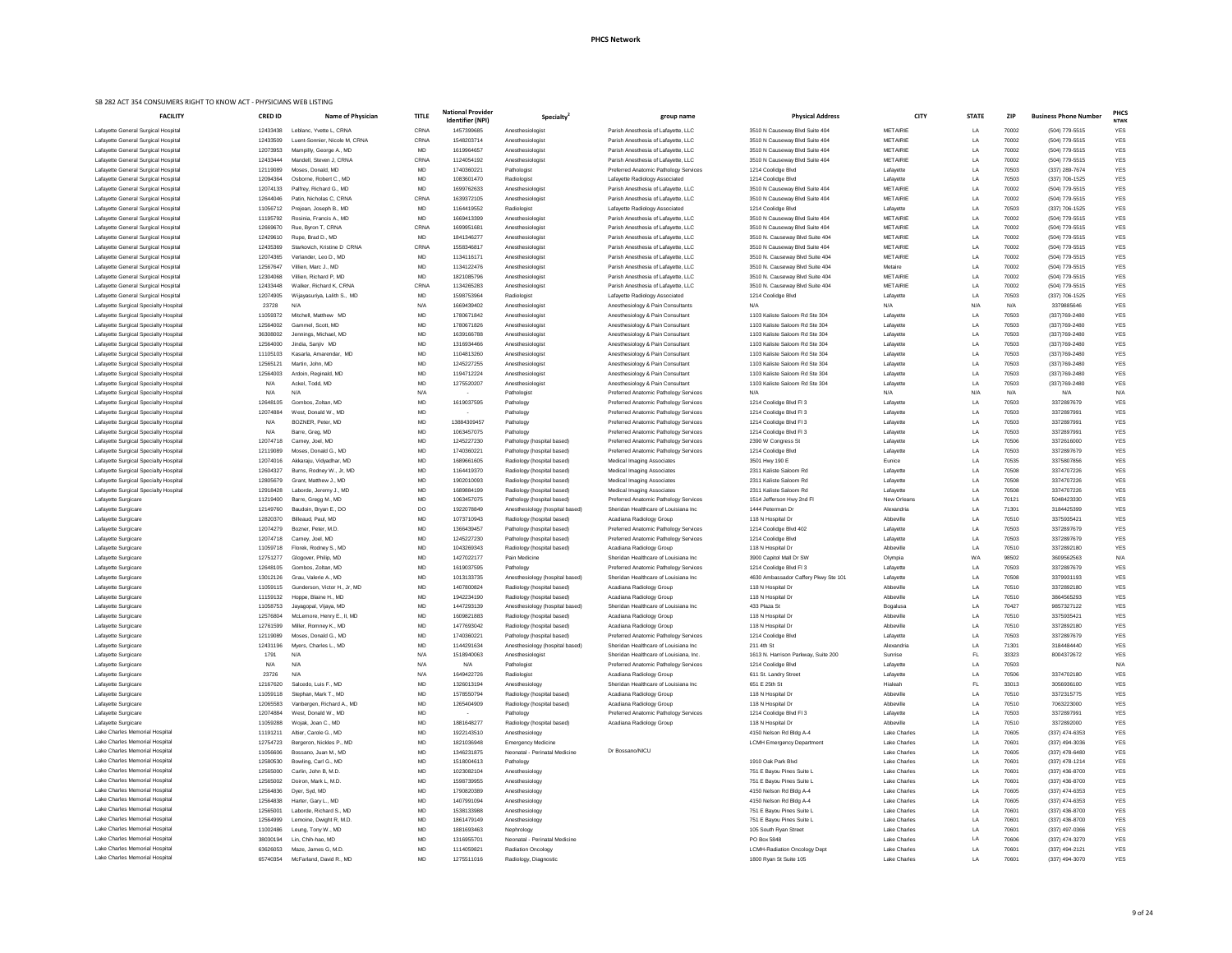| ational Provider<br>Identifier (NPI) | Specialty <sup>4</sup>                                   | group name                                            | <b>Physical Address</b>                      | <b>CITY</b>                 | <b>STATE</b>    | <b>ZIP</b>     | <b>Business Phone Number</b> | <b>PHCS</b><br><b>NTWK</b> |
|--------------------------------------|----------------------------------------------------------|-------------------------------------------------------|----------------------------------------------|-----------------------------|-----------------|----------------|------------------------------|----------------------------|
| 1235265463                           | Anesthesiology                                           |                                                       | 4150 Nelson Rd Bldg A-4                      | <b>Lake Charles</b>         | LA              | 70605          | (337) 474-6353               | <b>YES</b>                 |
| 1801863170                           | <b>Emergency Medicine</b>                                |                                                       | <b>LCMH Emergency Department</b>             | <b>Lake Charles</b>         | LA              | 70601          | (337) 494-3036               | <b>YES</b>                 |
| 1790834794                           | Pathology, Clinical and Anatomical                       |                                                       | 1910 Oak Park Blvd                           | <b>Lake Charles</b>         | LA              | 70601          | $(337)$ 478-1214             | <b>YES</b>                 |
| 1457496069                           | Anesthesiology                                           |                                                       | 4150 Nelson Rd Bldg A-4                      | Lake Charles                | LA              | 70605          | $(337)$ 474-6353             | <b>YES</b>                 |
| 1205950771                           | Anesthesiology                                           |                                                       | 751 Bayou Pines East Ste L                   | Lake Charles                | LA              | 70601          | (337) 436-8700               | <b>YES</b>                 |
| 1497058895                           | Anesthesia                                               | <b>Ambulatory Surgical Anesthesia</b>                 | 7145 Perkins Road                            | <b>Baton Rouge</b>          | LA              | 70808          | 2257653112                   | N/A                        |
| 1093843450                           | Pathology                                                | Pathology Group of Louisiana                          | 5339 O'Donovan Drive                         | <b>Baton Rouge</b>          | LA              | 70808          | 2257658770                   | <b>YES</b>                 |
| 1659347771                           | Radiology                                                | <b>Radiology Associates</b>                           | 7809 Jefferson Highway                       | <b>Baton Rouge</b>          | LA              | 70809          | 2259268686                   | N/A                        |
| 1366440877                           | Anesthesiology (hospital based)                          | Parish Anesthesia of Covington, LLC                   | 95 Judge Tanner Blvd                         | Covington                   | LA              | 70433          | 9858673800                   | <b>YES</b>                 |
| 1366481996                           | Pathology                                                | Delta Pathology Group                                 | 211 4th St                                   | Alexandria                  | LA              | 71301          | 3187693175                   | <b>YES</b>                 |
| 1164591798                           | Neonatal-Perinatal Medicine                              |                                                       | 1415 Tulane Ave                              | <b>New Orleans</b>          | LA              | 70112          | 5049885263                   | <b>YES</b>                 |
| 1528061058                           | Radiology (hospital based)                               | Kite Imaging, Inc.                                    | 120 Innwood Dr                               | Covington                   | LA              | 70433          | 9858923225                   | <b>YES</b>                 |
| 1336359652                           | Pathology                                                | Delta Pathology Group                                 | 309 Jackson St                               | Monroe                      | LA              | 71210          | 3183274105                   | <b>YES</b>                 |
| 1114973054                           | Anesthesiology (hospital based)                          | Parish Anesthesia of Covington, LLC                   | 2820 Napoleon Ave #650                       | <b>New Orleans</b>          | LA              | 70115          | 5048991114                   | <b>YES</b>                 |
| 1518911080                           | Anesthesiology (hospital based)                          | Parish Anesthesia of Covington, LLC                   | 95 E Fairway                                 | Covington                   | LA              | 70433          | 9858673800                   | <b>YES</b>                 |
| 1396898995                           | Pathology (hospital based)                               | Delta Pathology Group                                 | 211 4th St                                   | Alexandria                  | LA              | 71301          | 3187693175                   | <b>YES</b>                 |
| 1538103882                           | Anesthesiology (hospital based)                          | Parish Anesthesia of Covington, LLC                   | 1514 Jefferson Hwy 2nd Fl                    | <b>New Orleans</b>          | LA              | 70121          | 5048424200                   | <b>YES</b>                 |
| 1255367132                           | Pathology (hospital based)                               | Delta Pathology Group                                 | 211 4th St                                   | Alexandria                  | LA              | 71301          | 3187693175                   | <b>YES</b>                 |
| 1679689434                           | Emergency Room (hospital based)                          | Keith Van Meter and Associates                        | 1001 Gause Blvd                              | Slidell                     | LA              | 70458          | 8004243672                   | <b>YES</b>                 |
| 1063413045                           | <b>Emergency Medicine</b>                                | Keith Van Meter and Associates                        | 46 Louis Prima Dr                            | Covington                   | LA              | 70433          | 9858927070                   | <b>YES</b>                 |
| 1871627067                           | Pathologist                                              | Delta Pathology Group                                 | 3133 W March Ln Ste 1040                     | Stockton                    | CA              | 95207          | 2094774432                   | <b>YES</b>                 |
| 1417145475                           | Anesthesiologist                                         | Parish Anesthesia of Covington, LLC                   | 3510 N. Causeway Blvd, Suite 404             | Metairie                    | LA              | 70002          | 5047795515                   | <b>YES</b>                 |
| N/A                                  | <b>Emergency Medicine</b>                                | Keith Van Meter and Associates                        | 1816 Industrial Blvd                         | Harvey                      | LA              | 70058          | 5043667638                   | N/A                        |
| N/A                                  | Radiologist                                              | Kite Imaging, Inc.                                    | 95 Judge Tanner Blvd                         | Covington                   | LA              | 70433          | 9858674048                   | N/A                        |
| 1891798328                           | Radiology (hospital based)                               | Kite Imaging, Inc.                                    | 120 Innwood Dr                               | Covington                   | LA              | 70433          | 9858923225                   | <b>YES</b>                 |
| 1871596189                           | Other (hospital based)                                   |                                                       | 120 Innwood Dr                               | Covington                   | LA              | 70433          | 9858923225                   | <b>YES</b>                 |
| 1841291796                           | Pathology                                                | Bayou Pathology, APMC                                 | 109 Circle Drive                             | West Monroe                 | LA<br>OH        | 71291          | 3183231834                   | <b>YES</b><br>N/A          |
| 1801825005<br>1033215710             | <b>Emergency Medicine</b>                                | NES Healthcare Group<br>Radiology Associates of SW LA | 5810 Southwick Blvd, Suite 205<br>P.O. Box 7 | Toledo                      | LA              | 43614<br>70073 | 4198652853<br>5043401328     | <b>YES</b>                 |
| 1144265455                           | Radiology                                                |                                                       | 1100 Kentucky Ave                            | Marrero<br>West Plains      | <b>MO</b>       | 65775          | 4172576713                   | <b>YES</b>                 |
| 1811959620                           | Radiology (hospital based)<br>Diagnostic Radiology       |                                                       | 262 Danny Thomas PI                          | Memphis                     | TN              | 38105          | 8882264343                   | <b>YES</b>                 |
| 1124011044                           | Radiology (hospital based)                               |                                                       | 1600 N 2nd                                   | Clinton                     | <b>MO</b>       | 64735          | 6608908023                   | <b>YES</b>                 |
| 1417914169                           | Radiology (hospital based)                               |                                                       | 262 Danny Thomas PI                          | Memphis                     | TN              | 38105          | 8882264343                   | <b>YES</b>                 |
| 1679511356                           | Radiology (hospital based)                               |                                                       | 1600 N 2nd                                   | Clinton                     | <b>MO</b>       | 64735          | 6608908023                   | <b>YES</b>                 |
| 1538133095                           | Radiology (hospital based)                               |                                                       | 395 W 12th Ave Rm 460                        | Columbus                    | OH              | 43210          | 6142938315                   | N/A                        |
| 1790770261                           | Radiology (hospital based)                               |                                                       | 433 Plaza St                                 | Bogalusa                    | LA              | 70427          | 9857326803                   | <b>YES</b>                 |
| 1700838620                           | Radiology (hospital based)                               |                                                       | 602 W University Ave                         | Urbana                      | IL              | 61801          | 2173833270                   | <b>YES</b>                 |
| 1225039167                           | Radiology (hospital based)                               |                                                       | 433 Plaza St                                 | Bogalusa                    | LA              | 70427          | 9857306803                   | <b>YES</b>                 |
| 1356568810                           | Radiology (hospital based)                               |                                                       | 1100 Kentucky Ave                            | West Plains                 | <b>MO</b>       | 65775          | 4172576713                   | <b>YES</b>                 |
| 1588686000                           | Radiology (hospital based)                               |                                                       | 520 N 4th Ave                                | Pasco                       | <b>WA</b>       | 99301          | 5095477704                   | <b>YES</b>                 |
| 1942397716                           | Radiology (hospital based)                               |                                                       | 1100 Kentucky Ave                            | West Plains                 | <b>MO</b>       | 65775          | 4172576713                   | <b>YES</b>                 |
| 1285805291                           | Radiology (hospital based)                               |                                                       | 1100 Kentucky Ave                            | <b>West Plains</b>          | <b>MO</b>       | 65775          | 4172576713                   | <b>YES</b>                 |
| 1578548533                           | Radiology (hospital based)                               |                                                       | 602 W University Ave                         | Urbana                      | IL              | 61801          | 2173833270                   | <b>YES</b>                 |
| 1902998719                           | Diagnostic Radiology                                     |                                                       | 1100 Kentucky Ave                            | West Plains                 | <b>MO</b>       | 65775          | 4172576713                   | <b>YES</b>                 |
|                                      | Pain Medicine                                            |                                                       | 7925 Youree Dr # 280 B                       | Shreveport                  | LA              | 71105          | 3182127960                   | <b>YES</b>                 |
| 1952514796                           | Radiology (hospital based)                               |                                                       | 1600 N 2nd                                   | Clinton                     | <b>MO</b>       | 64735          | 6608908023                   | <b>YES</b>                 |
| 1750375390                           | Radiology (hospital based)                               |                                                       | 1100 Kentucky Ave                            | West Plains                 | <b>MO</b>       | 65775          | 4172576713                   | <b>YES</b>                 |
| 1760467005                           | Radiology (hospital based)                               |                                                       | 433 Plaza St                                 | Bogalusa                    | LA              | 70427          | 9857326803                   | <b>YES</b>                 |
| 1588697924                           | Pathology (hospital based)                               |                                                       | 216 14th Ave S W                             | Sidney                      | MT              | 59270          | 4064882100                   | <b>YES</b>                 |
| 1982692455                           | Pathology                                                |                                                       | 1501 Kings Hwy                               | Shreveport                  | LA              | 71103          | 3186755000                   | <b>YES</b>                 |
| 1023006590                           | Pathology (hospital based)                               |                                                       | 2551 Greenwood Rd # 140                      | Shreveport                  | LA              | 71103          | 3182128899                   | <b>YES</b>                 |
| 1225021413                           | Radiology (hospital based)                               |                                                       | 433 Plaza St                                 | Bogalusa                    | LA              | 70427          | 9857326803                   | <b>YES</b>                 |
| 1205811569                           | Radiology (hospital based)                               |                                                       | 1100 Kentucky Ave                            | West Plains                 | <b>MO</b>       | 65775          | 4172576713                   | <b>YES</b>                 |
| 1487629143                           | Radiology (hospital based)                               |                                                       | 1600 N 2nd                                   | Clinton                     | <b>MO</b>       | 64735          | 6608908023                   | <b>YES</b>                 |
| 1336133974                           | Radiology (hospital based)                               |                                                       | 433 Plaza St                                 | Bogalusa                    | LA              | 70427          | 9857326803                   | <b>YES</b>                 |
| 1790760064                           | Radiology (hospital based)                               |                                                       | 173 Middle St                                | Lancaster                   | <b>NH</b>       | 3584           | 6037884911                   | <b>YES</b>                 |
| 1275515611                           | Radiology (hospital based)                               |                                                       | 602 W University Ave                         | Urbana                      | IL              | 61801          | 2173833270                   | <b>YES</b>                 |
| 1457349946                           | Pathology                                                |                                                       | 1 Saint Mary PI FI 1                         | Shreveport                  | LA              | 71101          | 3186814471                   | <b>YES</b>                 |
| 1144265455                           | Radiology (hospital based)                               |                                                       | 1100 Kentucky Ave                            | West Plains                 | <b>MO</b>       | 65775          | 4172576713                   | <b>YES</b>                 |
| 1811959620                           | Diagnostic Radiology                                     |                                                       | 262 Danny Thomas PI                          | Memphis                     | TN              | 38105          | 8882264343                   | <b>YES</b>                 |
| 1124011044                           | Radiology (hospital based)                               |                                                       | 1600 N 2nd                                   | Clinton                     | <b>MO</b>       | 64735          | 6608908023                   | <b>YES</b>                 |
| 1417914169                           | Radiology (hospital based)                               |                                                       | 262 Danny Thomas PI                          | Memphis                     | TN              | 38105          | 8882264343                   | <b>YES</b>                 |
| 1679511356                           | Radiology (hospital based)                               |                                                       | 1600 N 2nd                                   | Clinton                     | <b>MO</b>       | 64735          | 6608908023                   | <b>YES</b>                 |
| 1538133095                           | Radiology (hospital based)                               |                                                       | 395 W 12th Ave Rm 460                        | Columbus                    | OH              | 43210          | 6142938315                   | N/A                        |
| 1790770261                           | Radiology (hospital based)                               |                                                       | 433 Plaza St                                 | Bogalusa                    | LA              | 70427          | 9857326803                   | <b>YES</b>                 |
| 1700838620                           | Radiology (hospital based)                               |                                                       | 602 W University Ave<br>433 Plaza St         | Urbana                      | IL              | 61801          | 2173833270                   | <b>YES</b>                 |
| 1225039167                           | Radiology (hospital based)                               |                                                       | 1100 Kentucky Ave                            | Bogalusa                    | LA              | 70427          | 9857306803                   | <b>YES</b>                 |
| 1356568810<br>1588686000             | Radiology (hospital based)<br>Radiology (hospital based) |                                                       | 520 N 4th Ave                                | <b>West Plains</b><br>Pasco | <b>MO</b><br>WA | 65775<br>99301 | 4172576713<br>5095477704     | <b>YES</b><br><b>YES</b>   |
| 1942397716                           | Radiology (hospital based)                               |                                                       | 1100 Kentucky Ave                            | West Plains                 | <b>MO</b>       | 65775          | 4172576713                   | <b>YES</b>                 |
| 1285805291                           | Radiology (hospital based)                               |                                                       | 1100 Kentucky Ave                            | West Plains                 | <b>MO</b>       | 65775          | 4172576713                   | <b>YES</b>                 |
| 1578548533                           | Radiology (hospital based)                               |                                                       | 602 W University Ave                         | Urbana                      | IL              | 61801          | 2173833270                   | <b>YES</b>                 |
| 1902998719                           | Diagnostic Radiology                                     |                                                       | 1100 Kentucky Ave                            | West Plains                 | <b>MO</b>       | 65775          | 4172576713                   | <b>YES</b>                 |
|                                      | Pain Medicine                                            |                                                       | 7925 Youree Dr # 280 B                       | Shreveport                  | LA              | 71105          | 3182127960                   | <b>YES</b>                 |
| 1952514796                           | Radiology (hospital based)                               |                                                       | 1600 N 2nd                                   | Clinton                     | <b>MO</b>       | 64735          | 6608908023                   | YES                        |

| <b>FACILITY</b>                                                          | <b>CRED ID</b>       | <b>Name of Physician</b>                              | <b>TITLE</b>     | <b>National Provider</b><br><b>Identifier (NPI)</b> | <b>Specialty</b>                                         | group name                                                   | <b>Physical Address</b>                 | <b>CITY</b>                    | <b>STATE</b>    | <b>ZIP</b>     | <b>Business Phone Number</b> | <b>PHC</b><br><b>NTW</b> |
|--------------------------------------------------------------------------|----------------------|-------------------------------------------------------|------------------|-----------------------------------------------------|----------------------------------------------------------|--------------------------------------------------------------|-----------------------------------------|--------------------------------|-----------------|----------------|------------------------------|--------------------------|
| Lake Charles Memorial Hospital                                           | 12564835             | Price, Jere K., MD                                    | MD               | 1235265463                                          | Anesthesiology                                           |                                                              | 4150 Nelson Rd Bldg A-4                 | <b>Lake Charles</b>            | LA              | 70605          | (337) 474-6353               | <b>YES</b>               |
| Lake Charles Memorial Hospital                                           | 11215002             | Ragusa, Steven A., MD                                 | <b>MD</b>        | 1801863170                                          | <b>Emergency Medicine</b>                                |                                                              | <b>LCMH Emergency Department</b>        | Lake Charles                   | LA              | 70601          | (337) 494-3036               | <b>YES</b>               |
| Lake Charles Memorial Hospital                                           | 12580529             | Sachitano, Richard A., MD                             | <b>MD</b>        | 1790834794                                          | Pathology, Clinical and Anatomical                       |                                                              | 1910 Oak Park Blvd                      | Lake Charles                   | LA              | 70601          | (337) 478-1214               | <b>YES</b>               |
| Lake Charles Memorial Hospital                                           | 12564837             | Walkin, Patrick, MD                                   | <b>MD</b>        | 1457496069                                          | Anesthesiology                                           |                                                              | 4150 Nelson Rd Bldg A-4                 | Lake Charles                   | LA              | 70605          | $(337)$ 474-6353             | <b>YES</b>               |
| Lake Charles Memorial Hospital                                           | 53828647             | Wise, Myra C., MD                                     | <b>MD</b>        | 1205950771                                          | Anesthesiology                                           |                                                              | 751 Bayou Pines East Ste L              | <b>Lake Charles</b>            | LA              | 70601          | (337) 436-8700               | <b>YES</b>               |
| Lake Surgery Center                                                      | N/A                  | N/A                                                   | N/A              | 1497058895                                          | Anesthesia                                               | <b>Ambulatory Surgical Anesthesia</b>                        | 7145 Perkins Road                       | <b>Baton Rouge</b>             | LA              | 70808          | 2257653112                   | N/A                      |
| Lake Surgery Center                                                      | N/A                  | N/A                                                   | N/A              | 1093843450                                          | Pathology                                                | Pathology Group of Louisiana                                 | 5339 O'Donovan Drive                    | <b>Baton Rouge</b>             | LA              | 70808          | 2257658770                   | <b>YES</b>               |
| Lake Surgery Center                                                      | N/A                  | N/A                                                   | N/A              | 1659347771                                          | Radiology                                                | Radiology Associates                                         | 7809 Jefferson Highway                  | <b>Baton Rouge</b>             | LA              | 70809          | 2259268686                   | N/A                      |
| Lakeview Regional Medical Center                                         | 11082480             | Ball, Brian C., MD                                    | <b>MD</b>        | 1366440877                                          | Anesthesiology (hospital based)                          | Parish Anesthesia of Covington, LLC                          | 95 Judge Tanner Blvd                    | Covington                      | LA              | 70433          | 9858673800                   | <b>YES</b>               |
| Lakeview Regional Medical Center                                         | 11059233             | Bartholomew, Pamela M., MD                            | MD               | 1366481996                                          | Pathology                                                | Delta Pathology Group                                        | 211 4th St                              | Alexandria                     | LA              | 71301          | 3187693175                   | YES                      |
| Lakeview Regional Medical Center                                         | 11151989             | Gordon, Phillip V., MD                                | <b>MD</b>        | 1164591798                                          | Neonatal-Perinatal Medicine                              |                                                              | 1415 Tulane Ave                         | <b>New Orleans</b>             | LA              | 70112          | 5049885263                   | <b>YES</b>               |
| Lakeview Regional Medical Center                                         | 12283384             | Hall, Michael D., MD                                  | <b>MD</b>        | 1528061058                                          | Radiology (hospital based)                               | Kite Imaging, Inc.                                           | 120 Innwood Dr                          | Covington                      | LA              | 70433          | 9858923225                   | <b>YES</b>               |
| Lakeview Regional Medical Center                                         | 12748959             | Henderson, Jeremy W., MD                              | <b>MD</b>        | 1336359652                                          | Pathology                                                | Delta Pathology Group                                        | 309 Jackson St                          | Monroe                         | LA              | 71210          | 3183274105                   | <b>YES</b>               |
| Lakeview Regional Medical Center                                         | 11113741             | Janssen, Peter, MD                                    | MD               | 1114973054                                          | Anesthesiology (hospital based)                          | Parish Anesthesia of Covington, LLC                          | 2820 Napoleon Ave #650                  | New Orleans                    | LA              | 70115          | 5048991114                   | YES                      |
| Lakeview Regional Medical Center                                         | 11023213             | Johnson, Laura A., MD                                 | <b>MD</b>        | 1518911080                                          | Anesthesiology (hospital based)                          | Parish Anesthesia of Covington, LLC                          | 95 E Fairway                            | Covington                      | LA              | 70433          | 9858673800                   | <b>YES</b>               |
| Lakeview Regional Medical Center                                         | 11199053             | Kaye, Kim B., MD                                      | <b>MD</b>        | 1396898995                                          | Pathology (hospital based)                               | Delta Pathology Group                                        | 211 4th St                              | Alexandria                     | LA              | 71301          | 3187693175                   | <b>YES</b>               |
| Lakeview Regional Medical Center                                         | 11059369             | Levine, Kenneth M, M.D.                               | MD               | 1538103882                                          | Anesthesiology (hospital based)                          | Parish Anesthesia of Covington, LLC                          | 1514 Jefferson Hwy 2nd Fl               | New Orleans                    | LA              | 70121          | 5048424200                   | <b>YES</b>               |
| Lakeview Regional Medical Center                                         | 12471838             | Martin, Edward J., III, MD                            | <b>MD</b>        | 1255367132                                          | Pathology (hospital based)                               | Delta Pathology Group                                        | 211 4th St                              | Alexandria                     | LA              | 71301          | 3187693175                   | <b>YES</b>               |
| Lakeview Regional Medical Center                                         | 12578649             | Mercadel, Robert C., MD                               | MD               | 1679689434                                          | Emergency Room (hospital based)                          | Keith Van Meter and Associates                               | 1001 Gause Blvd<br>46 Louis Prima Dr    | Slidell                        | LA              | 70458<br>70433 | 8004243672<br>9858927070     | YES                      |
| Lakeview Regional Medical Center                                         | 12851101<br>8821352  | Muntan, Charles D., MD<br>N/A                         | <b>MD</b><br>N/A | 1063413045<br>1871627067                            | <b>Emergency Medicine</b>                                | Keith Van Meter and Associates                               | 3133 W March Ln Ste 1040                | Covington                      | LA<br>CA        | 95207          | 2094774432                   | <b>YES</b><br><b>YES</b> |
| Lakeview Regional Medical Center                                         |                      | N/A                                                   | N/A              | 1417145475                                          | Pathologist                                              | Delta Pathology Group<br>Parish Anesthesia of Covington, LLC | 3510 N. Causeway Blvd, Suite 404        | Stockton<br>Metairie           | LA              | 70002          | 5047795515                   | <b>YES</b>               |
| Lakeview Regional Medical Center<br>Lakeview Regional Medical Center     | 16511<br>N/A         | N/A                                                   | N/A              | N/A                                                 | Anesthesiologist<br><b>Emergency Medicine</b>            | Keith Van Meter and Associates                               | 1816 Industrial Blvd                    | Harvey                         | LA              | 70058          | 5043667638                   | N/A                      |
| Lakeview Regional Medical Center                                         | N/A                  | N/A                                                   | N/A              | N/A                                                 | Radiologist                                              | Kite Imaging, Inc.                                           | 95 Judge Tanner Blvd                    | Covington                      | LA              | 70433          | 9858674048                   | N/A                      |
| Lakeview Regional Medical Center                                         | 11063355             | Pflug, Steven F., MD                                  | <b>MD</b>        | 1891798328                                          | Radiology (hospital based)                               | Kite Imaging, Inc.                                           | 120 Innwood Dr                          | Covington                      | LA              | 70433          | 9858923225                   | <b>YES</b>               |
| Lakeview Regional Medical Center                                         | 12302123             | Suarez, Alberto, MD                                   | <b>MD</b>        | 1871596189                                          | Other (hospital based)                                   |                                                              | 120 Innwood Dr                          | Covington                      | LA              | 70433          | 9858923225                   | <b>YES</b>               |
| <b>LaSalle General Hospital</b>                                          | N/A                  | N/A                                                   | N/A              | 1841291796                                          | Pathology                                                | Bayou Pathology, APMC                                        | 109 Circle Drive                        | West Monroe                    | LA              | 71291          | 3183231834                   | <b>YES</b>               |
| LaSalle General Hospital                                                 | N/A                  | N/A                                                   | N/A              | 1801825005                                          | <b>Emergency Medicine</b>                                | <b>NES Healthcare Group</b>                                  | 5810 Southwick Blvd, Suite 205          | Toledo                         | OH              | 43614          | 4198652853                   | N/A                      |
| <b>LaSalle General Hospital</b>                                          | N/A                  | N/A                                                   | N/A              | 1033215710                                          | Radiology                                                | Radiology Associates of SW LA                                | P.O. Box 7                              | Marrero                        | LA              | 70073          | 5043401328                   | <b>YES</b>               |
| Life Care Hospitals, LLC - Linwood                                       | 12662043             | Aikawa, Taro, MD                                      | <b>MD</b>        | 1144265455                                          | Radiology (hospital based)                               |                                                              | 1100 Kentucky Ave                       | <b>West Plains</b>             | MO.             | 65775          | 4172576713                   | <b>YES</b>               |
| Life Care Hospitals, LLC - Linwood                                       | 12235349             | Benedetti, Philip F., MD                              | MD               | 1811959620                                          | Diagnostic Radiology                                     |                                                              | 262 Danny Thomas PI                     | Memphis                        | TN              | 38105          | 8882264343                   | <b>YES</b>               |
| Life Care Hospitals, LLC - Linwood                                       | 11223169             | Bulczak, Dariusz P., MD                               | MD               | 1124011044                                          | Radiology (hospital based)                               |                                                              | 1600 N 2nd                              | Clinton                        | <b>MO</b>       | 64735          | 6608908023                   | YES                      |
| Life Care Hospitals, LLC - Linwood                                       | 12436797             | Burkholz, Kimberly J., MD                             | MD               | 1417914169                                          | Radiology (hospital based)                               |                                                              | 262 Danny Thomas PI                     | Memphis                        | TN              | 38105          | 8882264343                   | <b>YES</b>               |
| Life Care Hospitals, LLC - Linwood                                       | 11169079             | Caldemeyer, Karen S., MD                              | MD               | 1679511356                                          | Radiology (hospital based)                               |                                                              | 1600 N 2nd                              | Clinton                        | <b>MO</b>       | 64735          | 6608908023                   | <b>YES</b>               |
| Life Care Hospitals, LLC - Linwood                                       | 12805379             | Carlson, Jeffrey J., MD                               | MD               | 1538133095                                          | Radiology (hospital based)                               |                                                              | 395 W 12th Ave Rm 460                   | Columbus                       | OH              | 43210          | 6142938315                   | N/A                      |
| Life Care Hospitals, LLC - Linwood                                       | 12483878             | Cho, Parina G., MD                                    | MD               | 1790770261                                          | Radiology (hospital based)                               |                                                              | 433 Plaza St                            | Bogalusa                       | LA              | 70427          | 9857326803                   | YES                      |
| Life Care Hospitals, LLC - Linwood                                       | 12261598             | Davae, Ketan C., MD                                   | MD               | 1700838620                                          | Radiology (hospital based)                               |                                                              | 602 W University Ave                    | Urbana                         |                 | 61801          | 2173833270                   | <b>YES</b>               |
| Life Care Hospitals, LLC - Linwood                                       | 12409062             | Diaz-Horsley, Jannell F., MD                          | MD               | 1225039167                                          | Radiology (hospital based)                               |                                                              | 433 Plaza St                            | Bogalusa                       | LA              | 70427          | 9857306803                   | <b>YES</b>               |
| Life Care Hospitals, LLC - Linwood                                       | 12676953             | Hoo, Charles C., MD                                   | MD               | 1356568810                                          | Radiology (hospital based)                               |                                                              | 1100 Kentucky Ave                       | <b>West Plains</b>             | <b>MO</b>       | 65775          | 4172576713                   | YES                      |
| Life Care Hospitals, LLC - Linwood                                       | 12899857             | Jain, Shelly, MD                                      | MD               | 1588686000                                          | Radiology (hospital based)                               |                                                              | 520 N 4th Ave                           | Pasco                          | WA              | 99301          | 5095477704                   | <b>YES</b>               |
| Life Care Hospitals, LLC - Linwood                                       | 12565717             | Lowry, Patricia A., MD                                | MD               | 1942397716                                          | Radiology (hospital based)                               |                                                              | 1100 Kentucky Ave                       | <b>West Plains</b>             | MO              | 65775          | 4172576713                   | YES                      |
| Life Care Hospitals, LLC - Linwood                                       | 12753936             | Mahmood, Omar A., MD                                  | MD               | 1285805291                                          | Radiology (hospital based)                               |                                                              | 1100 Kentucky Ave                       | West Plains                    | MO.             | 65775          | 4172576713                   | <b>YES</b>               |
| Life Care Hospitals, LLC - Linwood                                       | 12043889             | McDonnell, Kevin M., MD                               | <b>MD</b>        | 1578548533                                          | Radiology (hospital based)                               |                                                              | 602 W University Ave                    | Urbana                         |                 | 61801          | 2173833270                   | <b>YES</b>               |
| Life Care Hospitals, LLC - Linwood                                       | 12015610             | Morley, Robert M., DO                                 | DO               | 1902998719                                          | Diagnostic Radiology                                     |                                                              | 1100 Kentucky Ave                       | <b>West Plains</b>             | <b>MO</b>       | 65775          | 4172576713                   | YES                      |
| Life Care Hospitals, LLC - Linwood                                       | 12587627             | Mosura, Matthew S., MD                                | MD               | $\sim$                                              | Pain Medicine                                            |                                                              | 7925 Youree Dr # 280 B                  | Shreveport                     | LA              | 71105          | 3182127960                   | YES                      |
| Life Care Hospitals, LLC - Linwood                                       | 12713170             | Nguyen, John D., MD                                   | MD               | 1952514796                                          | Radiology (hospital based)                               |                                                              | 1600 N 2nd                              | Clinton                        | <b>MO</b>       | 64735          | 6608908023                   | <b>YES</b>               |
| Life Care Hospitals, LLC - Linwood                                       | 11139338             | Paul, Marc H., MD                                     | MD               | 1750375390                                          | Radiology (hospital based)                               |                                                              | 1100 Kentucky Ave                       | West Plains                    | <b>MO</b>       | 65775          | 4172576713                   | <b>YES</b>               |
| Life Care Hospitals, LLC - Linwood                                       | 12569167             | Pendarvis, Ranie W., MD                               | MD               | 1760467005                                          | Radiology (hospital based)                               |                                                              | 433 Plaza St                            | Bogalusa                       | LA              | 70427          | 9857326803                   | <b>YES</b>               |
| Life Care Hospitals, LLC - Linwood                                       | 12198368             | Philip, Shailendri E., MD                             | MD               | 1588697924                                          | Pathology (hospital based)                               |                                                              | 216 14th Ave S W                        | Sidney                         | MТ              | 59270          | 4064882100                   | YES                      |
| Life Care Hospitals, LLC - Linwood                                       | 11054759             | Sardenga, Louis J., MD                                | MD               | 1982692455<br>1023006590                            | Pathology                                                |                                                              | 1501 Kings Hwy                          | Shreveport                     | LA              | 71103          | 3186755000                   | <b>YES</b>               |
| Life Care Hospitals, LLC - Linwood<br>Life Care Hospitals, LLC - Linwood | 38380084<br>12702185 | Siskron, Thomas F., III, MD<br>Staib, Neil E., Jr, MD | MD<br>MD         | 1225021413                                          | Pathology (hospital based)<br>Radiology (hospital based) |                                                              | 2551 Greenwood Rd # 140<br>433 Plaza St | Shreveport                     | LA              | 71103<br>70427 | 3182128899<br>9857326803     | <b>YES</b><br><b>YES</b> |
| Life Care Hospitals, LLC - Linwood                                       | 12020852             | Strong, Benjamin W., MD                               | MD               | 1205811569                                          | Radiology (hospital based)                               |                                                              | 1100 Kentucky Ave                       | Bogalusa<br><b>West Plains</b> | LA<br><b>MO</b> | 65775          | 4172576713                   | <b>YES</b>               |
| Life Care Hospitals, LLC - Linwood                                       | 11178463             | Toothman, Richard L., MD                              | MD               | 1487629143                                          | Radiology (hospital based)                               |                                                              | 1600 N 2nd                              | Clinton                        | <b>MO</b>       | 64735          | 6608908023                   | YES                      |
| Life Care Hospitals, LLC - Linwood                                       | 11199231             | Tran, Ann A., MD                                      | MD               | 1336133974                                          | Radiology (hospital based)                               |                                                              | 433 Plaza St                            | Bogalusa                       | LA              | 70427          | 9857326803                   | <b>YES</b>               |
| Life Care Hospitals, LLC - Linwood                                       | 12576464             | Turner, James H., III, MD                             | MD               | 1790760064                                          | Radiology (hospital based)                               |                                                              | 173 Middle St                           | Lancaster                      | NH              | 3584           | 6037884911                   | <b>YES</b>               |
| Life Care Hospitals, LLC - Linwood                                       | 12334534             | Uytana, Vinson L., MD                                 | MD               | 1275515611                                          | Radiology (hospital based)                               |                                                              | 602 W University Ave                    | Urbana                         |                 | 61801          | 2173833270                   | <b>YES</b>               |
| Life Care Hospitals, LLC - Linwood                                       | 11054909             | Williams, Robert B., MD                               | MD               | 1457349946                                          | Pathology                                                |                                                              | 1 Saint Mary PI FI 1                    | Shreveport                     | LA              | 71101          | 3186814471                   | <b>YES</b>               |
| Life Care Hospitals, LLC - Shreveport                                    | 12662043             | Aikawa, Taro, MD                                      | MD               | 1144265455                                          | Radiology (hospital based)                               |                                                              | 1100 Kentucky Ave                       | <b>West Plains</b>             | MO              | 65775          | 4172576713                   | YES                      |
| Life Care Hospitals, LLC - Shreveport                                    | 12235349             | Benedetti, Philip F., MD                              | MD               | 1811959620                                          | Diagnostic Radiology                                     |                                                              | 262 Danny Thomas PI                     | Memphis                        | TN              | 38105          | 8882264343                   | <b>YES</b>               |
| Life Care Hospitals, LLC - Shreveport                                    | 11223169             | Bulczak, Dariusz P., MD                               | MD               | 1124011044                                          | Radiology (hospital based)                               |                                                              | 1600 N 2nd                              | Clinton                        | <b>MO</b>       | 64735          | 6608908023                   | <b>YES</b>               |
| Life Care Hospitals, LLC - Shreveport                                    | 12436797             | Burkholz, Kimberly J., MD                             | MD               | 1417914169                                          | Radiology (hospital based)                               |                                                              | 262 Danny Thomas PI                     | Memphis                        | TN              | 38105          | 8882264343                   | <b>YES</b>               |
| Life Care Hospitals, LLC - Shreveport                                    | 11169079             | Caldemeyer, Karen S., MD                              | MD               | 1679511356                                          | Radiology (hospital based)                               |                                                              | 1600 N 2nd                              | Clinton                        | <b>MO</b>       | 64735          | 6608908023                   | YES                      |
| Life Care Hospitals, LLC - Shreveport                                    | 12805379             | Carlson, Jeffrey J., MD                               | MD               | 1538133095                                          | Radiology (hospital based)                               |                                                              | 395 W 12th Ave Rm 460                   | Columbus                       | OH              | 43210          | 6142938315                   | N/A                      |
| Life Care Hospitals, LLC - Shreveport                                    | 12483878             | Cho, Parina G., MD                                    | MD               | 1790770261                                          | Radiology (hospital based)                               |                                                              | 433 Plaza St                            | Bogalusa                       | LA              | 70427          | 9857326803                   | <b>YES</b>               |
| Life Care Hospitals, LLC - Shreveport                                    | 12261598             | Davae, Ketan C., MD                                   | MD               | 1700838620                                          | Radiology (hospital based)                               |                                                              | 602 W University Ave                    | Urbana                         |                 | 61801          | 2173833270                   | <b>YES</b>               |
| Life Care Hospitals, LLC - Shreveport                                    | 12409062             | Diaz-Horsley, Jannell F., MD                          | MD               | 1225039167                                          | Radiology (hospital based)                               |                                                              | 433 Plaza St                            | Bogalusa                       | LA              | 70427          | 9857306803                   | YES                      |
| Life Care Hospitals, LLC - Shreveport                                    | 12676953             | Hoo, Charles C., MD                                   | MD               | 1356568810                                          | Radiology (hospital based)                               |                                                              | 1100 Kentucky Ave                       | <b>West Plains</b>             | <b>MO</b>       | 65775          | 4172576713                   | YES                      |
| Life Care Hospitals, LLC - Shreveport                                    | 12899857             | Jain, Shelly, MD                                      | MD               | 1588686000                                          | Radiology (hospital based)                               |                                                              | 520 N 4th Ave                           | Pasco                          | <b>WA</b>       | 99301          | 5095477704                   | YES                      |
| Life Care Hospitals, LLC - Shreveport                                    | 12565717             | Lowry, Patricia A., MD                                | MD               | 1942397716                                          | Radiology (hospital based)                               |                                                              | 1100 Kentucky Ave                       | <b>West Plains</b>             | <b>MO</b>       | 65775          | 4172576713                   | <b>YES</b>               |
| Life Care Hospitals, LLC - Shreveport                                    | 12753936             | Mahmood, Omar A., MD                                  | MD               | 1285805291                                          | Radiology (hospital based)                               |                                                              | 1100 Kentucky Ave                       | <b>West Plains</b>             | <b>MO</b>       | 65775          | 4172576713                   | <b>YES</b>               |
| Life Care Hospitals, LLC - Shreveport                                    | 12043889             | McDonnell, Kevin M., MD                               | MD               | 1578548533                                          | Radiology (hospital based)                               |                                                              | 602 W University Ave                    | Urbana                         |                 | 61801          | 2173833270                   | YES                      |
| Life Care Hospitals, LLC - Shreveport                                    | 12015610             | Morley, Robert M., DO                                 | DO               | 1902998719                                          | Diagnostic Radiology                                     |                                                              | 1100 Kentucky Ave                       | <b>West Plains</b>             | <b>MO</b>       | 65775          | 4172576713                   | <b>YES</b>               |
| Life Care Hospitals, LLC - Shreveport                                    | 12587627             | Mosura, Matthew S., MD                                | MD               | $\sim$                                              | Pain Medicine                                            |                                                              | 7925 Youree Dr # 280 B                  | Shreveport                     | LA              | 71105          | 3182127960                   | YES                      |
| Life Care Hospitals, LLC - Shreveport                                    | 12713170             | Nguyen, John D., MD                                   | <b>MD</b>        | 1952514796                                          | Radiology (hospital based)                               |                                                              | 1600 N 2nd                              | Clinton                        | <b>MO</b>       | 64735          | 6608908023                   | <b>YES</b>               |

Life Care Hospitals, LLC - Shreveport 11139338 Paul, Marc H., MD MD 1750375390 Radiology (hospital based) 1100 Kentucky Ave West Plains MO 65775 4172576713 YES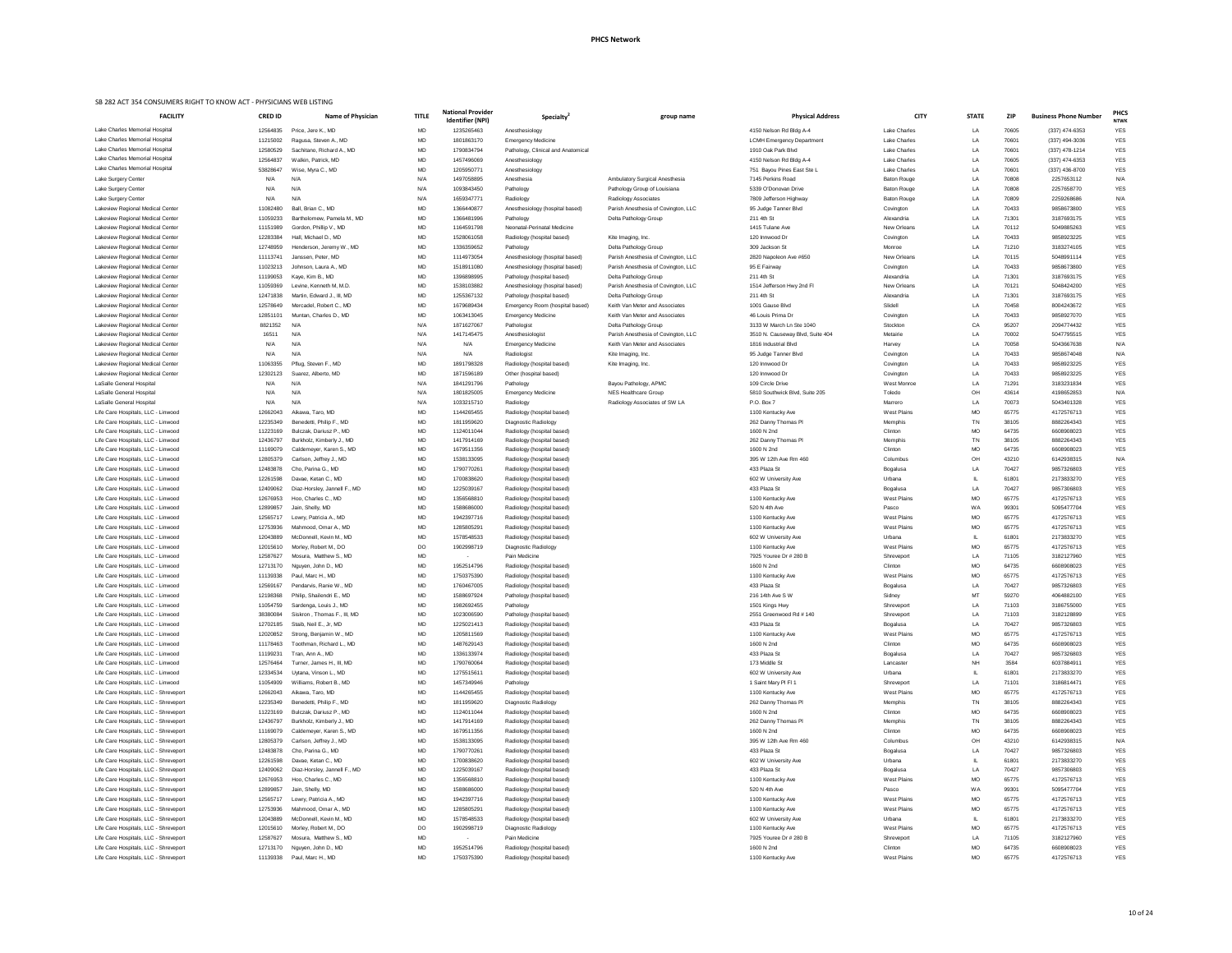| ational Provider               | Specialty <sup>2</sup>                                  | group name                             | <b>Physical Address</b>                      | <b>CITY</b>        | <b>STATE</b> | <b>ZIP</b> | <b>Business Phone Number</b> | <b>PHCS</b>               |
|--------------------------------|---------------------------------------------------------|----------------------------------------|----------------------------------------------|--------------------|--------------|------------|------------------------------|---------------------------|
| Identifier (NPI)<br>1760467005 | Radiology (hospital based)                              |                                        | 433 Plaza St                                 | Bogalusa           | LA           | 70427      | 9857326803                   | <b>NTWK</b><br><b>YES</b> |
| 1588697924                     | Pathology (hospital based)                              |                                        | 216 14th Ave S W                             | Sidney             | MT           | 59270      | 4064882100                   | <b>YES</b>                |
| 1982692455                     | Pathology                                               |                                        | 1501 Kings Hwy                               | Shreveport         | LA           | 71103      | 3186755000                   | <b>YES</b>                |
| 1023006590                     | Pathology (hospital based)                              |                                        | 2551 Greenwood Rd # 140                      | Shreveport         | LA           | 71103      | 3182128899                   | <b>YES</b>                |
| 1225021413                     | Radiology (hospital based)                              |                                        | 433 Plaza St                                 | Bogalusa           | LA           | 70427      | 9857326803                   | <b>YES</b>                |
| 1205811569                     | Radiology (hospital based)                              |                                        | 1100 Kentucky Ave                            | <b>West Plains</b> | <b>MO</b>    | 65775      | 4172576713                   | <b>YES</b>                |
| 1487629143                     | Radiology (hospital based)                              |                                        | 1600 N 2nd                                   | Clinton            | <b>MO</b>    | 64735      | 6608908023                   | <b>YES</b>                |
| 1336133974                     | Radiology (hospital based)                              |                                        | 433 Plaza St                                 | Bogalusa           | LA           | 70427      | 9857326803                   | <b>YES</b>                |
| 1790760064                     | Radiology (hospital based)                              |                                        | 173 Middle St                                | Lancaster          | <b>NH</b>    | 3584       | 6037884911                   | <b>YES</b>                |
| 1275515611                     | Radiology (hospital based)                              |                                        | 602 W University Ave                         | Urbana             | IL.          | 61801      | 2173833270                   | <b>YES</b>                |
| 1457349946                     | Pathology                                               |                                        | 1 Saint Mary PI FI 1                         | Shreveport         | LA           | 71101      | 3186814471                   | <b>YES</b>                |
| 1881622397                     | Radiology (hospital based)                              |                                        | 105 Mcmillan Rd Ste B                        | West Monroe        | LA           | 71291      | 3183253838                   | <b>YES</b>                |
| 1336359819                     | Radiology (hospital based)                              |                                        | 105B McMillan Rd                             | West Monroe        | LA           | 71291      | 3183253838                   | <b>YES</b>                |
| 1447275763                     | Radiology (hospital based)                              |                                        | 105B McMillan Rd                             | West Monroe        | LA           | 71291      | 3183253838                   | <b>YES</b>                |
| 1952302978                     | Pathology (hospital based)                              |                                        | 109 Circle Dr                                | West Monroe        | LA           | 71291      | 3183231834                   | <b>YES</b>                |
| 1174546386                     | Radiology (hospital based)                              |                                        | 503 McMillan Rd                              | West Monroe        | LA           | 71291      | 3183294200                   | <b>YES</b>                |
| 1679594865                     | Radiology (hospital based)                              |                                        | 105B MCMILLAN RD                             | <b>WEST MONROE</b> | LA           | 71291      | 3183253838                   | <b>YES</b>                |
| 1942201660                     | Pathology (hospital based)                              |                                        | 109 Circle Dr                                | West Monroe        | LA           | 71291      | 3183231834                   | <b>YES</b>                |
| 1942223185                     | Radiology (hospital based)                              |                                        | 105 Mcmillan Rd # B                          | West Monroe        | LA           | 71291      | 3183253838                   | <b>YES</b>                |
| 1073514782                     | Pathology (hospital based)                              |                                        | 109 Circle Dr                                | West Monroe        | LA           | 71291      | 3183231834                   | <b>YES</b>                |
| 1316130776                     | Radiology (hospital based)                              |                                        | 1240 Richardson Rd                           | Calhoun            | LA           | 71225      | 3187289988                   | <b>YES</b>                |
| 1780654459                     | Diagnostic Radiology                                    |                                        | 1200 S Farmerville St                        | Ruston             | LA           | 71270      | 3182553690                   | <b>YES</b>                |
| 1144265455                     | Radiology (hospital based)                              |                                        | 1100 Kentucky Ave                            | <b>West Plains</b> | <b>MO</b>    | 65775      | 4172576713                   | <b>YES</b>                |
| 1881622397                     | Radiology (hospital based)                              |                                        | 105 Mcmillan Rd Ste B                        | West Monroe        | LA           | 71291      | 3183253838                   | <b>YES</b>                |
| 1811959620                     | Diagnostic Radiology                                    |                                        | 262 Danny Thomas PI                          | Memphis            | TN           | 38105      | 8882264343                   | <b>YES</b>                |
| 1336359819                     | Radiology (hospital based)                              |                                        | 105B McMillan Rd                             | West Monroe        | LA           | 71291      | 3183253838                   | <b>YES</b>                |
| 1447275763                     | Radiology (hospital based)                              |                                        | 105B McMillan Rd                             | West Monroe        | LA           | 71291      | 3183253838                   | <b>YES</b>                |
| 1124011044                     | Radiology (hospital based)                              |                                        | 1600 N 2nd                                   | Clinton            | <b>MO</b>    | 64735      | 6608908023                   | <b>YES</b>                |
| 1417914169                     | Radiology (hospital based)                              |                                        | 262 Danny Thomas Pl                          | Memphis            | TN           | 38105      | 8882264343                   | <b>YES</b>                |
| 1679511356                     | Radiology (hospital based)                              |                                        | 1600 N 2nd                                   | Clinton            | <b>MO</b>    | 64735      | 6608908023                   | <b>YES</b>                |
| 1538133095                     | Radiology (hospital based)                              |                                        | 395 W 12th Ave Rm 460                        | Columbus           | OH           | 43210      | 6142938315                   | N/A                       |
| 1790770261                     | Radiology (hospital based)                              |                                        | 433 Plaza St                                 | Bogalusa           | LA           | 70427      | 9857326803                   | <b>YES</b>                |
| 1700838620                     | Radiology (hospital based)                              |                                        | 602 W University Ave                         | Urbana             | IL           | 61801      | 2173833270                   | <b>YES</b>                |
| 1225039167                     | Radiology (hospital based)                              |                                        | 433 Plaza St                                 | Bogalusa           | LA           | 70427      | 9857306803                   | <b>YES</b>                |
| 1952302978                     | Pathology (hospital based)                              |                                        | 109 Circle Dr                                | West Monroe        | LA           | 71291      | 3183231834                   | <b>YES</b>                |
| 1174546386                     | Radiology (hospital based)                              |                                        | 503 McMillan Rd                              | West Monroe        | LA           | 71291      | 3183294200                   | <b>YES</b>                |
| 1679594865                     | Radiology (hospital based)                              |                                        | 105B MCMILLAN RD                             | <b>WEST MONROE</b> | LA           | 71291      | 3183253838                   | <b>YES</b>                |
| 1356568810                     | Radiology (hospital based)                              |                                        | 1100 Kentucky Ave                            | <b>West Plains</b> | <b>MO</b>    | 65775      | 4172576713                   | <b>YES</b>                |
| 1588686000                     | Radiology (hospital based)                              |                                        | 520 N 4th Ave                                | Pasco              | WA           | 99301      | 5095477704                   | <b>YES</b>                |
| 1942397716                     | Radiology (hospital based)                              |                                        | 1100 Kentucky Ave                            | <b>West Plains</b> | MO           | 65775      | 4172576713                   | <b>YES</b>                |
| 1285805291                     | Radiology (hospital based)                              |                                        | 1100 Kentucky Ave                            | <b>West Plains</b> | <b>MO</b>    | 65775      | 4172576713                   | <b>YES</b>                |
| 1942201660                     | Pathology (hospital based)                              |                                        | 109 Circle Dr                                | West Monroe        | LA           | 71291      | 3183231834                   | <b>YES</b>                |
| 1578548533                     | Radiology (hospital based)                              |                                        | 602 W University Ave                         | Urbana             | IL           | 61801      | 2173833270                   | <b>YES</b>                |
| 1902998719                     | Diagnostic Radiology                                    |                                        | 1100 Kentucky Ave                            | <b>West Plains</b> | <b>MO</b>    | 65775      | 4172576713                   | <b>YES</b>                |
| 1952514796                     | Radiology (hospital based)                              |                                        | 1600 N 2nd                                   | Clinton            | <b>MO</b>    | 64735      | 6608908023                   | <b>YES</b>                |
| 1942223185                     | Radiology (hospital based)                              |                                        | 105 Mcmillan Rd # B                          | West Monroe        | LA           | 71291      | 3183253838                   | <b>YES</b>                |
| 1750375390                     | Radiology (hospital based)                              |                                        | 1100 Kentucky Ave                            | <b>West Plains</b> | <b>MO</b>    | 65775      | 4172576713                   | <b>YES</b>                |
| 1760467005                     | Radiology (hospital based)                              |                                        | 433 Plaza St                                 | Bogalusa           | LA           | 70427      | 9857326803                   | <b>YES</b>                |
| 1982692455                     | Pathology                                               |                                        | 1501 Kings Hwy                               | Shreveport         | LA           | 71103      | 3186755000                   | <b>YES</b>                |
| 1023006590                     | Pathology (hospital based)                              |                                        | 2551 Greenwood Rd # 140                      | Shreveport         | LA           | 71103      | 3182128899                   | <b>YES</b>                |
| 1073514782                     | Pathology (hospital based)                              |                                        | 109 Circle Dr                                | West Monroe        | LA           | 71291      | 3183231834                   | <b>YES</b>                |
| 1316130776                     | Radiology (hospital based)                              |                                        | 1240 Richardson Rd                           | Calhoun            | LA           | 71225      | 3187289988                   | <b>YES</b>                |
| 1225021413                     | Radiology (hospital based)                              |                                        | 433 Plaza St                                 | Bogalusa           | LA           | 70427      | 9857326803                   | <b>YES</b>                |
| 1205811569                     | Radiology (hospital based)                              |                                        | 1100 Kentucky Ave                            | <b>West Plains</b> | <b>MO</b>    | 65775      | 4172576713                   | <b>YES</b>                |
| 1487629143                     | Radiology (hospital based)                              |                                        | 1600 N 2nd                                   | Clinton            | <b>MO</b>    | 64735      | 6608908023                   | <b>YES</b>                |
| 1336133974                     | Radiology (hospital based)                              |                                        | 433 Plaza St                                 | Bogalusa           | LA           | 70427      | 9857326803                   | <b>YES</b>                |
| 1790760064                     | Radiology (hospital based)                              |                                        | 173 Middle St                                | Lancaster          | <b>NH</b>    | 3584       | 6037884911                   | <b>YES</b>                |
| 1275515611                     | Radiology (hospital based)                              |                                        | 602 W University Ave                         | Urbana             | IL.          | 61801      | 2173833270                   | <b>YES</b>                |
| 1780654459                     | Diagnostic Radiology                                    |                                        | 1200 S Farmerville St                        | Ruston             | LA           | 71270      | 3182553690                   | <b>YES</b>                |
| 1457349946                     | Pathology                                               |                                        | 1 Saint Mary PI FI 1                         | Shreveport         | LA           | 71101      | 3186814471                   | <b>YES</b>                |
| 1366481996                     | Pathology                                               | Southern Pathology/Delta Pathology     | 211 4th St                                   | Alexandria         | LA           | 71301      | 3187693175                   | <b>YES</b>                |
| 1679686158                     | Other (hospital based)                                  | The Schumacher Group                   | 17000 Medical Center Dr                      | <b>Baton Rouge</b> | LA           | 70816      | 8004433672                   | <b>YES</b>                |
| 1427077148                     | Pathology (hospital based)                              | Southern Pathology/Delta Pathology     | 71250 Hendry Ave                             | Covington          | LA           | 70433      | 9858936999                   | <b>YES</b>                |
| 1669410171                     | <b>Emergency Medicine</b>                               | The Schumacher Group                   | 100 Medical Center Dr                        | Slidell            | LA           | 70461      | 9856497070                   | <b>YES</b>                |
| 1013937085                     | Emergency Room (hospital based)                         | The Schumacher Group                   | 1001 Gause Blvd                              | Slidell            | LA           | 70458      | 9856432200                   | <b>YES</b>                |
| 1356331136                     | Radiology (hospital based)                              | 24/7 Radiology                         | 7727 Lake Underhill Rd                       | Orlando            | FL           | 32822      | 4073038110                   | <b>YES</b>                |
| 1730130105                     | Radiology (hospital based)                              | 24/7 Radiology                         | 205 E Jefferson St                           | Siloam Springs     | AR           | 72761      | 4795244141                   | <b>YES</b>                |
| 1114028891                     | Emergency Room (hospital based)                         | The Schumacher Group                   | 4540 Ambassador Caffery Pkwy Ste C 110       | Lafayette          | LA           | 70508      | 3372167502                   | <b>YES</b>                |
| 1255374781                     | <b>Emergency Medicine</b>                               | The Schumacher Group                   | 2500 Belle Chasse Hwy.                       | Terrytown          | LA           | 70056      | 5043923131                   | <b>YES</b>                |
| 1568491330                     | Emergency Room (hospital based)                         | The Schumacher Group                   | 2290 S Range Ave                             | Denham Springs     | LA           | 70726      | 2257910002                   | <b>YES</b>                |
| 1174644801                     | Other (hospital based)                                  | The Schumacher Group                   | 1202 Louisiana Ave                           | Shreveport         | LA           | 71101      | 3182128546                   | YES                       |
| 1598712135                     | Emergency Room (hospital based)                         | The Schumacher Group                   | 6019 Walnut Grove Rd                         | Memphis            | TN           | 38120      | 8889526772                   | <b>YES</b>                |
|                                |                                                         |                                        |                                              | Lubbock            |              | 79407      | 8067447223                   | <b>YES</b>                |
| 1821040866                     | Radiology (hospital based)                              | 24/7 Radiology<br>The Schumacher Group | 4515 Marsha Sharp Fwy                        |                    | TX           | 70056      | 5043923131                   | <b>YES</b>                |
| 1881649820<br>1578548822       | <b>Emergency Medicine</b><br>Radiology (hospital based) |                                        | 2500 Belle Chasse Hwy.<br>205 E Jefferson St | Terrytown          | LA           | 72761      | 4795244141                   | <b>YES</b>                |
|                                |                                                         | 24/7 Radiology                         | 60132 Oaklawn Ave                            | Siloam Spgs        | <b>AR</b>    |            | 9859606250                   | <b>YES</b>                |
| 1215036629                     | Radiology (hospital based)                              | Crescent Imaging                       |                                              | Lacombe            | LA           | 70445      |                              |                           |

| <u>UNIVER THE THE THE THE THE THE WORLD HE THE THE THE TOLEN ACT.</u><br><b>FACILITY</b>                             | <b>CRED ID</b>       | <b>Name of Physician</b>                            | <b>TITLE</b> | <b>National Provider</b> |                                                          |                                    | <b>Physical Address</b>                      | <b>CITY</b>                       | <b>STATE</b>     | <b>ZIP</b>     | <b>Business Phone Number</b> | <b>PHC</b>               |
|----------------------------------------------------------------------------------------------------------------------|----------------------|-----------------------------------------------------|--------------|--------------------------|----------------------------------------------------------|------------------------------------|----------------------------------------------|-----------------------------------|------------------|----------------|------------------------------|--------------------------|
|                                                                                                                      |                      |                                                     |              | <b>Identifier (NPI)</b>  | Specialty <sup>2</sup>                                   | group name                         |                                              |                                   |                  |                |                              | <b>NTW</b>               |
| Life Care Hospitals, LLC - Shreveport                                                                                | 12569167             | Pendarvis, Ranie W., MD                             | MD           | 1760467005               | Radiology (hospital based)                               |                                    | 433 Plaza St                                 | Bogalusa                          | LA               | 70427<br>59270 | 9857326803<br>4064882100     | <b>YES</b>               |
| Life Care Hospitals, LLC - Shreveport<br>Life Care Hospitals, LLC - Shreveport                                       | 12198368<br>11054759 | Philip, Shailendri E., MD<br>Sardenga, Louis J., MD | MD<br>MD     | 1588697924<br>1982692455 | Pathology (hospital based)<br>Pathology                  |                                    | 216 14th Ave S W<br>1501 Kings Hwy           | Sidney<br>Shreveport              | LA               | 71103          | 3186755000                   | <b>YES</b><br><b>YES</b> |
| Life Care Hospitals, LLC - Shreveport                                                                                | 38380084             | Siskron, Thomas F., III, MD                         | MD           | 1023006590               | Pathology (hospital based)                               |                                    | 2551 Greenwood Rd # 140                      | Shreveport                        | LA               | 71103          | 3182128899                   | <b>YES</b>               |
| Life Care Hospitals, LLC - Shreveport                                                                                | 12702185             | Staib, Neil E., Jr, MD                              | MD           | 1225021413               | Radiology (hospital based)                               |                                    | 433 Plaza St                                 | Bogalusa                          | LA               | 70427          | 9857326803                   | YES                      |
| Life Care Hospitals, LLC - Shreveport                                                                                | 12020852             | Strong, Benjamin W., MD                             | MD           | 1205811569               | Radiology (hospital based)                               |                                    | 1100 Kentucky Ave                            | <b>West Plains</b>                | <b>MO</b>        | 65775          | 4172576713                   | YES                      |
| Life Care Hospitals, LLC - Shreveport                                                                                | 11178463             | Toothman, Richard L., MD                            | MD           | 1487629143               | Radiology (hospital based)                               |                                    | 1600 N 2nd                                   | Clinton                           | <b>MO</b>        | 64735          | 6608908023                   | <b>YES</b>               |
| Life Care Hospitals, LLC - Shreveport                                                                                | 11199231             | Tran, Ann A., MD                                    | MD           | 1336133974               | Radiology (hospital based)                               |                                    | 433 Plaza St                                 | Bogalusa                          | LA               | 70427          | 9857326803                   | <b>YES</b>               |
| Life Care Hospitals, LLC - Shreveport<br>Life Care Hospitals, LLC - Shreveport                                       | 12576464<br>12334534 | Turner, James H., III. MD<br>Uytana, Vinson L., MD  | MD<br>MD     | 1790760064<br>1275515611 | Radiology (hospital based)<br>Radiology (hospital based) |                                    | 173 Middle St<br>602 W University Ave        | Lancaster<br>Urbana               | <b>NH</b>        | 3584<br>61801  | 6037884911<br>2173833270     | <b>YES</b><br>YES        |
| Life Care Hospitals, LLC - Shreveport                                                                                | 11054909             | Williams, Robert B., MD                             | MD           | 1457349946               | Pathology                                                |                                    | 1 Saint Mary PI FI 1                         | Shreveport                        | LA               | 71101          | 3186814471                   | YES                      |
| Life Care Specialty Hospital of North Louisiana - Ruston                                                             | 11206313             | Atchison, James W., MD                              | MD           | 1881622397               | Radiology (hospital based)                               |                                    | 105 Mcmillan Rd Ste B                        | West Monroe                       | LA               | 71291          | 3183253838                   | <b>YES</b>               |
| Life Care Specialty Hospital of North Louisiana - Ruston                                                             | 12710601             | Braud, John A., MD                                  | MD           | 1336359819               | Radiology (hospital based)                               |                                    | 105B McMillan Rd                             | West Monroe                       | LA               | 71291          | 3183253838                   | YES                      |
| Life Care Specialty Hospital of North Louisiana - Ruston                                                             | 11055468             | Broyles, Michael O., MD                             | MD           | 1447275763               | Radiology (hospital based)                               |                                    | 105B McMillan Rd                             | West Monroe                       | LA               | 71291          | 3183253838                   | YES                      |
| Life Care Specialty Hospital of North Louisiana - Ruston                                                             | 11055637             | Elias, Abdalla L., MD                               | MD           | 1952302978               | Pathology (hospital based)                               |                                    | 109 Circle Dr                                | West Monroe                       | LA               | 71291          | 3183231834                   | <b>YES</b>               |
| Life Care Specialty Hospital of North Louisiana - Ruston                                                             | 11055469             | Green, Warren J., MD                                | MD           | 1174546386               | Radiology (hospital based)                               |                                    | 503 McMillan Rd                              | West Monroe                       | LA               | 71291          | 3183294200                   | <b>YES</b>               |
| Life Care Specialty Hospital of North Louisiana - Ruston<br>Life Care Specialty Hospital of North Louisiana - Ruston | 12579652<br>11055635 | Hollenberg, Henry G., MD<br>Maxwell, John E., MD    | MD<br>MD     | 1679594865<br>1942201660 | Radiology (hospital based)<br>Pathology (hospital based) |                                    | 105B MCMILLAN RD<br>109 Circle Dr            | <b>WEST MONROE</b><br>West Monroe | LA<br>LA         | 71291<br>71291 | 3183253838<br>3183231834     | <b>YES</b><br>YES        |
| Life Care Specialty Hospital of North Louisiana - Ruston                                                             | 12579674             | Pate, Steven W., MD                                 | MD           | 1942223185               | Radiology (hospital based)                               |                                    | 105 Mcmillan Rd # B                          | West Monroe                       | LA               | 71291          | 3183253838                   | <b>YES</b>               |
| Life Care Specialty Hospital of North Louisiana - Ruston                                                             | 11055558             | Smith, Nancy V., MD                                 | MD           | 1073514782               | Pathology (hospital based)                               |                                    | 109 Circle Dr                                | West Monroe                       | LA               | 71291          | 3183231834                   | <b>YES</b>               |
| Life Care Specialty Hospital of North Louisiana - Ruston                                                             | 11143779             | Smith, Stover L., Jr, MD                            | MD           | 1316130776               | Radiology (hospital based)                               |                                    | 1240 Richardson Rd                           | Calhoun                           | LA               | 71225          | 3187289988                   | <b>YES</b>               |
| Life Care Specialty Hospital of North Louisiana - Ruston                                                             | 12401857             | Weeks, Jeffrey S., MD                               | MD           | 1780654459               | Diagnostic Radiology                                     |                                    | 1200 S Farmerville St                        | Ruston                            | LA               | 71270          | 3182553690                   | YES                      |
| LifeCare Hospitals Of Shreveport North                                                                               | 12662043             | Aikawa, Taro, MD                                    | MD           | 1144265455               | Radiology (hospital based)                               |                                    | 1100 Kentucky Ave                            | <b>West Plains</b>                | <b>MO</b>        | 65775          | 4172576713                   | YES                      |
| LifeCare Hospitals Of Shreveport North                                                                               | 11206313             | Atchison, James W., MD                              | MD           | 1881622397               | Radiology (hospital based)                               |                                    | 105 Mcmillan Rd Ste B                        | West Monroe                       | LA               | 71291          | 3183253838                   | <b>YES</b>               |
| LifeCare Hospitals Of Shreveport North                                                                               | 12235349             | Benedetti, Philip F., MD                            | MD           | 1811959620               | Diagnostic Radiology                                     |                                    | 262 Danny Thomas PI                          | Memphis                           | TN               | 38105          | 8882264343                   | YES                      |
| LifeCare Hospitals Of Shreveport North<br>LifeCare Hospitals Of Shreveport North                                     | 12710601<br>11055468 | Braud, John A., MD<br>Broyles, Michael O., MD       | MD<br>MD     | 1336359819<br>1447275763 | Radiology (hospital based)<br>Radiology (hospital based) |                                    | 105B McMillan Rd<br>105B McMillan Rd         | West Monroe<br>West Monroe        | LA<br>LA         | 71291<br>71291 | 3183253838<br>3183253838     | YES<br><b>YES</b>        |
| LifeCare Hospitals Of Shreveport North                                                                               | 11223169             | Bulczak, Dariusz P., MD                             | MD           | 1124011044               | Radiology (hospital based)                               |                                    | 1600 N 2nd                                   | Clinton                           | <b>MO</b>        | 64735          | 6608908023                   | <b>YES</b>               |
| LifeCare Hospitals Of Shreveport North                                                                               | 12436797             | Burkholz, Kimberly J., MD                           | MD           | 1417914169               | Radiology (hospital based)                               |                                    | 262 Danny Thomas PI                          | Memphis                           | TN               | 38105          | 8882264343                   | <b>YES</b>               |
| LifeCare Hospitals Of Shreveport North                                                                               | 11169079             | Caldemeyer, Karen S., MD                            | MD           | 1679511356               | Radiology (hospital based)                               |                                    | 1600 N 2nd                                   | Clinton                           | <b>MO</b>        | 64735          | 6608908023                   | <b>YES</b>               |
| LifeCare Hospitals Of Shreveport North                                                                               | 12805379             | Carlson, Jeffrey J., MD                             | MD           | 1538133095               | Radiology (hospital based)                               |                                    | 395 W 12th Ave Rm 460                        | Columbus                          | OH               | 43210          | 6142938315                   | N/A                      |
| LifeCare Hospitals Of Shreveport North                                                                               | 12483878             | Cho, Parina G., MD                                  | MD           | 1790770261               | Radiology (hospital based)                               |                                    | 433 Plaza St                                 | Bogalusa                          | LA               | 70427          | 9857326803                   | <b>YES</b>               |
| LifeCare Hospitals Of Shreveport North                                                                               | 12261598             | Davae, Ketan C., MD                                 | MD           | 1700838620               | Radiology (hospital based)                               |                                    | 602 W University Ave                         | Urbana                            |                  | 61801          | 2173833270                   | <b>YES</b>               |
| LifeCare Hospitals Of Shreveport North                                                                               | 12409062             | Diaz-Horsley, Jannell F., MD                        | MD           | 1225039167               | Radiology (hospital based)                               |                                    | 433 Plaza St                                 | Bogalusa                          | LA               | 70427          | 9857306803                   | <b>YES</b>               |
| LifeCare Hospitals Of Shreveport North                                                                               | 11055637             | Elias, Abdalla L., MD                               | MD           | 1952302978               | Pathology (hospital based)                               |                                    | 109 Circle Dr                                | West Monroe                       | LA               | 71291          | 3183231834                   | <b>YES</b>               |
| LifeCare Hospitals Of Shreveport North                                                                               | 11055469             | Green, Warren J., MD                                | MD           | 1174546386               | Radiology (hospital based)                               |                                    | 503 McMillan Rd<br>105B MCMILLAN RD          | West Monroe<br><b>WEST MONROE</b> | LA               | 71291          | 3183294200                   | <b>YES</b>               |
| LifeCare Hospitals Of Shreveport North<br>LifeCare Hospitals Of Shreveport North                                     | 12579652<br>12676953 | Hollenberg, Henry G., MD<br>Hoo, Charles C., MD     | MD<br>MD     | 1679594865<br>1356568810 | Radiology (hospital based)<br>Radiology (hospital based) |                                    | 1100 Kentucky Ave                            | <b>West Plains</b>                | LA<br><b>MO</b>  | 71291<br>65775 | 3183253838<br>4172576713     | <b>YES</b><br><b>YES</b> |
| LifeCare Hospitals Of Shreveport North                                                                               | 12899857             | Jain, Shelly, MD                                    | MD           | 1588686000               | Radiology (hospital based)                               |                                    | 520 N 4th Ave                                | Pasco                             | WA               | 99301          | 5095477704                   | YES                      |
| LifeCare Hospitals Of Shreveport North                                                                               | 12565717             | Lowry, Patricia A., MD                              | MD           | 1942397716               | Radiology (hospital based)                               |                                    | 1100 Kentucky Ave                            | <b>West Plains</b>                | MO               | 65775          | 4172576713                   | YES                      |
| LifeCare Hospitals Of Shreveport North                                                                               | 12753936             | Mahmood, Omar A., MD                                | MD           | 1285805291               | Radiology (hospital based)                               |                                    | 1100 Kentucky Ave                            | <b>West Plains</b>                | <b>MO</b>        | 65775          | 4172576713                   | <b>YES</b>               |
| LifeCare Hospitals Of Shreveport North                                                                               | 11055635             | Maxwell, John E., MD                                | MD           | 1942201660               | Pathology (hospital based)                               |                                    | 109 Circle Dr                                | West Monroe                       | LA.              | 71291          | 3183231834                   | <b>YES</b>               |
| LifeCare Hospitals Of Shreveport North                                                                               | 12043889             | Mcdonnell, Kevin M., MD                             | MD           | 1578548533               | Radiology (hospital based)                               |                                    | 602 W University Ave                         | Urbana                            |                  | 61801          | 2173833270                   | <b>YES</b>               |
| LifeCare Hospitals Of Shreveport North                                                                               | 12015610             | Morley, Robert M., DO                               | DO           | 1902998719               | Diagnostic Radiology                                     |                                    | 1100 Kentucky Ave                            | <b>West Plains</b>                | <b>MO</b>        | 65775          | 4172576713                   | YES                      |
| LifeCare Hospitals Of Shreveport North                                                                               | 12713170             | Nguyen, John D., MD                                 | MD           | 1952514796               | Radiology (hospital based)                               |                                    | 1600 N 2nd                                   | Clinton                           | <b>MO</b>        | 64735          | 6608908023                   | <b>YES</b>               |
| LifeCare Hospitals Of Shreveport North<br>LifeCare Hospitals Of Shreveport North                                     | 12579674<br>11139338 | Pate, Steven W., MD<br>Paul, Marc H., MD            | MD<br>MD     | 1942223185<br>1750375390 | Radiology (hospital based)<br>Radiology (hospital based) |                                    | 105 Mcmillan Rd # B<br>1100 Kentucky Ave     | West Monroe<br><b>West Plains</b> | LA.<br><b>MO</b> | 71291<br>65775 | 3183253838<br>4172576713     | <b>YES</b><br><b>YES</b> |
| LifeCare Hospitals Of Shreveport North                                                                               | 12569167             | Pendarvis, Ranie W., MD                             | MD           | 1760467005               | Radiology (hospital based)                               |                                    | 433 Plaza St                                 | Bogalusa                          | LA               | 70427          | 9857326803                   | YES                      |
| LifeCare Hospitals Of Shreveport North                                                                               | 11054759             | Sardenga, Louis J., MD                              | MD           | 1982692455               | Pathology                                                |                                    | 1501 Kings Hwy                               | Shreveport                        | LA               | 71103          | 3186755000                   | <b>YES</b>               |
| LifeCare Hospitals Of Shreveport North                                                                               | 38380084             | Siskron, Thomas F., III, MD                         | MD           | 1023006590               | Pathology (hospital based)                               |                                    | 2551 Greenwood Rd # 140                      | Shreveport                        | LA.              | 71103          | 3182128899                   | <b>YES</b>               |
| LifeCare Hospitals Of Shreveport North                                                                               | 11055558             | Smith, Nancy V., MD                                 | MD           | 1073514782               | Pathology (hospital based)                               |                                    | 109 Circle Dr                                | West Monroe                       | LA               | 71291          | 3183231834                   | <b>YES</b>               |
| LifeCare Hospitals Of Shreveport North                                                                               | 11143779             | Smith, Stover L., Jr, MD                            | MD           | 1316130776               | Radiology (hospital based)                               |                                    | 1240 Richardson Rd                           | Calhoun                           | LA               | 71225          | 3187289988                   | <b>YES</b>               |
| LifeCare Hospitals Of Shreveport North                                                                               | 12702185             | Staib, Neil E., Jr, MD                              | MD           | 1225021413               | Radiology (hospital based)                               |                                    | 433 Plaza St                                 | Bogalusa                          | LA               | 70427          | 9857326803                   | YES                      |
| LifeCare Hospitals Of Shreveport North                                                                               | 12020852             | Strong, Benjamin W., MD                             | MD           | 1205811569               | Radiology (hospital based)                               |                                    | 1100 Kentucky Ave                            | <b>West Plains</b>                | MO               | 65775          | 4172576713                   | <b>YES</b>               |
| LifeCare Hospitals Of Shreveport North                                                                               | 11178463             | Toothman, Richard L., MD                            | MD           | 1487629143               | Radiology (hospital based)                               |                                    | 1600 N 2nd                                   | Clinton                           | <b>MO</b>        | 64735          | 6608908023                   | <b>YES</b>               |
| LifeCare Hospitals Of Shreveport North<br>LifeCare Hospitals Of Shreveport North                                     | 11199231<br>12576464 | Tran, Ann A., MD<br>Turner, James H., III, MD       | MD<br>MD     | 1336133974<br>1790760064 | Radiology (hospital based)<br>Radiology (hospital based) |                                    | 433 Plaza St<br>173 Middle St                | Bogalusa<br>Lancaster             | LA<br>NΗ         | 70427<br>3584  | 9857326803<br>6037884911     | <b>YES</b><br><b>YES</b> |
| LifeCare Hospitals Of Shreveport North                                                                               | 12334534             | Uytana, Vinson L., MD                               | MD           | 1275515611               | Radiology (hospital based)                               |                                    | 602 W University Ave                         | Urbana                            |                  | 61801          | 2173833270                   | YES                      |
| LifeCare Hospitals Of Shreveport North                                                                               | 12401857             | Weeks, Jeffrey S., MD                               | MD           | 1780654459               | Diagnostic Radiology                                     |                                    | 1200 S Farmerville St                        | Ruston                            | LA               | 71270          | 3182553690                   | <b>YES</b>               |
| LifeCare Hospitals Of Shreveport North                                                                               | 11054909             | Williams, Robert B., MD                             | MD           | 1457349946               | Pathology                                                |                                    | 1 Saint Mary PI FI 1                         | Shreveport                        | LA               | 71101          | 3186814471                   | <b>YES</b>               |
| Louisiana Medical Center and Heart Hospital                                                                          | 11059233             | Bartholomew, Pamela M., MD                          | MD           | 1366481996               | Pathology                                                | Southern Pathology/Delta Pathology | 211 4th St                                   | Alexandria                        | LA               | 71301          | 3187693175                   | <b>YES</b>               |
| Louisiana Medical Center and Heart Hospital                                                                          | 12900765             | Brooks, Derrick D., MD                              | MD           | 1679686158               | Other (hospital based)                                   | The Schumacher Group               | 17000 Medical Center Dr                      | <b>Baton Rouge</b>                | LA               | 70816          | 8004433672                   | YES                      |
| Louisiana Medical Center and Heart Hospital                                                                          | 11060160             | Coker, Gloria B., MD                                | MD           | 1427077148               | Pathology (hospital based)                               | Southern Pathology/Delta Pathology | 71250 Hendry Ave                             | Covington                         | LA               | 70433          | 9858936999                   | YES                      |
| Louisiana Medical Center and Heart Hospital                                                                          | 11101716             | Fambro, James E., MD                                | MD           | 1669410171               | <b>Emergency Medicine</b>                                | The Schumacher Group               | 100 Medical Center Dr                        | Slidell                           | LA               | 70461          | 9856497070                   | YES                      |
| Louisiana Medical Center and Heart Hospital                                                                          | 11060077             | Gueringer, Lloyd J., Jr, MD                         | MD           | 1013937085               | Emergency Room (hospital based)                          | The Schumacher Group               | 1001 Gause Blvd                              | Slidell                           | LA               | 70458          | 9856432200                   | YES                      |
| Louisiana Medical Center and Heart Hospital<br>Louisiana Medical Center and Heart Hospital                           | 12450922<br>11204919 | Hudkins, Matthew G., MD<br>Jain, Sanjay K., MD      | MD<br>MD     | 1356331136<br>1730130105 | Radiology (hospital based)<br>Radiology (hospital based) | 24/7 Radiology<br>24/7 Radiology   | 7727 Lake Underhill Rd<br>205 E Jefferson St | Orlando<br>Siloam Springs         | AR               | 32822<br>72761 | 4073038110<br>4795244141     | <b>YES</b><br>YES        |
| Louisiana Medical Center and Heart Hospital                                                                          | 11060254             | Lamartina, John J., Jr., MD                         | MD           | 1114028891               | Emergency Room (hospital based)                          | The Schumacher Group               | 4540 Ambassador Caffery Pkwy Ste C 110       | Lafayette                         | LA               | 70508          | 3372167502                   | <b>YES</b>               |
| Louisiana Medical Center and Heart Hospital                                                                          | 11060255             | Langley, John M., MD                                | MD           | 1255374781               | <b>Emergency Medicine</b>                                | The Schumacher Group               | 2500 Belle Chasse Hwy.                       | Terrytown                         | LA               | 70056          | 5043923131                   | YES                      |
| Louisiana Medical Center and Heart Hospital                                                                          | 11059501             | Mall, Gary M., MD                                   | MD           | 1568491330               | Emergency Room (hospital based)                          | The Schumacher Group               | 2290 S Range Ave                             | Denham Springs                    | LA               | 70726          | 2257910002                   | <b>YES</b>               |
| Louisiana Medical Center and Heart Hospital                                                                          | 12851854             | Morrison, Richard L., MD                            | MD           | 1174644801               | Other (hospital based)                                   | The Schumacher Group               | 1202 Louisiana Ave                           | Shreveport                        | LA               | 71101          | 3182128546                   | YES                      |
| Louisiana Medical Center and Heart Hospital                                                                          | 11204695             | Overton, Clayton J., MD                             | MD           | 1598712135               | Emergency Room (hospital based)                          | The Schumacher Group               | 6019 Walnut Grove Rd                         | Memphis                           | TN               | 38120          | 8889526772                   | YES                      |
| Louisiana Medical Center and Heart Hospital                                                                          | 12201316             | Pham, Justin H., MD                                 | MD           | 1821040866               | Radiology (hospital based)                               | 24/7 Radiology                     | 4515 Marsha Sharp Fwy                        | Lubbock                           | TX               | 79407          | 8067447223                   | YES                      |
| Louisiana Medical Center and Heart Hospital                                                                          | 12700581             | Psomas, Nikolaso G., MD                             | MD           | 1881649820               | <b>Emergency Medicine</b>                                | The Schumacher Group               | 2500 Belle Chasse Hwy.                       | Terrytown                         | LA               | 70056          | 5043923131                   | YES                      |
| Louisiana Medical Center and Heart Hospital                                                                          | 12547377             | Saurborn, Daniel P., MD                             | MD           | 1578548822               | Radiology (hospital based)                               | 24/7 Radiology                     | 205 E Jefferson St                           | Siloam Spgs                       | AR               | 72761          | 4795244141                   | YES                      |
| Louisiana Medical Center and Heart Hospital                                                                          | 11143775             | Silvestri, Beata C., MD                             | MD           | 1215036629               | Radiology (hospital based)                               | Crescent Imaging                   | 60132 Oaklawn Ave                            | Lacombe                           | LA               | 70445          | 9859606250                   | <b>YES</b>               |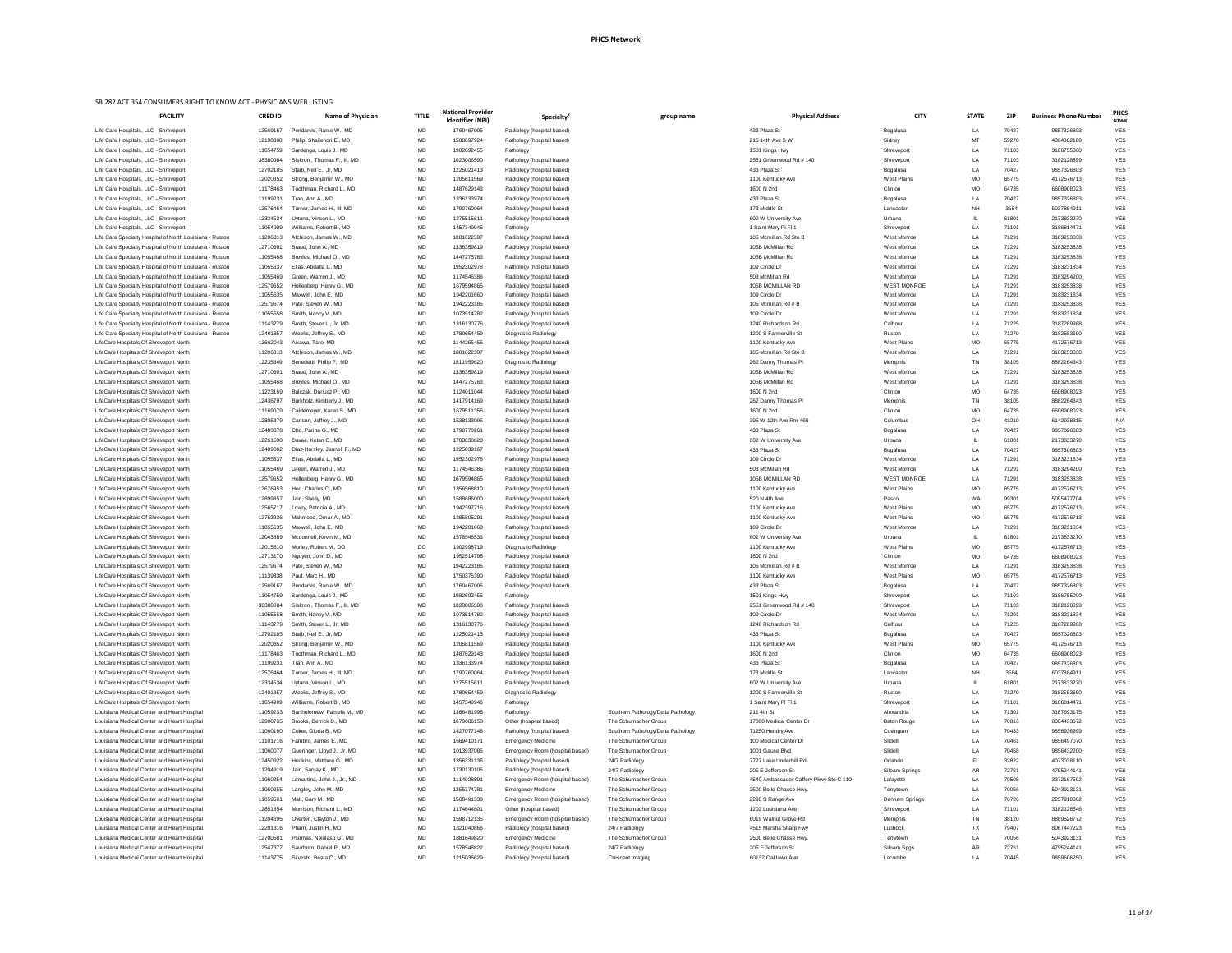### **PHCS Network**

| group name | <b>Physical Address</b>                    | <b>CITY</b>              | <b>STATE</b> | <b>ZIP</b>     | <b>Business Phone Number</b> | <b>PHCS</b><br><b>NTWK</b> |
|------------|--------------------------------------------|--------------------------|--------------|----------------|------------------------------|----------------------------|
|            | 60132 Oaklawn Ave                          | Lacombe                  | LA           | 70445          | 9856907970                   | <b>YES</b>                 |
|            | 64030 Highway 434                          | Lacombe                  | LA           | 70445          | 9856907500                   | <b>YES</b>                 |
|            | 201 N Park Ave                             | Apopka                   | FL.          | 32703          | 4078891000                   | <b>YES</b>                 |
|            | 2095 Flatbush Ave Ste A 3                  | Brooklyn                 | <b>NY</b>    | 11234          | 7183386868                   | <b>YES</b>                 |
|            | 2217 Old Jeanerette Rd                     | New Iberia               | LA           | 70563          | 3373641761                   | <b>YES</b>                 |
|            | 1240 Richardson Rd                         | Calhoun                  | LA           | 71225          | 3187289988                   | <b>YES</b>                 |
|            | 3949 S Cobb Dr                             | Smyrna                   | GA           | 30080          | 7704385217                   | <b>YES</b>                 |
|            | 324 Dulles Dr                              | Lafayette                | LA           | 70506          | 8885548444                   | <b>YES</b>                 |
|            | 3901 N Roxboro St Ste 701                  | Durham                   | <b>NC</b>    | 27704          | 9194799993                   | <b>YES</b>                 |
|            | 301 N Jefferson Davis Pkwy                 | New Orleans              | LA           | 70119          | 5044835311                   | <b>YES</b>                 |
|            | 611 Saint Landry St                        | Lafayette                | LA           | 70506          | 3372894383                   | <b>YES</b>                 |
|            | 318 Durham St                              | Bastrop                  | LA           | 71220          | 8666943447                   | <b>YES</b>                 |
|            | 2095 Flatbush Ave                          | Brooklyn                 | NY.          | 11234          | 7183386868                   | <b>YES</b>                 |
|            | 3520 Piedmont Rd N E Ste 250               | Atlanta                  | GA           | 30305          | 6789042590                   | <b>YES</b>                 |
|            | 1240 Richardson Rd<br>4200 Houma Blvd FI 2 | Calhoun<br>Metairie      | LA<br>LA     | 71225<br>70006 | 3187289988                   | <b>YES</b><br><b>YES</b>   |
|            | 2315 E Main St                             | New Iberia               | LA           | 705604031      | 5048318216<br>3373671048     | <b>YES</b>                 |
|            | 3000 Herring Ave                           | Waco                     | TX           | 767083239      | 2542028525                   | N/A                        |
|            | 3949 S Cobb Dr                             | Smyrna                   | GA           | 30080          | 7704385217                   | <b>YES</b>                 |
|            | 611 Saint Landry St                        | Lafayette                | LA           | 70506          | 3372894383                   | <b>YES</b>                 |
|            | 440 E Marshall St Ste 201                  | West Chester             | PA           | 19380          | 6103419812                   | N/A                        |
|            | 433 Plaza St                               | Bogalusa                 | LA           | 70427          | 9857306803                   | <b>YES</b>                 |
|            | 4801 Ambassador Caffery Pkwy               | Lafayette                | LA           | 70508          | 3374702000                   | <b>YES</b>                 |
|            | 3520 Piedmont Rd N E Ste 250               | Atlanta                  | GA           | 30305          | 6789042590                   | <b>YES</b>                 |
|            | 309 Saint Julien Ave Ste 200               | Lafayette                | LA           | 70506          | 3372373424                   | <b>YES</b>                 |
|            | 2217 Old Jeanerette Rd                     | New Iberia               | LA           | 705638687      | 3375605558                   | <b>YES</b>                 |
|            | 2095 Flatbush Ave Ste A 3                  | Brooklyn                 | <b>NY</b>    | 11234          | 7183386868                   | <b>YES</b>                 |
|            | 3949 S Cobb Dr                             | Smyrna                   | GA           | 30080          | 7704385217                   | <b>YES</b>                 |
|            | 1307 Crowley Rayne Hwy Ste D               | Crowley                  | LA           | 70526          | 3377833159                   | <b>YES</b>                 |
|            | 2095 Flatbush Ave                          | <b>Brooklyn</b>          | <b>NY</b>    | 11234          | 7183386868                   | <b>YES</b>                 |
|            | 1501 Hospital Ave                          | Franklin                 | LA           | 705383724      | 3378280760                   | <b>YES</b>                 |
|            | 1268 Attakapas Dr Ste 102                  | Opelousas                | LA           | 70570          | 3379488663                   | <b>YES</b>                 |
|            | 1240 Richardson Rd                         | Calhoun                  | LA           | 71225          | 3187289988                   | <b>YES</b>                 |
|            | 611 Saint Landry St                        | Lafayette                | LA           | 70506          | 3375935421                   | <b>YES</b>                 |
|            | 1240 Richardson Rd                         | Calhoun                  | LA           | 71225          | 3187289988                   | <b>YES</b>                 |
|            | 1601 Lamy Lane                             | Monroe                   | LA           | 71201          | 3183873453                   | <b>YES</b>                 |
|            | 1601 Lamy Lane<br>2915 Missouri Ave        | Monroe                   | LA           | 71201<br>71109 | 3183873453<br>3186218820     | <b>YES</b><br><b>YES</b>   |
|            | 3704 North Blvd                            | Shreveport<br>Alexandria | LA<br>LA     | 71301          | 3186218820                   | <b>YES</b>                 |
|            | 3704 North Blvd                            | Alexandria               | LA           | 71301          | 3186218820                   | <b>YES</b>                 |
|            | 1601 Lamy Lane                             | Monroe                   | LA           | 71201          | 3183873453                   | <b>YES</b>                 |
|            | 1601 Lamy Lane                             | Monroe                   | LA           | 71201          | 3183873453                   | <b>YES</b>                 |
|            | 3704 North Blvd                            | Alexandria               | LA           | 71301          | 3186218820                   | <b>YES</b>                 |
|            | 1601 Lamy Lane                             | Monroe                   | LA           | 71201          | 3183873453                   | <b>YES</b>                 |
|            | 2915 Missouri Ave                          | Shreveport               | LA           | 71109          | 3186218820                   | <b>YES</b>                 |
|            | 1501 Kings Hwy                             | Shreveport               | LA           | 71103          | 3186755000                   | <b>YES</b>                 |
|            | 312 Grammont                               | Monroe                   | LA           | 71201          | 3183884040                   | N/A                        |
|            | 312 Grammont                               | Monroe                   | LA           | 71201          | 3183884040                   | N/A                        |
|            | 2915 Missouri Ave                          | Shreveport               | LA           | 71109          | 3186218820                   | <b>YES</b>                 |
|            | 1601 Lamy Lane                             | Monroe                   | LA           | 71201          | 3183873453                   | <b>YES</b>                 |
|            | 312 Grammont                               | Monroe                   | LA           | 71201          | 3183884040                   | N/A                        |
|            | 2408 Boradmoor Ave                         | Monroe                   | LA           | 71201          | 3188128523                   | N/A                        |
|            | 1601 Lamy Lane                             | Monroe                   | LA           | 71201          | 3183873453                   | <b>YES</b>                 |
|            | 2915 Missouri Ave                          | Shreveport               | LA           | 71109          | 3186218820                   | <b>YES</b>                 |
|            | 2915 Missouri Ave                          | Shreveport               | LA           | 71109          | 3184733000                   | <b>YES</b>                 |
|            | 2915 Missouri Ave                          | Shreveport               | LA           | 71109          | 3186755000                   | <b>YES</b>                 |
|            | 312 Grammont                               | Monroe                   | LA           | 71201          | 3183884040                   | N/A                        |
|            | 2915 Missouri Ave<br>2915 Missouri Ave     | Shreveport               | LA           | 71109<br>71109 | 3186218820<br>3186218820     | <b>YES</b><br><b>YES</b>   |
|            | 2915 Missouri Ave                          | Shreveport<br>Shreveport | LA<br>LA     | 71109          | 3186218820                   | <b>YES</b>                 |
|            | 1601 Lamy Lane                             | Monroe                   | LA           | 71201          | 3183873453                   | <b>YES</b>                 |
|            | 3520 Piedmont Rd Ste 250                   | Atlanta                  | GA           | 30305          | 6789042590                   | <b>YES</b>                 |
|            | 2020 Gravier St                            | <b>New Orleans</b>       | LA           | 70112          | 5044121400                   | N/A                        |
|            | 1240 Richardson Rd                         | Calhoun                  | LA           | 71225          | 3187289988                   | YES                        |
|            | 3520 Piedmont Rd Ste 250                   | Atlanta                  | GА           | 30305          | 6789042590                   | <b>YES</b>                 |
|            | 1310 Gause Blvd                            | Slidell                  | LA           | 70458          | 9854051328                   | <b>YES</b>                 |
|            | 5422 Dijon Dr                              | <b>Baton Rouge</b>       | LA           | 70808          | 2257696700                   | N/A                        |
|            | 100 Galleria Pkwy SE                       | Atlanta                  | GА           | 30339          | 7709528899                   | <b>YES</b>                 |
|            | 2915 Missouri Ave                          | Shreveport               | LA           | 71109          | 3186218820                   | YES                        |
|            | 309 Jackson St                             | Monroe                   | LA           | 71201          | 3189664000                   | YES                        |
|            | 309 Jackson St                             | Monroe                   | LA           | 71201          | 3189664000                   | <b>YES</b>                 |
|            | 5422 Dijon Dr                              | <b>Baton Rouge</b>       | LA           | 70808          | 2257696700                   | N/A                        |

| <b>FACILITY</b>                                             | <b>CRED ID</b>       | <b>Name of Physician</b>                                   | <b>TITLE</b>           | <b>National Provider</b><br><b>Identifier (NPI)</b> | Specialty <sup>®</sup>                                   | group name       | <b>Physical Address</b>                | <b>CITY</b>              | <b>STATE</b> | <b>ZIP</b>     | <b>Business Phone Number</b> | <b>PHC</b><br><b>NTW</b> |
|-------------------------------------------------------------|----------------------|------------------------------------------------------------|------------------------|-----------------------------------------------------|----------------------------------------------------------|------------------|----------------------------------------|--------------------------|--------------|----------------|------------------------------|--------------------------|
| Louisiana Medical Center and Heart Hospital                 | 11143776             | Silvestri, David D., MD                                    | <b>MD</b>              | 1639276918                                          | Radiology (hospital based)                               | Crescent Imaging | 60132 Oaklawn Ave                      | Lacombe                  | LA           | 70445          | 9856907970                   | <b>YES</b>               |
| Louisiana Medical Center and Heart Hospital                 | 11058167             | Silvestri, James, MD                                       | <b>MD</b>              | 1083712483                                          | Radiology (hospital based)                               | Crescent Imaging | 64030 Highway 434                      | Lacombe                  | LA           | 70445          | 9856907500                   | <b>YES</b>               |
| Louisiana Medical Center and Heart Hospital                 | 12809931             | Tan, Kenneth T., MD                                        | <b>MD</b>              | 1306008834                                          | Radiology (hospital based)                               | 24/7 Radiology   | 201 N Park Ave                         | Apopka                   | FL           | 32703          | 4078891000                   | YES                      |
| LTAC Of Louisiana                                           | 12434808             | Abraham, Jacob C., MD                                      | <b>MD</b>              | 1144271800                                          | Diagnostic Radiology                                     |                  | 2095 Flatbush Ave Ste A 3              | Brooklyn                 | ΝY           | 11234          | 7183386868                   | YES                      |
| <b>LTAC Of Louisiana</b>                                    | 12074026             | Altmann, Lisa D., MD                                       | <b>MD</b>              | 1740353887                                          | Pathology (hospital based)                               |                  | 2217 Old Jeanerette Rd                 | New Iberia               | LA           | 70563          | 3373641761                   | <b>YES</b>               |
| <b>LTAC Of Louisiana</b>                                    | 12696876             | Ardoin, Shannon E., MD                                     | <b>MD</b>              | 1053575506                                          | Radiology (hospital based)                               |                  | 1240 Richardson Rd                     | Calhoun                  | LA           | 71225          | 3187289988                   | <b>YES</b>               |
| <b>LTAC Of Louisiana</b>                                    | 11098436             | Arjona, Jose L., MD                                        | MD                     | 1205895505                                          | Radiology (hospital based)                               |                  | 3949 S Cobb Dr                         | Smyrna                   | GA           | 30080          | 7704385217                   | <b>YES</b>               |
| <b>LTAC Of Louisiana</b>                                    | 11143661             | Armington, William G., MD                                  | MD                     | 1821095845                                          | Radiology (hospital based)                               |                  | 324 Dulles Dr                          | Lafayette                | LA           | 70506          | 8885548444                   | YES                      |
| <b>LTAC Of Louisiana</b>                                    | 12434809             | Bauer, Amanda F., MD                                       | <b>MD</b>              | 1093721052                                          | Radiology (hospital based)                               |                  | 3901 N Roxboro St Ste 701              | Durham                   | <b>NC</b>    | 27704          | 9194799993                   | <b>YES</b>               |
| <b>LTAC Of Louisiana</b>                                    | 11143672             | Brown, Edward L., MD                                       | <b>MD</b>              | 1508817966                                          | Radiology (hospital based)                               |                  | 301 N Jefferson Davis Pkwy             | New Orleans              | LA           | 70119          | 5044835311                   | <b>YES</b>               |
| <b>LTAC Of Louisiana</b>                                    | 12567806             | Crosier, M'Liss L., MD                                     | MD                     | 1578589990                                          | Pathology (hospital based)                               |                  | 611 Saint Landry St                    | Lafayette                | LA           | 70506          | 3372894383                   | YES                      |
| <b>LTAC Of Louisiana</b>                                    | 11206380             | Edwards, Robert L., MD                                     | MD<br><b>MD</b>        | 1023082542                                          | Radiology (hospital based)                               |                  | 318 Durham St<br>2095 Flatbush Ave     | Bastrop                  | LA           | 71220          | 8666943447                   | YES                      |
| <b>LTAC Of Louisiana</b><br><b>LTAC Of Louisiana</b>        | 12092611<br>12809054 | Ferraro, Francis A., MD<br>Firouztale, Pejman A., MD       | <b>MD</b>              | 1962482893<br>1346446747                            | Diagnostic Radiology<br>Radiology (hospital based)       |                  | 3520 Piedmont Rd N E Ste 250           | Brooklyn<br>Atlanta      | ΝY<br>GA     | 11234<br>30305 | 7183386868<br>6789042590     | <b>YES</b><br><b>YES</b> |
| LTAC Of Louisiana                                           | 12797214             | Folse, Craig P., MD                                        | MD                     | 1073563862                                          | Radiology (hospital based)                               |                  | 1240 Richardson Rd                     | Calhoun                  | LA           | 71225          | 3187289988                   | YES                      |
| <b>LTAC Of Louisiana</b>                                    | 11138815             | Fontanez, Daniel G., MD                                    | MD                     | 1821093717                                          | Radiology (hospital based)                               |                  | 4200 Houma Blvd Fl 2                   | Metairie                 | LA           | 70006          | 5048318216                   | YES                      |
| <b>LTAC Of Louisiana</b>                                    | 12094221             | Fontenot, David P., MD                                     | MD                     | 1730129891                                          | Radiology (hospital based)                               |                  | 2315 E Main St                         | New Iberia               | LA           | 705604031      | 3373671048                   | YES                      |
| LTAC Of Louisiana                                           | 11005916             | Ford, Kerry K., MD                                         | <b>MD</b>              | 1205860392                                          | <b>Diagnostic Radiology</b>                              |                  | 3000 Herring Ave                       | Waco                     | TX           | 767083239      | 2542028525                   | N/A                      |
| LTAC Of Louisiana                                           | 12334672             | Goyal, Maheep K., MD                                       | MD                     | 1487614707                                          | Radiology (hospital based)                               |                  | 3949 S Cobb Dr                         | Smyrna                   | GA           | 30080          | 7704385217                   | YES                      |
| LTAC Of Louisiana                                           | 11059230             | Gray, Sidney B., MD                                        | MD                     | 1760402937                                          | Pathology (hospital based)                               |                  | 611 Saint Landry St                    | Lafayette                | LA           | 70506          | 3372894383                   | <b>YES</b>               |
| <b>LTAC Of Louisiana</b>                                    | 12023886             | Greenfield, Antie L., MD                                   | <b>MD</b>              | 1154398816                                          | Diagnostic Radiology                                     |                  | 440 E Marshall St Ste 201              | <b>West Chester</b>      | PA           | 19380          | 6103419812                   | N/A                      |
| <b>LTAC Of Louisiana</b>                                    | 11058111             | Henry, Herbert W., MD                                      | MD                     | 1972579977                                          | Radiology (hospital based)                               |                  | 433 Plaza St                           | Bogalusa                 | LA           | 70427          | 9857306803                   | <b>YES</b>               |
| LTAC Of Louisiana                                           | 11159132             | Hoppe, Blaine H., MD                                       | <b>MD</b>              | 1942234190                                          | Radiology (hospital based)                               |                  | 4801 Ambassador Caffery Pkwy           | Lafayette                | LA           | 70508          | 3374702000                   | <b>YES</b>               |
| LTAC Of Louisiana                                           | 12809302             | Kovash, Nanette L., DO                                     | DO                     | 1306063276                                          | Radiology (hospital based)                               |                  | 3520 Piedmont Rd N E Ste 250           | Atlanta                  | GA           | 30305          | 6789042590                   | <b>YES</b>               |
| LTAC Of Louisiana                                           | 11059303             | Laborde, Jeffery J., MD                                    | <b>MD</b>              | 1093752321                                          | Radiology (hospital based)                               |                  | 309 Saint Julien Ave Ste 200           | Lafayette                | LA.          | 70506          | 3372373424                   | <b>YES</b>               |
| LTAC Of Louisiana                                           | 12073892             | Lastrapes, Deborah L., MD                                  | MD                     | 1174696249                                          | Pathology (hospital based)                               |                  | 2217 Old Jeanerette Rd                 | New Iberia               | LA           | 705638687      | 3375605558                   | <b>YES</b>               |
| <b>LTAC Of Louisiana</b>                                    | 12031245             | Mallampati, Gautham K., MD                                 | MD                     | 1639159577                                          | Radiology (hospital based)                               |                  | 2095 Flatbush Ave Ste A 3              | Brooklyn                 | N۲           | 11234          | 7183386868                   | <b>YES</b>               |
| <b>LTAC Of Louisiana</b>                                    | 12757648             | O'Loughlin, Terence J., MD                                 | MD                     | 1528194230                                          | Radiology (hospital based)                               |                  | 3949 S Cobb Dr                         | Smyrna                   | GA           | 30080          | 7704385217                   | YES                      |
| LTAC Of Louisiana                                           | 12074045             | Padgett, Ronald N., MD                                     | <b>MD</b>              | 1174696181                                          | Pathology (hospital based)                               |                  | 1307 Crowley Rayne Hwy Ste D           | Crowley                  | LA           | 70526          | 3377833159                   | <b>YES</b>               |
| <b>LTAC Of Louisiana</b>                                    | 12335021             | Pretorius, Eugene S., MD                                   | <b>MD</b>              | 1679553689                                          | Radiology (hospital based)                               |                  | 2095 Flatbush Ave                      | <b>Brooklyn</b>          | NY.          | 11234          | 7183386868                   | <b>YES</b>               |
| LTAC Of Louisiana                                           | 12074298             | Redlich, Gillian C., MD                                    | <b>MD</b>              | 1659444701                                          | Pathology (hospital based)                               |                  | 1501 Hospital Ave                      | Franklin                 | LA           | 705383724      | 3378280760                   | YES                      |
| <b>LTAC Of Louisiana</b>                                    | 12471071             | Simpson, Karen W., MD                                      | <b>MD</b>              | 1831264373                                          | Pathology                                                |                  | 1268 Attakapas Dr Ste 102              | Opelousas                | LA           | 70570          | 3379488663                   | <b>YES</b>               |
| <b>LTAC Of Louisiana</b>                                    | 11143779             | Smith, Stover L., Jr, MD                                   | MD                     | 1316130776                                          | Radiology (hospital based)                               |                  | 1240 Richardson Rd                     | Calhoun                  | LA           | 71225          | 3187289988                   | <b>YES</b>               |
| <b>LTAC Of Louisiana</b>                                    | 11059288             | Wojak, Joan C., MD                                         | <b>MD</b>              | 1881648277                                          | Radiology (hospital based)                               |                  | 611 Saint Landry St                    | Lafayette                | LA           | 70506          | 3375935421                   | <b>YES</b>               |
| LTAC Of Louisiana                                           | 11055472             | Yatco, Reynaldo L., MD                                     | MD                     | 1871514000                                          | Radiology (hospital based)                               |                  | 1240 Richardson Rd                     | Calhoun                  | LA           | 71225          | 3187289988                   | YES                      |
| Monroe Surgical Hospital                                    |                      | Barnidge, Michael, MD                                      | <b>MD</b>              | 1659529469                                          | Radiology (hospital based)                               |                  | 1601 Lamy Lane                         | Monroe                   | LA           | 71201          | 3183873453                   | YES                      |
| Monroe Surgical Hospital                                    |                      | Barraza, michael, MD                                       | <b>MD</b>              | 1639108012                                          | Radiology (hospital based)                               |                  | 1601 Lamy Lane                         | Monroe                   | LA           | 71201          | 3183873453                   | <b>YES</b>               |
| <b>Monroe Surgical Hospital</b>                             | 11124102             | Bearden, Carrie L., MD                                     | <b>MD</b><br><b>MD</b> | 1477541860                                          | Pathology (hospital based)                               |                  | 2915 Missouri Ave                      | Shreveport               | LA<br>LA     | 71109<br>71301 | 3186218820                   | <b>YES</b><br><b>YES</b> |
| Monroe Surgical Hospital<br>Monroe Surgical Hospital        | 12579636<br>11055463 | Blanchard, Richard J., Jr, MD<br>Blanchard, Stephen P., MD | <b>MD</b>              | 1427042522<br>1174524367                            | Pathology (hospital based)<br>Pathology (hospital based) |                  | 3704 North Blvd<br>3704 North Blvd     | Alexandria<br>Alexandria | LA           | 71301          | 3186218820<br>3186218820     | <b>YES</b>               |
| Monroe Surgical Hospital                                    | 11055535             | Davidson, Dan B., MD                                       | <b>MD</b>              | 1598794828                                          | Diagnostic Radiology                                     |                  | 1601 Lamy Lane                         | Monroe                   | LA           | 71201          | 3183873453                   | <b>YES</b>               |
| Monroe Surgical Hospital                                    | 11055536             | Davis, John A., MD                                         | <b>MD</b>              | 1184653552                                          | Radiology (hospital based)                               |                  | 1601 Lamy Lane                         | Monroe                   | LA           | 71201          | 3183873453                   | <b>YES</b>               |
| Monroe Surgical Hospital                                    | 66565450             | Eggers, Jordan W., MD                                      | <b>MD</b>              | 1922096403                                          | Pathology (hospital based)                               |                  | 3704 North Blvd                        | Alexandria               | LA           | 71301          | 3186218820                   | YES                      |
| Monroe Surgical Hospital                                    |                      | Halsell, Robert, MD                                        | <b>MD</b>              | 1134155500                                          | Radiology (hospital based)                               |                  | 1601 Lamy Lane                         | Monroe                   | LA           | 71201          | 3183873453                   | <b>YES</b>               |
| Monroe Surgical Hospital                                    |                      | Harrison, Kenneth, MD                                      | <b>MD</b>              |                                                     | Pathology (hospital based)                               |                  | 2915 Missouri Ave                      | Shreveport               | LA           | 71109          | 3186218820                   | <b>YES</b>               |
| Monroe Surgical Hospital                                    | 11064631             | Heard, Joseph S., MD                                       | <b>MD</b>              | 1659369106                                          | Pathology (hospital based)                               |                  | 1501 Kings Hwy                         | Shreveport               | LA           | 71103          | 3186755000                   | <b>YES</b>               |
| Monroe Surgical Hospital                                    |                      | Johnson, Brian, MD                                         | MD                     | 1801931697                                          | Anesthesiology                                           |                  | 312 Grammont                           | Monroe                   | LA           | 71201          | 3183884040                   | N/A                      |
| Monroe Surgical Hospital                                    |                      | Jones, Rushton, MD                                         | <b>MD</b>              | 1568625093                                          | Anesthesiology                                           |                  | 312 Grammont                           | Monroe                   | LA           | 71201          | 3183884040                   | N/A                      |
| Monroe Surgical Hospital                                    | 11054908             | Khare, Vivek K., MD                                        | <b>MD</b>              | 1598753915                                          | Pathology (hospital based)                               |                  | 2915 Missouri Ave                      | Shreveport               | LA           | 71109          | 3186218820                   | <b>YES</b>               |
| Monroe Surgical Hospital                                    | 11055541             | Lapietra, Jesse M., MD                                     | <b>MD</b>              | 1134155633                                          | Radiology (hospital based)                               |                  | 1601 Lamy Lane                         | Monroe                   | LA           | 71201          | 3183873453                   | <b>YES</b>               |
| Monroe Surgical Hospital                                    |                      | Lilantha, Ferdinand, MD                                    | <b>MD</b>              | 1295054088                                          | Anesthesiology                                           |                  | 312 Grammont                           | Monroe                   | LA           | 71201          | 3183884040                   | N/A                      |
| Monroe Surgical Hospital                                    |                      | Liles, Jerry, MD                                           | <b>MD</b>              |                                                     | Pathology (hospital based)                               |                  | 2408 Boradmoor Ave                     | Monroe                   | LA           | 71201          | 3188128523                   | N/A                      |
| Monroe Surgical Hospital                                    | 12784550             | McGehee, Blake E., MD                                      | <b>MD</b>              | 1790960144                                          | Diagnostic Radiology                                     |                  | 1601 Lamy Lane                         | Monroe                   | LA           | 71201          | 3183873453                   | <b>YES</b>               |
| Monroe Surgical Hospital                                    | 12335770             | McLaren, Bernadette K., MD                                 | <b>MD</b>              | 1922096346                                          | Pathology (hospital based)                               |                  | 2915 Missouri Ave                      | Shreveport               | LA           | 71109          | 3186218820                   | <b>YES</b>               |
| Monroe Surgical Hospital                                    | 12238566             | Miguez, Michael W., MD                                     | MD                     | 1770571184                                          | Pathology (hospital based)                               |                  | 2915 Missouri Ave                      | Shreveport               | LA           | 71109          | 3184733000                   | YES                      |
| Monroe Surgical Hospital                                    | 11054759             | Sardenga, Louis J., MD                                     | <b>MD</b>              | 1982692455                                          | Pathology                                                |                  | 2915 Missouri Ave                      | Shreveport               | LA           | 71109          | 3186755000                   | YES                      |
| Monroe Surgical Hospital                                    |                      | Stage, Rosemary, MD                                        | <b>MD</b>              | 1588709372                                          | Anesthesiology                                           |                  | 312 Grammont                           | Monroe                   | LA           | 71201          | 3183884040                   | N/A                      |
| Monroe Surgical Hospital                                    | 12421369             | Wellman, Gregory P., MD                                    | <b>MD</b>              | 1720027592                                          | Pathology (hospital based)                               |                  | 2915 Missouri Ave                      | Shreveport               | LA           | 71109          | 3186218820                   | <b>YES</b>               |
| Monroe Surgical Hospital                                    | 11092694<br>11054909 | Wesche, William A., MD<br>Williams, Robert B., MD          | <b>MD</b><br>MD        | 1174511653<br>1457349946                            | Pathology (hospital based)                               |                  | 2915 Missouri Ave<br>2915 Missouri Ave | Shreveport               | LA<br>LA     | 71109<br>71109 | 3186218820<br>3186218820     | YES<br><b>YES</b>        |
| Monroe Surgical Hospital<br><b>Monroe Surgical Hospital</b> | 12579660             | Xiong, Lin L., MD                                          | <b>MD</b>              | 1649216151                                          | Pathology<br>Radiology (hospital based)                  |                  | 1601 Lamy Lane                         | Shreveport<br>Monroe     | LA           | 71201          | 3183873453                   | <b>YES</b>               |
| Morehouse General Hospital                                  | 12434808             | Abraham, Jacob C., MD                                      |                        | 1144271800                                          | Diagnostic Radiology                                     |                  | 3520 Piedmont Rd Ste 250               | Atlanta                  |              | 30305          | 6789042590                   | <b>YES</b>               |
| Morehouse General Hospital                                  | 11021254             | Alexander, Albert E, M.D.                                  | <b>MD</b>              |                                                     | Diagnostic Radiology                                     |                  | 2020 Gravier St                        | New Orleans              | LA           | 70112          | 5044121400                   | N/A                      |
| Morehouse General Hospital                                  | 12696876             | Ardoin, Shannon E., MD                                     | MD                     | 1053575506                                          | Radiology (hospital based)                               |                  | 1240 Richardson Rd                     | Calhoun                  | LA           | 71225          | 3187289988                   | YES                      |
| Morehouse General Hospital                                  | 11098436             | Arjona, Jose L., MD                                        | MD                     | 1205895505                                          | Radiology (hospital based)                               |                  | 3520 Piedmont Rd Ste 250               | Atlanta                  | GA           | 30305          | 6789042590                   | <b>YES</b>               |
| Morehouse General Hospital                                  | 11143661             | Armington, William G., MD                                  | MD                     | 1821095845                                          | Radiology (hospital based)                               |                  | 1310 Gause Blvd                        | Slidell                  | LA           | 70458          | 9854051328                   | YES                      |
| Morehouse General Hospital                                  | 12977512             | AULTMAN, CHAD J, M.D.                                      | <b>MD</b>              | $\sim$                                              | Diagnostic Radiology                                     |                  | 5422 Dijon Dr                          | <b>Baton Rouge</b>       | LA           | 70808          | 2257696700                   | N/A                      |
| Morehouse General Hospital                                  | 12434809             | Bauer, Amanda F., MD                                       | <b>MD</b>              | 1093721052                                          | Radiology (hospital based)                               |                  | 100 Galleria Pkwy SE                   | Atlanta                  | GA           | 30339          | 7709528899                   | <b>YES</b>               |
| Morehouse General Hospital                                  | 11124102             | Bearden, Carrie L., MD                                     | MD                     | 1477541860                                          | Pathology (hospital based)                               |                  | 2915 Missouri Ave                      | Shreveport               | LA           | 71109          | 3186218820                   | YES                      |
| Morehouse General Hospital                                  | 12579636             | Blanchard, Richard J., Jr, MD                              | <b>MD</b>              | 1427042522                                          | Pathology (hospital based)                               |                  | 309 Jackson St                         | Monroe                   | LA           | 71201          | 3189664000                   | YES                      |
| Morehouse General Hospital                                  | 11055463             | Blanchard, Stephen P., MD                                  | <b>MD</b>              | 1174524367                                          | Pathology (hospital based)                               |                  | 309 Jackson St                         | Monroe                   | LA           | 71201          | 3189664000                   | YES                      |
| Morehouse General Hospital                                  | 12977518             | BRANSTETTER, ROBERT M II, M.D.                             | MD                     |                                                     | Diagnostic Radiology                                     |                  | 5422 Dijon Dr                          | <b>Baton Rouge</b>       | LA           | 70808          | 2257696700                   | N/A                      |
| Morehouse General Hospital                                  | 11143672             | Brown, Edward L., MD                                       | <b>MD</b>              | 1508817966                                          | Radiology (hospital based)                               |                  | 2700 Napoleon Ave                      | New Orleans              | LA           | 70115          | 5048975957                   | YES                      |
| Morehouse General Hospital                                  | 12977515             | BROWN, JASON A, M.D.                                       | <b>MD</b>              | $\blacksquare$                                      | Diagnostic Radiology                                     |                  | 5422 Dijon Dr                          | <b>Baton Rouge</b>       | LA           | 70808          | 2257696700                   | N/A                      |
| Morehouse General Hospital                                  | 12977517             | BURRIS, ROBERT A, M.D.                                     | MD                     |                                                     | Diagnostic Radiology                                     |                  | 5412 Dijon Dr                          | <b>Baton Rouge</b>       | LA           | 70808          | 2257696700                   | N/A                      |
| Morehouse General Hospital                                  | 12977520             | DE LA BRETONNE, JACQUES A, M.D.                            | MD                     |                                                     | Diagnostic Radiology                                     |                  | 5412 Dijon Dr                          | <b>Baton Rouge</b>       | LA           | 70808          | 2257696700                   | N/A                      |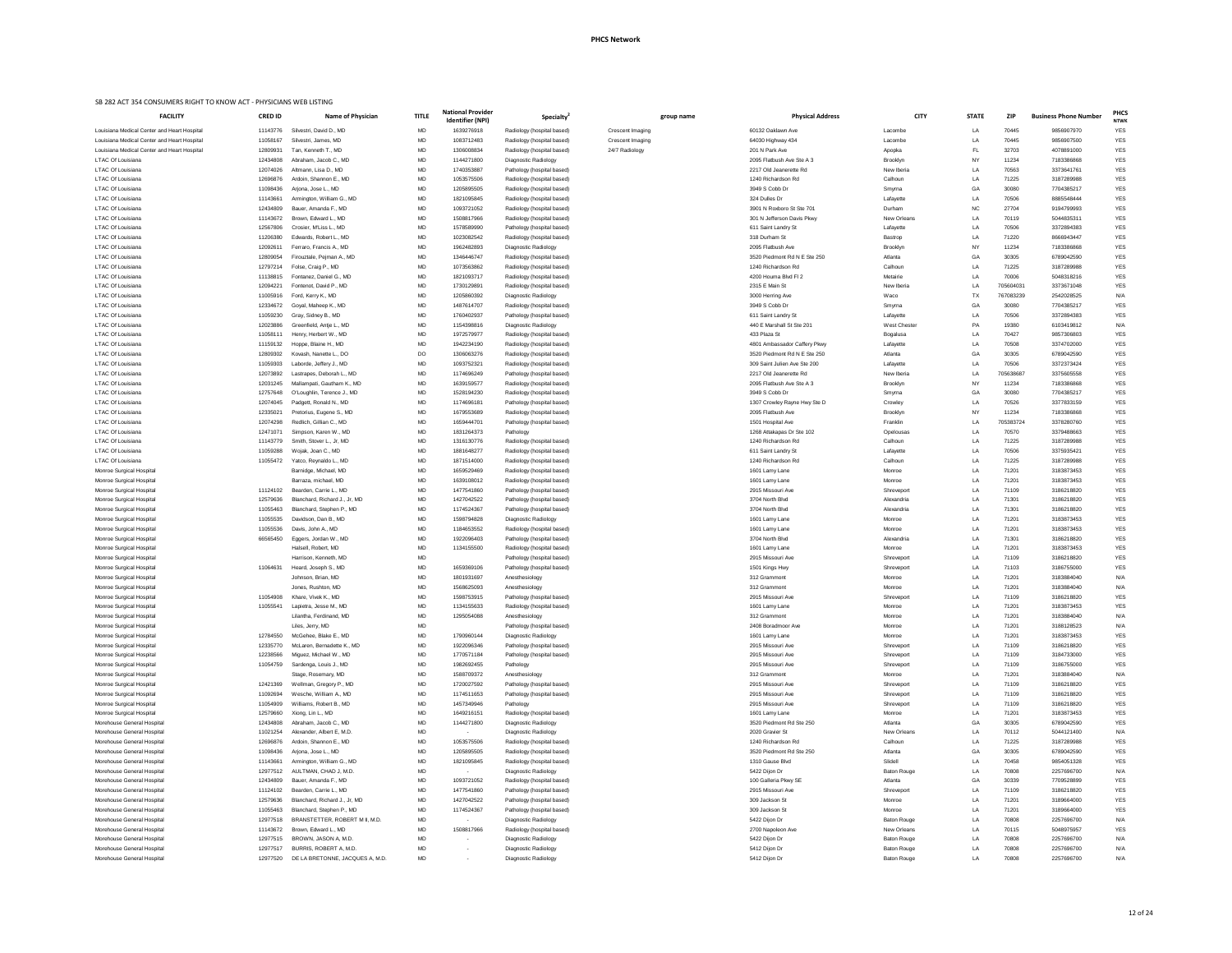|                                                          | FAC |
|----------------------------------------------------------|-----|
| Morehouse General Hospital                               |     |
| Morehouse General Hospital                               |     |
| Morehouse General Hospital<br>Morehouse General Hospital |     |
| Morehouse General Hospital                               |     |
| Morehouse General Hospital                               |     |
| Morehouse General Hospital                               |     |
| Morehouse General Hospital                               |     |
| Morehouse General Hospital                               |     |
| Morehouse General Hospital<br>Morehouse General Hospital |     |
| Morehouse General Hospital                               |     |
| Morehouse General Hospital                               |     |
| Morehouse General Hospital                               |     |
| Morehouse General Hospital                               |     |
| Morehouse General Hospital                               |     |
| Morehouse General Hospital<br>Morehouse General Hospital |     |
| Morehouse General Hospital                               |     |
| Morehouse General Hospital                               |     |
| Morehouse General Hospital                               |     |
| Morehouse General Hospital                               |     |
| Morehouse General Hospital<br>Morehouse General Hospital |     |
| Morehouse General Hospital                               |     |
| Morehouse General Hospital                               |     |
| Morehouse General Hospital                               |     |
| Morehouse General Hospital                               |     |
| Morehouse General Hospital                               |     |
| Morehouse General Hospital                               |     |
| Morehouse General Hospital<br>Morehouse General Hospital |     |
| Morehouse General Hospital                               |     |
| Morehouse General Hospital                               |     |
| Morehouse General Hospital                               |     |
| Morehouse General Hospital                               |     |
| Morehouse General Hospital<br>Morehouse General Hospital |     |
| Morehouse General Hospital                               |     |
| Morehouse General Hospital                               |     |
| Morehouse General Hospital                               |     |
| Morehouse General Hospital                               |     |
| Morehouse General Hospital<br>Morehouse General Hospital |     |
| Morehouse General Hospital                               |     |
| Morehouse General Hospital                               |     |
| Morehouse General Hospital                               |     |
| Morehouse General Hospital                               |     |
| Morehouse General Hospital                               |     |
| North Oaks Clinic<br><b>North Oaks Clinic</b>            |     |
| <b>North Oaks Clinic</b>                                 |     |
| North Oaks Clinic                                        |     |
| North Oaks Clinic                                        |     |
| <b>North Oaks Clinic</b>                                 |     |
| <b>North Oaks Clinic</b>                                 |     |
| North Oaks Clinic<br>North Oaks Clinic                   |     |
| North Oaks Clinic                                        |     |
| North Oaks Clinic                                        |     |
| North Oaks Clinic                                        |     |
| North Oaks Clinic                                        |     |
| North Oaks Clinic                                        |     |
| North Oaks Clinic<br>North Oaks Clinic                   |     |
| North Oaks Clinic                                        |     |
| North Oaks Clinic                                        |     |
| North Oaks Clinic                                        |     |
| North Oaks Clinic                                        |     |
| North Oaks Clinic                                        |     |
| North Oaks Clinic<br>North Oaks Clinic                   |     |
| North Oaks Clinic                                        |     |
| North Oaks Clinic                                        |     |
| North Oaks Clinic                                        |     |
| North Oaks Clinic                                        |     |

| <b>FACILITY</b>            | <b>CRED ID</b>       | <b>Name of Physician</b>     | <b>TITLE</b> | <b>National Provider</b><br>Identifier (NPI) | Specialty                          | group name | <b>Physical Address</b>               | <b>CITY</b>        | <b>STATE</b> | <b>ZIP</b> | <b>Business Phone Number</b> | <b>PHCS</b><br><b>NTWK</b> |
|----------------------------|----------------------|------------------------------|--------------|----------------------------------------------|------------------------------------|------------|---------------------------------------|--------------------|--------------|------------|------------------------------|----------------------------|
| Morehouse General Hospital | 12977519             | DEMARS, THOMAS A, M.D.       | <b>MD</b>    |                                              | Diagnostic Radiology               |            | 5412 Dijon Dr                         | Baton Rouge        | LA           | 70808      | 2257696700                   | N/A                        |
| Morehouse General Hospital | 12977521             | DEMOUY, JEFFREY A, M.D.      | MD           |                                              | Diagnostic Radiology               |            | 5422 Dijon Dr                         | <b>Baton Rouge</b> | LA           | 70808      | 2257696700                   | N/A                        |
| Morehouse General Hospital | 12985280             | Dupre, Neal A., BA           | BA           | 1699766493                                   | <b>Certified Nurse Anesthetist</b> |            | 2600 Greenwood Rd                     | Shreveport         | LA           | 71103      | 3182124000                   | <b>YES</b>                 |
| Morehouse General Hospital | 11206380             | Edwards, Robert L., MD       | MD           | 1023082542                                   | Radiology (hospital based)         |            | 1501 Kings Hwy                        | Shreveport         | LA           | 71103      | 3186756240                   | <b>YES</b>                 |
| Morehouse General Hospital | 11212083             | Emanuel, Johnnie M., MD      | MD           | 1336137744                                   | Pathology (hospital based)         |            | 509 Gunby Ave                         | Bastrop            | LA           | 71220      | 3182833771                   | YES                        |
| Morehouse General Hospital | 1209261 <sup>-</sup> | Ferraro, Francis A., MD      | MD           | 1962482893                                   | Diagnostic Radiology               |            | 3250 Piedmont Rd NE Ste 250           | Atlanta            | GA           | 30305      | 6789042599                   | <b>YES</b>                 |
| Morehouse General Hospital | 12809054             | Firouztale, Pejman A., MD    | MD           | 1346446747                                   | Radiology (hospital based)         |            | 3520 Piedmont Rd N E Ste 250          | Atlanta            | GA           | 30305      | 6789042590                   | <b>YES</b>                 |
| Morehouse General Hospital | 12983351             | FLETCHER, JAMES D, M.D.      | MD           |                                              | Diagnostic Radiology               |            | 5422 Dijon Dr                         | <b>Baton Rouge</b> | LA           | 70808      | 2257696700                   | N/A                        |
| Morehouse General Hospital | 12797214             | Folse, Craig P., MD          | MD           | 1073563862                                   | Radiology (hospital based)         |            | 1240 Richardson Rd                    | Calhoun            | LA           | 71225      | 3187289988                   | <b>YES</b>                 |
| Morehouse General Hospital | 11005916             | Ford, Kerry K., MD           | MD           | 1205860392                                   | Diagnostic Radiology               |            | 3000 Herring Ave                      | Waco               | TX           | 767083239  | 2542028525                   | N/A                        |
| Morehouse General Hospital | 12334672             | Goyal, Maheep K., MD         | MD           | 1487614707                                   | Radiology (hospital based)         |            | 3520 Piedmont Rd N E Ste 250          | Atlanta            | GA           | 30305      | 6789042590                   | <b>YES</b>                 |
| Morehouse General Hospital | 12023886             | Greenfield, Antje L., MD     | MD           | 1154398816                                   | Diagnostic Radiology               |            | 4320 Seminary Rd                      | <b>Baltimore</b>   | MD           | 21287      | 6102548480                   | N/A                        |
| Morehouse General Hospital | 12977523             | GREGOIRE, WILLIAM A, M.D.    | MD           |                                              | Diagnostic Radiology               |            | 5412 Dijon Dr                         | <b>Baton Rouge</b> | LA           | 70808      | 2257696700                   | N/A                        |
| Morehouse General Hospital | 12983354             | GREZAFFI, JOHN A Jr, M.D.    | MD           |                                              | Diagnostic Radiology               |            | 7887 Picardy Ave                      | <b>Baton Rouge</b> | LA           | 70809      | 2257696700                   | N/A                        |
| Morehouse General Hospital | 12010474             | Gulick, Janis J., MD         | MD           | 1700874245                                   | Pathology (hospital based)         |            | 2915 Missouri Ave                     | Shreveport         | LA           | 71109      | 3186218820                   | ${\tt YES}$                |
| Morehouse General Hospital | 11059643             | Hanson, Richard D. M.D.      | MD           | $\sim$                                       | Diagnostic Radiology               |            | 5412 Dijon Dr                         | <b>Baton Rouge</b> | LA           | 70808      | 2257696700                   | N/A                        |
| Morehouse General Hospital | 11189837             | Harrison, George K., MD      | MD           | 1063400513                                   | Pathology (hospital based)         |            | 2915 Missouri Ave                     | Shreveport         | LA           | 71109      | 3186218820                   | <b>YES</b>                 |
| Morehouse General Hospital | 11064631             | Heard, Joseph S., MD         | MD           | 1659369106                                   | Pathology (hospital based)         |            | 2915 Missouri Ave                     | Shreveport         | LA           | 71109      | 3186218820                   | <b>YES</b>                 |
| Morehouse General Hospital | 12983373             | HOFF, DAVID J. M.D.          | MD           |                                              | Diagnostic Radiology               |            | 5422 Dijon Dr                         | <b>Baton Rouge</b> | LA           | 70808      | 2257696700                   | N/A                        |
| Morehouse General Hospital | 11054908             | Khare, Vivek K., MD          | MD           | 1598753915                                   | Pathology (hospital based)         |            | 2915 Missouri Ave                     | Shreveport         | LA           | 71109      | 3186218820                   | ${\tt YES}$                |
| Morehouse General Hospital | 12809302             | Kovash, Nanette L., DO       | DO           | 1306063276                                   | Radiology (hospital based)         |            | 3520 Piedmont Rd N E Ste 250          | Atlanta            | GA           | 30305      | 6789042590                   | <b>YES</b>                 |
| Morehouse General Hospital | 12678460             | Lawton, James S., Jr., MD    | MD           | 1427263375                                   | Radiology (hospital based)         |            | 5412 Dijon Dr                         | <b>Baton Rouge</b> | LA           | 70808      | 2257696700                   | N/A                        |
|                            |                      |                              | MD           |                                              |                                    |            | 2915 Missouri Ave                     |                    | LA           | 71109      |                              |                            |
| Morehouse General Hospital | 11054769             | Lee, James A., MD            |              | 1467440925                                   | Pathology                          |            |                                       | Shreveport         |              |            | 3186218820                   | <b>YES</b>                 |
| Morehouse General Hospital | 12011460             | Liles, William J., Jr, MD    | MD           | 1487642948                                   | Pathology (hospital based)         |            | 2915 Missouri Ave                     | Shreveport         | LA           | 71109      | 3186218820                   | ${\tt YES}$                |
| Morehouse General Hospital | 59393708             | Locascio, Lloyd F, M.D.      | MD           | 1538192026                                   | <b>Family Practice</b>             |            | 3239 Bienville St                     | New Orleans        | LA           | 701195405  | 5048221132                   | N/A                        |
| Morehouse General Hospital | 12031245             | Mallampati, Gautham K., MD   | MD           | 1639159577                                   | Radiology (hospital based)         |            | 3520 Piedmont Rd Ste 250              | Atlanta            | GA           | 30305      | 6789042590                   | <b>YES</b>                 |
| Morehouse General Hospital | 12983355             | MAY, BYRON B, M.D.           | MD           | $\sim$ $-$                                   | Diagnostic Radiology               |            | 7887 Picardy Ave                      | <b>Baton Rouge</b> | LA           | 70809      | 2257696700                   | N/A                        |
| Morehouse General Hospital | 11055527             | McDonald, Brenton W., MD     | MD           | 1528094455                                   | Radiology (hospital based)         |            | 4864 Jackson St                       | Monroe             | LA           | 71202      | 3183873453                   | <b>YES</b>                 |
| Morehouse General Hospital | 12335770             | McLaren, Bernadette K., MD   | MD           | 1922096346                                   | Pathology (hospital based)         |            | 2915 Missouri Ave                     | Shreveport         | LA           | 71109      | 3186218820                   | <b>YES</b>                 |
| Morehouse General Hospital | 12983445             | MILLER, ROBERT W, M.D.       | <b>MD</b>    |                                              | Diagnostic Radiology               |            | 5412 Dijon Dr                         | <b>Baton Rouge</b> | LA           | 70808      | 2257696700                   | N/A                        |
| Morehouse General Hospital | 11123763             | Moody, Laura O., MD          | MD           | 1265433890                                   | Pathology (hospital based)         |            | 150 Collins St                        | Memphis            | TN           | 38112      | 9015267444                   | <b>YES</b>                 |
| Morehouse General Hospital | 12878698             | Newsome, Robert R., Sr, MD   | MD           | 1124001656                                   | Diagnostic Radiology               |            | 504 Medical Center Blvd               | Conroe             | ТX           | 77304      | 9365397024                   | <b>YES</b>                 |
| Morehouse General Hospital | 12977514             | NUSSBAUMER, DAVID P III, M.D | MD           |                                              | Diagnostic Radiology               |            | 5412 Dijon Dr                         | <b>Baton Rouge</b> | LA           | 70808      | 2257696700                   | N/A                        |
| Morehouse General Hospital | 12757648             | O'Loughlin, Terence J., MD   | MD           | 1528194230                                   | Radiology (hospital based)         |            | 3520 Piedmont Rd Ste 250              | Atlanta            | GA           | 30305      | 6789042590                   | <b>YES</b>                 |
| Morehouse General Hospital | 11015658             | Osborn, Frank D., MD         | MD           | 1083615942                                   | Pathology (hospital based)         |            | 150 Collins St                        | Memphis            | TN           | 381123814  | 9015267444                   | <b>YES</b>                 |
| Morehouse General Hospital | 12975243             | Perrizo, Karla M., MD        | MD           | 1588840706                                   | Pathology (hospital based)         |            | 150 Collins St                        | Memphis            | TN           | 38112      | 9015267444                   | YES                        |
| Morehouse General Hospital | 12335021             | Pretorius, Eugene S., MD     | MD           | 1679553689                                   | Radiology (hospital based)         |            | 3520 Piedmont Rd Ste 250              | Atlanta            | GA           | 30305      | 6789042590                   | <b>YES</b>                 |
| Morehouse General Hospital | 11054759             | Sardenga, Louis J., MD       | MD           | 1982692455                                   | Pathology                          |            | 2915 Missouri Ave                     | Shreveport         | LA           | 71109      | 3186218820                   | <b>YES</b>                 |
| Morehouse General Hospital | 38380084             | Siskron, Thomas F., III, MD  | MD           | 1023006590                                   | Pathology (hospital based)         |            | 2915 Missouri Ave                     | Shreveport         | LA           | 71109      | 3186218820                   | <b>YES</b>                 |
| Morehouse General Hospital | 11143779             | Smith, Stover L., Jr, MD     | MD           | 1316130776                                   | Radiology (hospital based)         |            | 2700 Napoleon Ave                     | New Orleans        | LA           | 70115      | 5048975957                   | YES                        |
| Morehouse General Hospital | 12977513             | SPARKS, JOHN D, M.D.         | MD           |                                              | Diagnostic Radiology               |            | 5412 Dijon Dr                         | <b>Baton Rouge</b> | LA           | 70808      | 2257696700                   | N/A                        |
| Morehouse General Hospital | 60234157             | Sulzer, Jana L., MD          | MD           | 1184685240                                   | Diagnostic Radiology               |            | 3520 Piedmont Rd N E Ste 250          | Atlanta            | GA           | 30305      | 4049042590                   | <b>YES</b>                 |
| Morehouse General Hospital | 12421369             | Wellman, Gregory P., MD      | MD           | 1720027592                                   | Pathology (hospital based)         |            | 2915 Missouri Ave                     | Shreveport         | LA           | 71109      | 3186218820                   | <b>YES</b>                 |
| Morehouse General Hospital | 12983360             | WEN, CLEMENT C, M.D.         | MD           |                                              | Diagnostic Radiology               |            | 5422 Dijon Dr                         | <b>Baton Rouge</b> | LA           | 70808      | 2257696700                   | N/A                        |
| Morehouse General Hospital | 11054972             | Werner, David J., MD         | MD           | 1285622753                                   | Pathology                          |            | 2915 Missouri Ave                     | Shreveport         | LA           | 71109      | 3186218820                   | <b>YES</b>                 |
| Morehouse General Hospital | 11092694             | Wesche, William A., MD       | MD           | 1174511653                                   | Pathology (hospital based)         |            | 2915 Missouri Ave                     | Shreveport         | LA           | 71109      | 3186218820                   | YES                        |
| Morehouse General Hospital | 11054909             | Williams, Robert B., MD      | MD           | 1457349946                                   | Pathology                          |            | 2915 Missouri Ave                     | Shreveport         | LA           | 71109      | 3186218820                   | <b>YES</b>                 |
| Morehouse General Hospital | 11092704             | Williams, Susan T., MD       | MD           | 1891796520                                   | Pathology (hospital based)         |            | 150 Collins St                        | Memphis            | <b>TN</b>    | 381123814  | 9015267444                   | <b>YES</b>                 |
| Morehouse General Hospital | 11055472             | Yatco, Reynaldo L., MD       | MD           | 1871514000                                   | Radiology (hospital based)         |            | 503 McMillan Rd                       | West Monroe        | LA           | 71291      | 3183253838                   | <b>YES</b>                 |
| North Oaks Clinic          | 12616022             | Burkes, Keri M., MSN         | <b>MSN</b>   | 1588767610                                   | <b>Nurse Practitioner</b>          |            | 15770 Paul Vega MD Dr                 | Hammond            | LA           | 70403      | 9853408959                   | <b>YES</b>                 |
| North Oaks Clinic          | 12996204             | Burtch, Jennifer A., MSN     | <b>MSN</b>   | 1205074374                                   | <b>Nurse Practitioner</b>          |            | 17199 Spring Ranch Road               | Livingston         | LA           | 70754      | 2256864900                   | <b>YES</b>                 |
| North Oaks Clinic          | 12719527             | Capps, Sandra B., MS         | MS           | 1033132600                                   | Allied (hospital based)            |            | 15770 Paul Vega MD Dr                 | Hammond            | LA           | 70403      | 9853452700                   | YES                        |
| North Oaks Clinic          | 12632289             | Christner, Michael R., MD    | MD           | 1912939026                                   | <b>Emergency Medicine</b>          |            | 15770 Paul Vega MD Dr                 | Hammond            | LA           | 70403      | 9853452700                   | <b>YES</b>                 |
| North Oaks Clinic          | 12843790             | Civello, Michelle M., MSN    | <b>MSN</b>   | 1396051868                                   | <b>Nurse Practitioner</b>          |            |                                       | Hammond            | LA           | 70403      | 9853452700                   | <b>YES</b>                 |
| North Oaks Clinic          | 11010518             | Diket, Albert L., MD         | MD           | 1588685507                                   | Other (hospital based)             |            | 15770 Paul Vega MD Dr<br>PO Box 62243 | <b>New Orleans</b> | LA           | 70162      | 5045685921                   |                            |
| North Oaks Clinic          |                      | Foster, Richard W., MD       | MD           | 1255341251                                   |                                    |            | 1900 S Morrison Blvd                  |                    | LA           | 70404      | 9852305726                   | <b>YES</b>                 |
|                            | 12936344             |                              |              |                                              | Emergency Room (hospital based)    |            |                                       | Hammond            |              |            |                              | N/A                        |
| North Oaks Clinic          | 12734174             | Genzale-Bertrand, Jean, BA   | BA           | 1972743243                                   | <b>Nurse Practitioner</b>          |            | 16070 Doctors Blvd                    | Hammond            | LA           | 70403      | 9852307350                   | YES                        |
| North Oaks Clinic          | 11058455             | Harlan, Michael N., MD       | MD           | 1558390310                                   | Emergency Room (hospital based)    |            | 1516 Jefferson Hwy                    | <b>New Orleans</b> | LA           | 701212429  | 5048384000                   | <b>YES</b>                 |
| North Oaks Clinic          | 12614339             | LaBorde, Catherine J., MD    | MD           | 1346316411                                   | Emergency Room (hospital based)    |            | 15770 Paul Vega MD Dr                 | Hammond            | LA           | 70403      | 9853452700                   | ${\tt YES}$                |
| North Oaks Clinic          | 12839733             | Lavigne, Thaddeus J., MSN    | <b>MSN</b>   | 1912114711                                   | <b>Nurse Practitioner</b>          |            | 1900 S Morrison Blvd                  | Hammond            | LA           | 70403      | 9852305726                   | <b>YES</b>                 |
| North Oaks Clinic          | 12919655             | Lyon, Alyssa C., MD          | MD           | 1538350996                                   | <b>Emergency Medicine</b>          |            | 15770 Paul Vega MD Dr                 | Hammond            | LA           | 70403      | 9853452700                   | <b>YES</b>                 |
| North Oaks Clinic          | 13027505             | Manina, Kimberly R., MSN     | <b>MSN</b>   | 1851663306                                   | <b>Nurse Practitioner</b>          |            | 17199 Spring Ranch Road               | Livingston         | I A          | 70754      | 2256864900                   | <b>YES</b>                 |
| North Oaks Clinic          | 13025221             | Mayers, Lori H., MSN         | <b>MSN</b>   | 1043576960                                   | <b>Nurse Practitioner</b>          |            | 1900 S Morrison Blvd                  | Hammond            | LA           | 70403      | 9852305726                   | <b>YES</b>                 |
| North Oaks Clinic          | 11124101             | Newman, Mark G., MD          | MD           | 1386643609                                   | Other (hospital based)             |            | 15770 Paul Vega MD Dr                 | Hammond            | LA           | 70403      | 9853452700                   | <b>YES</b>                 |
| North Oaks Clinic          | 12614337             | Odom, Geoffrey L, M.D        | MD           | 1295767218                                   | <b>Emergency Medicine</b>          |            | 15770 Paul Vega MD Dr                 | Hammond            | LA           | 70403      | 9853452700                   | <b>YES</b>                 |
| North Oaks Clinic          | 12734171             | Oliver, Erika A., MSN        | <b>MSN</b>   | 1295977411                                   | <b>Nurse Practitioner</b>          |            | 15770 Paul Vega MD Dr                 | Hammond            | LA           | 70403      | 9853452700                   | <b>YES</b>                 |
| North Oaks Clinic          | 12734170             | Richard, Trenna, C., B.S.    | BS           | 1669613956                                   | <b>Nurse Practitioner</b>          |            | 1902 S Morrison Blvd                  | Hammond            | LA           | 70403      | 9852305800                   | YES                        |
| North Oaks Clinic          | 12600048             | Sellers, Deborah F., MSN     | <b>MSN</b>   | 1255390043                                   | <b>Nurse Practitioner</b>          |            | 15770 Paul Vega MD Dr                 | Hammond            | LA           | 70403      | 9853452700                   | ${\tt YES}$                |
| North Oaks Clinic          | 11021533             | St Amant, Marshall S., MD    | MD           | 1649279969                                   | Other (hospital based)             |            | 15770 Paul Vega MD Dr                 | Hammond            | LA           | 70403      | 9853452700                   | <b>YES</b>                 |
| North Oaks Clinic          | 12736943             | St Amant, Sidney L., MD      | MD           | 1285677187                                   | Emergency Room (hospital based)    |            | 611 Saint Landry St                   | Lafayette          | LA           | 70506      | 3372892000                   | <b>YES</b>                 |
| North Oaks Clinic          | 12843777             | Stafford, Eva Marina O., MSN | <b>MSN</b>   | 1982938866                                   | <b>Nurse Practitioner</b>          |            | 15770 Paul Vega MD Dr                 | Hammond            | LA           | 70403      | 9853452700                   | N/A                        |
| North Oaks Clinic          | 69267267             | Stedman, Charles M., MD      | MD           | 1194724559                                   | Other (hospital based)             |            | 602 N Acadia Rd                       | Thibodaux          | LA           | 70301      | 9854934777                   | YES                        |
| North Oaks Clinic          | 13020740             | Thomas, Jennifer H., MSN     | <b>MSN</b>   | 1063788321                                   | <b>Nurse Practitioner</b>          |            | 15790 Paul Vega Md Drive              | Hammond            | LA           | 70403      | 9852307675                   | <b>YES</b>                 |
| North Oaks Clinic          | 12704504             | Traylor, Vyrl L., MSN        | <b>MSN</b>   | 1790888592                                   | <b>Nurse Practitioner</b>          |            | 15770 Paul Vega MD Dr                 | Hammond            | LA           | 70403      | 9853452700                   | <b>YES</b>                 |
| North Oaks Clinic          | 12688998             | Veillon, Edwards W., Jr, MD  | MD           | 1700081247                                   | Other (hospital based)             |            | 1202 S Tyler St                       | Covington          | LA           | 70433      | 9858984000                   | <b>YES</b>                 |
| $M = M = 0$                | 1100000              |                              |              | 00100774                                     |                                    |            |                                       |                    |              | 7070c      | 0057010000                   | $V = 0$                    |

| <b>FACILITY</b>                                          | <b>CRED ID</b>       | Name of Physician                                    | <b>TITLE</b>             | <b>National Provider</b><br><b>Identifier (NPI)</b> | Specialty <sup>2</sup>                                       | group name | <b>Physical Address</b>                           | <b>CITY</b>                   | <b>STATE</b> | ZIP                | <b>Business Phone Number</b> | <b>PHC</b><br><b>NTW</b> |
|----------------------------------------------------------|----------------------|------------------------------------------------------|--------------------------|-----------------------------------------------------|--------------------------------------------------------------|------------|---------------------------------------------------|-------------------------------|--------------|--------------------|------------------------------|--------------------------|
| Morehouse General Hospital                               | 12977519             | DEMARS. THOMAS A. M.D.                               | <b>MD</b>                |                                                     | Diagnostic Radiology                                         |            | 5412 Dijon Dr                                     | <b>Baton Rouge</b>            | LA           | 70808              | 2257696700                   | N/A                      |
| Morehouse General Hospital                               | 12977521             | DEMOUY, JEFFREY A, M.D.                              | <b>MD</b>                |                                                     | Diagnostic Radiology                                         |            | 5422 Dijon Dr                                     | Baton Rouge                   | LA           | 70808              | 2257696700                   | N/A                      |
| Morehouse General Hospital                               | 12985280             | Dupre, Neal A., BA                                   | <b>BA</b>                | 1699766493                                          | <b>Certified Nurse Anesthetist</b>                           |            | 2600 Greenwood Rd                                 | Shreveport                    | LA           | 71103              | 3182124000                   | <b>YES</b>               |
| Morehouse General Hospital                               | 11206380             | Edwards, Robert L., MD                               | MD                       | 1023082542                                          | Radiology (hospital based)                                   |            | 1501 Kings Hwy                                    | Shreveport                    | LA           | 71103              | 3186756240                   | <b>YES</b>               |
| Morehouse General Hospital                               | 11212083             | Emanuel, Johnnie M., MD                              | MD                       | 1336137744                                          | Pathology (hospital based)                                   |            | 509 Gunby Ave                                     | Bastrop                       | LA           | 71220              | 3182833771                   | <b>YES</b>               |
| Morehouse General Hospital                               | 1209261 <sup>-</sup> | Ferraro, Francis A., MD                              | <b>MD</b>                | 1962482893                                          | Diagnostic Radiology                                         |            | 3250 Piedmont Rd NE Ste 250                       | Atlanta                       | GA           | 30305              | 6789042599                   | YES                      |
| Morehouse General Hospital<br>Morehouse General Hospital | 12809054<br>12983351 | Firouztale, Pejman A., MD<br>FLETCHER, JAMES D, M.D. | <b>MD</b>                | 1346446747                                          | Radiology (hospital based)                                   |            | 3520 Piedmont Rd N E Ste 250                      | Atlanta                       | GA           | 30305<br>70808     | 6789042590                   | <b>YES</b>               |
| Morehouse General Hospital                               | 12797214             | Folse, Craig P., MD                                  | МD<br><b>MD</b>          | $\sim$<br>1073563862                                | Diagnostic Radiology<br>Radiology (hospital based)           |            | 5422 Dijon Dr<br>1240 Richardson Rd               | <b>Baton Rouge</b><br>Calhoun | LA<br>LA     | 71225              | 2257696700<br>3187289988     | N/A<br><b>YES</b>        |
| Morehouse General Hospital                               | 11005916             | Ford, Kerry K., MD                                   | <b>MD</b>                | 1205860392                                          | Diagnostic Radiology                                         |            | 3000 Herring Ave                                  | Waco                          | TX           | 767083239          | 2542028525                   | N/A                      |
| Morehouse General Hospital                               | 12334672             | Goyal, Maheep K., MD                                 | MD                       | 1487614707                                          | Radiology (hospital based)                                   |            | 3520 Piedmont Rd N E Ste 250                      | Atlanta                       | GA           | 30305              | 6789042590                   | YES                      |
| Morehouse General Hospital                               | 12023886             | Greenfield, Antje L., MD                             | MD                       | 1154398816                                          | Diagnostic Radiology                                         |            | 4320 Seminary Rd                                  | <b>Baltimore</b>              | MD           | 21287              | 6102548480                   | N/A                      |
| Morehouse General Hospital                               | 12977523             | <b>GREGOIRE, WILLIAM A, M.D</b>                      | <b>MD</b>                | $\overline{\phantom{a}}$                            | Diagnostic Radiology                                         |            | 5412 Dijon Dr                                     | <b>Baton Rouge</b>            | LA           | 70808              | 2257696700                   | N/A                      |
| Morehouse General Hospital                               | 12983354             | GREZAFFI, JOHN A Jr, M.D                             | MD                       | $\sim$                                              | Diagnostic Radiology                                         |            | 7887 Picardy Ave                                  | <b>Baton Rouge</b>            | LA           | 70809              | 2257696700                   | N/A                      |
| Morehouse General Hospital                               | 12010474             | Gulick, Janis J., MD                                 | MD                       | 1700874245                                          | Pathology (hospital based)                                   |            | 2915 Missouri Ave                                 | Shreveport                    | LA           | 71109              | 3186218820                   | <b>YES</b>               |
| Morehouse General Hospital                               | 11059643             | Hanson, Richard D, M.D.                              | <b>MD</b>                | $\sim$                                              | Diagnostic Radiology                                         |            | 5412 Dijon Dr                                     | Baton Rouge                   | LA           | 70808              | 2257696700                   | N/A                      |
| Morehouse General Hospital                               | 11189837             | Harrison, George K., MD                              | <b>MD</b>                | 1063400513                                          | Pathology (hospital based)                                   |            | 2915 Missouri Ave                                 | Shreveport                    | LA           | 71109              | 3186218820                   | YES                      |
| Morehouse General Hospital                               | 11064631             | Heard, Joseph S., MD                                 | MD                       | 1659369106                                          | Pathology (hospital based)                                   |            | 2915 Missouri Ave                                 | Shreveport                    | LA           | 71109              | 3186218820                   | <b>YES</b>               |
| Morehouse General Hospital                               | 12983373             | HOFF, DAVID J, M.D.                                  | MD                       | $\sim$                                              | Diagnostic Radiology                                         |            | 5422 Dijon Dr                                     | <b>Baton Rouge</b>            | LA           | 70808              | 2257696700                   | N/A                      |
| Morehouse General Hospital                               | 11054908             | Khare, Vivek K., MD                                  | MD                       | 1598753915                                          | Pathology (hospital based)                                   |            | 2915 Missouri Ave                                 | Shreveport                    | LA           | 71109              | 3186218820                   | <b>YES</b>               |
| Morehouse General Hospital                               | 12809302             | Kovash, Nanette L., DO                               | DO                       | 1306063276                                          | Radiology (hospital based)                                   |            | 3520 Piedmont Rd N E Ste 250                      | Atlanta                       | GA           | 30305              | 6789042590                   | <b>YES</b>               |
| Morehouse General Hospital                               | 12678460             | Lawton, James S., Jr., MD                            | MD                       | 1427263375                                          | Radiology (hospital based)                                   |            | 5412 Dijon Dr                                     | <b>Baton Rouge</b>            | LA           | 70808              | 2257696700                   | N/A                      |
| Morehouse General Hospital                               | 11054769             | Lee, James A., MD                                    | MD                       | 1467440925                                          | Pathology                                                    |            | 2915 Missouri Ave                                 | Shreveport                    | LA           | 71109              | 3186218820                   | <b>YES</b>               |
| Morehouse General Hospital<br>Morehouse General Hospital | 12011460<br>59393708 | Liles, William J., Jr, MD<br>Locascio, Lloyd F, M.D. | MD<br>MD                 | 1487642948<br>1538192026                            | Pathology (hospital based)<br><b>Family Practice</b>         |            | 2915 Missouri Ave<br>3239 Bienville St            | Shreveport<br>New Orleans     | LA<br>LA     | 71109<br>701195405 | 3186218820<br>5048221132     | YES<br>N/A               |
| Morehouse General Hospital                               | 12031245             | Mallampati, Gautham K., MD                           | MD                       | 1639159577                                          | Radiology (hospital based)                                   |            | 3520 Piedmont Rd Ste 250                          | Atlanta                       | GA           | 30305              | 6789042590                   | <b>YES</b>               |
| Morehouse General Hospital                               | 12983355             | MAY, BYRON B, M.D                                    | MD                       | $\overline{\phantom{a}}$                            | Diagnostic Radiology                                         |            | 7887 Picardy Ave                                  | Baton Rouge                   | LA           | 70809              | 2257696700                   | N/A                      |
| Morehouse General Hospital                               | 11055527             | McDonald, Brenton W., MD                             | MD                       | 1528094455                                          | Radiology (hospital based)                                   |            | 4864 Jackson St                                   | Monroe                        | LA           | 71202              | 3183873453                   | YES                      |
| Morehouse General Hospital                               | 12335770             | McLaren, Bernadette K., MD                           | <b>MD</b>                | 1922096346                                          | Pathology (hospital based)                                   |            | 2915 Missouri Ave                                 | Shreveport                    | LA           | 71109              | 3186218820                   | <b>YES</b>               |
| Morehouse General Hospital                               | 12983445             | MILLER. ROBERT W. M.D.                               | <b>MD</b>                |                                                     | Diagnostic Radiology                                         |            | 5412 Dijon Dr                                     | Baton Rouge                   | ΙA           | 70808              | 2257696700                   | N/A                      |
| Morehouse General Hospital                               | 11123763             | Moody, Laura O., MD                                  | MD                       | 1265433890                                          | Pathology (hospital based)                                   |            | 150 Collins St                                    | Memphis                       | TN           | 38112              | 9015267444                   | YES                      |
| Morehouse General Hospital                               | 12878698             | Newsome, Robert R., Sr, MD                           | <b>MD</b>                | 1124001656                                          | Diagnostic Radiology                                         |            | 504 Medical Center Blvd                           | Conroe                        | TX           | 77304              | 9365397024                   | <b>YES</b>               |
| Morehouse General Hospital                               | 12977514             | NUSSBAUMER, DAVID P III, M.D.                        | MD                       | $\sim$                                              | Diagnostic Radiology                                         |            | 5412 Dijon Dr                                     | <b>Baton Rouge</b>            | LA           | 70808              | 2257696700                   | N/A                      |
| Morehouse General Hospital                               | 12757648             | O'Loughlin, Terence J., MD                           | MD                       | 1528194230                                          | Radiology (hospital based)                                   |            | 3520 Piedmont Rd Ste 250                          | Atlanta                       | GA           | 30305              | 6789042590                   | <b>YES</b>               |
| Morehouse General Hospital                               | 11015658             | Osborn, Frank D., MD                                 | <b>MD</b>                | 1083615942                                          | Pathology (hospital based)                                   |            | 150 Collins St                                    | Memphis                       | TN           | 381123814          | 9015267444                   | <b>YES</b>               |
| Morehouse General Hospital                               | 12975243             | Perrizo, Karla M., MD                                | MD                       | 1588840706                                          | Pathology (hospital based)                                   |            | 150 Collins St                                    | Memphis                       | TN           | 38112              | 9015267444                   | <b>YES</b>               |
| Morehouse General Hospital                               | 12335021             | Pretorius, Eugene S., MD                             | MD                       | 1679553689                                          | Radiology (hospital based)                                   |            | 3520 Piedmont Rd Ste 250                          | Atlanta                       | GA           | 30305              | 6789042590                   | <b>YES</b>               |
| Morehouse General Hospital                               | 11054759             | Sardenga, Louis J., MD                               | MD                       | 1982692455                                          | Pathology                                                    |            | 2915 Missouri Ave                                 | Shreveport                    | LA           | 71109              | 3186218820                   | <b>YES</b>               |
| Morehouse General Hospital                               | 38380084             | Siskron, Thomas F., III, MD                          | <b>MD</b>                | 1023006590                                          | Pathology (hospital based)                                   |            | 2915 Missouri Ave                                 | Shreveport                    | LA           | 71109              | 3186218820                   | <b>YES</b>               |
| Morehouse General Hospital                               | 11143779             | Smith, Stover L., Jr, MD                             | MD                       | 1316130776                                          | Radiology (hospital based)                                   |            | 2700 Napoleon Ave                                 | New Orleans                   | LA           | 70115              | 5048975957                   | <b>YES</b>               |
| Morehouse General Hospital                               | 12977513             | SPARKS, JOHN D, M.D.                                 | MD                       | $\sim$                                              | Diagnostic Radiology<br>Diagnostic Radiology                 |            | 5412 Dijon Dr                                     | <b>Baton Rouge</b>            | LA           | 70808              | 2257696700                   | N/A                      |
| Morehouse General Hospital<br>Morehouse General Hospital | 60234157<br>12421369 | Sulzer, Jana L., MD<br>Wellman, Gregory P., MD       | MD<br><b>MD</b>          | 1184685240<br>1720027592                            | Pathology (hospital based)                                   |            | 3520 Piedmont Rd N E Ste 250<br>2915 Missouri Ave | Atlanta<br>Shreveport         | GA<br>LA     | 30305<br>71109     | 4049042590<br>3186218820     | <b>YES</b><br><b>YES</b> |
| Morehouse General Hospital                               | 12983360             | WEN, CLEMENT C, M.D.                                 | MD                       | $\sim$                                              | Diagnostic Radiology                                         |            | 5422 Dijon Dr                                     | <b>Baton Rouge</b>            | LA           | 70808              | 2257696700                   | N/A                      |
| Morehouse General Hospital                               | 11054972             | Werner, David J., MD                                 | <b>MD</b>                | 1285622753                                          | Pathology                                                    |            | 2915 Missouri Ave                                 | Shreveport                    | LA           | 71109              | 3186218820                   | <b>YES</b>               |
| Morehouse General Hospital                               | 11092694             | Wesche, William A., MD                               | MD                       | 1174511653                                          | Pathology (hospital based)                                   |            | 2915 Missouri Ave                                 | Shreveport                    | LA           | 71109              | 3186218820                   | <b>YES</b>               |
| Morehouse General Hospital                               | 11054909             | Williams, Robert B., MD                              | MD                       | 1457349946                                          | Pathology                                                    |            | 2915 Missouri Ave                                 | Shreveport                    | LA           | 71109              | 3186218820                   | YES                      |
| Morehouse General Hospital                               | 11092704             | Williams, Susan T., MD                               | MD                       | 1891796520                                          | Pathology (hospital based)                                   |            | 150 Collins St                                    | Memphis                       | TN           | 381123814          | 9015267444                   | <b>YES</b>               |
| Morehouse General Hospital                               | 11055472             | Yatco, Reynaldo L., MD                               | MD                       | 1871514000                                          | Radiology (hospital based)                                   |            | 503 McMillan Rd                                   | West Monroe                   | LA           | 71291              | 3183253838                   | <b>YES</b>               |
| North Oaks Clinic                                        | 12616022             | Burkes, Keri M., MSN                                 | <b>MSN</b>               | 1588767610                                          | <b>Nurse Practitioner</b>                                    |            | 15770 Paul Vega MD Dr                             | Hammond                       | LA           | 70403              | 9853408959                   | <b>YES</b>               |
| North Oaks Clinic                                        | 12996204             | Burtch, Jennifer A., MSN                             | <b>MSN</b>               | 1205074374                                          | <b>Nurse Practitioner</b>                                    |            | 17199 Spring Ranch Road                           | Livingston                    | LA           | 70754              | 2256864900                   | <b>YES</b>               |
| North Oaks Clinic                                        | 12719527             | Capps, Sandra B., MS                                 | <b>MS</b>                | 1033132600                                          | Allied (hospital based)                                      |            | 15770 Paul Vega MD Dr                             | Hammond                       | LA           | 70403              | 9853452700                   | <b>YES</b>               |
| North Oaks Clinic                                        | 12632289             | Christner, Michael R., MD                            | MD                       | 1912939026                                          | <b>Emergency Medicine</b>                                    |            | 15770 Paul Vega MD Dr                             | Hammond                       | LA           | 70403              | 9853452700                   | <b>YES</b>               |
| North Oaks Clinic                                        | 12843790             | Civello, Michelle M., MSN                            | <b>MSN</b>               | 1396051868                                          | <b>Nurse Practitioner</b>                                    |            | 15770 Paul Vega MD Dr                             | Hammond                       | LA           | 70403              | 9853452700                   | <b>YES</b>               |
| North Oaks Clinic                                        | 11010518             | Diket, Albert L., MD                                 | MD                       | 1588685507                                          | Other (hospital based)                                       |            | PO Box 62243                                      | <b>New Orleans</b>            | LA           | 70162              | 5045685921                   | YES                      |
| North Oaks Clinic<br>North Oaks Clinic                   | 12936344<br>12734174 | Foster, Richard W., MD<br>Genzale-Bertrand, Jean, BA | MD<br><b>BA</b>          | 1255341251<br>1972743243                            | Emergency Room (hospital based)<br><b>Nurse Practitioner</b> |            | 1900 S Morrison Blvd<br>16070 Doctors Blvd        | Hammond<br>Hammond            | LA<br>LA     | 70404<br>70403     | 9852305726<br>9852307350     | N/A<br><b>YES</b>        |
| North Oaks Clinic                                        | 11058455             | Harlan, Michael N., MD                               | <b>MD</b>                | 1558390310                                          | Emergency Room (hospital based)                              |            | 1516 Jefferson Hwy                                | <b>New Orleans</b>            | LA           | 701212429          | 5048384000                   | <b>YES</b>               |
| North Oaks Clinic                                        | 12614339             | LaBorde, Catherine J., MD                            | MD                       | 1346316411                                          | Emergency Room (hospital based)                              |            | 15770 Paul Vega MD Dr                             | Hammond                       | LA           | 70403              | 9853452700                   | <b>YES</b>               |
| North Oaks Clinic                                        | 12839733             | Lavigne, Thaddeus J., MSN                            | <b>MSN</b>               | 1912114711                                          | <b>Nurse Practitioner</b>                                    |            | 1900 S Morrison Blvd                              | Hammond                       | LA           | 70403              | 9852305726                   | <b>YES</b>               |
| North Oaks Clinic                                        | 12919655             | Lyon, Alyssa C., MD                                  | <b>MD</b>                | 1538350996                                          | <b>Emergency Medicine</b>                                    |            | 15770 Paul Vega MD Dr                             | Hammond                       | LA           | 70403              | 9853452700                   | <b>YES</b>               |
| North Oaks Clinic                                        | 13027505             | Manina, Kimberly R., MSN                             | <b>MSN</b>               | 1851663306                                          | <b>Nurse Practitioner</b>                                    |            | 17199 Spring Ranch Road                           | Livingston                    |              | 70754              | 2256864900                   | <b>YES</b>               |
| North Oaks Clinic                                        | 13025221             | Mayers, Lori H., MSN                                 | <b>MSN</b>               | 1043576960                                          | <b>Nurse Practitioner</b>                                    |            | 1900 S Morrison Blvd                              | Hammond                       | LA           | 70403              | 9852305726                   | <b>YES</b>               |
| North Oaks Clinic                                        | 11124101             | Newman, Mark G., MD                                  | <b>MD</b>                | 1386643609                                          | Other (hospital based)                                       |            | 15770 Paul Vega MD Dr                             | Hammond                       | LA           | 70403              | 9853452700                   | <b>YES</b>               |
| North Oaks Clinic                                        | 12614337             | Odom, Geoffrey L, M.D.                               | MD                       | 1295767218                                          | <b>Emergency Medicine</b>                                    |            | 15770 Paul Vega MD Dr                             | Hammond                       | LA           | 70403              | 9853452700                   | <b>YES</b>               |
| North Oaks Clinic                                        | 12734171             | Oliver, Erika A., MSN                                | <b>MSN</b>               | 1295977411                                          | <b>Nurse Practitioner</b>                                    |            | 15770 Paul Vega MD Dr                             | Hammond                       | LA           | 70403              | 9853452700                   | <b>YES</b>               |
| North Oaks Clinic                                        | 12734170             | Richard, Trenna, C., B.S.                            | <b>BS</b>                | 1669613956                                          | <b>Nurse Practitioner</b>                                    |            | 1902 S Morrison Blvd                              | Hammond                       | LA           | 70403              | 9852305800                   | <b>YES</b>               |
| North Oaks Clinic                                        | 12600048             | Sellers, Deborah F., MSN                             | <b>MSN</b>               | 1255390043                                          | <b>Nurse Practitioner</b>                                    |            | 15770 Paul Vega MD Dr                             | Hammond                       | LA           | 70403              | 9853452700                   | <b>YES</b>               |
| North Oaks Clinic                                        | 11021533             | St Amant, Marshall S., MD                            | MD                       | 1649279969                                          | Other (hospital based)                                       |            | 15770 Paul Vega MD Dr                             | Hammond                       | LA           | 70403              | 9853452700                   | YES                      |
| North Oaks Clinic                                        | 12736943             | St Amant, Sidney L., MD                              | <b>MD</b>                | 1285677187                                          | Emergency Room (hospital based)                              |            | 611 Saint Landry St                               | Lafayette                     | LA           | 70506              | 3372892000                   | <b>YES</b>               |
| North Oaks Clinic                                        | 12843777             | Stafford, Eva Marina O., MSN                         | <b>MSN</b>               | 1982938866                                          | <b>Nurse Practitioner</b>                                    |            | 15770 Paul Vega MD Dr                             | Hammond                       | LA           | 70403              | 9853452700                   | N/A                      |
| North Oaks Clinic                                        | 69267267             | Stedman, Charles M., MD                              | <b>MD</b>                | 1194724559                                          | Other (hospital based)                                       |            | 602 N Acadia Rd                                   | Thibodaux                     | LA           | 70301              | 9854934777                   | <b>YES</b>               |
| North Oaks Clinic<br>North Oaks Clinic                   | 13020740<br>12704504 | Thomas, Jennifer H., MSN<br>Traylor, Vyrl L., MSN    | <b>MSN</b><br><b>MSN</b> | 1063788321<br>1790888592                            | <b>Nurse Practitioner</b><br><b>Nurse Practitioner</b>       |            | 15790 Paul Vega Md Drive<br>15770 Paul Vega MD Dr | Hammond<br>Hammond            | LA<br>LA     | 70403<br>70403     | 9852307675<br>9853452700     | <b>YES</b><br><b>YES</b> |
| North Oaks Clinic                                        | 12688998             | Veillon, Edwards W., Jr, MD                          | MD                       | 1700081247                                          | Other (hospital based)                                       |            | 1202 S Tyler St                                   | Covington                     | LA           | 70433              | 9858984000                   | <b>YES</b>               |
| North Oaks Clinic                                        | 11059505             | Wellmeyer, David M., MD                              | <b>MD</b>                | 1881627719                                          | Emergency Room (hospital based)                              |            | 2290 S Range Ave                                  | Denham Springs                | LA           | 70726              | 2257910002                   | <b>YES</b>               |
|                                                          |                      |                                                      |                          |                                                     |                                                              |            |                                                   |                               |              |                    |                              |                          |

| Specialty <sup>2</sup> |
|------------------------|
|------------------------|

| ziayhostic Isaulology                                                                                                                                                     |
|---------------------------------------------------------------------------------------------------------------------------------------------------------------------------|
| Diagnostic Radiology                                                                                                                                                      |
| Certified Nurse Anesthetist                                                                                                                                               |
| adiology (hospital based)                                                                                                                                                 |
| athology (hospital based)                                                                                                                                                 |
| Diagnostic Radiology                                                                                                                                                      |
| adiology (hospital based)                                                                                                                                                 |
| Viagnostic Radiology                                                                                                                                                      |
| adiology (hospital based)                                                                                                                                                 |
| Diagnostic Radiology                                                                                                                                                      |
| Radiology (hospital based)                                                                                                                                                |
| liagnostic Radiology                                                                                                                                                      |
|                                                                                                                                                                           |
| Diagnostic Radiology                                                                                                                                                      |
| liagnostic Radiology                                                                                                                                                      |
| athology (hospital based)                                                                                                                                                 |
| Diagnostic Radiology                                                                                                                                                      |
| athology (hospital based)                                                                                                                                                 |
| athology (hospital based)                                                                                                                                                 |
| Diagnostic Radiology                                                                                                                                                      |
| athology (hospital based)                                                                                                                                                 |
| Radiology (hospital based)                                                                                                                                                |
| Radiology (hospital based)                                                                                                                                                |
| athology <sup></sup>                                                                                                                                                      |
| athology (hospital based)                                                                                                                                                 |
| amily Practice                                                                                                                                                            |
| adiology (hospital based)                                                                                                                                                 |
|                                                                                                                                                                           |
| Diagnostic Radiology                                                                                                                                                      |
| Radiology (hospital based)                                                                                                                                                |
| athology (hospital based)                                                                                                                                                 |
| Diagnostic Radiology                                                                                                                                                      |
| athology (hospital based)                                                                                                                                                 |
| liagnostic Radiology                                                                                                                                                      |
| Diagnostic Radiology                                                                                                                                                      |
| Radiology (hospital based)                                                                                                                                                |
| athology (hospital based)                                                                                                                                                 |
| athology (hospital based)                                                                                                                                                 |
| adiology (hospital based)                                                                                                                                                 |
| athology                                                                                                                                                                  |
| athology (hospital based)                                                                                                                                                 |
| Radiology (hospital based)                                                                                                                                                |
| Diagnostic Radiology                                                                                                                                                      |
| liagnostic Radiology                                                                                                                                                      |
| athology (hospital based)                                                                                                                                                 |
| Diagnostic Radiology                                                                                                                                                      |
| athology?                                                                                                                                                                 |
| athology (hospital based)                                                                                                                                                 |
| athology <sup></sup>                                                                                                                                                      |
| athology (hospital based)                                                                                                                                                 |
| adiology (hospital based)                                                                                                                                                 |
| <b>Jurse Practitioner</b>                                                                                                                                                 |
|                                                                                                                                                                           |
| <b>Jurse Practitioner</b>                                                                                                                                                 |
| Ilied (hospital based)                                                                                                                                                    |
| mergency Medicine                                                                                                                                                         |
| <b>Jurse Practitioner</b>                                                                                                                                                 |
| Other (hospital based)                                                                                                                                                    |
| mergency Room (hospital based)                                                                                                                                            |
| Jurse Practitioner                                                                                                                                                        |
| mergency Room (hospital based)                                                                                                                                            |
| mergency Room (hospital based)                                                                                                                                            |
| Jurse Practitioner                                                                                                                                                        |
| mergency Medicine:                                                                                                                                                        |
| <b>Jurse Practitioner</b>                                                                                                                                                 |
| <b>Jurse Practitioner</b>                                                                                                                                                 |
| Other (hospital based)                                                                                                                                                    |
| mergency Medicine                                                                                                                                                         |
| <b>Jurse Practitioner</b>                                                                                                                                                 |
|                                                                                                                                                                           |
|                                                                                                                                                                           |
|                                                                                                                                                                           |
|                                                                                                                                                                           |
|                                                                                                                                                                           |
|                                                                                                                                                                           |
|                                                                                                                                                                           |
| <b>Jurse Practitioner</b><br><b>Jurse Practitioner</b><br>Other (hospital based)<br>mergency Room (hospital based)<br><b>Jurse Practitioner</b><br>Other (hospital based) |
| <b>Jurse Practitioner</b>                                                                                                                                                 |
| <b>Jurse Practitioner</b>                                                                                                                                                 |
| Other (hospital based)<br>margancy Room (hoepital based)                                                                                                                  |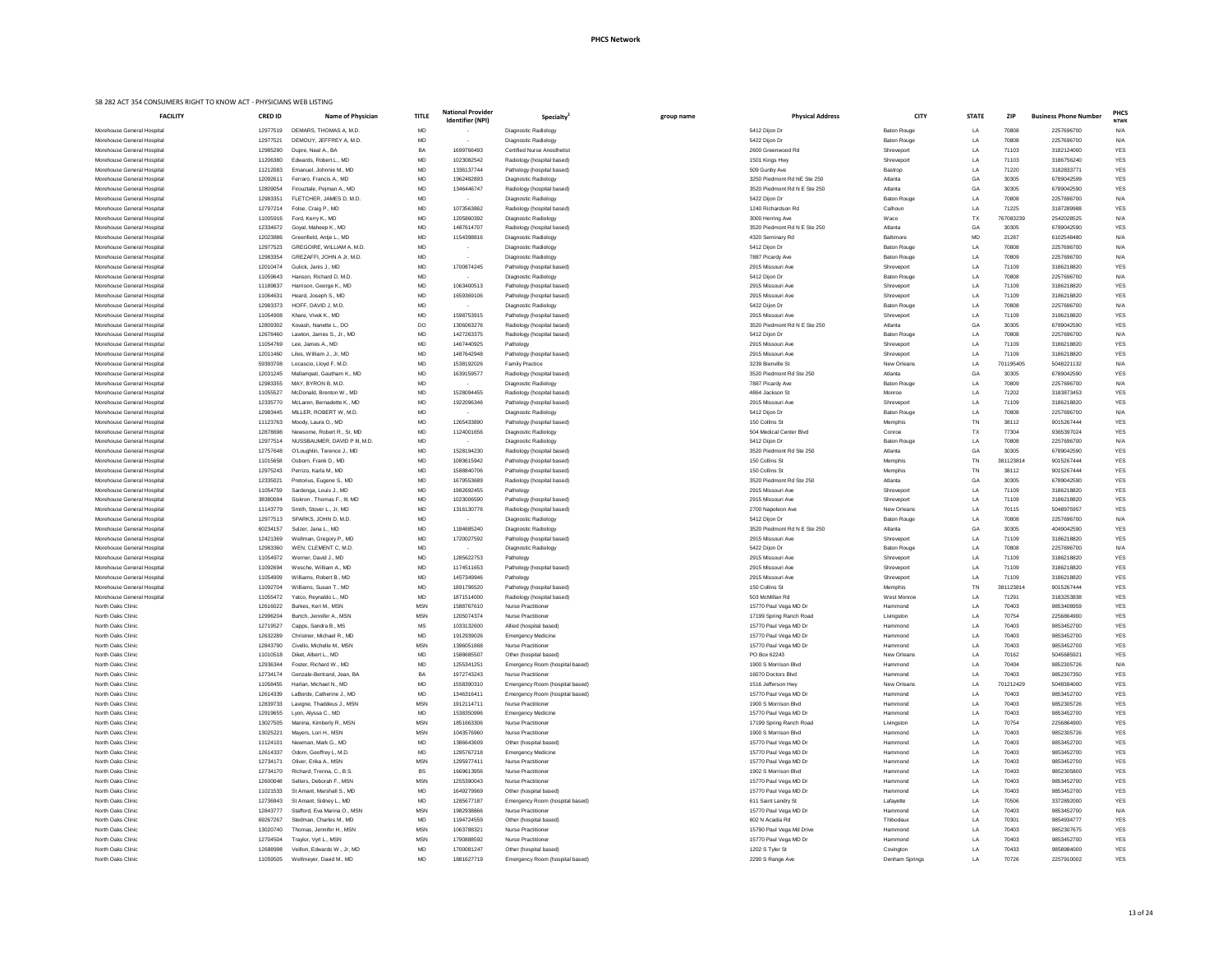| group name | <b>Physical Address</b>                        | <b>CITY</b>            | <b>STATE</b> | <b>ZIP</b>         | <b>Business Phone Number</b> | <b>PHCS</b><br><b>NTWK</b> |
|------------|------------------------------------------------|------------------------|--------------|--------------------|------------------------------|----------------------------|
|            | 15770 Paul Vega MD Dr                          | Hammond                | LA           | 70403              | 9853452700                   | YES                        |
|            | 15770 Paul Vega MD Dr                          | Hammond                | LA           | 70403              | 9853452700                   | <b>YES</b>                 |
|            | 15770 Paul Vega MD Dr                          | Hammond                | LA           | 70403              | 9853452700                   | <b>YES</b>                 |
|            | 433 Plaza St                                   | Bogalusa               | LA           | 70427              | 9857307059                   | <b>YES</b>                 |
|            | 15770 Paul Vega MD Dr                          | Hammond                | LA           | 70403              | 9853452700                   | <b>YES</b>                 |
|            | 15770 Paul Vega MD Dr                          | Hammond                | LA           | 70403              | 9853452700                   | <b>YES</b>                 |
|            | 15770 Paul Vega MD Dr                          | Hammond                | LA           | 70403              | 9853452700                   | <b>YES</b>                 |
|            | 15770 Paul Vega MD Dr                          | Hammond                | LA           | 70403              | 9853452700                   | <b>YES</b>                 |
|            | 15770 Paul Vega MD Dr                          | Hammond                | LA           | 70403              | 9853452700                   | <b>YES</b>                 |
|            | 15770 Paul Vega MD Dr                          | Hammond                | LA           | 70403              | 9853452700                   | <b>YES</b>                 |
|            | 15770 Paul Vega MD Dr<br>15770 Paul Vega MD Dr | Hammond<br>Hammond     | LA<br>LA     | 70403<br>70403     | 9853452700<br>9853452700     | <b>YES</b><br>N/A          |
|            | 15770 Paul Vega MD Dr                          | Hammond                | LA           | 70403              | 9853452700                   | <b>YES</b>                 |
|            | 15770 Paul Vega MD Dr                          | Hammond                | LA           | 70403              | 9853452700                   | <b>YES</b>                 |
|            | 15770 Paul Vega MD Dr                          | Hammond                | LA           | 70403              | 9853452700                   | <b>YES</b>                 |
|            | 433 Plaza St                                   | Bogalusa               | LA           | 70427              | 9857307059                   | <b>YES</b>                 |
|            | 15770 Paul Vega MD Dr                          | Hammond                | LA           | 70403              | 9853452700                   | <b>YES</b>                 |
|            | 120 Innwood Dr                                 | Covington              | LA           | 704339123          | 9858984000                   | <b>YES</b>                 |
|            | 15770 Paul Vega MD Dr                          | Hammond                | LA           | 70403              | 9853452700                   | <b>YES</b>                 |
|            | 15770 Paul Vega MD Dr                          | Hammond                | LA           | 70403              | 9853452700                   | <b>YES</b>                 |
|            | 15770 Paul Vega MD Dr                          | Hammond                | LA           | 70403              | 9853452700                   | <b>YES</b>                 |
|            | 15790 Paul Vega MD Dr                          | Hammond                | LA           | 70403              | 9853452700                   | <b>YES</b>                 |
|            | 7035 Saint Andrews Rd                          | Columbia               | SC           | 29210              | 8033586160                   | N/A                        |
|            | 95 Judge Tanner Blvd                           | Covington              | LA           | 70433              | 9858673800                   | N/A                        |
|            | 15770 Paul Vega MD Dr                          | Hammond                | LA           | 70403              | 9853452700                   | <b>YES</b>                 |
|            | 15770 Paul Vega MD Dr                          | Hammond                | LA           | 70403              | 9853452700                   | <b>YES</b>                 |
|            | 15770 Paul Vega MD Dr<br>15770 Paul Vega MD Dr | Hammond<br>Hammond     | LA<br>LA     | 70403<br>70403     | 9853452700<br>9853452700     | <b>YES</b><br>N/A          |
|            | 15770 Paul Vega MD Dr                          | Hammond                | LA           | 70403              | 9853452700                   | N/A                        |
|            | 15770 Paul Vega MD Dr                          | Hammond                | LA           | 70403              | 9853452700                   | N/A                        |
|            | 1101 Medical Center Blvd                       | Marrero                | LA           | 70072              | 5043475511                   | N/A                        |
|            | 15770 Paul Vega MD Dr                          | Hammond                | LA           | 70403              | 9853452700                   | <b>YES</b>                 |
|            | 15790 Paul Vega Md Dr                          | Hammond                | LA           | 70403              | 9853452700                   | <b>YES</b>                 |
|            | 15770 Paul Vega MD Dr                          | Hammond                | LA           | 70403              | 9853452700                   | <b>YES</b>                 |
|            | 15770 Paul Vega MD Dr                          | Hammond                | LA           | 70403              | 9853452700                   | <b>YES</b>                 |
|            | 15790 Paul Vega MD Dr                          | Hammond                | LA           | 70403              | 9852305800                   | N/A                        |
|            | 15790 Paul Vega MD Dr                          | Hammond                | LA           | 70403              | 9852305800                   | N/A                        |
|            | 15790 Paul Vega MD Dr                          | Hammond                | LA           | 70403              | 9852305800                   | N/A                        |
|            | 15790 Paul Vega MD Dr                          | Hammond                | LA           | 70403              | 9852305800                   | N/A                        |
|            | 15770 Paul Vega MD Dr                          | Hammond                | LA           | 70403              | 9853452700                   | <b>YES</b>                 |
|            | 15790 Paul Vega MD Dr                          | Hammond                | LA           | 70403              | 9852301332                   | <b>YES</b>                 |
|            | 15770 Paul Vega MD Dr                          | Hammond                | LA           | 70403              | 9853452700                   | <b>YES</b>                 |
|            | 1516 Jefferson Hwy<br>15770 Paul Vega MD Dr    | New Orleans<br>Hammond | LA<br>LA     | 701212429<br>70403 | 5048384000<br>9853452700     | <b>YES</b><br><b>YES</b>   |
|            | 15770 Paul Vega MD Dr                          | Hammond                | LA           | 70403              | 9853452700                   | N/A                        |
|            | 2290 S Range Ave                               | Denham Springs         | LA           | 70726              | 2257910002                   | <b>YES</b>                 |
|            | 2290 S Range Ave                               | Denham Springs         | LA           | 70726              | 2257910002                   | N/A                        |
|            | 15790 Paul Vega MD Dr                          | Hammond                | LA           | 70403              | 9852301332                   | <b>YES</b>                 |
|            | 15790 Paul Vega MD Dr                          | Hammond                | LA           | 70403              | 9852301332                   | N/A                        |
|            | 15790 Paul Vega MD Dr                          | Hammond                | LA           | 70403              | 9852301332                   |                            |
|            | 15790 Paul Vega MD Dr                          | Hammond                | LA           | 70403              | 9852301332                   | N/A                        |
|            | 15790 Paul Vega MD Dr                          | Hammond                | LA           | 70403              | 9852301332                   | <b>YES</b>                 |
|            | 15790 Paul Vega MD Dr                          | Hammond                | LA           | 70403              | 9852301332                   | <b>YES</b>                 |
|            | 15790 Paul Vega MD Dr                          | Hammond                | LA           | 70403              | 9853452700                   | <b>YES</b>                 |
|            | 15790 Paul Vega MD Dr                          | Hammond                | LA           | 70403              | 9853452700                   | N/A                        |
|            | 2290 S Range Ave                               | Denham Springs         | LA           | 70726              | 2257910002                   | <b>YES</b>                 |
|            | 15790 Paul Vega MD Dr                          | Hammond                | LA           | 70403              | 9853452700                   | N/A                        |
|            | 15790 Paul Vega MD Dr                          | Hammond                | LA           | 70403              | 9853452700                   | N/A                        |
|            | 15790 Paul Vega MD Dr                          | Hammond                | LA           | 70403              | 9853452700                   | N/A                        |
|            | 15790 Paul Vega MD Dr                          | Hammond                | LA           | 70403              | 9853452700                   | N/A                        |
|            | 15790 Paul Vega MD Dr                          | Hammond                | LA           | 70403              | 9853452700                   | N/A                        |
|            | 15790 Paul Vega MD Dr<br>15790 Paul Vega MD Dr | Hammond<br>Hammond     | LA<br>LA     | 70403<br>70403     | 9853452700<br>9853452700     | N/A<br>N/A                 |
|            | P.O. Box 2368                                  | Hammond                | LA           |                    |                              | N/A                        |
|            | 15790 Paul Vega Md Dr                          | Hammond                | LA           | 70403              | 9853452700                   | <b>YES</b>                 |
|            | 15770 Paul Vega MD Dr                          | Hammond                | LA           | 70403              | 9853452700                   | <b>YES</b>                 |
|            | 15790 Paul Vega Md Dr                          | Hammond                | LA           | 70403              | 9853452700                   | <b>YES</b>                 |
|            | 15790 Paul Vega Md Dr                          | Hammond                | LA           | 70403              | 9853452700                   | <b>YES</b>                 |
|            | 15790 Paul Vega Md Dr                          | Hammond                | LA           | 70403              | 9853452700                   | <b>YES</b>                 |
|            | 15790 Paul Vega Md Dr                          | Hammond                | LA           | 70403              | 9853452700                   | <b>YES</b>                 |
|            | 15790 Paul Vega Md Dr                          | Hammond                | LA           | 70403              | 9853452700                   | N/A                        |
|            | 15790 Paul Vega Md Dr                          | Hammond                | LA           | 70403              | 9853452700                   | N/A                        |
|            | 15790 Paul Vega Md Dr                          | Hammond                | LA           | 70403              | 9853452700                   | <b>YES</b>                 |
|            | Po Box 1708                                    | Hammond                | LA           | 70404              | 9852301682                   | <b>YES</b>                 |
|            | Po Box 1708                                    | Hammond                | LA           | 70404              | 9852301682                   | N/A                        |

| <b>FACILITY</b>                                        | <b>CRED ID</b>       | <b>Name of Physician</b>                    | <b>TITLE</b>    | <b>National Provider</b><br>Identifier (NPI) | Specialty <sup>4</sup>                                             | group name | <b>Physical Address</b>                        | <b>CITY</b>          | <b>STATE</b>    | <b>ZIP</b>         | <b>Business Phone Number</b> | <b>PHC</b><br><b>NTW</b> |
|--------------------------------------------------------|----------------------|---------------------------------------------|-----------------|----------------------------------------------|--------------------------------------------------------------------|------------|------------------------------------------------|----------------------|-----------------|--------------------|------------------------------|--------------------------|
| North Oaks Medical Center                              | 12898530             | Achord, Chad, BA                            | BA              | 1184634644                                   | Allied (hospital based)                                            |            | 15770 Paul Vega MD Dr                          | Hammond              | LA              | 70403              | 9853452700                   | YES                      |
| North Oaks Medical Center                              | 12151161             | Arceneaux, Leslie ., BA                     | BA              | 1073518189                                   | Allied (hospital based)                                            |            | 15770 Paul Vega MD Dr                          | Hammond              | LA              | 70403              | 9853452700                   | <b>YES</b>               |
| North Oaks Medical Center                              | 12898539             | Baker, Channin, BA                          | BA              | $\sim$                                       | Allied (hospital based)                                            |            | 15770 Paul Vega MD Dr                          | Hammond              | LA              | 70403              | 9853452700                   | <b>YES</b>               |
| North Oaks Medical Center                              | 12843498             | Brooks, Lisa M., BA                         | BA              | 1386647899                                   | Allied (hospital based)                                            |            | 433 Plaza St                                   | Bogalusa             | LA              | 70427              | 9857307059                   | <b>YES</b>               |
| North Oaks Medical Center                              | 12719527             | Capps, Sandra B., MS                        | MS              | 1033132600                                   | Allied (hospital based)                                            |            | 15770 Paul Vega MD Dr                          | Hammond              | LA              | 70403              | 9853452700                   | <b>YES</b>               |
| North Oaks Medical Center                              | 12898550             | Cardinale, Jane, BA                         | BA              | 1831153857                                   | Allied (hospital based)                                            |            | 15770 Paul Vega MD Dr                          | Hammond              | LA              | 70403              | 9853452700                   | <b>YES</b>               |
| North Oaks Medical Center<br>North Oaks Medical Center | 12898552<br>12898555 | Carter, Benjamin, BA<br>Doan, Kevin, BA     | BA<br>BA        | 1326261355<br>1306875463                     | Allied (hospital based)<br>Allied (hospital based)                 |            | 15770 Paul Vega MD Dr<br>15770 Paul Vega MD Dr | Hammond<br>Hammond   | LA              | 70403<br>70403     | 9853452700<br>9853452700     | <b>YES</b><br><b>YES</b> |
| North Oaks Medical Center                              | 12898557             | Domingue, Jody, BA                          | BA              | 1215966387                                   | Allied (hospital based)                                            |            | 15770 Paul Vega MD Dr                          | Hammond              |                 | 70403              | 9853452700                   | <b>YES</b>               |
| North Oaks Medical Center                              | 12898560             | Gonzales, Leonard, BA                       | BA              | 1417911439                                   | Allied (hospital based)                                            |            | 15770 Paul Vega MD Dr                          | Hammond              | LA              | 70403              | 9853452700                   | <b>YES</b>               |
| North Oaks Medical Center                              | 12898532             | Heroman, Michael, BA                        | $B$ A           | 1497719413                                   | Allied (hospital based)                                            |            | 15770 Paul Vega MD Dr                          | Hammond              | LA              | 70403              | 9853452700                   | <b>YES</b>               |
| North Oaks Medical Center                              | 12898543             | Johnson, Melanie, BA                        | BA              | 1174787295                                   | Allied (hospital based)                                            |            | 15770 Paul Vega MD Dr                          | Hammond              | LA              | 70403              | 9853452700                   | N/A                      |
| North Oaks Medical Center                              | 12795672             | Jones, Brandy S., BA                        | BA              | 1154562742                                   | Allied (hospital based)                                            |            | 15770 Paul Vega MD Dr                          | Hammond              | LA              | 70403              | 9853452700                   | <b>YES</b>               |
| North Oaks Medical Center                              | 12543229             | Joyce, Julie, M.S.N.                        | <b>MSN</b>      | 1558364075                                   | Allied (hospital based)                                            |            | 15770 Paul Vega MD Dr                          | Hammond              |                 | 70403              | 9853452700                   | <b>YES</b>               |
| North Oaks Medical Center                              | 12898558             | Lagarde, Judy, BA                           | BA              | 1215991542                                   | Allied (hospital based)                                            |            | 15770 Paul Vega MD Dr                          | Hammond              | LA              | 70403              | 9853452700                   | YES                      |
| North Oaks Medical Center                              | 12843480             | Lamb, Hal D., BA                            | BA              | 1346204674                                   | Allied (hospital based)                                            |            | 433 Plaza St                                   | Bogalusa             |                 | 70427              | 9857307059                   | <b>YES</b>               |
| North Oaks Medical Center                              | 12841780             | Lambert, Rhonda, MSN                        | <b>MSN</b>      | 1871557751                                   | Allied (hospital based)                                            |            | 15770 Paul Vega MD Dr                          | Hammond              | LA              | 70403              | 9853452700                   | <b>YES</b>               |
| North Oaks Medical Center                              | 12562017             | Lamy, Tami A., BA                           | BA              | 1346201464                                   | Allied (hospital based)                                            |            | 120 Innwood Dr                                 | Covington            | LA              | 704339123          | 9858984000                   | <b>YES</b>               |
| North Oaks Medical Center                              | 12898544             | Parham, Linda, BA                           | BA              | $\sim$ $-$                                   | Allied (hospital based)                                            |            | 15770 Paul Vega MD Dr                          | Hammond              | LA              | 70403              | 9853452700                   | YES                      |
| North Oaks Medical Center                              | 12898554             | Rube, Philomena, BA                         | BA              | 1629033287                                   | Allied (hospital based)                                            |            | 15770 Paul Vega MD Dr                          | Hammond              |                 | 70403              | 9853452700                   | <b>YES</b>               |
| North Oaks Medical Center                              | 12898556             | Sica, Laurie, BA                            | BA              | 164920970                                    | Allied (hospital based)                                            |            | 15770 Paul Vega MD Dr                          | Hammond              | LA              | 70403              | 9853452700                   | <b>YES</b>               |
| North Oaks Medical Center                              | 12898561             | Snider, Vicky, BA                           | BΑ              | 1568410140                                   | Allied (hospital based)                                            |            | 15790 Paul Vega MD Dr                          | Hammond              | LA              | 70403              | 9853452700                   | <b>YES</b>               |
| North Oaks Medical Center<br>North Oaks Medical Center | 13009626<br>11082480 | Boyne, Jeffrey C., MD<br>Ball, Brian C., MD | MD<br>MD        | 1568632529<br>1366440877                     | Anesthesiology                                                     |            | 7035 Saint Andrews Rd                          | Columbia             | <b>SC</b><br>LA | 29210<br>70433     | 8033586160<br>9858673800     | N/A<br>N/A               |
| North Oaks Medical Center                              | 12633018             | Cordone, Michael A., MD                     | MD              | 1033253000                                   | Anesthesiology (hospital based)<br>Anesthesiology (hospital based) |            | 95 Judge Tanner Blvd<br>15770 Paul Vega MD Dr  | Covington<br>Hammond |                 | 70403              | 9853452700                   | <b>YES</b>               |
| North Oaks Medical Center                              | 11058451             | Grisoli, Richard J., MD                     | MD              | 1568467413                                   | Anesthesiology (hospital based)                                    |            | 15770 Paul Vega MD Dr                          | Hammond              | LA              | 70403              | 9853452700                   | <b>YES</b>               |
| North Oaks Medical Center                              | 12695376             | Maher, Michael R., MD                       | MD              | 1770747974                                   | Anesthesiology (hospital based)                                    |            | 15770 Paul Vega MD Dr                          | Hammond              |                 | 70403              | 9853452700                   | <b>YES</b>               |
| North Oaks Medical Center                              |                      | Dorhauer, Katheryn, MD                      | MD              | 1740457506                                   | Anesthesiology (hospital based)                                    |            | 15770 Paul Vega MD Dr                          | Hammond              |                 | 70403              | 9853452700                   | N/A                      |
| North Oaks Medical Center                              |                      | Grisoli, Richard, MD                        | MD              | 1568467413                                   | Anesthesiology (hospital based)                                    |            | 15770 Paul Vega MD Dr                          | Hammond              |                 | 70403              | 9853452700                   | N/A                      |
| North Oaks Medical Center                              |                      | Kinnard, Rebecca, MD                        | <b>MD</b>       | 1730313115                                   | Anesthesiology (hospital based)                                    |            | 15770 Paul Vega MD Dr                          | Hammond              |                 | 70403              | 9853452700                   |                          |
| North Oaks Medical Center                              | 12936693             | Wall, Ryan E., MD                           | MD              | 1588857551                                   | Anesthesiology (hospital based)                                    |            | 1101 Medical Center Blvd                       | Marrero              |                 | 70072              | 5043475511                   | N/A                      |
| North Oaks Medical Center                              | 12986005             | BLACKWELL, DEWEY W, M.D.                    | MD              |                                              | <b>Emergency Medicine</b>                                          |            | 15770 Paul Vega MD Dr                          | Hammond              | LA              | 70403              | 9853452700                   | <b>YES</b>               |
| North Oaks Medical Center                              | 12993861             | CAMBRE, BRANDON C, M.D.                     | MD              | $\sim$                                       | <b>Emergency Medicine</b>                                          |            | 15790 Paul Vega Md Dr                          | Hammond              | LA              | 70403              | 9853452700                   | <b>YES</b>               |
| North Oaks Medical Center                              | 12632289             | Christner, Michael R., MD                   | <b>MD</b>       | 1912939026                                   | <b>Emergency Medicine</b>                                          |            | 15770 Paul Vega MD Dr                          | Hammond              | I A             | 70403              | 9853452700                   | <b>YES</b>               |
| North Oaks Medical Center                              | 12919655             | Lyon, Alyssa C., MD                         | <b>MD</b>       | 1538350996                                   | <b>Emergency Medicine</b>                                          |            | 15770 Paul Vega MD Dr                          | Hammond              | I A             | 70403              | 9853452700                   | <b>YES</b>               |
| North Oaks Medical Center                              | N/A                  | Berkowitz, Wayne, MD                        | MD              | 1225076169                                   | Emergency Room (hospital based)                                    |            | 15790 Paul Vega MD Dr                          | Hammond              |                 | 70403              | 9852305800                   | N/A                      |
| North Oaks Medical Center                              | N/A                  | Gregory, William, MD                        | MD              | 1659337350                                   | Emergency Room (hospital based)                                    |            | 15790 Paul Vega MD Dr                          | Hammond              | LA              | 70403              | 9852305800                   | N/A                      |
| North Oaks Medical Center                              | N/A                  | Jones, Daniel                               | MD              | 1538351093                                   | Emergency Room (hospital based)                                    |            | 15790 Paul Vega MD Dr                          | Hammond              | I A             | 70403              | 9852305800                   | N/A                      |
| North Oaks Medical Center                              |                      | Miller, Rebecca, MD                         | MD              |                                              | Emergency Room (hospital based)                                    |            | 15790 Paul Vega MD Dr                          | Hammond              | LA              | 70403              | 9852305800                   | N/A                      |
| North Oaks Medical Center                              | 12841778             | Gaines, Helen, MD                           | MD              | 1801825757                                   | Emergency Room (hospital based)                                    |            | 15770 Paul Vega MD Dr                          | Hammond              | LA              | 70403              | 9853452700                   | YES                      |
| North Oaks Medical Center                              | 11058250             | Guidry, John B., MD                         | MD              | 1770515736                                   | Emergency Room (hospital based)                                    |            | 15790 Paul Vega MD Dr                          | Hammond              |                 | 70403              | 9852301332                   | <b>YES</b>               |
| North Oaks Medical Center                              | 11190977             | Haile, Mark, M.D.                           | MD              | 1023028560                                   | Emergency Room (hospital based)                                    |            | 15770 Paul Vega MD Dr                          | Hammond              |                 | 70403              | 9853452700                   | <b>YES</b>               |
| North Oaks Medical Center                              | 11058455             | Harlan, Michael N., MD                      | MD<br><b>MD</b> | 1558390310                                   | Emergency Room (hospital based)                                    |            | 1516 Jefferson Hwy                             | New Orleans          | LA<br>LA        | 701212429<br>70403 | 5048384000                   | <b>YES</b>               |
| North Oaks Medical Center<br>North Oaks Medical Center | 12898538             | Hill, Douglas, MD<br>Lesser, Steven, MD     | MD              | 1366474348<br>1720019831                     | Emergency Room (hospital based)<br>Emergency Room (hospital based) |            | 15770 Paul Vega MD Dr<br>15770 Paul Vega MD Dr | Hammond<br>Hammond   |                 | 70403              | 9853452700<br>9853452700     | <b>YES</b><br>N/A        |
| North Oaks Medical Center                              | 11059501             | Mall, Gary M., MD                           | MD              | 1568491330                                   | Emergency Room (hospital based)                                    |            | 2290 S Range Ave                               | Denham Springs       | LA              | 70726              | 2257910002                   | <b>YES</b>               |
| North Oaks Medical Center                              |                      | Mehrtens, Gia, MD                           | MD              | 1386902393                                   | Emergency Room (hospital based)                                    |            | 2290 S Range Ave                               | Denham Springs       | LA              | 70726              | 2257910002                   | N/A                      |
| North Oaks Medical Center                              | 12736717             | Parker, Greg E., MD                         | MD              | 1255502316                                   | Emergency Room (hospital based)                                    |            | 15790 Paul Vega MD Dr                          | Hammond              | LA              | 70403              | 9852301332                   | <b>YES</b>               |
| North Oaks Medical Center                              |                      | Paulk, Phillip, MD                          | <b>MD</b>       | 1678510184                                   | Emergency Room (hospital based)                                    |            | 15790 Paul Vega MD Dr                          | Hammond              | LA              | 70403              | 9852301332                   | N/A                      |
| North Oaks Medical Center                              | 13370610             | Pores, Noah, MD                             | MD              | 1912265612                                   | Emergency Room (hospital based)                                    |            | 15790 Paul Vega MD Dr                          | Hammond              | LA              | 70403              | 9852301332                   |                          |
| North Oaks Medical Center                              |                      | Robert, Gayden, MD                          | MD              |                                              | Emergency Room (hospital based)                                    |            | 15790 Paul Vega MD Dr                          | Hammond              | LA              | 70403              | 9852301332                   | N/A                      |
| North Oaks Medical Center                              | 1`3332596            | Shard, Rachel, MD                           | <b>MD</b>       | 1093039018                                   | Emergency Room (hospital based)                                    |            | 15790 Paul Vega MD Dr                          | Hammond              | I A             | 70403              | 9852301332                   | <b>YES</b>               |
| North Oaks Medical Center                              | 12898569             | Sigillito, Robert, MD                       | MD              | 1194793315                                   | Emergency Room (hospital based)                                    |            | 15790 Paul Vega MD Dr                          | Hammond              |                 | 70403              | 9852301332                   | <b>YES</b>               |
| North Oaks Medical Center                              | 12616477             | Smith, Jay W., MD                           | MD              | 1790714533                                   | Emergency Room (hospital based)                                    |            | 15790 Paul Vega MD Dr                          | Hammond              | LA              | 70403              | 9853452700                   | <b>YES</b>               |
| North Oaks Medical Center                              |                      | Teschke, Eric, MD                           | <b>MD</b>       | 1073580345                                   | Emergency Room (hospital based)                                    |            | 15790 Paul Vega MD Dr                          | Hammond              | I A             | 70403              | 9853452700                   | N/A                      |
| North Oaks Medical Center                              | 11059505             | Wellmeyer, David M., MD                     | <b>MD</b>       | 1881627719                                   | Emergency Room (hospital based)                                    |            | 2290 S Range Ave                               | Denham Springs       | I A             | 70726              | 2257910002                   | <b>YES</b>               |
| North Oaks Medical Center                              | N/A                  | Cannell, Jeremy, MD                         | MD              | 1386888733                                   | Radiologist                                                        |            | 15790 Paul Vega MD Dr                          | Hammond              | LA              | 70403              | 9853452700                   | N/A                      |
| North Oaks Medical Center                              | N/A                  | Jones, Daniel, MD                           | <b>MD</b>       | 1538351093                                   | Radiologist                                                        |            | 15790 Paul Vega MD Dr                          | Hammond              | LA              | 70403              | 9853452700                   | N/A                      |
| North Oaks Medical Center                              | N/A                  | Krieg, John, MD                             | <b>MD</b>       | 1972720381<br>1851657118                     | Emergency Room (hospital based)                                    |            | 15790 Paul Vega MD Dr                          | Hammond              | I A             | 70403              | 9853452700                   | N/A                      |
| North Oaks Medical Center                              | N/A                  | Melerine, Anna, MD<br>Naidu, Kanak, MD      | MD              | 1336224799                                   | Emergency Room (hospital based)                                    |            | 15790 Paul Vega MD Dr                          | Hammond              |                 | 70403              | 9853452700                   | N/A                      |
| North Oaks Medical Center                              | N/A                  |                                             | <b>MD</b>       | 1831326610                                   | Emergency Room (hospital based)                                    |            | 15790 Paul Vega MD Dr                          | Hammond<br>Hammond   |                 | 70403              | 9853452700                   | N/A                      |
| North Oaks Medical Center<br>North Oaks Medical Center | N/A<br>N/A           | Proctor, Matthew, MD<br>Travis, Brett, MD   | MD<br><b>MD</b> | 1700082682                                   | Radiologist<br>Radiologist                                         |            | 15790 Paul Vega MD Dr<br>15790 Paul Vega MD Dr | Hammond              | LA<br>LA        | 70403<br>70403     | 9853452700<br>9853452700     | N/A<br>N/A               |
| North Oaks Medical Center                              | 11059709             | Williams, Stephen M., MD                    | MD              | 1265423420                                   | Radiologist                                                        |            | P.O. Box 2368                                  | Hammond              | LA              |                    |                              | N/A                      |
| North Oaks Medical Center                              | 12993873             | FOLEY, BRIDGET, B.A.                        | BA              | $\sim$                                       | <b>Nurse Practitioner</b>                                          |            | 15790 Paul Vega Md Dr                          | Hammond              | LA              | 70403              | 9853452700                   | <b>YES</b>               |
| North Oaks Medical Center                              | 12734171             | Oliver, Erika A., MSN                       | <b>MSN</b>      | 1295977411                                   | <b>Nurse Practitioner</b>                                          |            | 15770 Paul Vega MD Dr                          | Hammond              | LA              | 70403              | 9853452700                   | <b>YES</b>               |
| North Oaks Medical Center                              | 12993899             | TRAHAN, PAMELA, B.A.                        | BA              |                                              | <b>Nurse Practitioner</b>                                          |            | 15790 Paul Vega Md Dr                          | Hammond              | LA              | 70403              | 9853452700                   | <b>YES</b>               |
| North Oaks Medical Center                              | 11214938             | Hoffpauir, Joan, MD                         | MD              |                                              | Pathology                                                          |            | 15790 Paul Vega Md Dr                          | Hammond              | LA              | 70403              | 9853452700                   | <b>YES</b>               |
| North Oaks Medical Center                              | 12843443             | Sandquist, Dane                             | MD              | 1487844874                                   | Pathology                                                          |            | 15790 Paul Vega Md Dr                          | Hammond              | LA              | 70403              | 9853452700                   | <b>YES</b>               |
| North Oaks Medical Center                              | 1214631              | Breaux, Barry J., MD                        | MD              | 1548324437                                   | Pathology                                                          |            | 15790 Paul Vega Md Dr                          | Hammond              | LA              | 70403              | 9853452700                   | YES                      |
| North Oaks Medical Center                              |                      | Glaudi Scioneaux, Susan, MD                 | MD              | 1568539963                                   | Pathology                                                          |            | 15790 Paul Vega Md Dr                          | Hammond              | LA              | 70403              | 9853452700                   | N/A                      |
| North Oaks Medical Center                              |                      | Sartin, Carol, MD                           | MD              |                                              | Pathology                                                          |            | 15790 Paul Vega Md Dr                          | Hammond              | LA              | 70403              | 9853452700                   | N/A                      |
| North Oaks Medical Center                              | 11215022             | Scully, Stephen                             | MD              | 1851468250                                   | Pathology                                                          |            | 15790 Paul Vega Md Dr                          | Hammond              | LA              | 70403              | 9853452700                   | <b>YES</b>               |
| North Oaks Medical Center                              | 12999192             | Donner, Elwin M., III, MD                   | MD              | 1346231503                                   | Radiology (hospital based)                                         |            | Po Box 1708                                    | Hammond              | LA              | 70404              | 9852301682                   | <b>YES</b>               |
| North Oaks Medical Center                              | 12396312             | Hernandez, Edward R., Jr., MD               | MD              | 1568406619                                   | Radiology (hospital based)                                         |            | Po Box 1708                                    | Hammond              | LA              | 70404              | 9852301682                   | N/A                      |
| North Oaks Medical Center                              | 13035522             | Miller, John P., MD                         | MD              | 1164413324                                   | Radiology (hospital based)                                         |            | Po Box 1708                                    | Hammond              | LA              | 70404              | 9852301682                   | N/A                      |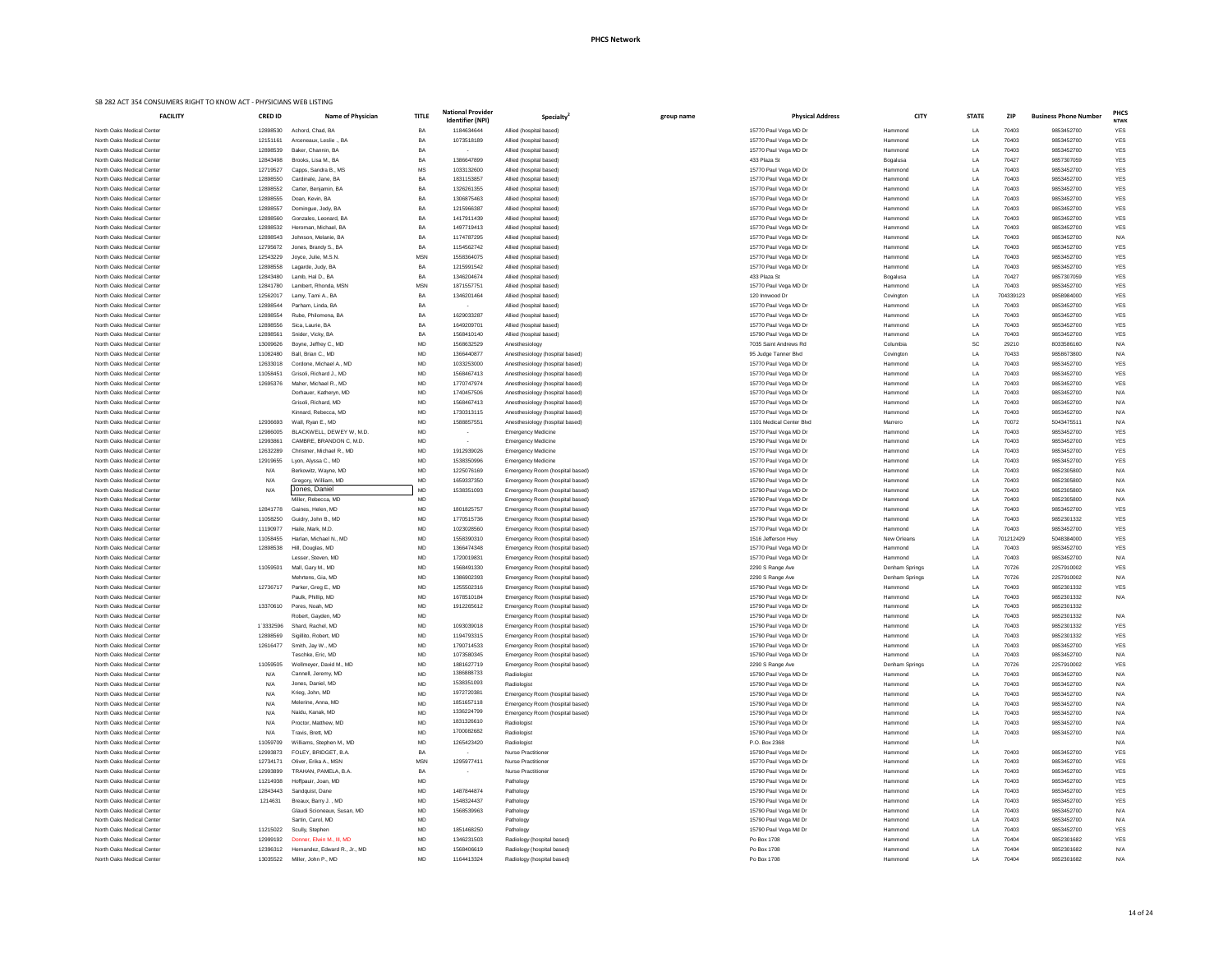|                                                                             | <b>FACILITY</b> |
|-----------------------------------------------------------------------------|-----------------|
| North Oaks Medical Center                                                   |                 |
| North Oaks Medical Center                                                   |                 |
| North Oaks Medical Center                                                   |                 |
| Ochsner Baptist Medical Center                                              |                 |
| Ochsner Baptist Medical Center                                              |                 |
| Ochsner Baptist Medical Center                                              |                 |
| <b>Ochsner Baptist Medical Center</b><br><b>Ochsner Foundation Hospital</b> |                 |
| <b>Ochsner Foundation Hospital</b>                                          |                 |
| <b>Ochsner Foundation Hospital</b>                                          |                 |
| <b>Ochsner Foundation Hospital</b>                                          |                 |
| <b>Ochsner Foundation Hospital</b>                                          |                 |
| Ochsner Hospital - Elmwood (Rehab)                                          |                 |
| Ochsner Hospital - Elmwood (Rehab)                                          |                 |
| Ochsner Hospital - Elmwood (Rehab)                                          |                 |
| Ochsner Medical Center - Northshore                                         |                 |
| Ochsner Medical Center - Northshore<br>Ochsner Medical Center - Northshore  |                 |
| Ochsner Medical Center - Northshore                                         |                 |
| Ochsner Medical Center - Westbank                                           |                 |
| Ochsner Medical Center - Westbank                                           |                 |
| Ochsner Medical Center - Westbank                                           |                 |
| Ochsner Medical Center - Westbank                                           |                 |
| Ochsner Medical Center - Westbank                                           |                 |
| Ochsner Medical Center Baton Rouge                                          |                 |
| Ochsner Medical Center Baton Rouge<br>Ochsner Medical Center Baton Rouge    |                 |
| Ochsner Medical Center Baton Rouge                                          |                 |
| Ochsner Medical Center Kenner                                               |                 |
| Ochsner Medical Center Kenner                                               |                 |
| Ochsner Medical Center Kenner                                               |                 |
| Ochsner Medical Center Kenner                                               |                 |
| Ochsner Medical Center Kenner                                               |                 |
| Ochsner St. Anne General Hospital<br>Ochsner St. Anne General Hospital      |                 |
| Ochsner St. Anne General Hospital                                           |                 |
| Opelousas General Health System                                             |                 |
| Opelousas General Health System                                             |                 |
| Opelousas General Health System<br>Opelousas General Health System          |                 |
| Opelousas General Health System                                             |                 |
| Opelousas General Health System                                             |                 |
| Opelousas General Health System                                             |                 |
| Opelousas General Health System                                             |                 |
| Opelousas General Health System<br>Opelousas General Health System          |                 |
| Opelousas General Health System                                             |                 |
| Opelousas General Health System                                             |                 |
| Opelousas General Health System                                             |                 |
| Opelousas General Health System                                             |                 |
| Opelousas General Health System<br>Opelousas General Health System          |                 |
| Opelousas General Health System                                             |                 |
| Opelousas General Health System                                             |                 |
| Opelousas General Health System                                             |                 |
| Opelousas General Health System                                             |                 |
| Orthopedic Surgery Center                                                   |                 |
| Orthopedic Surgery Center<br><b>Orthopedic Surgery Center</b>               |                 |
| <b>Orthopedic Surgery Center</b>                                            |                 |
| Park Place Surgical Hospital                                                |                 |
| Park Place Surgical Hospital                                                |                 |
| Park Place Surgical Hospital                                                |                 |
| Park Place Surgical Hospital                                                |                 |
| Park Place Surgical Hospital<br>Park Place Surgical Hospital                |                 |
| Park Place Surgical Hospital                                                |                 |
| Park Place Surgical Hospital                                                |                 |
| Park Place Surgical Hospital                                                |                 |
| Park Place Surgical Hospital                                                |                 |
| Park Place Surgical Hospital                                                |                 |
| Park Place Surgical Hospital<br>Pathology Group of Louisiana                |                 |
| Pathology Group of Louisiana                                                |                 |
| Pathology Group of Louisiana                                                |                 |
| Pathology Group of Louisiana                                                |                 |

| FACILITY                 | <b>CRED ID</b>       | <b>Name of Physician</b>                      | <b>TITLE</b> |
|--------------------------|----------------------|-----------------------------------------------|--------------|
|                          | 65763710             | Smith, Robert E., MD                          | MD           |
|                          | 13375410             | Trujillo, Crystal, MD                         | МD           |
|                          | 13302196             | Casey, Douglas, MD                            | Md           |
| enter                    | 969                  | N/A                                           | N/A          |
| enter                    | 1379                 | N/A                                           | N/A          |
| enter                    | 1379                 | N/A                                           | N/A          |
| enter                    | 1379                 | N/A                                           | N/A          |
| tal                      | 1379                 | N/A                                           | N/A          |
| tal                      | 1379                 | N/A                                           | N/A          |
| tal                      | 1379                 | N/A                                           | N/A          |
| tal                      | 1379                 | N/A                                           | N/A          |
| tal                      | 1379                 | N/A                                           | N/A          |
| d (Rehab)                | 1379                 | N/A                                           | N/A          |
| od (Rehab)               | 1379                 | N/A                                           | N/A          |
| od (Rehab)<br>Northshore | 1379<br>1379         | N/A<br>N/A                                    | N/A<br>N/A   |
| Northshore               | 1379                 | N/A                                           | N/A          |
| Northshore               | 1379                 | N/A                                           | N/A          |
| Northshore               | 1379                 | N/A                                           | N/A          |
| Westbank                 | 1379                 | N/A                                           | N/A          |
| Westbank                 | 1379                 | N/A                                           | N/A          |
| Westbank                 | 1379                 | N/A                                           | N/A          |
| Westbank                 | 1379                 | N/A                                           | N/A          |
| Westbank                 | 11094306             | Sharma, Rajesh K., MD                         | МD           |
| aton Rouge               | 23729                | N/A                                           | N/A          |
| aton Rouge               | 2393                 | N/A                                           | N/A          |
| aton Rouge               | 8711518              | N/A                                           | N/A          |
| aton Rouge               | 1379                 | N/A                                           | N/A          |
| enner                    | 11021283             | Borne, Jessica A., MD                         | МD           |
| enner                    | 12778557             | Majoria, Ryan N., MD                          | МD           |
| enner                    | 1379                 | N/A                                           | N/A          |
| enner                    | 1379                 | N/A                                           | N/A          |
| enner                    | 1379                 | N/A                                           | N/A          |
| Hospital                 | 16459                | N/A                                           | N/A          |
| Hospital                 | 12417                | N/A                                           | N/A          |
| Hospital                 | 12417                | N/A                                           | N/A          |
| System                   | 11200028             | Colligan, Robert P., MD                       | MD           |
| System                   | 12577602             | Cristanelli, Martin J., MD                    | MD           |
| System                   | 12075021             | Fontenot, Jason P., MD                        | МD           |
| System                   | 12304088             | Frederick, Craig                              | МD           |
| System                   | 12421030             | Gros, Albert J., Jr, MD                       | МD           |
| System                   | 72022955             | Guillot, Thomas, S., M.D.                     | MD           |
| System                   | 12074451             | Hanson, Stephanie B., MD                      | MD           |
| System                   | 11208670             | Homer, Gregory D., MD                         | MD           |
| System                   | 12073892             | Lastrapes, Deborah L., MD                     | MD           |
| System                   | 12074854             | Lastrapes, Richard G., MD                     | MD.          |
| System                   | 12580333             | McReynolds, Robert C., MD                     | MD           |
| System                   | 12349686             | Montes, Carolina M., MD                       | MD           |
| System<br>System         | 12074045             | Padgett, Ronald N., MD                        | MD.          |
| System                   | 11084316             | Pearce, David C., MD                          | МD           |
| System                   | 12627173             | Rabinowitz, Chad B., MD                       | MD           |
| System                   | 12074298             | Redlich, Gillian C., MD                       | MD<br>MD     |
| System                   | 11160025<br>12074557 | Rose, Gregory H., MD<br>Sharkey, Paula M., MD | MD           |
| System                   | 12471071             | Simpson, Karen W., MD                         | MD           |
| System                   | 12580332             | Willett, Edward D., MD                        | MD           |
|                          | N/A                  | N/A                                           | N/A          |
|                          | N/A                  | N/A                                           | N/A          |
|                          | N/A                  | N/A                                           | N/A          |
|                          | N/A                  | N/A                                           | N/A          |
| al                       | 12564003             | Ardoin, Reginald, MD                          | МD           |
| al                       | 12074279             | Bozner, Peter, MD                             | MD           |
| al                       | 12073851             | Burch, Howard, MD                             | MD           |
| al                       | 12074718             | Carney, Joel, MD                              | MD           |
| al                       | 12564002             | Gammel, Scott, MD                             | MD           |
| al                       | 12648105             | Gombos, Zoltan MD                             | MD           |
| al                       | 36308002             | Jennings, Michael, MD                         | MD           |
| al                       | 12564000             | Jindia, Sanjiv MD                             | MD           |
| al                       | 11105103             | Kasarla, Amarendar, MD                        | MD           |
| al                       | 12565121             | Martin, John, MD                              | MD           |
| al                       | 11059372             | Mitchell, Matthew MD                          | MD.          |
| al                       | 12119089             | Moses, Donald, MD                             | MD           |
| ına                      | 12578423             | Boudreaux, David A., MD                       | MD           |
| ına                      | 12578424             | Cavalier, Deborah S., MD                      | MD           |
| ına                      | 11058411             | Cooper, Edgar S., MD                          | MD.          |
| ına                      | 12684649             | Eichelberger, Tonya J., MD                    | МD           |

| TITLE      | National Provider<br>Identifier (NPI) | Specialty <sup>2</sup>                      |
|------------|---------------------------------------|---------------------------------------------|
| МD         | 1437175221                            | Radiology (hospital based)                  |
| MD         | 1678961658                            | Radiology (hospital based)                  |
| Md         | 1942498613                            | Radiology (hospital based)                  |
| N/A        |                                       | Anesthesia                                  |
| N/A<br>N/A | 1538151428<br>1538151428              | Pathology                                   |
| N/A        | 1538151428                            | Radiology<br><b>Emergency Medicine</b>      |
| N/A        | 1538151428                            | Anesthesia                                  |
| N/A        | 1538151428                            | Pathology                                   |
| N/A        | 1538151428                            | Radiology                                   |
| N/A        | 1538151428                            | Emergency Medicine                          |
| N/A        | 1538151428                            | Neonatology                                 |
| N/A<br>N/A | 1538151428<br>1538151428              | Anesthesia<br>Pathology                     |
| N/A        | 1538151428                            | Radiology                                   |
| N/A        | 1538151428                            | Anesthesia                                  |
| N/A        | 1538151428                            | Radiology                                   |
| N/A        | 1538151428                            | <b>Emergency Medicine</b>                   |
| N/A        | 1538151428                            | Neonatology                                 |
| N/A<br>N/A | 1538151428<br>1538151428              | Anesthesia<br>Pathology                     |
| N/A        | 1538151428                            | Radiology                                   |
| N/A        | 1538151428                            | <b>Emergency Medicine</b>                   |
| MD         | 1801878343                            | Other (hospital based)                      |
| N/A        | 1255399598                            | Anesthesia                                  |
| N/A        | 1225071459                            | <b>Emergency Medicine</b>                   |
| N/A<br>N/A | 1922193911<br>1538151428              | Neonatology                                 |
| МD         | 1073535852                            | Pathology<br>Radiology (hospital based)     |
| МD         | 1457330714                            | Diagnostic Radiology                        |
| N/A        | 1538151428                            | Pathology                                   |
| N/A        | 1538151428                            | Radiology                                   |
| N/A        | 1538151428                            | Neonatology                                 |
| N/A<br>N/A | 1396761805                            | Radiology<br>Anesthesia                     |
| N/A        | 1396761805                            | <b>Emergency Medicine</b>                   |
| <b>MD</b>  | 1467490581                            | <b>Emergency Medicine</b>                   |
| МD         | 1952474983                            | Pathology                                   |
| МD         | 1982607255                            | Anesthesiology                              |
| МD         | 1033176185                            | <b>Emergency Medicine</b>                   |
| МD<br>МD   | 1457395832<br>1336147925              | Anesthesiology<br><b>Emergency Medicine</b> |
| МD         | 1518954874                            | Pathology                                   |
| МD         | 1851358683                            | Radiology                                   |
| МD         | 1174696249                            | Pathology                                   |
| МD         | 1821081803                            | Radiology                                   |
| МD         | 1043264773                            | Radiology                                   |
| МD<br>МD   | 1861480980<br>1174696181              | Pathology<br>Pathology                      |
| МD         | 1427021237                            | Anesthesiology                              |
| МD         | 1871579292                            | Radiology                                   |
| МD         | 1659444701                            | Pathology                                   |
| МD         | 1316029887                            | Radiology                                   |
| МD         | 1578556783                            | Radiology                                   |
| МD<br>МD   | 1831264373<br>1902859762              | Pathology<br>Radiology                      |
| N/A        | 1316943566                            | <b>Emergency Medicine</b>                   |
| N/A        | 1700923992                            | Anesthesia                                  |
| N/A        | 1235263724                            | Pathology                                   |
| N/A        | 1093843450                            | Pathology                                   |
| <b>MD</b>  | 1194712224                            | Anesthesiologist                            |
| МD<br>МD   | 1366439457<br>1952398059              | Pathologist<br>Pathologist                  |
| МD         | 1245227230                            | Pathologist                                 |
| МD         | 1780671826                            | Anesthesiologist                            |
| МD         | 1619037595                            | Pathologist                                 |
| <b>MD</b>  | 1639166788                            | Anesthesiologist                            |
| МD         | 1316934466                            | Anesthesiologist                            |
| МD<br>МD   | 1104813260<br>1245227255              | Anesthesiologist<br>Anesthesiologist        |
| МD         | 1780671842                            | Anesthesiologist                            |
| МD         | 1740360221                            | Pathologist                                 |
| МD         | 1982664371                            | Pathology (hospital based)                  |
| МD         | 1558321984                            | Pathology (hospital based)                  |
| МD         | 1629039946                            | Pathology                                   |
| МD         | 1801006119                            | Pathology (hospital based)                  |

| <b>FACILITY</b>                                                      | <b>CRED ID</b>       | <b>Name of Physician</b>                              | <b>TITLE</b>    | <b>National Provider</b><br>Identifier (NPI) | Specialty                              | group name                                                                            | <b>Physical Address</b>                              | <b>CITY</b>                | <b>STATE</b> | <b>ZIP</b>     | <b>Business Phone Number</b>     | <b>PHCS</b><br><b>NTWK</b> |
|----------------------------------------------------------------------|----------------------|-------------------------------------------------------|-----------------|----------------------------------------------|----------------------------------------|---------------------------------------------------------------------------------------|------------------------------------------------------|----------------------------|--------------|----------------|----------------------------------|----------------------------|
| North Oaks Medical Center                                            | 65763710             | Smith, Robert E., MD                                  | MD              | 1437175221                                   | Radiology (hospital based)             |                                                                                       | 1401 Foucher St # M1005                              | <b>New Orleans</b>         | LA           | 70115          | 5048978380                       | <b>YES</b>                 |
| North Oaks Medical Center                                            | 13375410             | Trujillo, Crystal, MD                                 | MD              | 1678961658                                   | Radiology (hospital based)             |                                                                                       | 15790 Paul Vega Md Dr                                | Hammond                    | LA           | 70403          | 9853452700                       |                            |
| North Oaks Medical Center                                            | 13302196             | Casey, Douglas, MD                                    | Md              | 1942498613                                   | Radiology (hospital based)             |                                                                                       | 15790 Paul Vega Md Dr                                | Hammond                    | LA           | 70403          | 9853452700                       |                            |
| Ochsner Baptist Medical Center                                       | 969                  | N/A                                                   | N/A             |                                              | Anesthesia                             | Anesthesia Consultants of the South, LLC                                              | 3001 Jefferson Ave                                   | New Orleans                | LA           | 70125          | 8002421131                       | <b>YES</b>                 |
| Ochsner Baptist Medical Center                                       | 1379                 | N/A                                                   | N/A             | 1538151428                                   | Pathology                              | Ochsner Clinic, LLC                                                                   | 1514 Jefferson Highway                               | New Orleans                | LA           | 70121          | 5043667638                       | YES                        |
| Ochsner Baptist Medical Center                                       | 1379                 | N/A                                                   | N/A             | 1538151428                                   | Radiology                              | Ochsner Clinic, LLC                                                                   | 1514 Jefferson Highway                               | New Orleans                | LA           | 70121          | 5043667638                       | <b>YES</b>                 |
| Ochsner Baptist Medical Center                                       | 1379                 | N/A                                                   | N/A             | 1538151428                                   | <b>Emergency Medicine</b>              | Ochsner Clinic, LLC                                                                   | 1514 Jefferson Highway                               | New Orleans                | LA           | 70121          | 5043667638                       | <b>YES</b>                 |
| <b>Ochsner Foundation Hospital</b>                                   | 1379                 | N/A                                                   | N/A             | 1538151428                                   | Anesthesia                             | Ochsner Clinic, LLC                                                                   | 1514 Jefferson Highway                               | New Orleans                | LA           | 70121          | 5043667638                       | <b>YES</b>                 |
| Ochsner Foundation Hospital                                          | 1379                 | N/A                                                   | N/A             | 1538151428                                   | Pathology                              | Ochsner Clinic, LLC                                                                   | 1514 Jefferson Highway                               | New Orleans                | LA           | 70121          | 5043667638                       | <b>YES</b>                 |
| Ochsner Foundation Hospital                                          | 1379                 | N/A                                                   | N/A             | 1538151428                                   | Radiology                              | Ochsner Clinic, LLC                                                                   | 1514 Jefferson Highway                               | New Orleans                | LA           | 70121          | 5043667638                       | <b>YES</b>                 |
| Ochsner Foundation Hospital<br>Ochsner Foundation Hospital           | 1379<br>1379         | N/A<br>N/A                                            | N/A<br>N/A      | 1538151428<br>1538151428                     | <b>Emergency Medicine</b>              | Ochsner Clinic, LLC<br>Ochsner Clinic, LLC                                            | 1514 Jefferson Highway                               | New Orleans<br>New Orleans | LA<br>LA     | 70121<br>70121 | 5043667638<br>5043667638         | <b>YES</b><br>YES          |
| Ochsner Hospital - Elmwood (Rehab)                                   | 1379                 | N/A                                                   | N/A             | 1538151428                                   | Neonatology<br>Anesthesia              | Ochsner Clinic, LLC                                                                   | 1514 Jefferson Highway<br>1514 Jefferson Highway     | New Orleans                | LA           | 70121          | 5043667638                       | YES                        |
| Ochsner Hospital - Elmwood (Rehab)                                   | 1379                 | N/A                                                   | N/A             | 1538151428                                   | Pathology                              | Ochsner Clinic, LLC                                                                   | 1514 Jefferson Highway                               | New Orleans                | LA           | 70121          | 5043667638                       | <b>YES</b>                 |
| Ochsner Hospital - Elmwood (Rehab)                                   | 1379                 | N/A                                                   | N/A             | 1538151428                                   | Radiology                              | Ochsner Clinic, LLC                                                                   | 1514 Jefferson Highway                               | New Orleans                | LA           | 70121          | 5043667638                       | ${\tt YES}$                |
| Ochsner Medical Center - Northshore                                  | 1379                 | N/A                                                   | N/A             | 1538151428                                   | Anesthesia                             | Ochsner Clinic, LLC                                                                   | 1514 Jefferson Highway                               | New Orleans                | LA           | 70121          | 5043667638                       | ${\tt YES}$                |
| Ochsner Medical Center - Northshore                                  | 1379                 | N/A                                                   | N/A             | 1538151428                                   | Radiology                              | Ochsner Clinic, LLC                                                                   | 1514 Jefferson Highway                               | New Orleans                | LA           | 70121          | 5043667638                       | <b>YES</b>                 |
| Ochsner Medical Center - Northshore                                  | 1379                 | N/A                                                   | N/A             | 1538151428                                   | <b>Emergency Medicine</b>              | Ochsner Clinic, LLC                                                                   | 1514 Jefferson Highway                               | New Orleans                | LA           | 70121          | 5043667638                       | <b>YES</b>                 |
| Ochsner Medical Center - Northshore                                  | 1379                 | N/A                                                   | N/A             | 1538151428                                   | Neonatology                            | Ochsner Clinic, LLC                                                                   | 1514 Jefferson Highway                               | New Orleans                | LA           | 70121          | 5043667638                       | <b>YES</b>                 |
| Ochsner Medical Center - Westbank                                    | 1379                 | N/A                                                   | N/A             | 1538151428                                   | Anesthesia                             | Ochsner Clinic, LLC                                                                   | 1514 Jefferson Highway                               | New Orleans                | LA           | 70121          | 5043667638                       | YES                        |
| Ochsner Medical Center - Westbank                                    | 1379                 | N/A                                                   | N/A             | 1538151428                                   | Pathology                              | Ochsner Clinic, LLC                                                                   | 1514 Jefferson Highway                               | New Orleans                | LA           | 70121          | 5043667638                       | <b>YES</b>                 |
| Ochsner Medical Center - Westbank                                    | 1379                 | N/A                                                   | N/A             | 1538151428                                   | Radiology                              | Ochsner Clinic, LLC                                                                   | 1514 Jefferson Highway                               | New Orleans                | LA           | 70121          | 5043667638                       | YES                        |
| Ochsner Medical Center - Westbank                                    | 1379                 | N/A                                                   | N/A             | 1538151428                                   | <b>Emergency Medicine</b>              | Ochsner Clinic, LLC                                                                   | 1514 Jefferson Highway                               | New Orleans                | LA           | 70121          | 5043667638                       | <b>YES</b>                 |
| Ochsner Medical Center - Westbank                                    | 11094306             | Sharma, Rajesh K., MD                                 | MD              | 1801878343                                   | Other (hospital based)                 |                                                                                       | 120 Meadowcrest St., Suite 245                       | Gretna                     | LA           | 70056          | 5043917690                       | ${\tt YES}$                |
| Ochsner Medical Center Baton Rouge                                   | 23729                | N/A                                                   | N/A             | 1255399598                                   | Anesthesia                             | Anesthesiology Group Associates, Inc.                                                 | 8212 Summa Ave                                       | <b>Baton Rouge</b>         | LA           | 70809          | 5047795515                       | <b>YES</b>                 |
| Ochsner Medical Center Baton Rouge                                   | 2393                 | N/A                                                   | N/A             | 1225071459                                   | <b>Emergency Medicine</b>              | Team Health Paragon Contracting Services Inc. (HBP)                                   | Paragon Contracting Services, Inc.                   | Cincinnati                 | OH           | 45263          | 8007497424                       | <b>YES</b>                 |
| Ochsner Medical Center Baton Rouge                                   | 8711518              | N/A                                                   | N/A             | 1922193911                                   | Neonatology                            | Infamedics (HBP)                                                                      | 9000 Airline Hwy Ste 340                             | <b>Baton Rouge</b>         | LA           | 70815          | 2259282555                       | <b>YES</b>                 |
| Ochsner Medical Center Baton Rouge                                   | 1379                 | N/A                                                   | N/A             | 1538151428                                   | Pathology                              | Ochsner Clinic, LLC                                                                   | 1514 Jefferson Highway                               | New Orleans                | LA           | 70121          | 5043667638                       | <b>YES</b>                 |
| Ochsner Medical Center Kenner                                        | 11021283             | Borne, Jessica A., MD                                 | MD              | 1073535852                                   | Radiology (hospital based)             |                                                                                       | 108 W. Esplanade Ave                                 | Kenner                     | LA           | 70065          | 5043471333                       | <b>YES</b>                 |
| Ochsner Medical Center Kenner                                        | 12778557             | Majoria, Ryan N., MD                                  | MD              | 1457330714                                   | Diagnostic Radiology                   |                                                                                       | 5000Hennessy Blvd                                    | Baton Rouge                | LA           | 70809          | 2257570552                       | <b>YES</b>                 |
| Ochsner Medical Center Kenner                                        | 1379                 | N/A                                                   | N/A             | 1538151428                                   | Pathology                              | Ochsner Clinic. LLC                                                                   | 1514 Jefferson Highway                               | New Orleans                | LA           | 70121          | 5043667638                       | <b>YES</b>                 |
| Ochsner Medical Center Kenner                                        | 1379                 | N/A                                                   | N/A             | 1538151428                                   | Radiology                              | Ochsner Clinic, LLC                                                                   | 1514 Jefferson Highway                               | New Orleans                | LA           | 70121          | 5043667638                       | <b>YES</b>                 |
| Ochsner Medical Center Kenner                                        | 1379                 | N/A                                                   | N/A             | 1538151428                                   | Neonatology                            | Ochsner Clinic, LLC                                                                   | 1514 Jefferson Highway                               | New Orleans                | LA           | 70121          | 5043667638                       | YES                        |
| Ochsner St. Anne General Hospital                                    | 16459                | N/A                                                   | N/A             |                                              | Radiology                              | <b>US Radiology Partners</b>                                                          | 104 Acadia Park Dr<br>4608 Hwy 1                     | Raceland                   | LA           | 70394          | 3184283237                       | <b>YES</b>                 |
| Ochsner St. Anne General Hospital                                    | 12417                | N/A                                                   | N/A             | 1396761805                                   | Anesthesia                             | Ochsner St. Anne General Hospital                                                     | 4608 Hwy 1                                           | Raceland                   | LA           | 70394          | 9855376841                       | <b>YES</b>                 |
| Ochsner St. Anne General Hospital<br>Opelousas General Health System | 12417                | N/A                                                   | N/A             | 1396761805                                   | <b>Emergency Medicine</b>              | Ochsner St. Anne General Hospital                                                     |                                                      | Raceland                   | LA           | 70394          | 9855376841                       | <b>YES</b>                 |
| Opelousas General Health System                                      | 11200028<br>12577602 | Colligan, Robert P., MD<br>Cristanelli, Martin J., MD | MD<br>MD        | 1467490581<br>1952474983                     | <b>Emergency Medicine</b><br>Pathology | The Schumacher Group<br>Pecot & Padgett                                               | 200 Coporate Blvd Ste 201<br>1307 Crowley Rayne Hwy  | Lafayette                  | LA<br>LA     | 70508<br>70526 | (337) 354-1400<br>(337) 783-3159 | <b>YES</b><br><b>YES</b>   |
| Opelousas General Health System                                      | 12075021             | Fontenot, Jason P., MD                                | MD              | 1982607255                                   | Anesthesiology                         | Anesthesia Associates of Opelousas                                                    | 539 East Prudhomme                                   | Crowley<br>Opelousas       | LA           | 70570          | (337) 948-5120                   | <b>YES</b>                 |
| Opelousas General Health System                                      | 12304088             | Frederick, Craig                                      | MD              | 1033176185                                   | <b>Emergency Medicine</b>              | The Schumacher Group                                                                  | 200 Coporate Blvd Ste 201                            | Lafayette                  | LA           | 70508          | (337) 354-1400                   | YES                        |
| Opelousas General Health System                                      | 12421030             | Gros, Albert J., Jr, MD                               | MD              | 1457395832                                   | Anesthesiology                         | Anesthesia Associates of Opelousas                                                    | 539 East Prudhomme                                   | Opelousas                  | LA           | 70570          | (337) 948-5120                   | <b>YES</b>                 |
| Opelousas General Health System                                      | 72022955             | Guillot, Thomas, S., M.D.                             | MD              | 1336147925                                   | <b>Emergency Medicine</b>              | The Schumacher Group                                                                  | 200 Coporate Blvd Ste 201                            | Lafayette                  | LA           | 70508          | (337) 354-1400                   | <b>YES</b>                 |
| Opelousas General Health System                                      | 12074451             | Hanson, Stephanie B., MD                              | MD              | 1518954874                                   | Pathology                              | Pecot & Padgett                                                                       | 1307 Crowley Rayne Hwy                               | Crowley                    | LA           | 70526          | (337) 783-3159                   | <b>YES</b>                 |
| Opelousas General Health System                                      | 11208670             | Homer, Gregory D., MD                                 | MD              | 1851358683                                   | Radiology                              | <b>Night Rays</b>                                                                     | 101 S Coit Rd Ste 36-324                             | Richardson                 | TX           | 75080          | (972) 235-7312                   | YES                        |
| Opelousas General Health System                                      | 12073892             | Lastrapes, Deborah L., MD                             | MD              | 1174696249                                   | Pathology                              | Reliapath                                                                             | 1268 Attakapas Dr Ste 102                            | Opelousas                  | LA           | 70570          | (337) 948-8644                   | <b>YES</b>                 |
| Opelousas General Health System                                      | 12074854             | Lastrapes, Richard G., MD                             | MD              | 1821081803                                   | Radiology                              | St. Landry Radiology                                                                  | 539 East Prudhomme                                   | Opelousas                  | LA           | 70570          | (337) 948-5127                   | <b>YES</b>                 |
| Opelousas General Health System                                      | 12580333             | McReynolds, Robert C., MD                             | MD              | 1043264773                                   | Radiology                              | St. Landry Radiology                                                                  | 539 East Prudhomme                                   | Opelousas                  | LA           | 70570          | (337) 948-5127                   | <b>YES</b>                 |
| Opelousas General Health System                                      | 12349686             | Montes, Carolina M., MD                               | MD              | 1861480980                                   | Pathology                              | Reliapath                                                                             | 1268 Attakapas Dr Ste 102                            | Opelousas                  | LA           | 70570          | (337) 948-8644                   | <b>YES</b>                 |
| Opelousas General Health System                                      | 12074045             | Padgett, Ronald N., MD                                | MD              | 1174696181                                   | Pathology                              | Pecot & Padgett                                                                       | 1307 Crowley Rayne Hwy                               | Crowley                    | LA           | 70526          | (337) 783-3159                   | <b>YES</b>                 |
| Opelousas General Health System                                      | 11084316             | Pearce, David C., MD                                  | MD              | 1427021237                                   | Anesthesiology                         | Anesthesia Associates of Opelousas                                                    | 539 East Prudhomme                                   | Opelousas                  | LA           | 70570          | (337) 948-5120                   | <b>YES</b>                 |
| Opelousas General Health System                                      | 12627173             | Rabinowitz, Chad B., MD                               | MD              | 1871579292                                   | Radiology                              | <b>Night Rays</b>                                                                     | 101 S Coit Rd Ste 36-324                             | Richardson                 | TX           | 75080          | (972) 235-7312                   | YES                        |
| Opelousas General Health System                                      | 12074298             | Redlich, Gillian C., MD                               | MD              | 1659444701                                   | Pathology                              | Reliapath                                                                             | 520 N Lewis St Bldg #5 Se 204-A                      | New Iberia                 | LA           | 70563          | (337) 365-5934                   | YES                        |
| Opelousas General Health System                                      | 11160025             | Rose, Gregory H., MD                                  | MD              | 1316029887                                   | Radiology                              | <b>Night Rays</b>                                                                     | 101 S Coit Rd Ste 36-324                             | Richardson                 | TX           | 75080          | (972) 235-7312                   | <b>YES</b>                 |
| Opelousas General Health System                                      | 12074557             | Sharkey, Paula M., MD                                 | MD              | 1578556783                                   | Radiology                              | St. Landry Radiology                                                                  | 539 East Prudhomme                                   | Opelousas                  | LA           | 70570          | (337) 948-5127                   | <b>YES</b>                 |
| Opelousas General Health System                                      | 12471071             | Simpson, Karen W., MD                                 | MD              | 1831264373                                   | Pathology                              | Reliapath                                                                             | 1268 Attakapas Dr Ste 102                            | Opelousas                  | LA           | 70570          | (337) 948-8644                   | <b>YES</b>                 |
| Opelousas General Health System                                      | 12580332             | Willett, Edward D., MD                                | MD              | 1902859762                                   | Radiology                              | St. Landry Radiology                                                                  | 539 East Prudhomme                                   | Opelousas                  | LA           | 70570          | (337) 948-5127                   | <b>YES</b>                 |
| Orthopedic Surgery Center                                            | N/A                  | N/A                                                   | N/A             | 1316943566                                   | <b>Emergency Medicine</b>              | Acadian Ambulance Service, Inc.                                                       | P.O. Box 92970                                       | Lafayette                  | LA           | 70509-2970     |                                  | N/A                        |
| <b>Orthopedic Surgery Center</b>                                     | N/A                  | N/A                                                   | N/A             | 1700923992                                   | Anesthesia                             | Diversified Professional Inc.                                                         | 8946 Interline Avenue, Suite C                       | <b>Baton Rouge</b>         | LA           | 70808          |                                  | N/A                        |
| Orthopedic Surgery Center                                            | N/A                  | N/A                                                   | N/A             | 1235263724                                   | Pathology                              | <b>OLOL Regional Medical Center</b>                                                   | 5000 Hennessey Blvd                                  | <b>Baton Rouge</b>         | LA           | 70808          |                                  | <b>YES</b>                 |
| Orthopedic Surgery Center                                            | N/A                  | N/A                                                   | N/A             | 1093843450                                   | Pathology                              | Pathology Group of Louisiana                                                          | 5339 O'Donovan Drive                                 | <b>Baton Rouge</b>         | LA           | 70808          | 2257664999                       | <b>YES</b>                 |
| Park Place Surgical Hospital                                         | 12564003             | Ardoin, Reginald, MD                                  | MD              | 1194712224                                   | Anesthesiologist                       | Anesthesiology & Pain Consultant                                                      | 1103 Kaliste Saloom Rd Ste 304                       | Lafayette                  | LA           | 70503          | (337) 769-2480                   | <b>YES</b>                 |
| Park Place Surgical Hospital                                         | 12074279             | Bozner, Peter, MD                                     | <b>MD</b>       | 1366439457                                   | Pathologist                            | <b>Preferred Anatomic Pathology Services</b>                                          | 1214 Coolidge Blvd                                   | Lafavette                  | I A          | 70503          | (337) 289-7673                   | <b>YES</b>                 |
| Park Place Surgical Hospital                                         | 12073851             | Burch, Howard, MD                                     | MD              | 1952398059                                   | Pathologist                            | Preferred Anatomic Pathology Services<br><b>Preferred Anatomic Pathology Services</b> | 1214 Coolidge Blvd                                   | Lafayette                  | LA           | 70503          | (337) 289-7673                   | <b>YES</b>                 |
| Park Place Surgical Hospital                                         | 12074718             | Carney, Joel, MD                                      | MD              | 1245227230                                   | Pathologist                            |                                                                                       | 1214 Coolidge Blvd                                   | Lafayette                  | LA           | 70503          | (337) 289-7681                   | <b>YES</b>                 |
| Park Place Surgical Hospital<br>Park Place Surgical Hospital         | 12564002<br>12648105 | Gammel, Scott, MD<br>Gombos, Zoltan MD                | MD<br><b>MD</b> | 1780671826<br>1619037595                     | Anesthesiologist<br>Pathologist        | Anesthesiology & Pain Consultant<br><b>Preferred Anatomic Pathology Services</b>      | 1103 Kaliste Saloom Rd Ste 304<br>1214 Coolidge Blvd | Lafayette                  | LA<br>LA     | 70503<br>70503 | (337) 769-2480<br>(337) 289-7654 | <b>YES</b><br><b>YES</b>   |
| Park Place Surgical Hospital                                         | 36308002             | Jennings, Michael, MD                                 | MD              | 1639166788                                   | Anesthesiologist                       | Anesthesiology & Pain Consultant                                                      | 1103 Kaliste Saloom Rd Ste 304                       | Lafayette<br>Lafayette     | LA           | 70503          | (337) 769-2480                   | YES                        |
| Park Place Surgical Hospital                                         | 12564000             | Jindia, Sanjiv MD                                     | MD              | 1316934466                                   | Anesthesiologist                       | Anesthesiology & Pain Consultant                                                      | 1103 Kaliste Saloom Rd Ste 304                       | Lafayette                  | LA           | 70503          | (337) 769-2480                   | YES                        |
| Park Place Surgical Hospital                                         | 11105103             | Kasarla, Amarendar, MD                                | MD              | 1104813260                                   | Anesthesiologist                       | Anesthesiology & Pain Consultant                                                      | 1103 Kaliste Saloom Rd Ste 304                       | Lafayette                  | LA           | 70503          | (337) 769-2480                   | <b>YES</b>                 |
| Park Place Surgical Hospital                                         | 12565121             | Martin, John, MD                                      | MD              | 1245227255                                   | Anesthesiologist                       | Anesthesiology & Pain Consultant                                                      | 1103 Kaliste Saloom Rd Ste 304                       | Lafayette                  | LA           | 70503          | (337) 769-2480                   | YES                        |
| Park Place Surgical Hospital                                         | 11059372             | Mitchell, Matthew MD                                  | <b>MD</b>       | 1780671842                                   | Anesthesiologist                       | Anesthesiology & Pain Consultant                                                      | 1103 Kaliste Saloom Rd Ste 304                       | Lafayette                  | LA           | 70503          | (337) 769-2480                   | YES                        |
| Park Place Surgical Hospital                                         | 12119089             | Moses, Donald, MD                                     | MD              | 1740360221                                   | Pathologist                            | <b>Preferred Anatomic Pathology Services</b>                                          | 1214 Coolidge Blvd                                   | Lafayette                  | LA           | 70503          | (337)289-7682                    | <b>YES</b>                 |
| Pathology Group of Louisiana                                         | 12578423             | Boudreaux, David A., MD                               | MD              | 1982664371                                   | Pathology (hospital based)             | Pathology Group of Louisiana                                                          | 5412 Dijon Dr                                        | <b>Baton Rouge</b>         | LA           | 708084315      | 2257664999                       | <b>YES</b>                 |
| Pathology Group of Louisiana                                         | 12578424             | Cavalier, Deborah S., MD                              | <b>MD</b>       | 1558321984                                   | Pathology (hospital based)             | Pathology Group of Louisiana                                                          | 5412 Dijon Dr                                        | <b>Baton Rouge</b>         | LA           | 708084315      | 2257664999                       | <b>YES</b>                 |
| Pathology Group of Louisiana                                         | 1105841              | Cooper, Edgar S., MD                                  | MD              | 1629039946                                   | Pathology                              | Pathology Group of Louisiana                                                          | 1516 Jefferson Hwy                                   | Jefferson                  | LA           | 70121          | 5048423510                       | <b>YES</b>                 |
| Pathology Group of Louisiana                                         | 12684649             | Eichelberger, Tonya J., MD                            | MD              | 1801006119                                   | Pathology (hospital based)             | Pathology Group of Louisiana                                                          | 5339 O' Donovan Dr                                   | <b>Baton Rouge</b>         | LA           | 70808          | 2257664999                       | YES                        |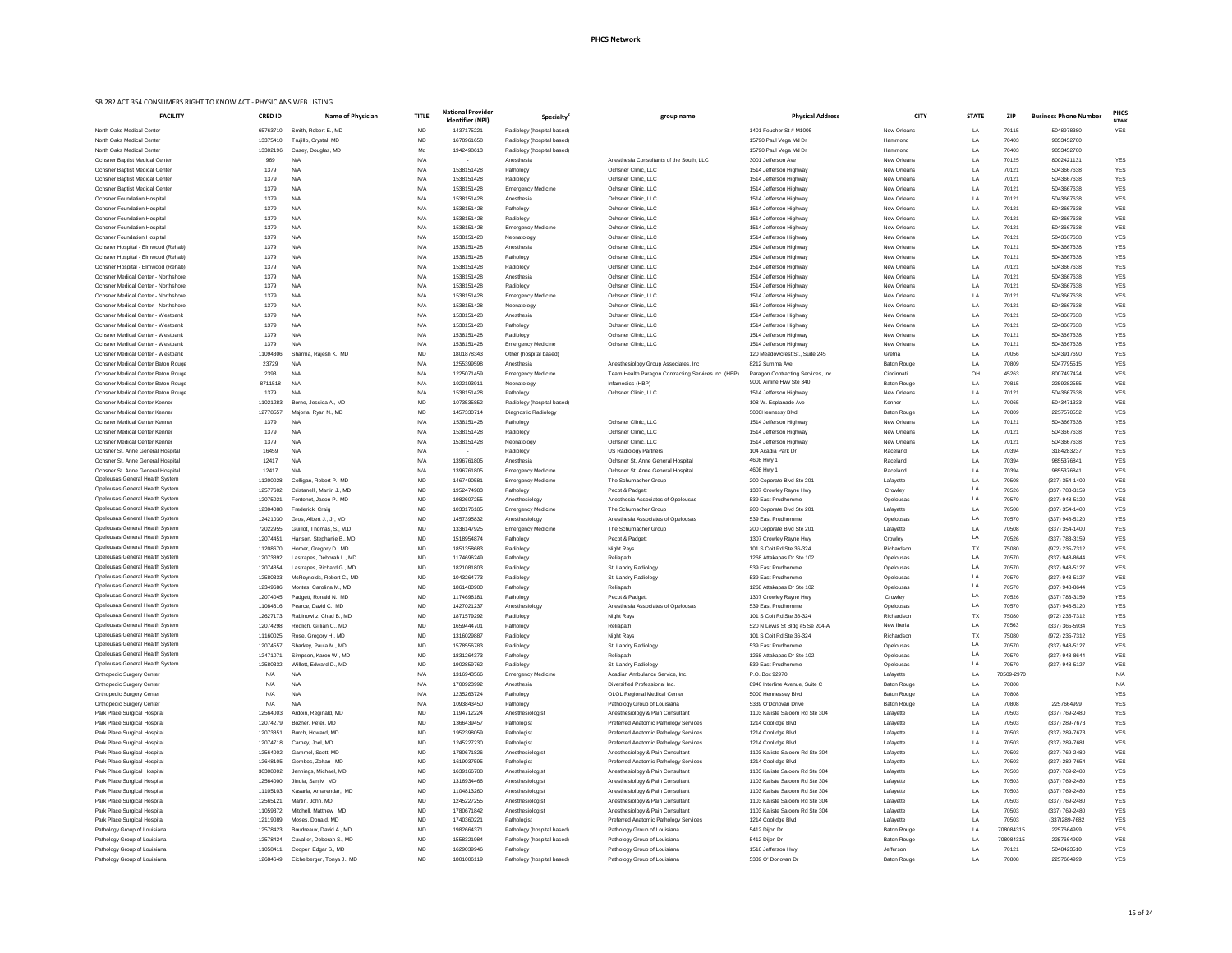| <b>FACILITY</b>                                                            | <b>CRED ID</b>       | <b>Name of Physician</b>                       | <b>TITLE</b> | <b>National Provider</b><br><b>Identifier (NPI)</b> | <b>Specialty</b>                                         | group name                                                                  | <b>Physical Address</b>                           | <b>CITY</b>                              | <b>STATE</b>    | <b>ZIP</b>     | <b>Business Phone Number</b> | <b>PHCS</b><br><b>NTWK</b> |
|----------------------------------------------------------------------------|----------------------|------------------------------------------------|--------------|-----------------------------------------------------|----------------------------------------------------------|-----------------------------------------------------------------------------|---------------------------------------------------|------------------------------------------|-----------------|----------------|------------------------------|----------------------------|
| Pathology Group of Louisiana                                               | 12578428             | Graham, Richard R., MD                         | MD           | 1356302681                                          | Pathology (hospital based)                               | Pathology Group of Louisiana                                                | 8585 Picardy Ave                                  | <b>Baton Rouge</b>                       | LA              | 70809          | 2257634000                   | <b>YES</b>                 |
| Pathology Group of Louisiana                                               | 12578420             | Harton, Anthony M., MD                         | MD           | 1699735688                                          | Pathology (hospital based)                               | Pathology Group of Louisiana                                                | 5412 Dijon Dr                                     | <b>Baton Rouge</b>                       | LA              | 708084315      | 2257664999                   | <b>YES</b>                 |
| Pathology Group of Louisiana                                               | 12578427             | Jastram-Belcher, Jennifer L., MD               | MD           | 1134268170                                          | Pathology (hospital based)                               | Pathology Group of Louisiana                                                | 5339 O' Donovan Dr                                | <b>Baton Rouge</b>                       | LA              | 70808          | 2257664999                   | <b>YES</b>                 |
| Pathology Group of Louisiana                                               | 12578429             | Koscick, Robert L., MD                         | <b>MD</b>    | 1508826348                                          | Pathology (hospital based)                               | Pathology Group of Louisiana                                                | 3600 Florida Blvd                                 | <b>Baton Rouge</b>                       | LA              | 70806          | 2253816295                   | <b>YES</b>                 |
| Pathology Group of Louisiana                                               | 12686528             | Mason, Stephen E., MD                          | MD           | 1568519445                                          | Pathology (hospital based)                               | Pathology Group of Louisiana                                                | 3560 Independence Dr Ste 200 B                    | Birmingham                               |                 | 35209          | 2059492851                   | <b>YES</b>                 |
| Pathology Group of Louisiana                                               | 23756                | N/A                                            | N/A          | 1093843450                                          | Pathologist                                              | Pathology Group of Louisiana                                                | 5412 Dijon Dr                                     | <b>Baton Rouge</b>                       | <b>LA</b>       | 70808          | 2257664999                   | <b>YES</b>                 |
| Pathology Group of Louisiana                                               | N/A<br>12578422      | N/A                                            | N/A<br>MD    | 1982732343<br>1326008210                            | Pathologist                                              | Pathology Associates of Southern Louisiana                                  | 5339 O' Donovan Dr<br>3600 Florida Blvd           | <b>Baton Rouge</b><br><b>Baton Rouge</b> | <b>LA</b><br>LA | 70808<br>70806 | 2257664999<br>2253816295     | N/A<br><b>YES</b>          |
| Pathology Group of Louisiana<br>Pathology Group of Louisiana               | 11056235             | Ogden, Beverly W., MD<br>Polk, Peggy H., MD    | MD           | 1225098155                                          | Pathology (hospital based)<br>Pathology (hospital based) | Pathology Group of Louisiana<br>Pathology Group of Louisiana                | 5412 Dijon Dr                                     | <b>Baton Rouge</b>                       | LA              | 70808          | 2257664999                   | <b>YES</b>                 |
| Pathology Group of Louisiana                                               | 12587633             | Rauch, Tracy M., MD                            | MD           | 1477672251                                          | Pathology (hospital based)                               | Pathology Group of Louisiana                                                | 5339 O' Donovan Dr                                | <b>Baton Rouge</b>                       | LA              | 70808          | 2257664999                   | <b>YES</b>                 |
| Pathology Group of Louisiana                                               | 11201371             | Simmons, John R., MD                           | MD           | 1982664397                                          | Pathology (hospital based)                               | Pathology Group of Louisiana                                                | 3600 Florida Blvd                                 | <b>Baton Rouge</b>                       | LA              | 70806          | 2253816295                   | <b>YES</b>                 |
| Pathology Group of Louisiana                                               | 12578425             | Stromeyer, F Wayne, MD                         | <b>MD</b>    | 1841250206                                          | Pathology (hospital based)                               | Pathology Group of Louisiana                                                | 3600 Florida Blvd                                 | <b>Baton Rouge</b>                       | <b>LA</b>       | 70806          | 2253816295                   | <b>YES</b>                 |
| Pathology Group of Louisiana                                               | 12209586             | Webb, Brian W., MD                             | MD           | 1053371468                                          | Pathology (hospital based)                               | Pathology Group of Louisiana                                                | 3600 Florida Blvd                                 | <b>Baton Rouge</b>                       | <b>LA</b>       | 70806          | 2253816295                   | <b>YES</b>                 |
| Rapides Regional Medical Center                                            | 12074015             | Ahmad, Mounaf G., MD                           | MD           | 1932191426                                          | Pediatrics                                               | Emergency Group of Rapides, LLC                                             | 2205 Old Jeanerette Rd                            | New Iberia                               | LA              | 705638687      | 3373650268                   | <b>YES</b>                 |
| Rapides Regional Medical Center                                            | 11075210             | Allen, Michael D., MD                          | MD           | 1487652707                                          | Radiology (hospital based)                               | Radiology Associates of SW LA dba Access Radiology                          | 1410 Jackson St                                   | Alexandria                               | <b>LA</b>       | 71301          | 3184488211                   | <b>YES</b>                 |
| Rapides Regional Medical Center                                            | 12433901             | Bayonne, Harold J., MD                         | MD           | 1710937586                                          | Anesthesiology (hospital based)                          | Professional Anesthesia Consultants, LLC                                    | 3306 Giamanco St                                  | Alexandria                               | LA              | 71301          | 3184425399                   | <b>YES</b>                 |
| Rapides Regional Medical Center                                            | 12689700             | Chen, William C., MD                           | MD           | 1912080128                                          | Anesthesiology                                           | Professional Anesthesia Consultants, LLC                                    | 1501 Kings Hwy                                    | Shreveport                               | LA              | 71103          | 3186755000                   | <b>YES</b>                 |
| Rapides Regional Medical Center                                            | 13041367             | Collins, George, R., D.O.                      | DO           | 1871581728                                          | Dermatopathology                                         | Delta Pathology Group                                                       | 211 4th St                                        | Alexandria                               | <b>LA</b>       | 71301          | 3187693175                   | <b>YES</b>                 |
| Rapides Regional Medical Center                                            | 12637284             | Cougle, Christopher A., MD                     | <b>MD</b>    | 1366407579                                          | Anesthesiology (hospital based)                          | Professional Anesthesia Consultants, LLC                                    | 211 4th St                                        | Alexandria                               | LA              | 71301          | 3184484440                   | <b>YES</b>                 |
| Rapides Regional Medical Center                                            | 12430844             | Courtney, Russell T., MD                       | MD           | 1730172545                                          | Anesthesiology                                           | Professional Anesthesia Consultants, LLC                                    | 211 4th St                                        | Alexandria                               | LA              | 71301          | 3184484440                   | <b>YES</b>                 |
| Rapides Regional Medical Center                                            | 12567806             | Crosier, M'Liss L., MD                         | MD           | 1578589990                                          | Pathology (hospital based)                               | Delta Pathology Group                                                       | 611 Saint Landry St                               | Lafayette                                | <b>LA</b>       | 70506          | 3372894383                   | <b>YES</b>                 |
| Rapides Regional Medical Center                                            | 11160023             | Dozier, Timothy J., MD                         | MD           | 1114925534                                          | Radiology (hospital based)                               | Radiology Associates of SW LA dba Access Radiology                          | 1410 Jackson St                                   | Alexandria                               | LA              | 71301          | 3184488211                   | N/A                        |
| Rapides Regional Medical Center                                            | 66565450             | Eggers, Jordan W., MD                          | <b>MD</b>    | 1922096403                                          | Pathology (hospital based)                               | Delta Pathology Group                                                       | 1 Saint Mary Pl                                   | Shreveport                               | <b>LA</b>       | 71101          | 3186817742                   | <b>YES</b>                 |
| Rapides Regional Medical Center                                            | 12829191             | Foster, Mark R., MD                            | MD           | 1861606121                                          | Emergency Room (hospital based)                          | Emergency Group of Rapides, LLC                                             | 1516 Jefferson Hwy                                | New Orleans                              | <b>LA</b>       | 70121          | 5048423460                   | <b>YES</b>                 |
| Rapides Regional Medical Center                                            | 12714988             | Fremin, Ross J., MD                            | MD           | 1356455737                                          | <b>Family Practice</b>                                   | Emergency Group of Rapides, LLC                                             | 2390 W Congress St                                | Lafayette                                | LA              | 70506          | 3372616655                   | <b>YES</b>                 |
| Rapides Regional Medical Center                                            | 12580344             | Glowacki, Gregory L., MD                       | MD           | 1710917414<br>1760402937                            | Emergency Room (hospital based)                          | Emergency Group of Rapides, LLC                                             | 1214 Coolidge Blvd<br>611 Saint Landry St         | Lafayette                                | LA<br>LA        | 70503<br>70506 | 4046457699<br>3372894383     | <b>YES</b><br><b>YES</b>   |
| Rapides Regional Medical Center<br>Rapides Regional Medical Center         | 11059230<br>12238600 | Gray, Sidney B., MD<br>Hair, William G., MD    | MD<br>MD     | 1437147832                                          | Pathology (hospital based)<br>Pathology (hospital based) | Delta Pathology Group<br>Delta Pathology Group                              | 1706 S Meridian # 120                             | Lafayette<br>Puyallup                    | W A             | 98371          | 3186218820                   | <b>YES</b>                 |
| Rapides Regional Medical Center                                            | 11196562             | Hang, Jian, MD                                 | <b>MD</b>    | 1457300444                                          | Anesthesiology                                           | Professional Anesthesia Consultants, LLC                                    | 211 4TH ST                                        | ALEXANDRIA                               | $\overline{A}$  | 71301          | 3184484440                   | <b>YES</b>                 |
| Rapides Regional Medical Center                                            | 12074451             | Hanson, Stephanie B., MD                       | <b>MD</b>    | 1518954874                                          | Pathology (hospital based)                               | Delta Pathology Group                                                       | 810 S Broadway St                                 | <b>Church Point</b>                      | ΙA              | 70525          | 3372371536                   | <b>YES</b>                 |
| Rapides Regional Medical Center                                            | 11092430             | Head, Stuart C., MD                            | MD           | 1396743712                                          | Radiology (hospital based)                               | Radiology Associates of SW LA dba Access Radiology                          | 1410 Jackson St                                   | Alexandria                               | LA              | 71301          | 318448821                    | <b>YES</b>                 |
| Rapides Regional Medical Center                                            | 12739862             | Herrington, Bruce, MD                          | MD           | 1659515351                                          | Pathology (hospital based)                               | Delta Pathology Group                                                       | 211 4th St                                        | Alexandria                               | <b>LA</b>       | 71301          | 3184436628                   | <b>YES</b>                 |
| Rapides Regional Medical Center                                            | 12640024             | Hogg, Benjamin R., MD                          | MD           | 1679777189                                          | Radiology (hospital based)                               | Radiology Associates of SW LA dba Access Radiology                          | 2401 S 31ST ST                                    | <b>TEMPLE</b>                            | TX              | 76508          | 2547242111                   | N/A                        |
| Rapides Regional Medical Center                                            | 11055156             | Jeansonne, Kevin J., MD                        | MD           | 1871591289                                          | Radiology (hospital based)                               | Radiology Associates of SW LA dba Access Radiology                          | 3704 North Blvd Ste A                             | Alexandria                               | <b>LA</b>       | 71301          | 3184427500                   | N/A                        |
| Rapides Regional Medical Center                                            | 12726520             | Khan, Liagat H., MD                            | MD           | 1861691982                                          | Neonatal-Perinatal Medicine                              | Pediatrix Medical Group of Louisiana, LLC                                   | 501 Medical Center Dr                             | Alexandria                               | <b>LA</b>       | 71301          | 3187697000                   | <b>YES</b>                 |
| Rapides Regional Medical Center                                            | 11139454             | Khan, Taj M., MD                               | MD           | 1518019520                                          | Other (hospital based)                                   | Emergency Group of Rapides, LLC                                             | 211 4th St                                        | Alexandria                               | <b>LA</b>       | 71301          | 3184733000                   | <b>YES</b>                 |
| Rapides Regional Medical Center                                            | 11054908             | Khare, Vivek K., MD                            | MD           | 1598753915                                          | Pathology (hospital based)                               | Delta Pathology Group                                                       | 2915 Missouri Ave                                 | Shreveport                               | <b>LA</b>       | 71109          | 3186218820                   | <b>YES</b>                 |
| Rapides Regional Medical Center                                            | 11011958             | Krouskop, Richard W., MD                       | MD           | 1700806676                                          | Neonatal-Perinatal Medicine                              | Pediatrix Medical Group of Louisiana, LLC                                   | 1501 Kings Hwy Ste 5303                           | Shreveport                               | LA              | 71103          | 3186755000                   | <b>YES</b>                 |
| Rapides Regional Medical Center                                            | 12615502             | LaHaye, Paula F., MSN                          | <b>MSN</b>   | 1033155684                                          | Allied (hospital based)                                  | Emergency Group of Rapides, LLC                                             | 9050 Airline Hwy                                  | <b>Baton Rouge</b>                       | <b>LA</b>       | 70815          | 2259271300                   | <b>YES</b>                 |
| Rapides Regional Medical Center                                            | 12156723             | Laigue, Firdous, MD                            | MD           | 1457350860                                          | <b>Pediatric Cardiology</b>                              | Pediatrix Medical Group of Louisiana, LLC                                   | 7777 Hennessy Blvd #103                           | <b>Baton Rouge</b>                       | LA              | 70808          | 2257676700                   | <b>YES</b>                 |
| Rapides Regional Medical Center                                            | 11055158             | Larson, Paul C., MD                            | MD           | 1093713323                                          | Radiology (hospital based)                               | Radiology Associates of SW LA dba Access Radiology                          | 1410 Jackson St                                   | Alexandria                               | LA              | 71301          | 3184488211                   | N/A                        |
| Rapides Regional Medical Center                                            | 12741075             | Laskaris, Gus A., MD                           | MD           | 1952513723                                          | Emergency Room (hospital based)                          | Emergency Group of Rapides, LLC                                             | 2400 Hospital Dr                                  | <b>Bossier City</b>                      | LA              | 71111          | 3182127500                   | <b>YES</b>                 |
| Rapides Regional Medical Center                                            | 11054769             | Lee, James A., MD                              | MD           | 1467440925                                          | Pathology                                                | Delta Pathology Group                                                       | 1501 Kings Hwy                                    | Shreveport                               | <b>LA</b>       | 71103          | 3186755000                   | <b>YES</b>                 |
| Rapides Regional Medical Center                                            | 11055230             | Lemaire, Mark D., MD                           | MD           | 1780634360                                          | Anesthesiology (hospital based)                          | Professional Anesthesia Consultants, LLC                                    | 3306 Giamanco St                                  | Alexandria                               | LA              | 71301          | 3184425399                   | <b>YES</b>                 |
| Rapides Regional Medical Center                                            | 12693595             | Letsinger, Darrin B., MD                       | MD           | 1083822886                                          | Anesthesiology (hospital based)                          | Professional Anesthesia Consultants, LLC                                    | 1444 Peterman Dr                                  | Alexandria                               | <b>LA</b>       | 71301          | 3184425399                   | <b>YES</b>                 |
| Rapides Regional Medical Center                                            | 12579779             | Long, William D., MD                           | MD           | 1992767404                                          | Radiology (hospital based)                               | Radiology Associates of SW LA dba Access Radiology                          | 3704 North Blvd Ste A                             | Alexandria                               | <b>LA</b>       | 71301          | 3184427500                   | <b>YES</b>                 |
| Rapides Regional Medical Center                                            | 11075230             | Mansour, Alfred A., Jr, MD                     | MD           | 1922006535                                          | Radiology (hospital based)                               | Radiology Associates of SW LA dba Access Radiology                          | 1410 Jackson St                                   | Alexandria                               | <b>LA</b>       | 71301          | 3184488211                   | N/A                        |
| Rapides Regional Medical Center                                            | 12579595<br>12238566 | Manuel, Nicholas, MD<br>Miguez, Michael W., MD | MD<br>MD     | 1871591123<br>1770571184                            | Radiology (hospital based)                               | Radiology Associates of SW LA dba Access Radiology<br>Delta Pathology Group | 3704 North Blvd Ste A<br>211 4th St               | Alexandria<br>Alexandria                 | <b>LA</b><br>LA | 71301<br>71301 | 3184427500<br>3184733000     | N/A<br><b>YES</b>          |
| Rapides Regional Medical Center<br>Rapides Regional Medical Center         | 16443                | N/A                                            | N/A          | 1720071525                                          | Pathology (hospital based)<br>Anesthesiolgist            | Professional Anesthesia Consultants, LLC                                    | 211 Fourth Street                                 | Alexandria                               | <b>LA</b>       | 71301          | 3184484440                   | <b>YES</b>                 |
| Rapides Regional Medical Center                                            | 8821352              | N/A                                            | N/A          | 1306814918                                          | Pathologist                                              | Delta Pathology Group                                                       | 211 Fourth Street                                 | Alexandria                               | <b>LA</b>       | 71301          | 3187693175                   | <b>YES</b>                 |
| Rapides Regional Medical Center                                            | 15511                | N/A                                            | N/A          | 1033215710                                          | Radiologist                                              | Radiology Associates of SW LA dba Access Radiology                          | 3704 North Blvd                                   | Alexandria                               | LA              | 71301          | 3184428399                   | <b>YES</b>                 |
| Rapides Regional Medical Center                                            | 18794                | N/A                                            | N/A          | 1467559161                                          | Neonatologist                                            | Pediatrix Medical Group of Louisiana, LLC                                   | 501 Medical Center Drive                          | Alexandria                               | <b>LA</b>       | 71301          | 3184435377                   | N/A                        |
| Rapides Regional Medical Center                                            | N/A                  | N/A                                            | N/A          | 1649249962                                          | <b>Emergency Medicine</b>                                | Emergency Group of Rapides, LLC                                             | P.O. Box 400                                      | San Antonio                              | <b>TX</b>       | 78292          | 8662850910                   | N/A                        |
| Rapides Regional Medical Center                                            | 11055208             | Oshikanlu, Olabisi O., MD                      | MD           | 1134183700                                          | Pain Medicine                                            | Emergency Group of Rapides, LLC                                             | 1501 Kings Hwy                                    | Shreveport                               | LA              | 71103          | 3186755000                   | <b>YES</b>                 |
| Rapides Regional Medical Center                                            | 12074045             | Padgett, Ronald N., MD                         | MD           | 1174696181                                          | Pathology (hospital based)                               | Delta Pathology Group                                                       | 539 E Prudhomme St                                | Opelousas                                | <b>LA</b>       | 70570          | 3379483011                   | <b>YES</b>                 |
| Rapides Regional Medical Center                                            | 11055231             | Patton, Joseph G., MD                          | MD           | 1831140888                                          | Anesthesiology (hospital based)                          | Professional Anesthesia Consultants, LLC                                    | 3306 Giamanco St                                  | Alexandria                               | LA              | 71301          | 3184425399                   | <b>YES</b>                 |
| Rapides Regional Medical Center                                            | 12706749             | Peterman, Taten, MD                            | MD           | $\sim$                                              | Anesthesiology (hospital based)                          | Professional Anesthesia Consultants, LLC                                    | 1444 Peterman Dr                                  | Alexandria                               | LA              | 71301          | 3184425399                   | <b>YES</b>                 |
| Rapides Regional Medical Center                                            | 11075250             | Rice, Stephen D., MD                           | MD           | 1144228495                                          | Radiology (hospital based)                               | Radiology Associates of SW LA dba Access Radiology                          | 1410 Jackson St                                   | Alexandria                               | <b>LA</b>       | 71301          | 3184488211                   | <b>YES</b>                 |
| Rapides Regional Medical Center                                            | 11054821             | Robertson, Robert A., MD                       | MD           | 1275521031                                          | Anesthesiology                                           | Professional Anesthesia Consultants, LLC                                    | 255 Bert Kouns Industrial Loop                    | Shreveport                               | LA              | 71106          | 3186830411                   | <b>YES</b>                 |
| Rapides Regional Medical Center                                            | 11055233             | Robichaux, Francis X., MD                      | MD           | 1316998149                                          | Anesthesiology (hospital based)                          | Professional Anesthesia Consultants, LLC                                    | 3306 Giamanco St                                  | Alexandria                               | <b>LA</b>       | 71301          | 3184425399                   | <b>YES</b>                 |
| Rapides Regional Medical Center                                            | 13011404             | Robinson, Nancy S., MD                         | <b>MD</b>    | 1316020530                                          | Pathology (hospital based)                               | Delta Pathology Group                                                       | 211 4th St                                        | Alexandria                               |                 | 71301          | 3188419532                   | <b>YFS</b>                 |
| Rapides Regional Medical Center                                            | 12579788             | Sachasinh, Rachadip S., MD                     | MD           | 1932107356                                          | Radiology (hospital based)                               | Radiology Associates of SW LA dba Access Radiology                          | 1410 Jackson St                                   | Alexandria                               | LA              | 71301          | 318448821                    | N/A                        |
| Rapides Regional Medical Center                                            | 12643017             | Scheuermann, Christian A., MD                  | MD           | 1669405098                                          | Diagnostic Radiology                                     | Radiology Associates of SW LA dba Access Radiology                          | 211 4th St                                        | Alexandria                               | LA              | 71301          | 3184733000                   | <b>YES</b>                 |
| Rapides Regional Medical Center                                            | 11200085             | Sharma, Deepak, M.D.                           | MD           | 1952383028                                          | <b>Internal Medicine</b>                                 | Emergency Group of Rapides, LLC                                             | 211 4th St                                        | Alexandria                               | LA              | 71301          | 3187694500                   | <b>YES</b>                 |
| Rapides Regional Medical Center                                            | 11151192             | Smith, Paul R., MD                             | MD           | 1962400218                                          | Radiology (hospital based)                               | Radiology Associates of SW LA dba Access Radiology                          | 1410 Jackson St                                   | Alexandria                               | LA              | 71301          | 3184488211                   | N/A                        |
| Rapides Regional Medical Center                                            | 12667688             | Tighe, Devin K., MD                            | MD           | 1306021407                                          | Radiology (hospital based)                               | Radiology Associates of SW LA dba Access Radiology                          | 3704 North Blvd Ste 1                             | Alexandria                               | LA              | 71301          | 3184459700                   | N/A                        |
| Rapides Regional Medical Center                                            | 11054972             | Werner, David J., MD                           | MD           | 1285622753                                          | Pathology                                                | Delta Pathology Group                                                       | 1501 Kings Hwy                                    | Shreveport                               | LA              | 71103          | 3186756402                   | <b>YES</b>                 |
| Rapides Regional Medical Center                                            | 11054909             | Williams, Robert B., MD                        | MD           | 1457349946                                          | Pathology                                                | Delta Pathology Group                                                       | 1501 Kings Hwy                                    | Shreveport                               | LA              | 71103          | 3186755000                   | <b>YES</b>                 |
| Regional Medical Center of Acadiana                                        | 12074026             | Altmann, Lisa D., MD                           | MD           | 1740353887                                          | Pathology (hospital based)                               | Reliapath                                                                   | 800 E Main St                                     | <b>Ville Platte</b>                      | LA              | 705864618      | 3373639475                   | <b>YES</b>                 |
| Regional Medical Center of Acadiana                                        | 12149760             | Baudoin, Bryan E., DO                          | DO           | 1922078849                                          | Anesthesiology (hospital based)                          | Sheridan Healthcare of Louisiana, Inc.                                      | 1444 Peterman Dr                                  | Alexandria                               | LA              | 71301          | 3184425399                   | <b>YES</b>                 |
| Regional Medical Center of Acadiana<br>Regional Medical Center of Acadiana | 12735724<br>12820370 | Benjamin, Crystal A., MD<br>Billeaud, Paul, MD | MD<br>MD     | 1083879837<br>1073710943                            | Anesthesiology<br>Radiology (hospital based)             | Sheridan Healthcare of Louisiana, Inc.<br>Acadiana Radiology Group          | 3800 Reservoir Rd N W # 3PHC<br>118 N Hospital Dr | Washington<br>Abbeville                  | DC<br>LA        | 20007<br>70510 | 2024448640<br>3375935421     | <b>YES</b><br><b>YES</b>   |
| Regional Medical Center of Acadiana                                        | 12900765             | Brooks, Derrick D., MD                         | MD           | 1679686158                                          | Other (hospital based)                                   | Schumacher Group                                                            | 17000 Medical Center Dr                           | <b>Baton Rouge</b>                       | LA              | 70816          | 8004433672                   | <b>YES</b>                 |
| Regional Medical Center of Acadiana                                        | 62744832             | Cothern, William F., DO                        | DO           | 1962493445                                          | Dermatology                                              | Schumacher Group                                                            | 4201 Camp Bowie Blvd # A                          | Fort Worth                               | TX              | 76107          | 8173771243                   | <b>YES</b>                 |
| Regional Medical Center of Acadiana                                        | 12120748             | Doherty, Maureen A., DO                        | DO           | 1225014863                                          | Anesthesiology                                           | Sheridan Healthcare of Louisiana, Inc.                                      | 827 Linden Ave                                    | Baltimore                                | <b>MD</b>       | 21201          | 4102258176                   | N/A                        |
|                                                                            |                      |                                                |              |                                                     |                                                          |                                                                             |                                                   |                                          |                 |                |                              |                            |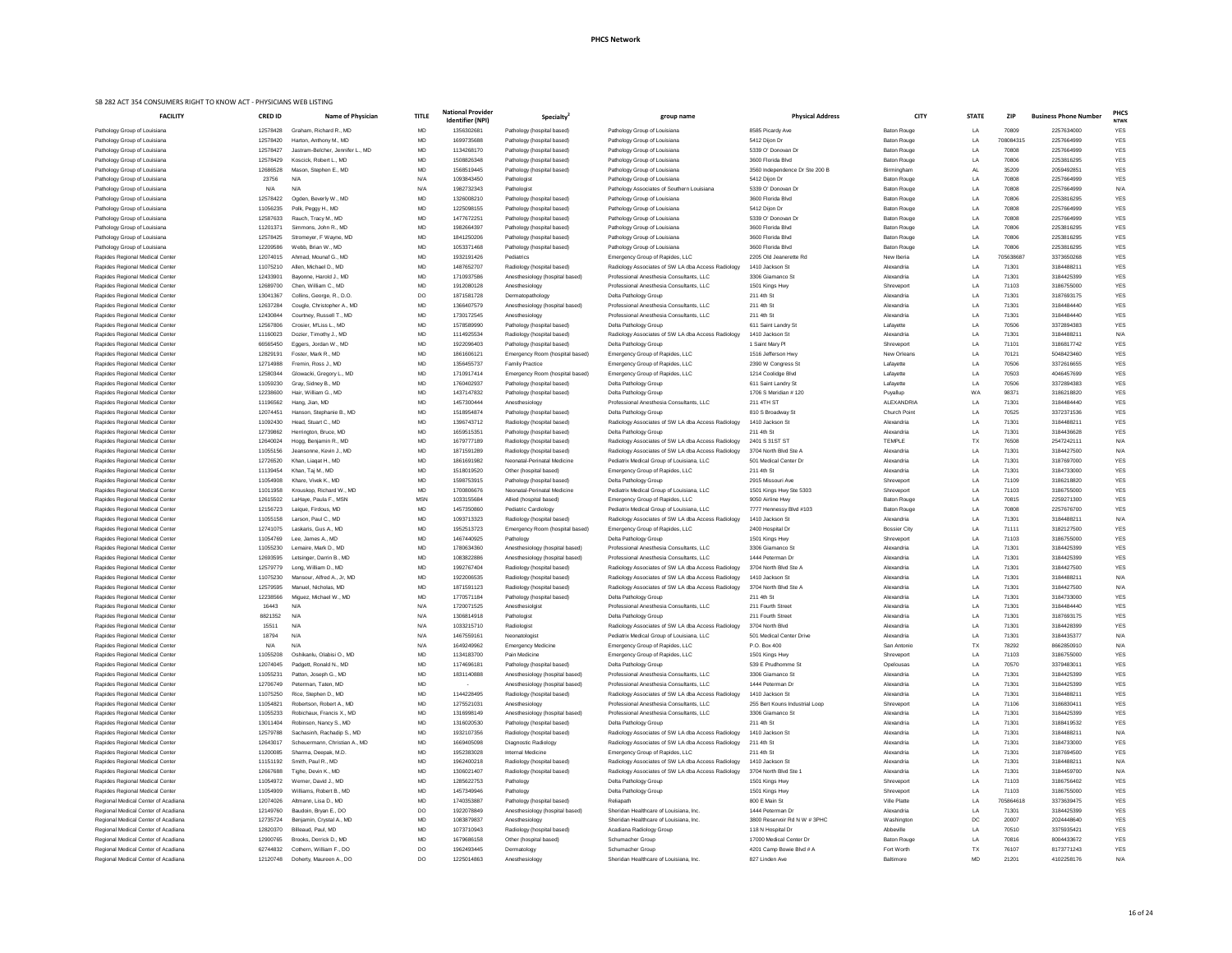| אווונטם שם אי טאואטטורות הודי אי איטאוא טוויווטואו טאווטטאוטט <del>וי</del> כט וטא צטט<br><b>FACILITY</b> | <b>CRED ID</b>       | <b>Name of Physician</b>                                   | <b>TITLE</b>    | <b>National Provider</b><br>Identifier (NPI) | <b>Specialty</b>                                         | group name                                               | <b>Physical Address</b>                        | <b>CITY</b>               | <b>STATE</b> | <b>ZIP</b>     | <b>Business Phone Number</b>     | <b>PHCS</b><br><b>NTWK</b> |
|-----------------------------------------------------------------------------------------------------------|----------------------|------------------------------------------------------------|-----------------|----------------------------------------------|----------------------------------------------------------|----------------------------------------------------------|------------------------------------------------|---------------------------|--------------|----------------|----------------------------------|----------------------------|
| Regional Medical Center of Acadiana                                                                       | 11059718             | Florek, Rodney S., MD                                      | MD              | 1043269343                                   | Radiology (hospital based)                               | Acadiana Radiology Group                                 | 118 N Hospital Dr                              | Abbeville                 | LA           | 70510          | 3372892180                       | <b>YES</b>                 |
| Regional Medical Center of Acadiana                                                                       | 12578432             | George, James S., MD                                       | <b>MD</b>       | 1619933181                                   | Other (hospital based)                                   | Schumacher Group                                         | 2390 W Congress St                             | Lafayette                 | LA           | 70506          | 8008379910                       | <b>YES</b>                 |
| Regional Medical Center of Acadiana                                                                       | 12751277             | Glogover, Philip, MD                                       | MD              | 1427022177                                   | Pain Medicine                                            | Sheridan Healthcare of Louisiana, Inc.                   | 3900 Capitol Mall Dr SW                        | Olympia                   | <b>WA</b>    | 98502          | 3609562563                       | N/A                        |
| Regional Medical Center of Acadiana                                                                       | 13012126             | Grau, Valerie A., MD                                       | MD              | 1013133735                                   | Anesthesiology (hospital based)                          | Sheridan Healthcare of Louisiana, Inc.                   | 4630 Ambassador Caffery Pkwy Ste 101           | Lafayette                 | LA           | 70508          | 3379931193                       | YES                        |
| Regional Medical Center of Acadiana                                                                       | 11059115             | Gunderson, Victor H., Jr, MD                               | MD              | 1407800824                                   | Radiology (hospital based)                               | Acadiana Radiology Group                                 | 118 N Hospital Dr                              | Abbeville                 | LA           | 70510          | 3372892180                       | YES                        |
| Regional Medical Center of Acadiana                                                                       | 11159132             | Hoppe, Blaine H., MD                                       | MD              | 1942234190                                   | Radiology (hospital based)                               | Acadiana Radiology Group                                 | 118 N Hospital Dr                              | Abbeville                 | LA           | 70510          | 3864565293                       | YES                        |
| Regional Medical Center of Acadiana                                                                       | 12604555             | Humble, Stephanie L., MD                                   | MD              | 1588758726                                   | Emergency Room (hospital based)                          | Schumacher Group                                         | 2810 Ambassador Caffery Pkwy                   | Lafayette                 | LA           | 70506          | 3379812949                       | <b>YES</b>                 |
| Regional Medical Center of Acadiana                                                                       | 11058753             | Jayagopal, Vijaya, MD                                      | <b>MD</b>       | 1447293139                                   | Anesthesiology (hospital based)                          | Sheridan Healthcare of Louisiana, Inc.                   | 433 Plaza St                                   | Bogalusa                  | LA           | 70427          | 9857327122                       | <b>YES</b>                 |
| Regional Medical Center of Acadiana                                                                       | 12074004             | Karam, Kevin P., MD                                        | <b>MD</b>       | 1821018805                                   | Emergency Room (hospital based)                          | Schumacher Group                                         | PO Box 578                                     | Mableton                  | GA           | 301260578      | 6783021055                       | YES                        |
| Regional Medical Center of Acadiana                                                                       | 12817792             | Lalonde, Chrissy V., MD                                    | MD              | 1982845277                                   | Pathology (hospital based)                               | Reliapath                                                | 1100 Andre St Ste 100                          | New Iberia                | LA           | 70563          | 3373655944                       | <b>YES</b>                 |
| Regional Medical Center of Acadiana                                                                       | 12073892             | Lastrapes, Deborah L., MD                                  | MD              | 1174696249                                   | Pathology (hospital based)                               | Reliapath                                                | 539 E Prudhomme St                             | Opelousas                 | LA           | 70570          | 3379483011                       | YES                        |
| Regional Medical Center of Acadiana                                                                       | 12576804             | McLemore, Henry E., II, MD                                 | MD              | 1609821883                                   | Radiology (hospital based)                               | Acadiana Radiology Group                                 | 118 N Hospital Dr                              | Abbeville                 | LA           | 70510          | 3375935421                       | <b>YES</b>                 |
| Regional Medical Center of Acadiana<br>Regional Medical Center of Acadiana                                | 12761599<br>12349686 | Miller, Romney K., MD<br>Montes, Carolina M., MD           | MD<br>MD        | 1477693042<br>1861480980                     | Radiology (hospital based)<br>Pathology (hospital based) | Acadiana Radiology Group<br>Reliapath                    | 118 N Hospital Dr<br>7550 Wolf River Blvd #200 | Abbeville<br>Germantown   | LA<br>TN     | 70510<br>38138 | 3372892180<br>9015426800         | <b>YES</b><br><b>YES</b>   |
| Regional Medical Center of Acadiana                                                                       | 12431196             | Myers, Charles L., MD                                      | MD              | 1144291634                                   | Anesthesiology (hospital based)                          | Sheridan Healthcare of Louisiana, Inc.                   | 211 4th St                                     | Alexandria                | LA           | 71301          | 3184484440                       | <b>YES</b>                 |
| Regional Medical Center of Acadiana                                                                       | 1791                 | N/A                                                        | N/A             | 1518940063                                   | Anesthesiologist                                         | Sheridan Healthcare of Louisiana, Inc.                   | 1613 N. Harrison Parkway, Suite 200            | Sunrise                   | FL.          | 33323          | 8004372672                       | <b>YES</b>                 |
| Regional Medical Center of Acadiana                                                                       | N/A                  | N/f                                                        | N/A             | 1316030844                                   | <b>Emergency Medicine</b>                                | Schumacher Group                                         | 200 Corporate Blvd, Suite 201                  | Lafayette                 | LA           | 70508          | 8008939698                       | N/A                        |
| Regional Medical Center of Acadiana                                                                       | N/A                  | N/A                                                        | N/A             | 1811187529                                   | Pathology                                                | Reliapath                                                | N/A                                            | N/A                       | N/A          | N/A            | 3372331899                       | N/A                        |
| Regional Medical Center of Acadiana                                                                       | 23726                | N/A                                                        | N/A             | 1647422726                                   | Radiologist                                              | Acadiana Radiology Group                                 | 4801 Ambassador Caffery Pkwy                   | New Iberia                | LA           | 70563          | 3373655944                       | YES                        |
| Regional Medical Center of Acadiana                                                                       | 12074298             | Redlich, Gillian C., MD                                    | MD              | 1659444701                                   | Pathology (hospital based)                               | Reliapath                                                | 800 E Main St                                  | Ville Platte              | LA           | 705864618      | 3373639475                       | YES                        |
| Regional Medical Center of Acadiana                                                                       | 12821198             | Sadeghi, Seyed A., MD                                      | MD              | 1710195144                                   | Emergency Room (hospital based)                          | Schumacher Group                                         | 2390 W Congress St                             | Lafayette                 | LA           | 70506          | 8004433672                       | YES                        |
| Regional Medical Center of Acadiana                                                                       | 12167620             | Salcedo, Luis F., MD                                       | MD              | 1326013194                                   | Anesthesiology                                           | Sheridan Healthcare of Louisiana, Inc.                   | 651 E 25th St                                  | Hialeah                   | FL           | 33013          | 3056936100                       | <b>YES</b>                 |
| Regional Medical Center of Acadiana                                                                       | 12471071             | Simpson, Karen W., MD                                      | MD              | 1831264373                                   | Pathology                                                | Reliapath                                                | 1501 Kings Hwy                                 | Shreveport                | LA           | 71103          | 3186754557                       | YES                        |
| Regional Medical Center of Acadiana                                                                       | 11059118             | Stephan, Mark T., MD                                       | MD              | 1578550794                                   | Radiology (hospital based)                               | Acadiana Radiology Group                                 | 118 N Hospital Dr                              | Abbeville                 | LA           | 70510          | 3372315775                       | <b>YES</b>                 |
| Regional Medical Center of Acadiana                                                                       | 11125153             | Stewart, Luther H., MD                                     | MD              | 1932105988                                   | Anesthesiology (hospital based)                          | Sheridan Healthcare of Louisiana, Inc.                   | 1415 Tulane Ave                                | New Orleans               | LA           | 70112          | 5045885800                       | <b>YES</b>                 |
| Regional Medical Center of Acadiana                                                                       | 12430799             | Sudd, Deeb, MD                                             | MD              | 1114978855                                   | Emergency Room (hospital based)                          | Schumacher Group                                         | 1214 Coolidge Blvd                             | Lafayette                 | LA           | 70503          | 4046457699                       | <b>YES</b>                 |
| Regional Medical Center of Acadiana                                                                       | 12065583             | Vanbergen, Richard A., MD                                  | <b>MD</b>       | 1265404909                                   | Radiology (hospital based)                               | Acadiana Radiology Group                                 | 118 N Hospital Dr                              | Abbeville                 | LA           | 70510          | 7063223000                       | YES                        |
| Regional Medical Center of Acadiana                                                                       | 13013219             | Venugopal, Sheela, MD                                      | MD              | 1316918808                                   | Anesthesiology                                           | Sheridan Healthcare of Louisiana, Inc.                   | 4600 Ambassador Caffery Pkwy                   | Lafayette                 | LA           | 70508          | 8002962611                       | YES                        |
| Regional Medical Center of Acadiana                                                                       | 12131063             | Weiss, Carey I., MD                                        | MD              | 1649231887                                   | Anesthesiology                                           | Sheridan Healthcare of Louisiana, Inc.                   | 2211 Lomas Blvd N E                            | Albuquerque               | <b>NM</b>    | 87106          | 5052722610                       | <b>YES</b>                 |
| Regional Medical Center of Acadiana                                                                       | 11059288             | Wojak, Joan C., MD                                         | <b>MD</b>       | 1881648277                                   | Radiology (hospital based)                               | Acadiana Radiology Group                                 | 118 N Hospital Dr                              | Abbeville                 | LA           | 70510          | 3372892000                       | YES                        |
| Rehabilitation Hospital of Jennings                                                                       | N/A                  | N/A                                                        | N/A             | 1215917588                                   | Pathology                                                | The Pathology Laboratory                                 | 830 Bayou Pines West                           | <b>Lake Charles</b>       | LA           | 70601          | 3374369557                       | N/A                        |
| Rehabilitation Hospital of Jennings                                                                       | 23746                | N/A                                                        | N/A             | 1154383925                                   | Radiology                                                | Jeff Davis Radiology Associates                          | P.O. Box 1128                                  | Jennings                  | LA           | 70546          | 3378244403                       | <b>YES</b>                 |
| Rehabilitation Hospital of Jennings                                                                       | N/A                  | N/A                                                        | N/A             | 1043289572                                   | <b>Emergency Medicine</b>                                | Jefferson Davis Emergency Group                          | P.O. Box 400                                   | San Antonio               | TX           | 78292-0400     | 8662850910                       | N/A                        |
| <b>Richland Parish Hospital</b>                                                                           | 11212078             | Albritton, Corey G, MD                                     | <b>MD</b>       | 1457322273                                   | <b>Emergency Medicine</b>                                |                                                          | 508 Broadway Street                            | Delhi                     | LA           | 71232          | (318) 878-3737                   | <b>YES</b>                 |
| <b>Richland Parish Hospital</b>                                                                           | 11143661             | Armington, William George, MD                              | MD              | 1821095845                                   | Radiologist                                              |                                                          | 324 Dulles Drive                               | Lafayette                 | LA           | 70506          | (877) 284-9984                   | <b>YES</b>                 |
| <b>Richland Parish Hospital</b><br><b>Richland Parish Hospital</b>                                        | 11055636<br>11143672 | Armstrong, John Mills III, MD<br>Brown, Edward Lansing, MD | MD<br><b>MD</b> | 1366443061<br>1508817966                     | Pathologist<br>Radiologist                               |                                                          | 109 Circle Drive<br>324 Dulles Drive           | West Monroe<br>Lafayette  | LA<br>LA     | 71291<br>70506 | (318) 323-1834<br>(877) 284-9984 | <b>YES</b><br>YES          |
| <b>Richland Parish Hospital</b>                                                                           | 11055637             | Elias, Abdalla L, MD                                       | <b>MD</b>       | 1952302978                                   | Pathologist                                              |                                                          | 109 Circle Drive                               | West Monroe               | LA           | 71291          | (318) 323-1834                   | <b>YES</b>                 |
| <b>Richland Parish Hospital</b>                                                                           | 11055635             | Maxwell, John Emmette II, MD                               | MD              | 1942201660                                   | Pathologist                                              |                                                          | 109 Circle Drive                               | West Monroe               | LA           | 71291          | (318) 323-1834                   | YES                        |
| <b>Richland Parish Hospital</b>                                                                           | 11212091             | McDonald, Kenneth E III, MD                                | <b>MD</b>       | 1336110907                                   | <b>Emergency Medicine</b>                                |                                                          | 508 Broadway Street                            | Delhi                     | LA           | 71232          | (318) 878-3737                   | <b>YES</b>                 |
| <b>Richland Parish Hospital</b>                                                                           | 11055638             | Pankey, Lee Roberts, MD                                    | <b>MD</b>       | 1518968437                                   | Pathologist                                              |                                                          | 109 Circle Drive                               | West Monroe               | LA           | 71291          | (318) 323-1834                   | YES                        |
| <b>Richland Parish Hospital</b>                                                                           | 12604686             | Parker, Robert Dean, DO                                    | DO              | 1366479073                                   | <b>Emergency Medicine</b>                                |                                                          | 407 Cincinnati Street                          | Delhi                     | LA           | 71232          | (318) 878-5171                   | <b>YES</b>                 |
| <b>Richland Parish Hospital</b>                                                                           | 12398728             | Tucker, Tyrone, MD                                         | MD              | 1871578237                                   | <b>Emergency Medicine</b>                                |                                                          | 407 Cincinnati Street                          | Delhi                     | LA           | 71232          | (318) 878-5171                   | YES                        |
| <b>Richland Parish Hospital</b>                                                                           | 11129968             | Wagnon, Cynthia, MD                                        | MD              | 1225009053                                   | <b>Emergency Medicine</b>                                |                                                          | 508 Broadway Street                            | Delhi                     | LA           | 71232          | (318) 878-3737                   | YES                        |
| RIVERSIDE MEDICAL CENTER                                                                                  | 12710601             | Braud, John A., MD                                         | MD              | 1336359819                                   | Radiologist                                              |                                                          | 15837 Paul Vega M.D. Dr.                       | Hammond                   | LA           |                |                                  | YES                        |
| RIVERSIDE MEDICAL CENTER                                                                                  | 12679847             | Brooks, Lisa, M., M.S.N.                                   | <b>MSN</b>      | 1386647899                                   | CRNA                                                     |                                                          | 1900 Main St                                   | Franklinton               | LA           |                |                                  | <b>YES</b>                 |
| RIVERSIDE MEDICAL CENTER                                                                                  | 11214636             | Butler, Abida B., MD                                       | MD              | 1982683173                                   | <b>ER Physician</b>                                      |                                                          | 2014 Oak Creek Rd Apt 247                      | <b>River Ridge</b>        | LA           |                |                                  | <b>YES</b>                 |
| RIVERSIDE MEDICAL CENTER                                                                                  | 12396312             | Hernandez, Edward R., Jr., MD                              | MD              | 1568406619                                   | Radiologist                                              |                                                          | 15837 Paul Vega M.D. Dr.                       | Hammond                   | LA           |                |                                  | <b>YES</b>                 |
| RIVERSIDE MEDICAL CENTER                                                                                  | 11059708             | Miller, John, MD                                           | <b>MD</b>       | 1164413324                                   | Radiologist                                              |                                                          | 15837 Paul Vega M.D. Dr.                       | Hammond                   | LA           |                |                                  | YES                        |
| RIVERSIDE MEDICAL CENTER                                                                                  | 11214995             | Payne, Eric A., MD                                         | MD              | 1356306864                                   | <b>ER Physician</b>                                      |                                                          | 1900 Main St                                   | Franklinton               | LA           |                |                                  | <b>YES</b>                 |
| RIVERSIDE MEDICAL CENTER                                                                                  | 12156632             | Sellers, Randall E., MD                                    | <b>MD</b>       | 1558352138                                   | Radiologist                                              |                                                          | 15837 Paul Vega M.D. Dr.                       | Hammond                   | LA           |                |                                  | <b>YES</b>                 |
| RIVERSIDE MEDICAL CENTER                                                                                  | 65763710             | Smith, Robert E., MD                                       | <b>MD</b>       | 1437175221                                   | Radiologist                                              |                                                          | P.O. Box 2277                                  | Hammond                   | LA           |                |                                  | YES                        |
| RIVERSIDE MEDICAL CENTER                                                                                  | 48772830             | Weinberger, Michael K., MD                                 | MD              | 1164450110                                   | <b>ER Physician</b>                                      |                                                          | 1900 Main St                                   | Franklinton               | LA           |                |                                  | YES                        |
| Slidell Memorial Hospital                                                                                 | 12783568             | Digby, Myles C. MD                                         | MD              | 1841490422                                   | Radiologist                                              |                                                          | 1001 Gause Blvd                                | Slidell                   | LA           | 70458          |                                  | <b>YES</b>                 |
| Slidell Memorial Hospital                                                                                 | 11058112             | Kamath, Kishore V. MD                                      | MD              | 1235105479                                   | Radiologist                                              |                                                          | 1002 Gause Blvd                                | Slidell                   | LA           | 70458          |                                  | YES                        |
| Slidell Memorial Hospital                                                                                 | 11147088             | Legnon, Richelle C. MD                                     | MD              | 1528034774                                   | Radiologist                                              |                                                          | 1003 Gause Blvd                                | Slidell                   | LA           | 70458          |                                  | <b>YES</b>                 |
| Slidell Memorial Hospital                                                                                 | 11058114             | MacCurdy, Dale M. MD                                       | MD              | 1104892363                                   | Radiologist                                              |                                                          | 1004 Gause Blvd                                | Slidell                   | LA           | 70458          |                                  | YES                        |
| Slidell Memorial Hospital                                                                                 | 12670733             | Redmond, Jeff S. MD                                        | MD              | 1992904627                                   | Radiologist                                              |                                                          | 1005 Gause Blvd                                | Slidell                   | ΙA           | 70458          |                                  | <b>YES</b>                 |
| Slidell Memorial Hospital                                                                                 |                      | Rovira IV, Klar A. MD                                      | <b>MD</b>       | 1922075803                                   | Radiologist                                              |                                                          | 1006 Gause Blvd                                | Slidell                   | LA           | 70458          |                                  | N/A                        |
| Slidell Memorial Hospital                                                                                 | 11077621             | Summersgill, Louis E. MD                                   | <b>MD</b>       | 1902873813                                   | Radiologist                                              |                                                          | 1007 Gause Blvd                                | Slidell                   | LA           | 70458          |                                  | YES                        |
| Springhill Medical Center                                                                                 | 11054996             | Abdehou, David M. MD                                       | MD              | 1568471993                                   | <b>Emergency Medicine</b>                                | Springhill Emergency Group, LLC                          | P.O. Box 400                                   | San Antonio               | TX           | 78292          | (866) 286-0910                   | YES                        |
| <b>Springhill Medical Center</b>                                                                          | 11054907             | Ball, William N. MD                                        | MD              | 1851389399                                   | Pathology                                                | The Delta Pathology Group, LLC                           | 2915 Missouri Ave.                             | Shreveport                | LA           | 71109          | (318) 621-8820                   | YES                        |
| Springhill Medical Center                                                                                 | 11124102             | Bearden, Carrie L., MD                                     | MD              | 1477541860                                   | Pathology                                                | The Delta Pathology Group, LLC                           | 2915 Missouri Ave.                             | Shreveport                | LA           | 71109          | (318) 621-8820                   | YES                        |
| Springhill Medical Center                                                                                 | 12362461             | Bhushan, Vikas MD                                          | MD              | 1003869439                                   | Teleradiology                                            |                                                          | 900 Chapel St., Ste 620                        | New Haven                 | CT           | 06510          | (203) 773-0427                   | YES                        |
| Springhill Medical Center                                                                                 | 11054955             | Chandler, John Mac MD                                      | MD              | 1801824651                                   | <b>Emergency Medicine</b>                                | Springhill Emergency Group, LLC                          | P.O. Box 400                                   | San Antonio               | TX           | 78292          | (866) 286-0910                   | <b>YES</b>                 |
| Springhill Medical Center<br><b>Springhill Medical Center</b>                                             | 12029759<br>11206380 | Cimino, Mark Allen MD<br>Edwards, Robert L. MD             | MD<br>MD        | 1740282490<br>1023082542                     | <b>Emergency Medicine</b><br>Radiology                   | Springhill Emergency Group, LLC<br>Robert L. Edwards, MD | P.O. Box 400<br>2001 Doctors Drive             | San Antonio<br>Springhill | TX<br>LA     | 78292<br>71075 | (866) 286-0910<br>(318) 539-1074 | <b>YES</b><br>YES          |
| Springhill Medical Center                                                                                 | 12016829             | Eigles, Stephen B., MD                                     | MD              | 1619970787                                   | Teleradiology                                            |                                                          | 4495 Roosevelt Blvd, Ste 304, #528             | Jacksonville              | FL.          | 32210          | (410) 504-6513                   | YES                        |
| <b>Springhill Medical Center</b>                                                                          | 12484167             | Eline, Mary Jo, DO                                         | DO              | 1659357655                                   | Teleradiology                                            |                                                          | 1745 N. Brown Rd, Ste 150                      | Lawrenceville             | GA           | 30043          | (678) 748-5850                   | YES                        |
| <b>Springhill Medical Center</b>                                                                          | 11200120             | Eugene, Edwidg MD                                          | MD              | 1518975895                                   | <b>Emergency Medicine</b>                                | Springhill Emergency Group, LLC                          | P.O. Box 400                                   | San Antonio               | TX           | 78292          | (866) 286-0910                   | YES                        |
| Springhill Medical Center                                                                                 | 12010474             | Gulick, Janis J. MD                                        | MD              | 1700874245                                   | Pathology                                                | The Delta Pathology Group, LLC                           | 2915 Missouri Ave.                             | Shreveport                | LA           | 71109          | (318) 621-8820                   | YES                        |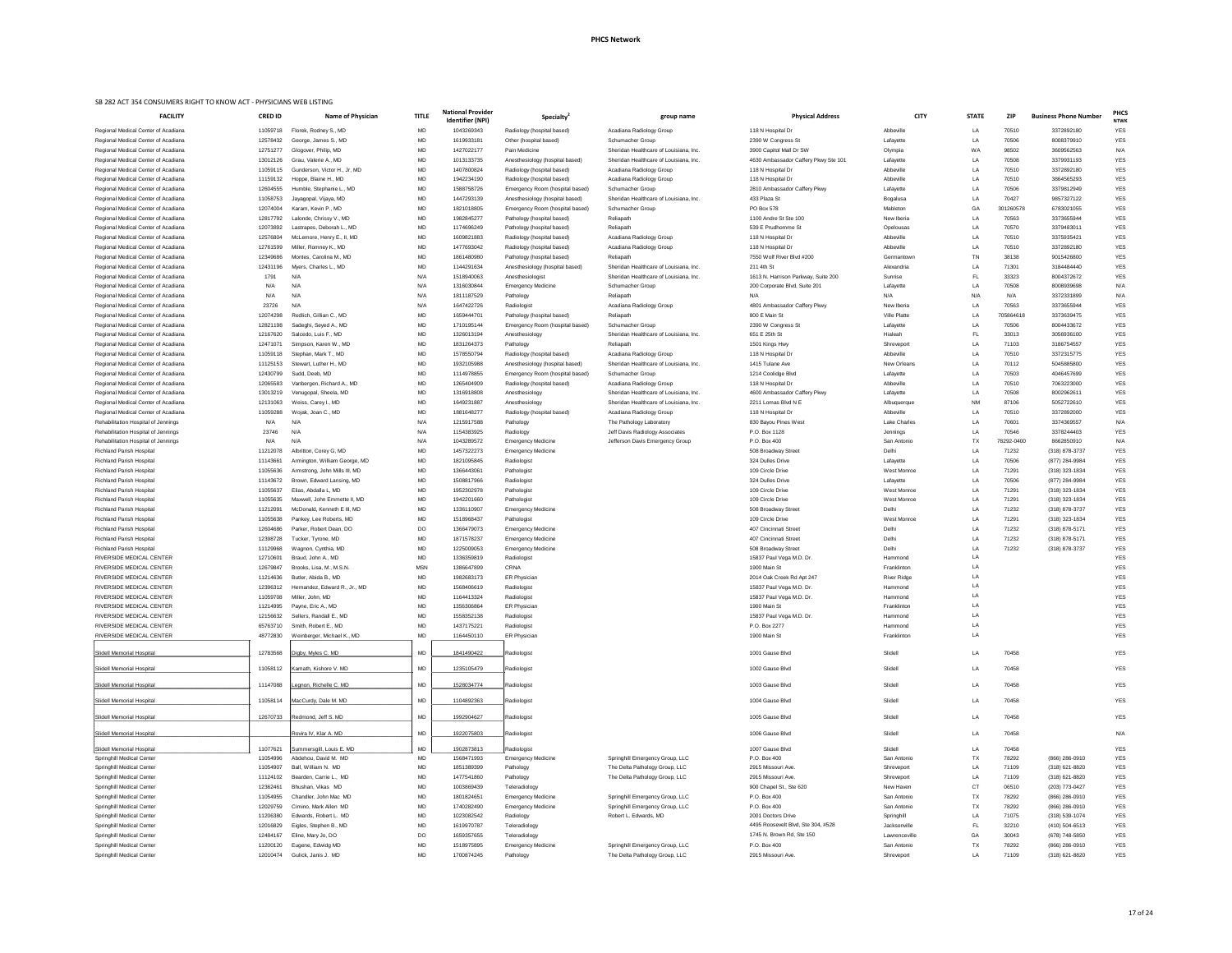| <b>FACILITY</b>                      | <b>CRED ID</b> | <b>Name of Physician</b>     | <b>TITLE</b> | <b>National Provider</b><br><b>Identifier (NPI)</b> | <b>Specialty</b>                | group name                                | <b>Physical Address</b>                                                     | <b>CITY</b>         | <b>STATE</b> | <b>ZIP</b> | <b>Business Phone Number</b> | <b>PHCS</b><br><b>NTWK</b> |
|--------------------------------------|----------------|------------------------------|--------------|-----------------------------------------------------|---------------------------------|-------------------------------------------|-----------------------------------------------------------------------------|---------------------|--------------|------------|------------------------------|----------------------------|
| <b>Springhill Medical Center</b>     | 11189837       | Harrison, George Kenneth MD  | MD           | 1063400513                                          | Pathology                       | The Delta Pathology Group, LLC            | 2915 Missouri Ave.                                                          | Shreveport          | LA           | 71109      | (318) 621-8820               | <b>YES</b>                 |
| Springhill Medical Center            | 11064631       | Heard, Joseph S. MD          | MD           | 1659369106                                          | Pathology                       | The Delta Pathology Group, LLC            | 2915 Missouri Ave.                                                          | Shreveport          | LA           | 71109      | (318) 621-8820               | <b>YES</b>                 |
| Springhill Medical Center            | 12450922       | Hudkins, Matthew G. MD       | MD           | 1356331136                                          | Teleradiology                   |                                           | 7710T Cherry Park Dr, #522                                                  | Houston             | TX           | 77095      | (877) 572-8456               | <b>YES</b>                 |
| <b>Springhill Medical Center</b>     | 12572592       | Kalyanpur, Arjun, MD         | MD           | 1376528315                                          | Teleradiology                   |                                           | 900 Chapel St., Ste 620                                                     | New Haven           | <b>CT</b>    | 06510      | (203) 773-0427               | <b>YES</b>                 |
| Springhill Medical Center            | 11122647       | Kamath, Sanjay V., MD        | MD           | 1700801535                                          | Teleradiology                   |                                           | 900 Chapel St., Ste 620                                                     | New Haven           | <b>CT</b>    | 06510      | (203) 773-0427               | <b>YES</b>                 |
| <b>Springhill Medical Center</b>     | 11054908       | Khare, Vivek K. MD           | MD           | 1598753915                                          | Pathology                       | The Delta Pathology Group, LLC            | 2915 Missouri Ave.                                                          | Shreveport          | LA           | 71109      | (318) 621-8820               | <b>YES</b>                 |
| <b>Springhill Medical Center</b>     | 12143432       | Lalaji, Anand P., MD         | MD           | 1649245747                                          | Teleradiology                   |                                           | 1745 N. Brown Rd, Ste 150                                                   | Lawrenceville       | GA           | 30043      | (678) 748-5850               | <b>YES</b>                 |
| Springhill Medical Center            | 12052296       | Law, David W. MD             | MD           | 1356314165                                          | <b>Emergency Medicine</b>       | Springhill Emergency Group, LLC           | P.O. Box 400                                                                | San Antonio         | TX           | 78292      | (866) 286-0910               | <b>YES</b>                 |
| Springhill Medical Center            | 11054769       | Lee, James A., MD            | MD           | 1467440925                                          | Pathology                       | The Delta Pathology Group, LLC            | 2915 Missouri Ave.                                                          | Shreveport          | LA           | 71109      | (318) 621-8820               | <b>YES</b>                 |
| Springhill Medical Center            | 12335770       | McLaren, Bernadette K. MD    | MD           | 1922096346                                          | Pathology                       | The Delta Pathology Group, LLC            | 2915 Missouri Ave.                                                          | Shreveport          | LA           | 71109      | (318) 621-8820               | <b>YES</b>                 |
| <b>Springhill Medical Center</b>     | 11054759       | Sardenga, Louis J. MD        | MD           | 1982692455                                          | Pathology                       | The Delta Pathology Group, LLC            | 2915 Missouri Ave.                                                          | Shreveport          | LA           | 71109      | (318) 621-8820               | <b>YES</b>                 |
| Springhill Medical Center            | 11079763       | Schulze, Eric S. MD          | MD           | 1538112966                                          | Teleradiology                   |                                           | 7710T Cherry Park Dr, #522                                                  | Houston             | <b>TX</b>    | 77095      | (877) 572-8456               | <b>YES</b>                 |
| <b>Springhill Medical Center</b>     | 38380084       | Siskron, Thomas F., III, MD  | MD           | 1023006590                                          | Pathology                       | The Delta Pathology Group, LLC            | 2915 Missouri Ave.                                                          | Shreveport          | LA           | 71109      | (318) 621-8820               | <b>YES</b>                 |
| Springhill Medical Center            | 12210668       | Tyler, Harold David MD       | MD           | 1629064019                                          | <b>Emergency Medicine</b>       | Springhill Emergency Group, LLC           | P.O. Box 400                                                                | San Antonio         | TX           | 78292      | (866) 286-0910               | <b>YES</b>                 |
| Springhill Medical Center            | 11054972       | Werner, David J. MD          | MD           | 1285622753                                          | Pathology                       | The Delta Pathology Group, LLC            | 2915 Missouri Ave.                                                          | Shreveport          | <b>LA</b>    | 71109      | (318) 621-8820               | <b>YES</b>                 |
| <b>Springhill Medical Center</b>     | 11092694       | Wesche, William A. MD        | MD           | 1174511653                                          | Pathology                       | The Delta Pathology Group, LLC            | 2915 Missouri Ave.                                                          | Shreveport          | LA           | 71109      | (318) 621-8820               | <b>YES</b>                 |
| St. James Parish Hospita             | N/A            | N/A                          | N/A          | 1407880339                                          | Radiology                       | Baton Rouge Radiology Group               | 7887 Picardy Avenue                                                         | <b>Baton Rouge</b>  | LA           | 70809      | 2257696700                   | N/A                        |
| St. James Parish Hospital            | N/A            | N/A                          | N/A          | 1710903059                                          | <b>Emergency Medicine</b>       | C & M Medical Services                    | 3223 8th Street                                                             | Metairie            | <b>LA</b>    | 70002      | 5048337770                   | N/A                        |
| St. James Parish Hospital            | N/A            | N/A                          | N/A          | 1093843450                                          | Pathology                       | Pathology Group of Louisiana              | 5339 O'Donovan Drive                                                        | <b>Baton Rouge</b>  | LA           | 70808      | 2257664999                   | <b>YES</b>                 |
| St. James Parish Hospital            | N/A            | N/A                          | N/A          | 1891087458                                          | Anesthesia                      | Zephyr Anesthesia, LLC                    | P.O. Box 113384                                                             | Metairie            | LA           | 70011      | 5046694369                   | <b>YES</b>                 |
| St. Tammany Parish Hospital          | N/A            | N/A                          | N/A          | 1912935578                                          | <b>Pediatric Hospitalist</b>    | Children's International                  | 59101 Amber Street                                                          | Slidell             | LA           | 70461      | 9857817337                   | <b>YES</b>                 |
| St. Tammany Parish Hospital          | N/A            | N/A                          | N/A          | 1336192863                                          | Radiology                       | Regional Radiology and Pathology          | P.O. Box 1608                                                               | Kenner              | LA           | 70063      | 5047382434                   | <b>YES</b>                 |
| St. Tammany Parish Hospital          | N/A            | N/A                          | N/A          | 1871627067                                          | Pathology                       | The Delta Pathology Group, LLC            | 2915 Missouri Street                                                        | Shreveport          | LA           | 71109      | 3188419522                   | <b>YES</b>                 |
| St. Tammany Parish Hospital          | N/A            | N/A                          | N/A          | 1891187654                                          | <b>Emergency Medicine</b>       | St Tammany Emergency                      | 1201 Canellia Blvd, Suite 207                                               | Lafayette           | LA           | 70508      | 2147122448                   | N/A                        |
| St. Tammany Parish Hospital          | N/A            | N/A                          | N/A          | 1669475190                                          | Anesthesia                      | <b>Total Anesthesia Care</b>              | 1202 S. Tyler Street                                                        | Covington           | LA           | 70433      | 9858923225                   | N/A                        |
|                                      | N/A            | N/A                          |              | 1467559161                                          |                                 | Pediatrix Medical Group of Louisiana, LLC |                                                                             | Richardson          | TX           | 75082      | 9724375099                   | <b>YES</b>                 |
| St. Tammany Parish Hospital          |                | N/A                          | N/A<br>N/A   | 1134130222                                          | Neonatology<br>Anesthesia       | Lott-Sheffield Anesthesia                 | 3001 E President George Bush Turnpike, STE 250<br>5253 Dijon Drive, Suite A | <b>Baton Rouge</b>  | LA           | 70808      | 2257681611                   | <b>YES</b>                 |
| <b>Surgical Care Affiliates</b>      | N/A            |                              |              |                                                     |                                 |                                           |                                                                             |                     |              |            |                              |                            |
| <b>Surgical Care Affiliates</b>      | N/A            | N/A                          | N/A          | 1093843450                                          | Pathology                       | Pathology Group of Louisiana              | 5340 O'Donovan Drive                                                        | <b>Baton Rouge</b>  | LA           | 70808      | 2257664999                   | <b>YES</b>                 |
| Surgicare of Lake Charles            | N/A            | N/A                          | N/A          | 1356462311                                          | Anesthesia                      | Anesthesia Associates                     | 4150 Nelson Road, Bldg A, Suite 4                                           | <b>Lake Charles</b> | LA           | 70605      | 3374746353                   | <b>YES</b>                 |
| Surgicare of Lake Charles            | N/A            | N/A                          | N/A          | 1194769497                                          | Pathology                       | <b>Clinical Pathology Laboratory</b>      | 111 Dr. Michael Debakey Drive                                               | <b>Lake Charles</b> | LA           | 70601      | 3374933371                   | <b>YES</b>                 |
| Surgicare of Lake Charles            | N/A            | N/A                          | N/A          | 1881679751                                          | Pathology                       | Lab Corp of America                       | 4407 Nelson Road                                                            | <b>Lake Charles</b> | LA           | 70601      | 3374790264                   | N/A                        |
| Surgicare of Lake Charles            | N/A            | N/A                          | N/A          | 1588674790                                          | Anesthesia                      | Lake Charles Anesthesiology               | 424 W. McNeese Street                                                       | <b>Lake Charles</b> | LA           | 70605      | 3374780511                   | <b>YES</b>                 |
| Surgicare of Lake Charles            | N/A            | N/A                          | N/A          | 1215917588                                          | Pathology                       | The Pathology Laboratory                  | 830 West Bayou Pines Drive                                                  | <b>Lake Charles</b> | LA           | 70601      | 3374369557                   | N/A                        |
| The Endoscopy Center of Monroe, Inc. | N/A            | N/A                          | N/A          |                                                     | Pathology                       | Miraca Life Sciences                      | 6655 N. MacArthur Blvd                                                      | Irving              | TX           | 75039      | 8665883280                   | N/A                        |
| THIBODAUX REGIONAL MEDICAL CENTER    | 12577598       | Arthurs, Blain C., MD        | MD           | 1790892784                                          | Radiology                       |                                           | 602 North Acadia Rd                                                         | Thibodaux           | LA           | 70301      | (985) 447-5500               | <b>YES</b>                 |
| THIBODAUX REGIONAL MEDICAL CENTER    | 12580189       | Authement, Chris, MD         | MD           | 1578593356                                          | <b>Emergency Medicine</b>       |                                           | 602 North Acadia Rd                                                         | Thibodaux           | LA           | 70301      | (985) 447-5500               | <b>YES</b>                 |
| THIBODAUX REGIONAL MEDICAL CENTER    | 11058722       | Bravo, Jorge J., MD          | MD           | 1598726853                                          | Anesthesiologist                |                                           | 602 North Acadia Rd                                                         | Thibodaux           | <b>LA</b>    | 70301      | (985) 447-5500               | <b>YES</b>                 |
| THIBODAUX REGIONAL MEDICAL CENTER    | 12580831       | Cummins, Paul J., PAC        | PAC          | 1184721169                                          | Emergency Medicine, PA          |                                           | 602 North Acadia Rd                                                         | Thibodaux           | LA           | 70301      | (985) 447-5500               | <b>YES</b>                 |
| THIBODAUX REGIONAL MEDICAL CENTER    | 12624110       | DeMoss, Richard D., MD       | MD           | 1003927849                                          | Pathology                       |                                           | 602 North Acadia Rd                                                         | Thibodaux           | LA           | 70301      | (985) 447-5500               | <b>YES</b>                 |
| THIBODAUX REGIONAL MEDICAL CENTER    | 12580864       | Diedrich, Scott F., PAC      | PAC          | 1548245814                                          | Emergency Medicine, PA          |                                           | 602 North Acadia Rd                                                         | Thibodaux           | LA           | 70301      | (985) 447-5500               | YES                        |
| THIBODAUX REGIONAL MEDICAL CENTER    | 11056466       | Dobard, Gregory F., MD       | MD           | 1083680268                                          | Radiology                       |                                           | 602 North Acadia Rd                                                         | Thibodaux           | <b>LA</b>    | 70301      | (985) 447-5500               | <b>YES</b>                 |
| THIBODAUX REGIONAL MEDICAL CENTER    | 12635690       | Fakier, Jay P., MD           | MD           | 1730200866                                          | Radiology                       |                                           | 602 North Acadia Rd                                                         | Thibodaux           | LA           | 70301      | (985) 447-5500               | <b>YES</b>                 |
| THIBODAUX REGIONAL MEDICAL CENTER    | 12268155       | Ferguson, Christopher P., MD | MD           | 1750327540                                          | <b>Emergency Medicine</b>       |                                           | 602 North Acadia Rd                                                         | Thibodaux           | <b>LA</b>    | 70301      | (985) 447-5500               | <b>YES</b>                 |
| THIBODAUX REGIONAL MEDICAL CENTER    | 12151170       | Gimenez, Carlos R., MD       | MD           | 1447227954                                          | Radiology                       |                                           | 602 North Acadia Rd                                                         | Thibodaux           | LA           | 70301      | (985) 447-5500               | <b>YES</b>                 |
| THIBODAUX REGIONAL MEDICAL CENTER    | 11058714       | Hoffmann, Andrew H., III, MD | MD           | 1407908361                                          | Pathology                       |                                           | 602 North Acadia Rd                                                         | Thibodaux           | LA           | 70301      | (985) 447-5500               | <b>YES</b>                 |
| THIBODAUX REGIONAL MEDICAL CENTER    | 12331295       | Landry, Travis J., PAC       | PAC          | 1831202001                                          | Emergency Medicine, PA          |                                           | 602 North Acadia Rd                                                         | Thibodaux           | LA           | 70301      | (985) 447-5500               | <b>YES</b>                 |
| THIBODAUX REGIONAL MEDICAL CENTER    | 12786930       | Ledet, Lloyd F., BA          | BA           | 1386714145                                          | Anesthesia/CRNA                 |                                           | 602 North Acadia Rd                                                         | Thibodaux           | LA           | 70301      | (985) 447-5500               | <b>YES</b>                 |
| THIBODAUX REGIONAL MEDICAL CENTER    | 12074074       | Morvant, James C., BA        | BA           | 1457353112                                          | Anesthesia/CRNA                 |                                           | 602 North Acadia Rd                                                         | Thibodaux           | <b>LA</b>    | 70301      | (985) 447-5500               | <b>YES</b>                 |
| THIBODAUX REGIONAL MEDICAL CENTER    | 12787586       | Nguyen, Tung, MD             | MD           | 1710012885                                          | Anesthesiologist                |                                           | 602 North Acadia Rd                                                         | Thibodaux           | LA           | 70301      | (985) 447-5500               | <b>YES</b>                 |
| THIBODAUX REGIONAL MEDICAL CENTER    | 12639831       | Owens, Michael, MD           | MD           | 1275500548                                          | <b>Emergency Medicine</b>       |                                           | 602 North Acadia Rd                                                         | Thibodaux           | LA           | 70301      | (985) 447-5500               | <b>YES</b>                 |
| THIBODAUX REGIONAL MEDICAL CENTER    | 65756686       | Robichaux, William H., MD    | MD           | 1649322520                                          | Pathology                       |                                           | 602 North Acadia Rd                                                         | Thibodaux           | LA           | 70301      | (985) 447-5500               | YES                        |
| THIBODAUX REGIONAL MEDICAL CENTER    | 12754724       | Savoie, Craig, BA            | BA           | 1700878832                                          | Anesthesia/CRNA                 |                                           | 602 North Acadia Rd                                                         | Thibodaux           | LA           | 70301      | (985) 447-5500               | <b>YES</b>                 |
| THIBODAUX REGIONAL MEDICAL CENTER    | 12454779       | Speights, Charles R., MD     | MD           | 1821037383                                          | <b>Emergency Medicine</b>       |                                           | 602 North Acadia Rd                                                         | Thibodaux           | LA           | 70301      | (985) 447-5500               | <b>YES</b>                 |
| THIBODAUX REGIONAL MEDICAL CENTER    | 65766849       | Taylor, Susan D., MD         | MD           | 1013023472                                          | <b>Emergency Medicine</b>       |                                           | 602 North Acadia Rd                                                         | Thibodaux           | <b>LA</b>    | 70301      | (985) 447-5500               | <b>YES</b>                 |
| THIBODAUX REGIONAL MEDICAL CENTER    | 12673403       | Teschke, Eric, MD            | MD           | 1073580346                                          | <b>Emergency Medicine</b>       |                                           | 602 North Acadia Rd                                                         | Thibodaux           | <b>LA</b>    | 70301      | (985) 447-5500               | <b>YES</b>                 |
| Tulane University Hospital & Clinic  | 11058134       | Baker, Jeffrey T., MD        | MD           | 1154334522                                          | Anesthesiology (hospital based) | <b>TUHC Anesthesia Group</b>              | 4320 Houma Blvd                                                             | Metairie            | <b>LA</b>    | 70006      | 5044565800                   | N/A                        |
| Tulane University Hospital & Clinic  | 11021269       | Beech, Scott L., MD          | MD           | 1962424697                                          | Radiology (hospital based)      | <b>TUHC Radiology Group</b>               | 1542 Tulane Ave                                                             | New Orleans         | LA           | 70112      | 5045684646                   | <b>YES</b>                 |
| Tulane University Hospital & Clinic  | 11001381       | Bent, Sabrina T., MD         | MD           | 1306834668                                          | Anesthesiology (hospital based) | <b>TUHC Anesthesia Group</b>              | 1501 Kings Hwy                                                              | Shreveport          | LA           | 71103      | 3186755000                   | <b>YES</b>                 |
| Tulane University Hospital & Clinic  | 11058859       | Bienasz, Stanley M., MD      | MD           | 1023105996                                          | Anesthesiology (hospital based) | <b>TUHC Anesthesia Group</b>              | 8585 Picardy Ave                                                            | <b>Baton Rouge</b>  | <b>LA</b>    | 70809      | 5047795515                   | <b>YES</b>                 |
| Tulane University Hospital & Clinic  | 73562570       | Blank, Barry G., MD          | MD           | 1700849254                                          | Radiology (hospital based)      | <b>TUHC Radiology Group</b>               | 4700 S I 10 Service Rd W                                                    | Metairie            | LA           | 70001      | 5047808282                   | <b>YES</b>                 |
| Tulane University Hospital & Clinic  | 12438667       | Borchardt, Jeffrey A., MD    | MD           | 1043224710                                          | Anesthesiology (hospital based) | <b>TUHC Anesthesia Group</b>              | 1516 Jefferson Hwy                                                          | <b>New Orleans</b>  | LA           | 70121      | 5048423460                   | <b>YES</b>                 |
| Tulane University Hospital & Clinic  | 12580191       | Branting, Scott B., MD       | MD           | 1861457517                                          | Anesthesiology (hospital based) | TUHC Anesthesia Group                     | 8166 Main St                                                                | Houma               |              | 70360      | 9858734141                   | <b>YES</b>                 |
| Tulane University Hospital & Clinic  | 12639030       | Brown, Andrew M., MD         | MD           | 1366553539                                          | Emergency Room (hospital based) | Independence Emergency Group              | 1100 E Norris Dr                                                            | Ottawa              |              | 61350      | 8154333100                   | YES                        |
| Tulane University Hospital & Clinic  | 11090910       | Celentano, Wayne J., MD      | MD           | 1902835465                                          | Anesthesiology (hospital based) | <b>TUHC Anesthesia Group</b>              | 4200 Houma Blvd                                                             | Metairie            | LA           | 70006      | 5044544000                   | <b>YES</b>                 |
| Tulane University Hospital & Clinic  | 11200027       | Chehardy, Charles F., MD     | MD           | 1235160276                                          | Emergency Room (hospital based) | Van Meter Emergency Physicians, Inc.      | 3330 Masonic Dr                                                             | Alexandria          | LA           | 71301      | 3184871122                   | <b>YES</b>                 |
| Tulane University Hospital & Clinic  | 12685891       | Chong, Euming, MD            | MD           | 1730214933                                          | Neonatal-Perinatal Medicine     | <b>Tulane University Medical Group</b>    | 1415 Tulane Ave                                                             | New Orleans         | LA           | 70112      | 5049885263                   | YES                        |
|                                      |                |                              |              |                                                     |                                 | <b>TUHC Anesthesia Group</b>              |                                                                             |                     |              |            | 5049886958                   |                            |
| Tulane University Hospital & Clinic  | 12936417       | Christian, Seth I., MD       | MD           | 1992980718                                          | Anesthesiology                  |                                           | 4700 S I 10 Service Rd                                                      | Metairie            | LA           | 70001      |                              | <b>YES</b>                 |
| Tulane University Hospital & Clinic  | 69221369       | Comarda, Neal G., MD         | MD           | 1699701169                                          | Anesthesiology (hospital based) | <b>TUHC Anesthesia Group</b>              | 4200 Houma Blvd 3rd Fl                                                      | Metairie            | LA           | 70006      | 5047795515                   | <b>YES</b>                 |
| Tulane University Hospital & Clinic  | 11072605       | Conrad, Tracy L., DO         | DO           | 1083713432                                          | Internal Medicine               | Independence Emergency Group              | 4770 S I 10 Service Rd W Ste 110                                            | Metairie            | LA           | 70001      | 5049888050                   | <b>YES</b>                 |
| Tulane University Hospital & Clinic  | 65713750       | Crawford, Byron E., II, MD   | MD           | 1336238773                                          | Pathology (hospital based)      | <b>Tulane University Medical Group</b>    | 1415 Tulane Ave C48                                                         | New Orleans         | LA           | 70112      | 5045885263                   | <b>YES</b>                 |
| Tulane University Hospital & Clinic  | 65714565       | Daroca, Philip J., Jr., MD   | MD           | 1336218155                                          | Pathology (hospital based)      | <b>Tulane University Medical Group</b>    | 1415 Tulane Ave                                                             | New Orleans         | LA           | 70112      | 5049885224                   | <b>YES</b>                 |
| Tulane University Hospital & Clinic  | 12252489       | Eagleton, Bernard E., MD     | MD           | 1649211426                                          | Anesthesiology (hospital based) | <b>TUHC Anesthesia Group</b>              | 4200 Houma Blvd                                                             | Metairie            | LA           | 70006      | 5044544000                   | <b>YES</b>                 |
| Tulane University Hospital & Clinic  | 12578190       | Fernandez, Gregory A., MD    | MD           | 1225069263                                          | Emergency Room (hospital based) | Van Meter Emergency Physicians, Inc.      | 1990 Industrial Blvd                                                        | Houma               | LA           | 70363      | 9858732200                   | <b>YES</b>                 |
| Tulane University Hospital & Clinic  | 12928573       | Fish, Brian J., MD           | MD           | 1811187693                                          | Anesthesiology (hospital based) | <b>TUHC Anesthesia Group</b>              | 1214 Coolidge Blvd                                                          | Lafayette           | LA           | 70503      | 3372897991                   | <b>YES</b>                 |
| Tulane University Hospital & Clinic  | 65722386       | Fox, Charles J., III, MD     | MD           | 1851451884                                          | Anesthesiology (hospital based) | <b>TUHC Anesthesia Group</b>              | 4700 S I 10 Service Rd W                                                    | Metairie            | L            | 70001      | 5049886958                   | <b>YES</b>                 |
| Tulane University Hospital & Clinic  | 11226361       | Galliano, Dante J., MD       | MD           | 1124055249                                          | Anesthesiology                  | <b>TUHC Anesthesia Group</b>              | 1101 Medical Center Blvd                                                    | Marrero             | LA           | 70072      | 5043475511                   | <b>YES</b>                 |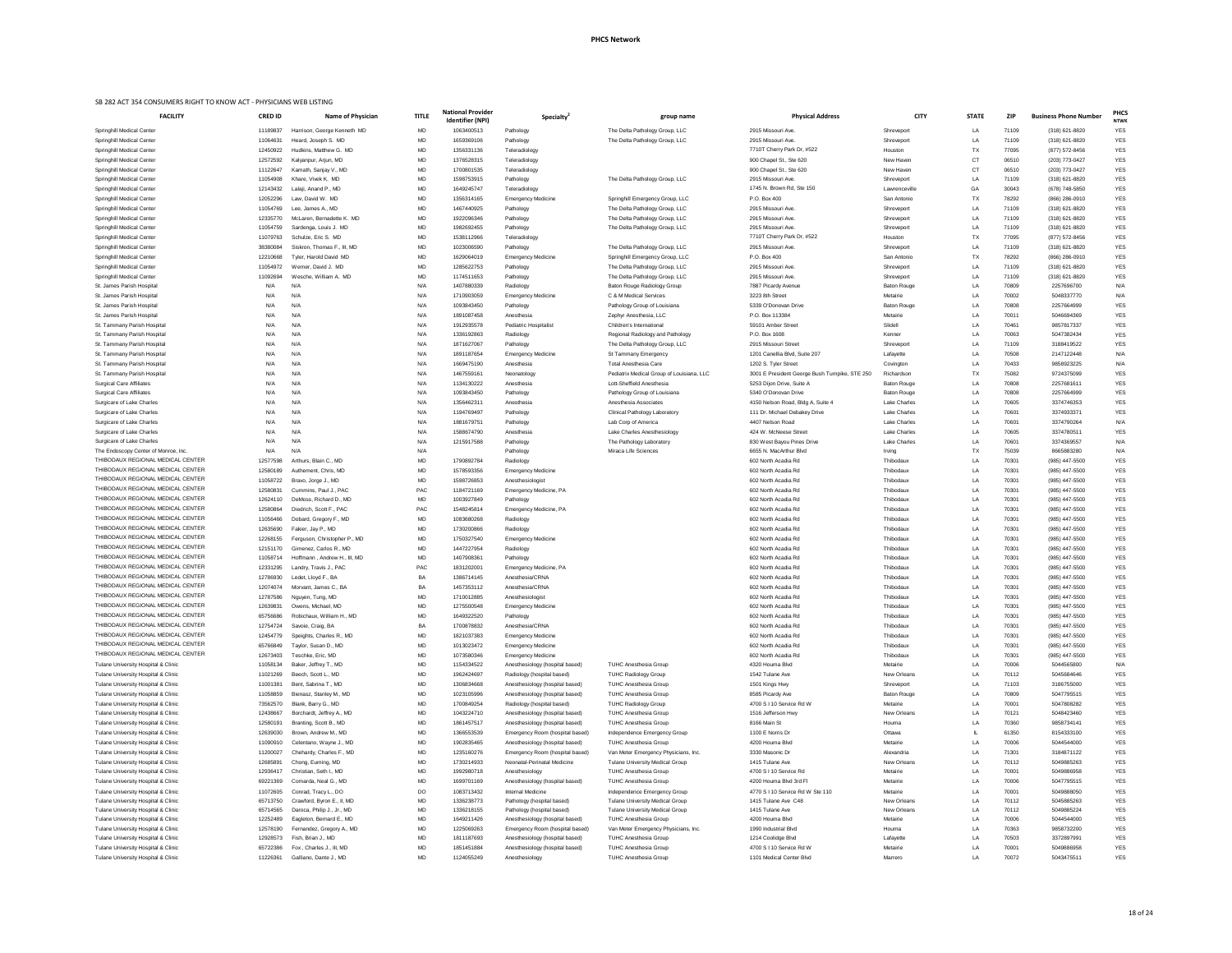| <b>FACILITY</b>                                                                       | <b>CRED ID</b>       | Name of Physician                                    | <b>TITLE</b>           | <b>National Provider</b><br>Identifier (NPI) | Specialty <sup>4</sup>                                 | group name                                                                     | <b>Physical Address</b>                          | <b>CITY</b>                | <b>STATE</b>    | ZIP            | <b>Business Phone Number</b>     | <b>PHCS</b><br><b>NTWK</b> |
|---------------------------------------------------------------------------------------|----------------------|------------------------------------------------------|------------------------|----------------------------------------------|--------------------------------------------------------|--------------------------------------------------------------------------------|--------------------------------------------------|----------------------------|-----------------|----------------|----------------------------------|----------------------------|
| Tulane University Hospital & Clinic                                                   | 12036744             | Gerscovich, Mark J., MD                              | MD                     | 1598721375                                   | Radiology (hospital based)                             | <b>TUHC Radiology Group</b>                                                    | 2 Columbia Dr                                    | Tampa                      | <b>FL</b>       | 33606          | 8138447444                       | <b>YES</b>                 |
| Tulane University Hospital & Clinic                                                   | 65727001             | Gill, William L., MD                                 | <b>MD</b>              | 1770677585                                   | Neonatal-Perinatal Medicine                            | Tulane University Medical Group                                                | 1415 Tulane Ave                                  | New Orleans                | LA              | 70112          | 5049888000                       | <b>YES</b>                 |
| Tulane University Hospital & Clinic                                                   | 13253622             | Glenn, Eric M., MD                                   | <b>MD</b>              | 1659578045                                   | Anesthesiology                                         | <b>TUHC Anesthesia Group</b>                                                   | 1415 Tulane Ave                                  | New Orleans                | LA              | 70112          | 5049886958                       | <b>YES</b>                 |
| Tulane University Hospital & Clinic                                                   | 12370219             | Gomez, Santiago L., MD                               | <b>MD</b>              | 1114978061                                   | Anesthesiology                                         | <b>TUHC Anesthesia Group</b>                                                   | 2820 Napoleon Ave #650                           | New Orleans                | LA              | 70115          | 5048991114                       | <b>YES</b>                 |
| Tulane University Hospital & Clinic                                                   | 11151989             | Gordon, Phillip V., MD                               | <b>MD</b>              | 1164591798                                   | Neonatal-Perinatal Medicine                            | <b>Tulane University Medical Group</b>                                         | 1415 Tulane Ave                                  | New Orleans                | LA              | 70112          | 5049885263                       | <b>YES</b>                 |
| Tulane University Hospital & Clinic                                                   | 12711056             | Goswami, Monica, MD                                  | <b>MD</b>              | 1437355997                                   | Pathology (hospital based)                             | <b>Tulane University Medical Group</b>                                         | 1415 Tulane Ave                                  | New Orleans                | LA              | 70112          | 5049885263                       | <b>YES</b>                 |
| Tulane University Hospital & Clinic                                                   | 11228854             | Hanemann, Cynthia W., MD                             | <b>MD</b>              | 1649209479                                   | Diagnostic Radiology                                   | <b>TUHC Radiology Group</b>                                                    | 1415 Tulane Ave                                  | New Orleans                | LA              | 70112          | 5049885800                       | <b>YES</b>                 |
| Tulane University Hospital & Clinic                                                   | 11059102             | Hansen, Robert H., Jr., MD                           | <b>MD</b>              | 1831161199                                   | Anesthesiology (hospital based)                        | <b>TUHC Anesthesia Group</b>                                                   | 4700 S I 10 Service Rd W                         | Metairie                   | $\perp$         | 70001          | 5049886958                       | <b>YES</b>                 |
| Tulane University Hospital & Clinic                                                   | 65730424             | Hayman, Bernard W., MD                               | <b>MD</b>              | 1437193653                                   | Emergency Room (hospital based)                        | Van Meter Emergency Physicians, Inc.                                           | 1415 Tulane Ave                                  | New Orleans                | LA              | 70112          | 9885885711                       | <b>YES</b>                 |
| Tulane University Hospital & Clinic                                                   | 12614697             | Hijazi, Firas, MD                                    | <b>MD</b>              | 1962415943                                   | Anesthesiology                                         | <b>TUHC Anesthesia Group</b>                                                   | 502 Rue De Sante Ste 303<br>1816 Industrial Blvd | La Place                   | L<br>LA         | 70068          | 9856514432<br>5043667638         | <b>YES</b><br><b>YES</b>   |
| Tulane University Hospital & Clinic<br>Tulane University Hospital & Clinic            | 11072604<br>12380362 | Hoffner, Richard J, M.D.<br>Jacobs, Alan N., MD      | <b>MD</b><br>MD        | 1811941701<br>1154374288                     | <b>Emergency Medicine</b><br>Diagnostic Radiology      | Van Meter Emergency Physicians, Inc.<br><b>TUHC Radiology Group</b>            | 4700 S I 10 Service Rd W                         | Harvey<br>Metairie         | LA              | 70058<br>70001 | 5047808282                       | <b>YES</b>                 |
| Tulane University Hospital & Clinic                                                   | 12891927             | Jin, John Y., MD                                     | MD                     | 1164550877                                   | <b>Emergency Medicine</b>                              | Van Meter Emergency Physicians, Inc.                                           | 1990 Industrial Blvd                             | Houma                      | LA              | 70363          | 9858732200                       | <b>YES</b>                 |
| Tulane University Hospital & Clinic                                                   | 11059676             | Jones, Lyndia M., MD                                 | <b>MD</b>              | 1124130810                                   | Anesthesiology (hospital based)                        | <b>TUHC Anesthesia Group</b>                                                   | 4700 S I 10 Service Rd W                         | Metairie                   | LA              | 70001          | 5049886958                       | <b>YES</b>                 |
| Tulane University Hospital & Clinic                                                   | 12638096             | Joplin, Christopher A., MD                           | <b>MD</b>              | 1427251677                                   | Internal Medicine                                      | Van Meter Emergency Physicians, Inc.                                           | 1415 Tulane Ave                                  | New Orleans                | LA              | 70112          | 5049885263                       | <b>YES</b>                 |
| Tulane University Hospital & Clinic                                                   | 11055823             | Karl, Deanna F., MD                                  | MD                     | 1245235340                                   | Radiology (hospital based)                             | <b>TUHC Radiology Group</b>                                                    | 1430 Tulane Ave T W 22                           | New Orleans                | <b>LA</b>       | 70112          | 5049882300                       | <b>YES</b>                 |
| Tulane University Hospital & Clinic                                                   | 12973701             | Kimbrell, Hillary Z., MD                             | <b>MD</b>              | 1790831642                                   | Pathology (hospital based)                             | <b>Tulane University Medical Group</b>                                         | 1516 Jefferson Hwy                               | Jefferson                  | LA              | 70121          | 5048423330                       | <b>YES</b>                 |
| Tulane University Hospital & Clinic                                                   | 65736969             | Kolinsky, Michael A., MD                             | <b>MD</b>              | 1508898636                                   | Emergency Room (hospital based)                        | Van Meter Emergency Physicians, Inc.                                           | 1415 Tulane Ave                                  | New Orleans                | LA              | 70112          | 5043667638                       | <b>YES</b>                 |
| Tulane University Hospital & Clinic                                                   | 12371514             | Lakey, Meredith A., MD                               | MD                     | 1619187945                                   | Internal Medicine                                      | <b>Tulane University Medical Group</b>                                         | 1415 Tulane Ave                                  | New Orleans                | <b>LA</b>       | 70112          | 5049885263                       | <b>YES</b>                 |
| Tulane University Hospital & Clinic                                                   | 69239846             | Levin, Louis W., MD                                  | MD                     | 1306878087                                   | Anesthesiology (hospital based)                        | <b>TUHC Anesthesia Group</b>                                                   | 309 Jackson St                                   | Monroe                     | $\perp$         | 71201          | 5047795515                       | <b>YES</b>                 |
| Tulane University Hospital & Clinic                                                   | 12857329             | Lihua, Zhang, MD                                     | <b>MD</b>              | 1407045222                                   | Anesthesiology                                         | <b>TUHC Anesthesia Group</b>                                                   | 4700 S I 10 Service Rd                           | Metairie                   | LA              | 70001          | 5049886958                       | <b>YES</b>                 |
| Tulane University Hospital & Clinic                                                   | 12579181             | Liu, Henry T., MD                                    | <b>MD</b>              | 1639141997                                   | Anesthesiology (hospital based)                        | <b>TUHC Anesthesia Group</b>                                                   | 4700 S I 10 Service Rd                           | Metairie                   | <b>LA</b>       | 70001          | 5049886958                       | <b>YES</b>                 |
| Tulane University Hospital & Clinic                                                   | 12654430             | Lonseth, Eric, D., M.D.                              | <b>MD</b>              | 1073559357                                   | Anesthesiology                                         | <b>TUHC Anesthesia Group</b>                                                   | 4320 Houma Blvd 5th Fl                           | Metairie                   | LA              | 70006          | 5044544109                       | <b>YES</b>                 |
| Tulane University Hospital & Clinic                                                   | 12778557             | Majoria, Ryan N., MD                                 | <b>MD</b>              | 1457330714                                   | Diagnostic Radiology                                   | <b>TUHC Radiology Group</b>                                                    | 1430 Tulane Ave T W 22                           | New Orleans                | LA              | 70112          | 5049882300                       | <b>YES</b>                 |
| Tulane University Hospital & Clinic                                                   | 12471838             | Martin, Edward J., III, MD                           | <b>MD</b>              | 1255367132                                   | Pathology (hospital based)                             | <b>Tulane University Medical Group</b>                                         | 211 4th St                                       | Alexandria                 | <b>LA</b>       | 71301          | 3187693175                       | <b>YES</b>                 |
| Tulane University Hospital & Clinic                                                   | 12376903             | McClure, Brian P., MD                                | MD                     | 1699728907                                   | Anesthesiology                                         | <b>TUHC Anesthesia Group</b>                                                   | 4200 Houma Blvd                                  | Metairie                   | LA              | 70006          | 5044544000                       | <b>YES</b>                 |
| Tulane University Hospital & Clinic                                                   | 12796320             | Mcconville, Anne P., MD                              | <b>MD</b>              | 1497930739                                   | Anesthesiology (hospital based)                        | <b>TUHC Anesthesia Group</b>                                                   | 4700 S I 10 Service Rd                           | Metairie                   | L               | 70001          | 5049886958                       | <b>YES</b>                 |
| Tulane University Hospital & Clinic                                                   | 12778559             | McNabb, Leslee C., MD                                | <b>MD</b>              | 1003084971                                   | Diagnostic Radiology                                   | <b>TUHC Radiology Group</b>                                                    | 1430 Tulane Ave T W 22                           | New Orleans                | LA              | 70112          | 5049882300                       | <b>YES</b>                 |
| Tulane University Hospital & Clinic                                                   | 65763868             | Meleg-Smith, Suzanne M., MD                          | <b>MD</b>              | 1811074347                                   | Pathology (hospital based)                             | <b>Tulane University Medical Group</b>                                         | 525 E 68th St #69                                | New York                   | NY              | 10065          | 2127466445                       | <b>YES</b>                 |
| Tulane University Hospital & Clinic                                                   | 12600933             | Millan, Daniel A., MD                                | MD                     | 1659327989                                   | Anesthesiology (hospital based)                        | <b>TUHC Anesthesia Group</b>                                                   | 1430 Tulane Ave                                  | <b>New Orleans</b>         | LA              | 70112          | 5045885903                       | <b>YES</b>                 |
| <b>Tulane University Hospital &amp; Clinic</b><br>Tulane University Hospital & Clinic | 11143743<br>65748550 | Moises, James P, M.D<br>Moroz, Krzysztof, MD         | МC<br><b>MD</b>        | 1821090309<br>1548374440                     | <b>Emergency Medicine</b><br>Pathology                 | Van Meter Emergency Physicians, Inc.<br><b>Tulane University Medical Group</b> | 1816 Industrial Blvd<br>1415 Tulane Ave          | Harvey<br>New Orleans      | LA<br>LA        | 70058<br>70112 | 5043667638<br>5049885263         | YES<br><b>YES</b>          |
| Tulane University Hospital & Clinic                                                   | N/A                  | N/A                                                  | N/A                    | 1760435432                                   | Anesthesiologist                                       | <b>TUHC Anesthesia Group</b>                                                   | 1415 Tulane Avenue                               | New Orleans                | LA              | 70112          | 5049886958                       | N/A                        |
| Tulane University Hospital & Clinic                                                   | N/A                  | N/A                                                  | N/A                    | 1528384773                                   | Anesthesiologist                                       | Independence Emergency Group                                                   | 200 Corporate Blvd, Suite 201                    | Lafayette                  | LA              | 70508          | 8008939698                       | N/A                        |
| Tulane University Hospital & Clinic                                                   | 1641                 | N/A                                                  | N/A                    | 1093811051                                   | <b>Emergency Medicine</b>                              | Van Meter Emergency Physicians, Inc.                                           | 1816 Industrial Blvd                             | Harvey                     | <b>LA</b>       | 70058          | 5043666738                       | <b>YES</b>                 |
| Tulane University Hospital & Clinic                                                   | 539                  | N/A                                                  | N/A                    | 1528014164                                   | Pathology                                              | <b>Tulane University Medical Group</b>                                         | 1415 Tulane Avenue (TW-22                        | New Orleans                |                 | 70112          | 5049883324                       | <b>YES</b>                 |
| Tulane University Hospital & Clinic                                                   | 2924                 | N/A                                                  | N/A                    | 1346293909                                   | Radiologist                                            | <b>TUHC Radiology Group</b>                                                    | 1415 Tulane Avenue (TW-24)                       | New Orleans                | LA              | 70112          | 5049881115                       | <b>YES</b>                 |
| Tulane University Hospital & Clinic                                                   | 11074054             | Naeem, Mohammad A., MD                               | <b>MD</b>              | 1063488815                                   | Other (hospital based)                                 | Independence Emergency Group                                                   | 133 E Broad St                                   | Elyria                     | OH              | 44035          | 4403294930                       | <b>YES</b>                 |
| Tulane University Hospital & Clinic                                                   | 11021460             | Neitzschman, Harold R., Jr, MD                       | <b>MD</b>              | 1215028626                                   | Diagnostic Radiology                                   | <b>Tulane University Medical Group</b>                                         | 4200 Houma Blvd                                  | Metairie                   | LA              | 70006          | 5044544133                       | <b>YES</b>                 |
| Tulane University Hospital & Clinic                                                   | 12118602             | Nguyen, Jeremy B., MD                                | <b>MD</b>              | 1508896564                                   | Radiology (hospital based)                             | <b>TUHC Radiology Group</b>                                                    | 4700 S I 10 Service Rd W                         | Metairie                   | LA              | 70001          | 5047808282                       | <b>YES</b>                 |
| Tulane University Hospital & Clinic                                                   | 13248746             | Nguyen, Viet H., MD                                  | MD                     | 1861613788                                   | Anesthesiology                                         | <b>TUHC Anesthesia Group</b>                                                   | 1415 Tulane Ave                                  | New Orleans                | <b>LA</b>       | 70112          | 5049886958                       | <b>YES</b>                 |
| Tulane University Hospital & Clinic                                                   | 12864254             | Oden, Tara O., MD                                    | MD                     | 1245413707                                   | <b>Emergency Medicine</b>                              | Van Meter Emergency Physicians, Inc.                                           | 2500 Belle Chasse Hwy                            | Terrytown                  | LA              | 70056          | 5043915454                       | <b>YES</b>                 |
| Tulane University Hospital & Clinic                                                   | 11204695             | Overton, Clayton J., MD                              | <b>MD</b>              | 1598712135                                   | Emergency Room (hospital based)                        | Independence Emergency Group                                                   | 7601 Southcrest Pkwy                             | Southaven                  | <b>MS</b>       | 38671          | 8889526772                       | <b>YES</b>                 |
| Tulane University Hospital & Clinic                                                   | 11098883             | Palacios, Enrique M., MD                             | <b>MD</b>              | 1073696407                                   | Radiology (hospital based)                             | <b>TUHC Radiology Group</b>                                                    | 180 W Esplanade Ave                              | Kenner                     | <b>LA</b>       | 70065          | 5049885881                       | YES                        |
| Tulane University Hospital & Clinic                                                   | 12590238             | Paul, Akkara J., MD                                  | <b>MD</b>              | 1467563072                                   | Anesthesiology                                         | <b>TUHC Anesthesia Group</b>                                                   | 3222 Burke Rd # 104                              | Pasadena                   | TX              | 77504          | 7139445151                       | N/A                        |
| Tulane University Hospital & Clinic                                                   | 12703569             | Peterson, Tim G., MD                                 | <b>MD</b>              | 1568618916                                   | Pathology                                              | <b>Tulane University Medical Group</b>                                         | 1415 Tulane Ave                                  | New Orleans                | <b>LA</b>       | 70112          | 5049885263                       | YES                        |
| Tulane University Hospital & Clinic                                                   | 65752684             | Pierce, Diane E., MD                                 | MD                     | 1376545855                                   | Emergency Room (hospital based)                        | Van Meter Emergency Physicians, Inc.                                           | 1415 Tulane Ave                                  | New Orleans                | <b>LA</b>       | 70112          | 9885885711                       | <b>YES</b>                 |
| Tulane University Hospital & Clinic                                                   | 12829323             | Pierre, Nakeisha L., MD                              | MD                     | 1528185154                                   | Anesthesiology                                         | <b>TUHC Anesthesia Group</b>                                                   | 1415 Tulane Ave 8C76                             | New Orleans                | LA              | 70112          | 5045885903                       | <b>YES</b>                 |
| Tulane University Hospital & Clinic                                                   | 65755038             | Reynolds, Jane E., MD                                | <b>MD</b>              | 1700971926                                   | Neonatal-Perinatal Medicine                            | Tulane University Medical Group                                                | 1415 Tulane Ave                                  | New Orleans                | LA              | 70112          | 5049885800                       | <b>YES</b>                 |
| Tulane University Hospital & Clinic                                                   | 11195792             | Rosinia, Francis A., MD                              | <b>MD</b>              | 1669413399                                   | Anesthesiology                                         | <b>TUHC Anesthesia Group</b>                                                   | 1430 Tulane Ave                                  | New Orleans                | LA              | 70112          | 5045885903                       | <b>YES</b>                 |
| Tulane University Hospital & Clinic                                                   | 12668074             | Saulny, Christine M., MD                             | <b>MD</b>              | 1750589578                                   | Anesthesiology (hospital based)                        | <b>TUHC Anesthesia Group</b>                                                   | 8585 Picardy Ave                                 | <b>Baton Rouge</b>         | LA              | 70809          | 5047795515                       | <b>YES</b>                 |
| Tulane University Hospital & Clinic                                                   | 11080919<br>13003289 | Schmid, Janet L., MD                                 | <b>MD</b><br><b>MD</b> | 1689621989<br>1417007519                     | Pathology (hospital based)                             | <b>Tulane University Medical Group</b>                                         | 1516 Jefferson Hwy<br>1415 Tulane Ave            | New Orleans<br>New Orleans | <b>LA</b><br>LA | 70121<br>70112 | 5048423000<br>5049885263         | <b>YES</b><br><b>YES</b>   |
| Tulane University Hospital & Clinic<br>Tulane University Hospital & Clinic            | 12420997             | Schmieg, John J., III, MD<br>Schuber, Scott B., MD   | <b>MD</b>              | 1316954068                                   | Hematology<br>Radiology (hospital based)               | <b>Tulane University Medical Group</b><br><b>TUHC Radiology Group</b>          | 5303 Harry Hines Blvd                            | Dallas                     | TX              | 75390          | 2144562730                       | <b>YES</b>                 |
| Tulane University Hospital & Clinic                                                   | 12728301             | Scott, John W., Jr, MD                               | <b>MD</b>              | 1669646998                                   | Pathology                                              | <b>Tulane University Medical Group</b>                                         | 1415 Tulane Ave                                  | New Orleans                | LA              | 70112          | 5045885263                       | <b>YES</b>                 |
| Tulane University Hospital & Clinic                                                   | 12778560             | Serou, Michael J., MD                                | <b>MD</b>              | 1396809471                                   | Diagnostic Radiology                                   | <b>TUHC Radiology Group</b>                                                    | 1430 Tulane Ave T W 22                           | New Orleans                | LA              | 70112          | 5048992300                       | <b>YES</b>                 |
| Tulane University Hospital & Clinic                                                   | 12707802             | Shah, Basil, MD                                      | <b>MD</b>              | 1679684872                                   | Diagnostic Radiology                                   | <b>TUHC Radiology Group</b>                                                    | 1415 Tulane Ave H C 16                           | New Orleans                | <b>LA</b>       | 70112          | 5049887627                       | <b>YES</b>                 |
| Tulane University Hospital & Clinic                                                   | 11047215             | Sukkar, Mohammed S., MD                              | <b>MD</b>              | 1568491801                                   | Anesthesiology (hospital based)                        | <b>TUHC Anesthesia Group</b>                                                   | 1401 Foucher St # M1005                          | New Orleans                | <b>LA</b>       | 70115          | 5048978308                       | <b>YES</b>                 |
| Tulane University Hospital & Clinic                                                   | 12704165             | Tahir, Michael A., MD                                | MD                     | 1699974790                                   | Anesthesiology (hospital based)                        | <b>TUHC Anesthesia Group</b>                                                   | 4700 S I 10 Service Rd                           | Metairie                   | LA              | 70001          | 5049886958                       | <b>YES</b>                 |
| Tulane University Hospital & Clinic                                                   | 11124818             | Wang, Alun R., MD                                    | MD                     | 1174547699                                   | Dermatology                                            | <b>Tulane University Medical Group</b>                                         | 1415 Tulane Ave C48                              | New Orleans                | <b>LA</b>       | 70112          | 5045885263                       | <b>YES</b>                 |
| Tulane University Hospital & Clinic                                                   | 12743317             | Weed, Jonathan T., MD                                | <b>MD</b>              | 1467639641                                   | Anesthesiology                                         | <b>TUHC Anesthesia Group</b>                                                   | 4700 S I 10 Service Rd                           | Metairie                   | LA              | 70001          | 5049887627                       | <b>YES</b>                 |
| Tulane University Hospital & Clinic                                                   | 13047542             | Weidenhaft, Mandy C., MD                             | <b>MD</b>              | 1689865537                                   | Diagnostic Radiology                                   | <b>TUHC Radiology Group</b>                                                    | 1430 Tulane Ave T W 22                           | New Orleans                | LA              | 70112          | 5049882300                       | <b>YES</b>                 |
| Tulane University Hospital & Clinic                                                   | 12806870             | Wu, Tong, MD                                         | <b>MD</b>              | 1003882127                                   | Pathology                                              | Tulane University Medical Group                                                | 1415 Tulane Ave                                  | New Orleans                |                 | 70112          | 5049885263                       | <b>YES</b>                 |
| Tulane University Hospital & Clinic                                                   | 12685945             | Xiong, Zhenggang, MD                                 | <b>MD</b>              | 1356507198                                   | Pathology                                              | <b>Tulane University Medical Group</b>                                         | 1415 Tulane Ave                                  | New Orleans                | LA              | 70112          | 5049885263                       | YES                        |
| Tulane University Hospital & Clinic                                                   | 12108391             | Yarborough, Michael J., MD                           | <b>MD</b>              | 1588694806                                   | Anesthesiology                                         | <b>TUHC Anesthesia Group</b>                                                   | 4700 S I 10 Service Rd                           | Metairie                   | LA              | 70001          | 5049886958                       | <b>YES</b>                 |
| Tulane University Hospital & Clinic                                                   | 11089333             | Young, Elizabeth T., MD                              | <b>MD</b>              | 1174542419                                   | Anesthesiology (hospital based)                        | <b>TUHC Anesthesia Group</b>                                                   | 100 Medical Center Dr                            | Slidell                    | LA              | 70461          | 9856497070                       | <b>YES</b>                 |
| Tulane University Hospital & Clinic                                                   | 11143796             | Zaheri, Kamran, M.D.                                 | <b>MD</b>              | 1336116607                                   | <b>Emergency Medicine</b>                              | Van Meter Emergency Physicians, Inc.                                           | 4320 Houma Blvd                                  | Metairie                   | LA              | 70006          | 5048494000                       | N/A                        |
| Union General Hospital                                                                | 11060474             | Anderson-Doze, Elizabeth R., MD                      | <b>MD</b>              | 1508861147                                   | <b>EMERGENCY MEDICINE</b>                              | Correct Care, Inc.                                                             | 17438 Hard Hat Drive                             | Covington                  | LA              | 70435          | (985) 626-3133                   | <b>YES</b>                 |
| Union General Hospital                                                                | 11143661             | Armington, William G., MD                            | MD                     | 1821095845                                   | Radiology                                              | BROWN-FOLSE RADIOLOGY GROUP, LLC                                               | 788 PONY GREER ROAD                              | RAYVILLE                   | LA              | 71269          | (866) 694-3447                   | <b>YES</b>                 |
| Union General Hospital                                                                | 12754722             | Boka, Bernard G., MD                                 | <b>MD</b>              | 1487761854                                   | <b>EMERGENCY MEDICINE</b>                              | Correct Care, Inc.                                                             | 17438 Hard Hat Drive                             | Covington                  | LA              | 70435          | (985) 626-3133                   | <b>YES</b>                 |
| Union General Hospital                                                                | 11143672             | Brown, Edward L., MD                                 | <b>MD</b>              | 1508817966                                   | Radiology                                              | BROWN-FOLSE RADIOLOGY GROUP, LLC                                               | 788 PONY GREER ROAD                              | RAYVILLE                   | LA              | 71269          | (866) 694-3447                   | <b>YES</b>                 |
| Union General Hospital                                                                | 12394202             | Davis, Randal L., MD                                 | <b>MD</b>              | 1942270293                                   | <b>EMERGENCY MEDICINE</b>                              | Correct Care, Inc.                                                             | 17438 Hard Hat Drive                             | Covington                  | LA              | 70435          | (985) 626-3133                   | <b>YES</b>                 |
| Union General Hospital                                                                | 12074993             | Dease, Edward J., MD                                 | <b>MD</b>              | 1881637973                                   | <b>EMERGENCY MEDICINE</b>                              | Correct Care, Inc.                                                             | 17438 Hard Hat Drive<br>17438 Hard Hat Drive     | Covington                  | LA              | 70435          | (985) 626-3133                   | YES                        |
| Union General Hospital                                                                | 11009173             | Fagan, Philip J., Jr., MD<br>Grayson, Patrick C., MD | <b>MD</b>              | 1255335154                                   | <b>EMERGENCY MEDICINE</b><br><b>EMERGENCY MEDICINE</b> | Correct Care, Inc.<br>Correct Care, Inc.                                       | 17438 Hard Hat Drive                             | Covington                  | LA              | 70435<br>70435 | (985) 626-3133                   | <b>YES</b><br><b>YES</b>   |
| Union General Hospital<br><b>Union General Hospital</b>                               | 11225129<br>11189837 | Harrison, George K., MD                              | <b>MD</b><br><b>MD</b> | 1720029275<br>1063400513                     | Pathology                                              | Delta Pathology Group, LLC                                                     | 2915 Missouri Avenue                             | Covington<br>Shreveport    | LA<br>LA        | 71109          | (985) 626-3133<br>(318) 868-4534 | <b>YES</b>                 |
| <b>Union General Hospital</b>                                                         | 12011460             | Liles, William J., Jr, MD                            | MD                     | 1487642948                                   | Pathology                                              | Delta Pathology Group, LLC                                                     | 2915 Missouri Avenue                             | Shreveport                 | LA              | 71109          | (318) 868-4534                   | <b>YES</b>                 |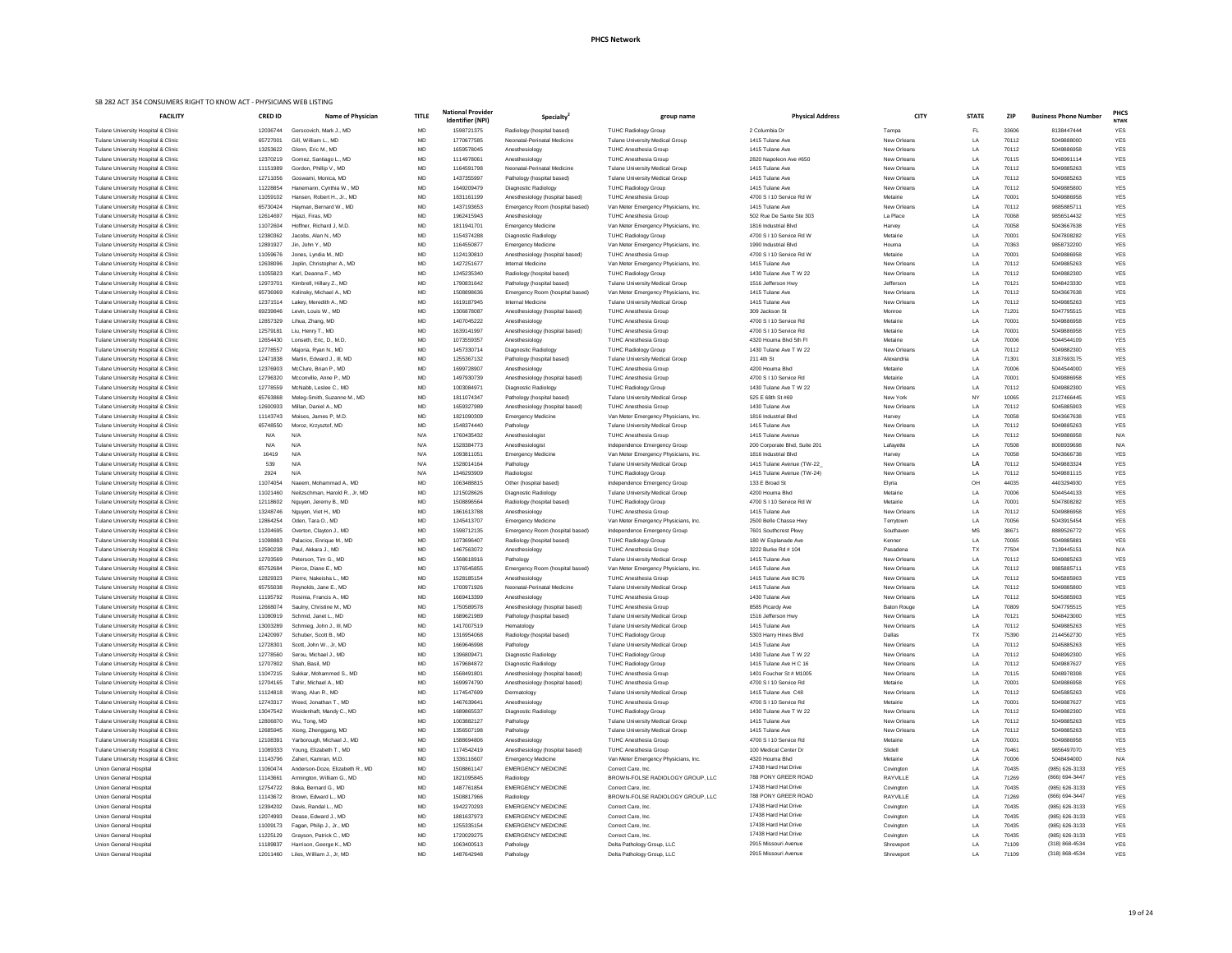### **PHCS Network**

### SB 282 ACT 354 CONSUMERS RIGHT TO KNOW ACT - PHYSICIANS WEB LISTING

| <b>FACILITY</b>                 |
|---------------------------------|
| Union General Hospital          |
| Union General Hospital          |
| Union General Hospital          |
| <b>Union General Hospital</b>   |
| Union General Hospital          |
| Wallace Laser & Surgery Center  |
| Wallace Laser & Surgery Center  |
| Wallace Laser & Surgery Center  |
| Wallace Laser & Surgery Center  |
| West Jefferson Medical Center   |
| West Jefferson Medical Center   |
| West Jefferson Medical Center   |
| West Jefferson Medical Center   |
| West Jefferson Medical Center   |
|                                 |
| West Jefferson Medical Center   |
| West Jefferson Medical Center   |
| West Jefferson Medical Center   |
| West Jefferson Medical Center   |
| West Jefferson Medical Center   |
| West Jefferson Medical Center   |
| West Jefferson Medical Center   |
| West Jefferson Medical Center   |
| West Jefferson Medical Center   |
| West Jefferson Medical Center   |
| West Jefferson Medical Center   |
| West Jefferson Medical Center   |
| West Jefferson Medical Center   |
| West Jefferson Medical Center   |
| West Jefferson Medical Center   |
| West Jefferson Medical Center   |
| West Jefferson Medical Center   |
|                                 |
| West Jefferson Medical Center   |
| West Jefferson Medical Center   |
| West Jefferson Medical Center   |
| West Jefferson Medical Center   |
| West Jefferson Medical Center   |
| West Jefferson Medical Center   |
| West Jefferson Medical Center   |
| West Jefferson Medical Center   |
| West Jefferson Medical Center   |
| West Jefferson Medical Center   |
| West Jefferson Medical Center   |
| West Jefferson Medical Center   |
| West Jefferson Medical Center   |
| West Jefferson Medical Center   |
| West Jefferson Medical Center   |
| West Jefferson Medical Center   |
| West Jefferson Medical Center   |
| West Jefferson Medical Center   |
| West Jefferson Medical Center   |
| West Jefferson Medical Center   |
| Winn Parish Medical Center      |
| Winn Parish Medical Center      |
| Winn Parish Medical Center      |
| WK Bossier Health Center        |
| <b>WK Bossier Health Center</b> |
| <b>WK Bossier Health Center</b> |
| WK Bossier Health Center        |
| <b>WK Bossier Health Center</b> |
| <b>WK Bossier Health Center</b> |
| <b>WK Bossier Health Center</b> |
| WK Bossier Health Center        |
| WK Bossier Health Center        |
|                                 |
| WK Bossier Health Center        |
| WK Bossier Health Center        |
| <b>WK Bossier Health Center</b> |
| WK Bossier Health Center        |
| WK Bossier Health Center        |
| WK Bossier Health Center        |
| <b>WK Bossier Health Center</b> |
| WK Bossier Health Center        |
| WK Bossier Health Center        |
| WK Bossier Health Center        |
| <b>WK Bossier Health Center</b> |
| WK Bossier Health Center        |
| <b>WK Bossier Health Center</b> |
| <b>WK Rocciar Haalth Cantar</b> |

| ED ID | <b>Name of Physician</b>       | <b>TITLE</b> | <b>National Provider</b><br><b>Identifier (NPI)</b> | Specialty <sup>2</sup>        |
|-------|--------------------------------|--------------|-----------------------------------------------------|-------------------------------|
| 13916 | Perry, Adam, T., M.D.          | МD           | 1477741155                                          | <b>EMERGENCY MEDICINE</b>     |
| 79646 | Rainwater, Dirk T., MD         | МD           | 1043286230                                          | <b>EMERGENCY MEDICINE</b>     |
| 79830 | Walker, Karen S, M.D.          | MD           | 1588701288                                          | <b>EMERGENCY MEDICINE</b>     |
| 99268 | Weilbaecher, Robert G., Jr, MD | МD           | 1083631675                                          | <b>EMERGENCY MEDICINE</b>     |
| 07428 | Wood, Edmond E., MD            | MD           | 1356321004                                          | <b>EMERGENCY MEDICINE</b>     |
| J/A   | N/A                            | N/A          | 1871627067                                          | Pathology                     |
| J/A   | N/A                            | N/A          | 1235127663                                          | Pathology                     |
| J/A   | N/A                            | N/A          | 1598712879                                          | Pathology                     |
| J/A   | N/A                            | N/A          | 1609974179                                          | Anesthesia                    |
| J/A   | Aline, Micheal, MD             | МD           | 1740238385                                          | Radiology                     |
| 59238 | Anand, Harish, M.D.            | МD           | 1508848425                                          | Other (hospital based)        |
|       | Balart, John, MD               | МD           | 1518130756                                          | Radiology                     |
|       | Baulista, Imelda               | МD           | 1073676458                                          | Neonatal-Perinatal Medicine   |
| 80682 | Brennan, Ann M., MD            | МD           | 1225067747                                          | Anesthesiology (hospital base |
| 58244 | Brown, James E., Jr., MD       | МD           | 1609801067                                          | Pathology (hospital based)    |
| 41136 | Callaghan, James W., MD        | МD           | 1043206840                                          | Emergency Room (hospital ba   |
| 90910 | Celentano, Wayne J., MD        | МD           | 1902835465                                          | Anesthesiology (hospital base |
| 60250 | Chugden, Robert J., MD         | МD           | 1659367357                                          | Emergency Room (hospital ba   |
| 21369 | Comarda, Neal G., MD           | МD           | 1699701169                                          | Anesthesiology (hospital base |
| 95835 | D'Antonio, Michael G., MD      | МD           | 1992754097                                          | Radiology (hospital based)    |
| 41085 | Dehart, Brian C., MD           | МD           | 1730175530                                          | Emergency Room (hospital ba   |
| 41082 | Dietrich, Damon M., MD         | МD           | 1801882600                                          | Emergency Room (hospital ba   |
|       |                                | МD           |                                                     |                               |
| 59823 | Farris, Kenneth B., MD         |              | 1437176930                                          | Pathology (hospital based)    |
| 59705 | Gershanik, Juan J., MD         | МD           | 1588725527                                          | Other (hospital based)        |
| 80687 | Gillen, Grant K., MD           | МD           | 1346256096                                          | Anesthesiology (hospital base |
| 68836 | Hanemann, James D., MD         | МD           | 1487602793                                          | Diagnostic Radiology          |
| 89351 | Harris, George M., Jr, MD      | MD           | 1790715043                                          | Anesthesiology (hospital base |
| 23466 | Landry, Megan, L., M.D.        | МD           | 1962669481                                          | <b>Emergency Medicine</b>     |
| 39846 | Levin, Louis W., MD            | МD           | 1306878087                                          | Anesthesiology (hospital base |
| 58905 | Luer, William H., MD           | МD           | 1639193170                                          | Pathology (hospital based)    |
| 71838 | Martin, Edward J., III, MD     | МD           | 1255367132                                          | Pathology (hospital based)    |
| 60364 | Mayer, Andrew P., MD           | МD           | 1609862416                                          | Emergency Room (hospital ba   |
| 82986 | McGoey, Robin R., MD           | МD           | 1922112218                                          | Pathology (hospital based)    |
| 43920 | Mimeles, Derek M., MD          | MD           | 1477597490                                          | Anesthesiology (hospital base |
| 17029 | Partesotti, Sebastian L., MD   | МD           | 1700197084                                          | Anesthesiology (hospital base |
| 17193 | Ryan, Katherine S., MD         | МD           | 1518155829                                          | <b>Emergency Medicine</b>     |
| 94306 | Sharma, Rajesh K., MD          | МD           | 1801878343                                          | Other (hospital based)        |
| 58906 | Smith, Geoffrey K., MD         | МD           | 1124014832                                          | Emergency Room (hospital ba   |
| 60947 | Towns, Peter H., MD            | МD           | 1295931582                                          | Anesthesiology (hospital base |
| 43788 | Vitter, John M., MD            | MD           | 1346297652                                          | Radiology (hospital based)    |
| 82887 | Volner, Michael A., MD         | МD           | 1639165350                                          | <b>Emergency Medicine</b>     |
| 60257 | Vorhaben, Harry S., Jr., MD    | МD           | 1619963436                                          | Emergency Room (hospital ba   |
| 42045 | Whitcomb, Darren E., MD        | МD           | 1609862424                                          | Emergency Room (hospital ba   |
| 86932 | Yellin, Steven D., MD          | МD           | 1447255450                                          | Radiology (hospital based)    |
| J/A   | Foster, Mark R., MD            | MD           | 1861606121                                          | <b>Emergency Medicine</b>     |
| J/A   | Helgason, Jay Walter           | МD           | 1215985593                                          | Radiology (above clinical)    |
| J/A   | Kogos, Philip George           | МD           | 1205865037                                          | Radiology (above clinical)    |
| J/A   | Ryan, Katherine S              | МD           | 1518155829                                          | <b>Emergency Medicine</b>     |
| J/A   | Thelin, Olivier P.             | МD           | 1285797688                                          | Neonatal-Perinatal Medicine   |
| J/A   | Frew, William C                | МD           | 1740556000                                          | <b>Emergency Medicine</b>     |
| J/A   | Luer, William Herman           | МD           | 1639193170                                          | Pathology                     |
|       |                                | N/A          |                                                     |                               |
| J/A   | N/A                            |              | 1407880339                                          | Radiology                     |
| J/A   | N/A                            | N/A          | 1871627067                                          | Pathology                     |
| J/A   | N/A                            | N/A          | 1205127560                                          | Emergency Medicine            |
| 64685 | Aycock, Richard A., II, MD     | МD           | 1902950363                                          | Emergency Room (hospital ba   |
| 24102 | Bearden, Carrie L., MD         | MD           | 1477541860                                          | Pathology (hospital based)    |
| 79636 | Blanchard, Richard J., Jr, MD  | МD           | 1427042522                                          | Pathology (hospital based)    |
| 55463 | Blanchard, Stephen P., MD      | МD           | 1174524367                                          | Pathology (hospital based)    |
| 93144 | Bowers, Jacquelyn M., MD       | МD           | 1891906327                                          | Emergency Room (hospital ba   |
| 64686 | Brandhurst, Roy E., MD         | МD           | 1083606040                                          | Emergency Room (hospital ba   |
| 32810 | Cotrell, Aaron J., MD          | МD           | 1134495401                                          | Pathology (hospital based)    |
| 64687 | Davis, Jerry E., MD            | МD           | 1902898992                                          | Emergency Room (hospital ba   |
| 64688 | Dillion, Brian T., MD          | МD           | 1114919362                                          | Emergency Room (hospital ba   |
| 72603 | Easterling, David R., MD       | MD           | 1427187111                                          | Emergency Room (hospital ba   |
| 64701 | Edwards, Eustace, MD           | MD           | 1336131309                                          | Emergency Room (hospital ba   |
| 65450 | Eggers, Jordan W., MD          | MD           | 1922096403                                          | Pathology (hospital based)    |
| 64690 | Farquhar, Joseph A., Jr, MD    | MD           | 1922000348                                          | Emergency Room (hospital ba   |
| 11900 | Felty, John J., MD             | МD           | 1649309345                                          | Emergency Room (hospital ba   |
| 32812 | Ferguson, Jill A., MD          | MD           | 1093975039                                          | Pathology (hospital based)    |
| 59593 | Fletcher, Deborah D., MD       | МD           | 1699777011                                          | Emergency Room (hospital ba   |
| 07443 | Florea, Craig T., MD           | МD           | 1053368258                                          | Emergency Room (hospital ba   |
| 94905 | Giddens, Jeffrey L., MD        | MD           | 1992774731                                          | Emergency Room (hospital ba   |
| 89837 | Harrison, George K., MD        | MD           | 1063400513                                          | Pathology (hospital based)    |
| 64631 | Heard, Joseph S., MD           | MD           | 1659369106                                          | Pathology (hospital based)    |
| 15559 | Holt, Steven E., MD            | MD           | 1578549622                                          | Emergency Room (hospital ba   |
| 64692 | Horan, John J., MD             | MD           | 1528044377                                          | Emergency Room (hospital ba   |
| 38144 | Jacobson, Richard W., MD       | MD           | 1477500288                                          | Emergency Room (hospital ba   |
|       |                                |              |                                                     |                               |

| <b>FACILITY</b>                                                | <b>CRED ID</b>       | <b>Name of Physician</b>                                | <b>TITLE</b>    | <b>National Provider</b><br><b>Identifier (NPI)</b> | Specialty                                                     | group name                                                                    | <b>Physical Address</b>                              | <b>CITY</b>                   | <b>STATE</b> | <b>ZIP</b>         | <b>Business Phone Number</b>     | <b>PHCS</b><br><b>NTWK</b> |
|----------------------------------------------------------------|----------------------|---------------------------------------------------------|-----------------|-----------------------------------------------------|---------------------------------------------------------------|-------------------------------------------------------------------------------|------------------------------------------------------|-------------------------------|--------------|--------------------|----------------------------------|----------------------------|
| Union General Hospital                                         | 12713916             | Perry, Adam, T., M.D.                                   | MD              | 1477741155                                          | <b>EMERGENCY MEDICINE</b>                                     | Correct Care, Inc.                                                            | 17438 Hard Hat Drive                                 | Covington                     | LA           | 70435              | (985) 626-3133                   | <b>YES</b>                 |
| Union General Hospital                                         | 12579646             | Rainwater, Dirk T., MD                                  | MD              | 1043286230                                          | <b>EMERGENCY MEDICINE</b>                                     | Correct Care, Inc.                                                            | 17438 Hard Hat Drive<br>17438 Hard Hat Drive         | Covington                     | LA           | 70435              | (985) 626-3133                   | <b>YES</b>                 |
| Union General Hospital<br>Union General Hospital               | 12579830<br>12599268 | Walker, Karen S, M.D.<br>Weilbaecher, Robert G., Jr, MD | MD<br>MD        | 1588701288<br>1083631675                            | <b>EMERGENCY MEDICINE</b><br><b>EMERGENCY MEDICINE</b>        | Correct Care, Inc.<br>Correct Care, Inc.                                      | 17438 Hard Hat Drive                                 | Covington<br>Covington        | LA<br>LA     | 70435<br>70435     | (985) 626-3133<br>(985) 626-3133 | <b>YES</b><br>${\tt YES}$  |
| Union General Hospital                                         | 12707428             | Wood, Edmond E., MD                                     | MD              | 1356321004                                          | <b>EMERGENCY MEDICINE</b>                                     | Correct Care, Inc.                                                            | 17438 Hard Hat Drive                                 | Covington                     | LA           | 70435              | (985) 626-3133                   | <b>YES</b>                 |
| Wallace Laser & Surgery Center                                 | N/A                  | N/A                                                     | N/A             | 1871627067                                          | Pathology                                                     | Delta Pathology Group                                                         | 2915 Missouri Street                                 | Shreveport                    | LA           | 71109              | 3186218820                       | N/A                        |
| Wallace Laser & Surgery Center                                 | N/A                  | N/A                                                     | N/A             | 1235127663                                          | Pathology                                                     | Mid LA Pathology Associates (Pathology Associats of Alex 2915 Missouri Avenue |                                                      | Shreveport                    | LA           | 71109              | 3186218820                       | <b>YES</b>                 |
| Wallace Laser & Surgery Center                                 | N/A                  | N/A                                                     | N/A             | 1598712879                                          | Pathology                                                     | Omega Diagnostic                                                              | 2916 Missouri Street                                 | Shreveport                    | LA           | 71109              | 3186218820                       | N/A                        |
| Wallace Laser & Surgery Center                                 | N/A                  | N/A                                                     | N/A             | 1609974179                                          | Anesthesia                                                    | <b>Quality Anesthesia Services</b>                                            | 2726 Hill Street                                     | Alexandria                    | LA           | 71301              | 3184428488                       | N/A                        |
| West Jefferson Medical Center                                  | N/A                  | Aline, Micheal, MD                                      | MD              | 1740238385                                          | Radiology                                                     |                                                                               | 1101 Medical Ctr Blvd                                | Marrero                       | LA           | 70072              | 5043491554                       | <b>YES</b>                 |
| West Jefferson Medical Center                                  | 11059238             | Anand, Harish, M.D.                                     | MD              | 1508848425                                          | Other (hospital based)                                        |                                                                               | 120 Meadowcrest St Ste 245                           | Gretna                        | LA           | 70056              | 5043917690                       | <b>YES</b>                 |
| West Jefferson Medical Center<br>West Jefferson Medical Center |                      | Balart, John, MD<br>Baulista, Imelda                    | MD<br>MD        | 1518130756<br>1073676458                            | Radiology<br>Neonatal-Perinatal Medicine                      |                                                                               | 1101 Medical Ctr Blvd<br>1303 Henry Clay Ave         | Marrero<br><b>New Orleans</b> | LA<br>LA     | 70072<br>70118     | 5043491554<br>5043491554         | N/A<br>N/A                 |
| West Jefferson Medical Center                                  | 12580682             | Brennan, Ann M., MD                                     | MD              | 1225067747                                          | Anesthesiology (hospital based)                               |                                                                               | 1101 Medical Center Blvd                             | Marrero                       | LA           | 70072              | 5043475511                       | <b>YES</b>                 |
| West Jefferson Medical Center                                  | 11058244             | Brown, James E., Jr., MD                                | MD              | 1609801067                                          | Pathology (hospital based)                                    |                                                                               | 211 4th St                                           | Alexandria                    | LA           | 71301              | 3188419532                       | <b>YES</b>                 |
| West Jefferson Medical Center                                  | 12641136             | Callaghan, James W., MD                                 | MD              | 1043206840                                          | Emergency Room (hospital based)                               |                                                                               | 1101 Medical Center Blvd                             | Marrero                       | LA           | 70072              | 5043491533                       | <b>YES</b>                 |
| West Jefferson Medical Center                                  | 11090910             | Celentano, Wayne J., MD                                 | MD              | 1902835465                                          | Anesthesiology (hospital based)                               |                                                                               | 4200 Houma Blvd                                      | Metairie                      | LA           | 70006              | 5044544000                       | <b>YES</b>                 |
| West Jefferson Medical Center                                  | 11060250             | Chugden, Robert J., MD                                  | MD              | 1659367357                                          | Emergency Room (hospital based)                               |                                                                               | 1101 Medical Center Blvd                             | Marrero                       | LA           | 70072              | 5043491533                       | <b>YES</b>                 |
| West Jefferson Medical Center                                  | 69221369             | Comarda, Neal G., MD                                    | MD              | 1699701169                                          | Anesthesiology (hospital based)                               |                                                                               | 4200 Houma Blvd 3rd Fl                               | Metairie                      | LA           | 70006              | 5047795515                       | <b>YES</b>                 |
| West Jefferson Medical Center                                  | 56495835             | D'Antonio, Michael G., MD                               | MD              | 1992754097                                          | Radiology (hospital based)                                    |                                                                               | 2000 6th Avenue S                                    | Birmingham                    | AL           | 35233              | 2059349577                       | <b>YES</b>                 |
| West Jefferson Medical Center                                  | 12641085             | Dehart, Brian C., MD                                    | MD              | 1730175530                                          | Emergency Room (hospital based)                               |                                                                               | 1101 Medical Center Blvd                             | Marrero                       | LA           | 70072              | 5043491533                       | <b>YES</b>                 |
| West Jefferson Medical Center<br>West Jefferson Medical Center | 12641082<br>11059823 | Dietrich, Damon M., MD<br>Farris, Kenneth B., MD        | MD<br>MD        | 1801882600<br>1437176930                            | Emergency Room (hospital based)<br>Pathology (hospital based) |                                                                               | 1101 Medical Center Blvd<br>211 4th St               | Marrero<br>Alexandria         | LA<br>LA     | 70072<br>71301     | 5043491533<br>3188419532         | <b>YES</b><br><b>YES</b>   |
| West Jefferson Medical Center                                  | 11059705             | Gershanik, Juan J., MD                                  | MD              | 1588725527                                          | Other (hospital based)                                        |                                                                               | 1303 Henry Clay Ave                                  | <b>New Orleans</b>            | LA           | 70118              | 5048962229                       | <b>YES</b>                 |
| West Jefferson Medical Center                                  | 12580687             | Gillen, Grant K., MD                                    | MD              | 1346256096                                          | Anesthesiology (hospital based)                               |                                                                               | 1101 Medical Center Blvd                             | Marrero                       | LA           | 70072              | 5043475511                       | <b>YES</b>                 |
| West Jefferson Medical Center                                  | 12568836             | Hanemann, James D., MD                                  | MD              | 1487602793                                          | Diagnostic Radiology                                          |                                                                               | 9300 Campus Point Dr                                 | La Jolla                      | CA           | 92037              | 6195433405                       | <b>YES</b>                 |
| West Jefferson Medical Center                                  | 39489351             | Harris, George M., Jr, MD                               | MD              | 1790715043                                          | Anesthesiology (hospital based)                               |                                                                               | 100 Medical Center Dr                                | Slidell                       | LA           | 70461              | 9856497070                       | <b>YES</b>                 |
| West Jefferson Medical Center                                  | 13023466             | Landry, Megan, L., M.D.                                 | MD              | 1962669481                                          | <b>Emergency Medicine</b>                                     |                                                                               | 1101 Medical Ctr Blvd Ste Er                         | Marrero                       | LA           | 70072              | 5043491533                       | <b>YES</b>                 |
| West Jefferson Medical Center                                  | 69239846             | Levin, Louis W., MD                                     | MD              | 1306878087                                          | Anesthesiology (hospital based)                               |                                                                               | 309 Jackson St                                       | Monroe                        | LA           | 71201              | 5047795515                       | <b>YES</b>                 |
| West Jefferson Medical Center                                  | 11058905             | Luer, William H., MD                                    | <b>MD</b>       | 1639193170                                          | Pathology (hospital based)                                    |                                                                               | 1514 Jefferson Hwy 2nd Fl                            | <b>New Orleans</b>            | LA           | 70121              | 5048423510                       | <b>YES</b>                 |
| West Jefferson Medical Center<br>West Jefferson Medical Center | 12471838<br>11060364 | Martin, Edward J., III, MD<br>Mayer, Andrew P., MD      | MD<br>MD        | 1255367132<br>1609862416                            | Pathology (hospital based)                                    |                                                                               | 211 4th St<br>1101 Medical Center Blvd               | Alexandria<br>Marrero         | LA<br>LA     | 71301<br>70072     | 3187693175<br>5043491533         | <b>YES</b><br><b>YES</b>   |
| West Jefferson Medical Center                                  | 12582986             | McGoey, Robin R., MD                                    | MD              | 1922112218                                          | Emergency Room (hospital based)<br>Pathology (hospital based) |                                                                               | 1101 Medical Center Blvd                             | Marrero                       | LA           | 70072              | 5043491415                       | <b>YES</b>                 |
| West Jefferson Medical Center                                  | 69243920             | Mimeles, Derek M., MD                                   | MD              | 1477597490                                          | Anesthesiology (hospital based)                               |                                                                               | 4200 Houma Blvd                                      | Bedford                       | KY           | 40006              | 5047795515                       | <b>YES</b>                 |
| West Jefferson Medical Center                                  | 12817029             | Partesotti, Sebastian L., MD                            | MD              | 1700197084                                          | Anesthesiology (hospital based)                               |                                                                               | 1101 Medical Center Blvd                             | Marrero                       | LA           | 70072              | 5043475511                       | <b>YES</b>                 |
| West Jefferson Medical Center                                  | 12917193             | Ryan, Katherine S., MD                                  | MD              | 1518155829                                          | <b>Emergency Medicine</b>                                     |                                                                               | 1101 Medical Center Blvd Ste E                       | Marrero                       | LA           | 70072              | 5043491533                       | N/A                        |
| West Jefferson Medical Center                                  | 11094306             | Sharma, Rajesh K., MD                                   | MD              | 1801878343                                          | Other (hospital based)                                        |                                                                               | 120 Meadowcrest St Ste 245                           | Gretna                        | LA           | 70056              | 5043917690                       | <b>YES</b>                 |
| West Jefferson Medical Center                                  | 11058906             | Smith, Geoffrey K., MD                                  | MD              | 1124014832                                          | Emergency Room (hospital based)                               |                                                                               | 1101 Medical Center Blvd                             | Marrero                       | LA           | 70072              | 5043491533                       | <b>YES</b>                 |
| West Jefferson Medical Center                                  | 12760947             | Towns. Peter H., MD                                     | MD              | 1295931582                                          | Anesthesiology (hospital based)                               |                                                                               | 1101 Medical Center Blvd                             | Marrero                       | LA           | 70072              | 5047795515                       | <b>YES</b>                 |
| West Jefferson Medical Center                                  | 11143788             | Vitter, John M., MD                                     | MD              | 1346297652                                          | Radiology (hospital based)                                    |                                                                               | 1202 S Tyler St                                      | Covington                     | LA           | 70433              | 9858984000                       | <b>YES</b>                 |
| West Jefferson Medical Center<br>West Jefferson Medical Center | 12982887<br>11060257 | Volner, Michael A., MD<br>Vorhaben, Harry S., Jr., MD   | MD<br>MD        | 1639165350<br>1619963436                            | <b>Emergency Medicine</b><br>Emergency Room (hospital based)  |                                                                               | 1101 Medical Center Blvd<br>1101 Medical Center Blvd | Marrero<br>Marrero            | LA<br>LA     | 70072<br>70072     | 5043475511<br>5043491533         | <b>YES</b><br><b>YES</b>   |
| West Jefferson Medical Center                                  | 12642045             | Whitcomb, Darren E., MD                                 | MD              | 1609862424                                          | Emergency Room (hospital based)                               |                                                                               | 1101 Medical Center Blvd                             | Marrero                       | LA           | 70072              | 5043491533                       | <b>YES</b>                 |
| West Jefferson Medical Center                                  | 69186932             | Yellin, Steven D., MD                                   | MD              | 1447255450                                          | Radiology (hospital based)                                    |                                                                               | 4320 Houma Blvd                                      | Metairie                      | LA           | 70006              | 5048498486                       | <b>YES</b>                 |
| West Jefferson Medical Center                                  | N/A                  | Foster, Mark R., MD                                     | MD              | 1861606121                                          | <b>Emergency Medicine</b>                                     |                                                                               | 1101 Medical Center Blvd                             | Marrero                       | LA           | 70072              | 5048962229                       | N/A                        |
| West Jefferson Medical Center                                  | N/A                  | Helgason, Jay Walter                                    | MD              | 1215985593                                          | Radiology (above clinical)                                    |                                                                               | 1101 Medical Center Blvd                             | Marrero                       | LA           | 70072              | 5043491533                       | N/A                        |
| West Jefferson Medical Center                                  | N/A                  | Kogos, Philip George                                    | MD              | 1205865037                                          | Radiology (above clinical)                                    |                                                                               | 1101 Medical Center Blvd                             | Marrero                       | LA           | 70072              | 5043491533                       | N/A                        |
| West Jefferson Medical Center                                  | N/A                  | Ryan, Katherine S                                       | MD              | 1518155829                                          | <b>Emergency Medicine</b>                                     |                                                                               | 1101 Medical Center Blvd                             | Marrero                       | LA           | 70072              | 5043491533                       | N/A                        |
| West Jefferson Medical Center<br>West Jefferson Medical Center | N/A<br>N/A           | Thelin, Olivier P.<br>Frew, William C                   | <b>MD</b>       | 1285797688<br>1740556000                            | Neonatal-Perinatal Medicine<br><b>Emergency Medicine</b>      |                                                                               | 1101 Medical Center Blvd                             | Marrero                       | LA           | 70072              | 5048962229                       | N/A<br>N/A                 |
| West Jefferson Medical Center                                  | N/A                  | Luer. William Herman                                    | <b>MD</b><br>MD | 1639193170                                          | Pathology                                                     |                                                                               | 1101 Medical Center Blvd<br>1101 Medical Center Blvd | Marrero<br>Marrero            | LA<br>LA     | 70072<br>70072     | 5043491533<br>5043491533         | N/A                        |
| Winn Parish Medical Center                                     | N/A                  | N/A                                                     | N/A             | 1407880339                                          | Radiology                                                     | Baton Rouge Radiology Group                                                   | 7887 Picardy Avenue                                  | <b>Baton Rouge</b>            | LA           | 70809              | 2257696700                       | N/A                        |
| Winn Parish Medical Center                                     | N/A                  | N/A                                                     | N/A             | 1871627067                                          | Pathology                                                     | Delta Pathology Group                                                         | 2915 Missouri Street                                 | Shreveport                    | LA           | 71109              | 3186218820                       | N/A                        |
| Winn Parish Medical Center                                     | N/A                  | N/A                                                     | N/A             | 1205127560                                          | <b>Emergency Medicine</b>                                     | NES Central Louisiana, Inc.                                                   | 301 W. Bouindary Street                              | Winnfield                     | LA           | 71483              | 8003778721                       | N/A                        |
| WK Bossier Health Center                                       | 11164685             | Aycock, Richard A., II, MD                              | MD              | 1902950363                                          | Emergency Room (hospital based)                               | WK Emergency Dept                                                             | 1809 Nw Loop 281                                     | Longview                      | TX           | 75604              | 9032971733                       | <b>YES</b>                 |
| WK Bossier Health Center                                       | 11124102             | Bearden, Carrie L., MD                                  | MD              | 1477541860                                          | Pathology (hospital based)                                    | Delta Pathology                                                               | 2915 Missouri Ave                                    | Shreveport                    | LA           | 71109              | 3186218820                       | <b>YES</b>                 |
| WK Bossier Health Center                                       | 12579636             | Blanchard, Richard J., Jr, MD                           | MD              | 1427042522<br>1174524367                            | Pathology (hospital based)                                    | Delta Pathology                                                               | 309 Jackson St                                       | Monroe                        | LA           | 71201<br>71201     | 3189664000<br>3189664000         | <b>YES</b>                 |
| WK Bossier Health Center<br>WK Bossier Health Center           | 11055463<br>12893144 | Blanchard, Stephen P., MD<br>Bowers, Jacquelyn M., MD   | MD<br>MD        | 1891906327                                          | Pathology (hospital based)<br>Emergency Room (hospital based) | Delta Pathology<br>WK Emergency Dept                                          | 309 Jackson St<br>2600 Kings Hwy                     | Monroe<br>Shreveport          | LA<br>LA     | 711033908          | 3182124550                       | <b>YES</b><br><b>YES</b>   |
| WK Bossier Health Center                                       | 11164686             | Brandhurst, Roy E., MD                                  | MD              | 1083606040                                          | Emergency Room (hospital based)                               | WK Emergency Dept                                                             | 8001 Youree Dr                                       | Shreveport                    | LA           | 71115              | 3182123500                       | <b>YES</b>                 |
| WK Bossier Health Center                                       | 13032810             | Cotrell, Aaron J., MD                                   | MD              | 1134495401                                          | Pathology (hospital based)                                    | Delta Pathology                                                               | 2915 Missouri Ave                                    | Shreveport                    | LA           | 71109              | 3186218820                       | <b>YES</b>                 |
| WK Bossier Health Centeı                                       | 11164687             | Davis, Jerry E., MD                                     | MD              | 1902898992                                          | Emergency Room (hospital based)                               | WK Emergency Dept                                                             | 8001 Youree Dr                                       | Shreveport                    | LA           | 71115              | 3182123500                       | <b>YES</b>                 |
| WK Bossier Health Center                                       | 11164688             | Dillion, Brian T., MD                                   | MD              | 1114919362                                          | Emergency Room (hospital based)                               | WK Emergency Dept                                                             | 2600 Kings Hwy                                       | Shreveport                    | LA           | 711033908          | 3182124500                       | <b>YES</b>                 |
| WK Bossier Health Center                                       | 11072603             | Easterling, David R., MD                                | MD              | 1427187111                                          | Emergency Room (hospital based)                               | WK Emergency Dept                                                             | 2510 Bert Kouns Industrial Loop                      | Shreveport                    | LA           | 71118              | 3182125500                       | <b>YES</b>                 |
| WK Bossier Health Center                                       | 11164701             | Edwards, Eustace, MD                                    | MD              | 1336131309                                          | Emergency Room (hospital based)                               | WK Emergency Dept                                                             | 8001 Youree Dr                                       | Shreveport                    | LA           | 71115              | 3182123500                       | <b>YES</b>                 |
| WK Bossier Health Center<br>WK Bossier Health Center           | 66565450<br>11164690 | Eggers, Jordan W., MD<br>Farquhar, Joseph A., Jr, MD    | MD<br>MD        | 1922096403<br>1922000348                            | Pathology (hospital based)<br>Emergency Room (hospital based) | Delta Pathology<br>WK Emergency Dept                                          | 211 4th St # 30105<br>2600 Kings Hwy                 | Alexandria<br>Shreveport      | LA<br>LA     | 71301<br>711033908 | 3187693175<br>3182124500         | <b>YES</b><br><b>YES</b>   |
| WK Bossier Health Center                                       | 11011900             | Felty, John J., MD                                      | MD              | 1649309345                                          | Emergency Room (hospital based)                               | WK Emergency Dept                                                             | 1501 Kings Hwy                                       | Shreveport                    | LA           | 71103              | 3186755000                       | <b>YES</b>                 |
| WK Bossier Health Center                                       | 13032812             | Ferguson, Jill A., MD                                   | MD              | 1093975039                                          | Pathology (hospital based)                                    | Delta Pathology                                                               | 2915 Missouri Ave                                    | Shreveport                    | LA           | 71109              | 3186218820                       | <b>YES</b>                 |
| WK Bossier Health Center                                       | 11159593             | Fletcher, Deborah D., MD                                | MD              | 1699777011                                          | Emergency Room (hospital based)                               | WK Emergency Dept                                                             | 2400 Hospital Dr                                     | <b>Bossier City</b>           | LA           | 71111              | 3182127500                       | <b>YES</b>                 |
| WK Bossier Health Center                                       | 12407443             | Florea, Craig T., MD                                    | MD              | 1053368258                                          | Emergency Room (hospital based)                               | WK Emergency Dept                                                             | 3330 Masonic Dr # 110 B                              | Alexandria                    | LA           | 71301              | 9854461200                       | <b>YES</b>                 |
| WK Bossier Health Center                                       | 11094905             | Giddens, Jeffrey L., MD                                 | MD              | 1992774731                                          | Emergency Room (hospital based)                               | WK Emergency Dept                                                             | 8001 Youree Dr                                       | Shreveport                    | LA           | 71115              | 3182123500                       | <b>YES</b>                 |
| WK Bossier Health Center                                       | 11189837             | Harrison, George K., MD                                 | MD              | 1063400513                                          | Pathology (hospital based)                                    | Delta Pathology                                                               | 2915 Missouri Ave                                    | Shreveport                    | LA           | 71109              | 3186218820                       | <b>YES</b>                 |
| WK Bossier Health Center<br>WK Bossier Health Center           | 11064631<br>43915559 | Heard, Joseph S., MD<br>Holt. Steven E., MD             | MD<br>MD        | 1659369106<br>1578549622                            | Pathology (hospital based)<br>Emergency Room (hospital based) | Delta Pathology<br>WK Emergency Dept                                          | 1501 Kings Hwy<br>1501 Kings Hwy                     | Shreveport<br>Shreveport      | LA<br>LA     | 71103<br>71103     | 3186755000<br>3186756885         | <b>YES</b><br><b>YES</b>   |
| WK Bossier Health Center                                       | 11164692             | Horan, John J., MD                                      | MD              | 1528044377                                          | Emergency Room (hospital based)                               | WK Emergency Dept                                                             | 2400 Hospital Dr                                     | <b>Bossier City</b>           | LA           | 711112385          | 3182127500                       | <b>YES</b>                 |
| WK Bossier Health Center                                       | 13038144             | Jacobson, Richard W., MD                                | MD              | 1477500288                                          | Emergency Room (hospital based)                               | WK Emergency Dept                                                             | 8001 Youree Dr @ Bert Kouns Industrial Loop          | Shreveport                    | LA           | 71115              | 3182123500                       | YES                        |
|                                                                |                      |                                                         |                 |                                                     |                                                               |                                                                               |                                                      |                               |              |                    |                                  |                            |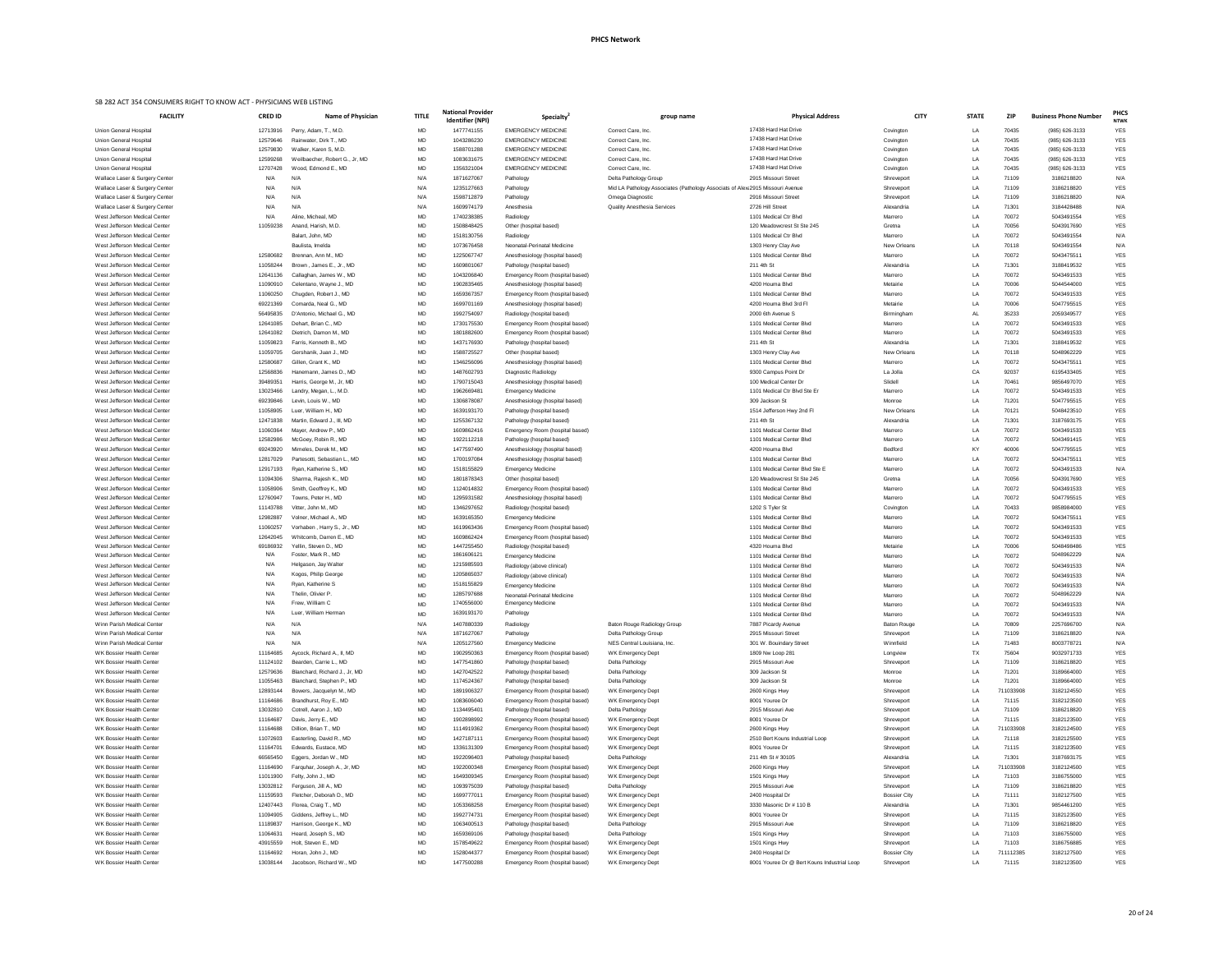| <b>FACILITY</b>                                             | <b>CRED ID</b>       | Name of Physician                                    | <b>TITLE</b>           | <b>National Provider</b><br>Identifier (NPI) | <b>Specialty</b>                                                   | group name                                           | <b>Physical Address</b>                           | <b>CITY</b>                                | <b>STATE</b> | <b>ZIP</b>         | <b>Business Phone Number</b> | PHC:<br><b>NTWK</b>      |
|-------------------------------------------------------------|----------------------|------------------------------------------------------|------------------------|----------------------------------------------|--------------------------------------------------------------------|------------------------------------------------------|---------------------------------------------------|--------------------------------------------|--------------|--------------------|------------------------------|--------------------------|
| WK Bossier Health Center                                    | 11054908             | Khare, Vivek K., MD                                  | MD                     | 1598753915                                   | Pathology (hospital based)                                         | Delta Pathology                                      | 2915 Missouri Ave                                 | Shreveport                                 | LA           | 71109              | 3186218820                   | <b>YES</b>               |
| WK Bossier Health Center                                    | 11054769             | Lee, James A., MD                                    | MD                     | 1467440925                                   | Pathology                                                          | Delta Pathology                                      | 1501 Kings Hwy                                    | Shreveport                                 | LA           | 71103              | 3186755000                   | <b>YES</b>               |
| WK Bossier Health Center                                    | 12011460             | Liles, William J., Jr, MD                            | MD                     | 1487642948                                   | Pathology (hospital based)                                         | Delta Pathology                                      | 2915 Missouri Ave                                 | Shreveport                                 | LA           | 71109              | 3186218820                   | <b>YES</b>               |
| WK Bossier Health Center<br>WK Bossier Health Center        | 11164712             | Marsala, Andrew, MD                                  | MD<br><b>MD</b>        | 1700858164                                   | Diagnostic Radiology                                               | <b>Red River Consultants</b>                         | 2600 Kings Hwy                                    | Shreveport                                 | LA           | 711033908<br>71111 | 3182124550<br>3182127500     | N/A<br><b>YES</b>        |
| WK Bossier Health Center                                    | 12840412<br>12335770 | McCartney, Jeannie, MD<br>McLaren, Bernadette K., MD | <b>MD</b>              | $\sim$<br>1922096346                         | Emergency Room (hospital based)<br>Pathology (hospital based)      | <b>WK Emergency Dept</b><br>Delta Pathology          | 2400 Hospital Dr<br>2915 Missouri Ave             | <b>Bossier City</b><br>Shreveport          | LA<br>LA     | 71109              | 3186218820                   | <b>YES</b>               |
| <b>WK Bossier Health Center</b>                             | 12238566             | Miguez, Michael W., MD                               | <b>MD</b>              | 1770571184                                   | Pathology (hospital based)                                         | Delta Pathology                                      | 2915 Missouri Ave                                 | Shreveport                                 | LA           | 71109              | 3186218820                   | <b>YES</b>               |
| <b>WK Bossier Health Center</b>                             | 11054783             | Netterville, John K., MD                             | MD                     | 1225084536                                   | Emergency Room (hospital based)                                    | <b>WK Emergency Dept</b>                             | 2400 Hospital Dr                                  | <b>Bossier City</b>                        | LA           | 71111              | 3182127500                   | <b>YES</b>               |
| WK Bossier Health Center                                    | 12822640             | Parikh, Nikunj K., MD                                | <b>MD</b>              | 1629070057                                   | Emergency Room (hospital based)                                    | WK Emergency Dept                                    | 2600 Greenwood Rd                                 | Shreveport                                 | LA           | 71103              | 3182124500                   | <b>YES</b>               |
| WK Bossier Health Center                                    | 11164694             | Paul, Edward, MD                                     | <b>MD</b>              | 1609868892                                   | Emergency Room (hospital based)                                    | WK Emergency Dept                                    | 8001 Youree Dr                                    | Shreveport                                 | LA           | 71115-2302         | 3182123500                   | <b>YES</b>               |
| WK Bossier Health Center                                    | 11164696             | Reeves, John W., MD                                  | <b>MD</b>              | 1396737540                                   | Emergency Room (hospital based)                                    | WK Emergency Dept                                    | 2600 Kings Hwy                                    | Shreveport                                 | LA           | 711033908          | 3182124500                   | <b>YES</b>               |
| WK Bossier Health Center<br><b>WK Bossier Health Center</b> | 13011404<br>11054759 | Robinson, Nancy S., MD<br>Sardenga, Louis J., MD     | <b>MD</b><br>MD        | 1316020530<br>1982692455                     | Pathology (hospital based)<br>Pathology                            | Delta Pathology<br>Delta Pathology                   | 2915 Missouri Ave<br>1501 Kings Hwy               | Shreveport<br>Shreveport                   | LA<br>LA     | 71109<br>71103     | 3188419532<br>3186755000     | <b>YES</b><br>YES        |
| WK Bossier Health Center                                    | 38380084             | Siskron, Thomas F., III, MD                          | <b>MD</b>              | 1023006590                                   | Pathology (hospital based)                                         | Delta Pathology                                      | 2551 Greenwood Rd # 140                           | Shreveport                                 | LA           | 71103              | 3182128899                   | <b>YES</b>               |
| WK Bossier Health Center                                    | 12742912             | Smith, Brandon P., MD                                | <b>MD</b>              | 1164633004                                   | Emergency Room (hospital based)                                    | <b>WK Emergency Dept</b>                             | 2400 Hospital Dr                                  | <b>Bossier City</b>                        | LA           | 71111              | 3182123500                   | <b>YES</b>               |
| WK Bossier Health Center                                    | 11164697             | Smith, Brent A., MD                                  | MD                     | 1376584953                                   | Emergency Room (hospital based)                                    | WK Emergency Dept                                    | 2400 Hospital Dr                                  | <b>Bossier City</b>                        | LA           | 711112385          | 3182127500                   | <b>YES</b>               |
| WK Bossier Health Center                                    | 11164698             | Sorkey, Alan J., MD                                  | <b>MD</b>              | 1447252887                                   | Emergency Room (hospital based)                                    | WK Emergency Dept                                    | 2600 Kings Hwy                                    | Shreveport                                 | LA           | 711033908          | 3182124500                   | <b>YES</b>               |
| WK Bossier Health Center                                    | 11165437             | Sullivan, Michael J., MD                             | <b>MD</b>              | 1558486746                                   | Emergency Room (hospital based)                                    | WK Emergency Dept                                    | 2510 Bert Kouns Industrial Loop                   | Shreveport                                 | LA           | 71118              | 3182125500                   | <b>YES</b>               |
| <b>WK Bossier Health Center</b>                             | 12831836             | Tulbert, Brian W., DO                                | MD                     | 1740453778                                   | Emergency Room (hospital based)                                    | WK Emergency Dept                                    | 2 St Vincent's Cir                                | <b>Little Rock</b>                         | AF           | 72205              | 7708746807                   | YES                      |
| WK Bossier Health Center<br>WK Bossier Health Center        | 11160143<br>11209573 | Turakhia, Daksha, M.D<br>VanHoy, Tess B., MD         | <b>MD</b><br><b>MD</b> | $\sim$<br>1790732808                         | Anesthesiology<br>Emergency Room (hospital based)                  | Regional Anesthesia Consultants<br>WK Emergency Dept | 2400 Hospital Dr<br>2400 Hospital Dr              | <b>Bossier City</b><br><b>Bossier City</b> | LA<br>LA     | 711112385<br>71111 | 3182127000<br>3182127500     | N/A<br><b>YES</b>        |
| <b>WK Bossier Health Center</b>                             | 12421369             | Wellman, Gregory P., MD                              | <b>MD</b>              | 1720027592                                   | Pathology (hospital based)                                         | Delta Pathology                                      | 2915 Missouri Ave                                 | Shreveport                                 | LA           | 71109              | 3186218820                   | <b>YES</b>               |
| WK Bossier Health Center                                    | 11054972             | Werner, David J., MD                                 | <b>MD</b>              | 1285622753                                   | Pathology                                                          | Delta Pathology                                      | 1 Saint Mary PI FI 1                              | Shreveport                                 | LA           | 71101              | 3186814471                   | <b>YES</b>               |
| WK Bossier Health Center                                    | 11092694             | Wesche, William A., MD                               | <b>MD</b>              | 1174511653                                   | Pathology (hospital based)                                         | Delta Pathology                                      | 2915 Missouri Ave                                 | Shreveport                                 | LA           | 71109              | 3186218820                   | <b>YES</b>               |
| <b>WK Bossier Health Center</b>                             | 11131319             | Williams, Michael D., MD                             | MD                     | 1083669246                                   | Diagnostic Radiology                                               | <b>Red River Consultants</b>                         | 1501 Kings Hwy                                    | Shreveport                                 | LA           | 71103              | 3186755000                   | <b>YES</b>               |
| WK Bossier Health Center                                    | 11165441             | Williams, Michael R., MD                             | MD                     | 1982680732                                   | Emergency Room (hospital based)                                    | WK Emergency Dept                                    | 2400 Hospital Dr                                  | <b>Bossier City</b>                        | LA           | 71111              | 3182127500                   | <b>YES</b>               |
| WK Bossier Health Center                                    | 11054909             | Williams, Robert B., MD                              | <b>MD</b>              | 1457349946                                   | Pathology                                                          | Delta Pathology                                      | 1 Saint Mary PI FI 1                              | Shreveport                                 | LA           | 71101              | 3186814471                   | <b>YES</b>               |
| WK Bossier Health Center                                    | 12139991             | Willis, Fred S., Jr., MD                             | <b>MD</b>              | 1235131665                                   | Emergency Room (hospital based)                                    | WK Emergency Dept                                    | 2600 Greenwood Rd                                 | Shreveport                                 | LA           | 71103              | 3182124500                   | <b>YES</b>               |
| <b>WK Medical Center</b>                                    | 11160133             | Allen, Larry M., MD                                  | <b>MD</b>              | 1437211935                                   | Anesthesiology (hospital based)                                    | <b>Shreveport Anesthesia Services</b>                | 181 W Meadow Dr                                   | Vail                                       | CO           | 81657              | 9704797272                   | N/A                      |
| <b>WK Medical Center</b><br><b>WK Medical Center</b>        | 11164685<br>11124102 | Aycock, Richard A., II, MD<br>Bearden, Carrie L., MD | MD<br>MD               | 1902950363<br>1477541860                     | Emergency Room (hospital based)<br>Pathology (hospital based)      | WK Emergency Dept<br>Delta Pathology                 | 1809 Nw Loop 281<br>2915 Missouri Ave             | Longview<br>Shrevepor                      | TX<br>LA     | 75604<br>71109     | 9032971733<br>3186218820     | <b>YES</b><br><b>YES</b> |
| <b>WK Medical Center</b>                                    | 12579636             | Blanchard, Richard J., Jr, MD                        | <b>MD</b>              | 1427042522                                   | Pathology (hospital based)                                         | Delta Pathology                                      | 309 Jackson St                                    | Monroe                                     | LA           | 71201              | 3189664000                   | <b>YES</b>               |
| <b>WK Medical Center</b>                                    | 11055463             | Blanchard, Stephen P., MD                            | <b>MD</b>              | 1174524367                                   | Pathology (hospital based)                                         | Delta Pathology                                      | 309 Jackson St                                    | Monroe                                     | LA           | 71201              | 3189664000                   | <b>YES</b>               |
| <b>WK Medical Center</b>                                    | 12893144             | Bowers, Jacquelyn M., MD                             | <b>MD</b>              | 1891906327                                   | Emergency Room (hospital based)                                    | WK Emergency Dept                                    | 2600 Kings Hwy                                    | Shreveport                                 | LA           | 711033908          | 3182124550                   | <b>YES</b>               |
| <b>WK Medical Center</b>                                    | 11164686             | Brandhurst, Roy E., MD                               | <b>MD</b>              | 1083606040                                   | Emergency Room (hospital based)                                    | WK Emergency Dept                                    | 8001 Youree Dr                                    | Shreveport                                 | LA           | 71115              | 3182123500                   | <b>YES</b>               |
| <b>WK Medical Center</b>                                    | 13032810             | Cotrell, Aaron J., MD                                | <b>MD</b>              | 1134495401                                   | Pathology (hospital based)                                         | Delta Pathology                                      | 2915 Missouri Ave                                 | Shrevepor                                  | LA           | 71109              | 3186218820                   | <b>YES</b>               |
| <b>WK Medical Center</b>                                    | 11164687             | Davis, Jerry E., MD                                  | <b>MD</b>              | 1902898992                                   | Emergency Room (hospital based)                                    | WK Emergency Dept                                    | 8001 Youree Dr                                    | Shreveport                                 | LA           | 71115              | 3182123500                   | <b>YES</b>               |
| <b>WK Medical Center</b>                                    | 11164688             | Dillion, Brian T., MD                                | <b>MD</b>              | 1114919362                                   | Emergency Room (hospital based)                                    | WK Emergency Dept                                    | 2600 Kings Hwy                                    | Shreveport                                 | LA           | 711033908          | 3182124500                   | <b>YES</b>               |
| <b>WK Medical Center</b><br><b>WK Medical Center</b>        | 11072603<br>11164701 | Easterling, David R., MD<br>Edwards, Eustace, MD     | <b>MD</b><br><b>MD</b> | 1427187111<br>1336131309                     | Emergency Room (hospital based)<br>Emergency Room (hospital based) | WK Emergency Dept<br>WK Emergency Dept               | 2510 Bert Kouns Industrial Loop<br>8001 Youree Dr | Shreveport<br>Shreveport                   | LA<br>_LA    | 71118<br>71115     | 3182125500<br>3182123500     | <b>YES</b><br><b>YES</b> |
| <b>WK Medical Center</b>                                    | 66565450             | Eggers, Jordan W., MD                                | MD                     | 1922096403                                   | Pathology (hospital based)                                         | Delta Pathology                                      | 211 4th St # 30105                                | Alexandria                                 | LA           | 71301              | 3187693175                   | <b>YES</b>               |
| <b>WK Medical Center</b>                                    | 11164690             | Farguhar, Joseph A., Jr, MD                          | <b>MD</b>              | 1922000348                                   | Emergency Room (hospital based)                                    | WK Emergency Dept                                    | 2600 Kings Hwy                                    | Shreveport                                 | LA           | 711033908          | 3182124500                   | <b>YES</b>               |
| <b>WK Medical Center</b>                                    | 11011900             | Felty, John J., MD                                   | <b>MD</b>              | 1649309345                                   | Emergency Room (hospital based)                                    | WK Emergency Dept                                    | 1501 Kings Hwy                                    | Shreveport                                 | LA           | 71103              | 3186755000                   | <b>YES</b>               |
| <b>WK Medical Center</b>                                    | 13032812             | Ferguson, Jill A., MD                                | <b>MD</b>              | 1093975039                                   | Pathology (hospital based)                                         | Delta Pathology                                      | 2915 Missouri Ave                                 | Shreveport                                 | LA           | 71109              | 3186218820                   | <b>YES</b>               |
| <b>WK Medical Center</b>                                    | 11159593             | Fletcher, Deborah D., MD                             | <b>MD</b>              | 1699777011                                   | Emergency Room (hospital based)                                    | WK Emergency Dept                                    | 2400 Hospital Dr                                  | <b>Bossier City</b>                        | LA           | 71111              | 3182127500                   | <b>YES</b>               |
| <b>WK Medical Center</b>                                    | 12407443             | Florea, Craig T., MD                                 | <b>MD</b>              | 1053368258                                   | Emergency Room (hospital based)                                    | WK Emergency Dept                                    | 3330 Masonic Dr # 110 B                           | Alexandria                                 | LA           | 71301              | 9854461200                   | <b>YES</b>               |
| <b>WK Medical Center</b><br><b>WK Medical Center</b>        | 11094905<br>11189837 | Giddens, Jeffrey L., MD<br>Harrison, George K., MD   | MD<br>MD               | 1992774731<br>1063400513                     | Emergency Room (hospital based)<br>Pathology (hospital based)      | WK Emergency Dept<br>Delta Pathology                 | 8001 Youree Dr<br>2915 Missouri Ave               | Shreveport<br>Shreveport                   | LA<br>LA     | 71115<br>71109     | 3182123500<br>3186218820     | <b>YES</b><br><b>YES</b> |
| <b>WK Medical Center</b>                                    | 1300045              | HAWLEY, MAURICE A III, M.D.                          | <b>MD</b>              | $\sim$                                       | Anesthesiology                                                     | <b>Shreveport Anesthesia Services</b>                | 2600 Kings Hwy                                    | Shreveport                                 | LA           | 711033908          | 3186354269                   | N/A                      |
| <b>WK Medical Center</b>                                    | 11064631             | Heard, Joseph S., MD                                 | <b>MD</b>              | 1659369106                                   | Pathology (hospital based)                                         | Delta Pathology                                      | 1501 Kings Hwy                                    | Shreveport                                 | LA           | 71103              | 3186755000                   | <b>YES</b>               |
| <b>WK Medical Center</b>                                    | 43915559             | Holt, Steven E., MD                                  | <b>MD</b>              | 1578549622                                   | Emergency Room (hospital based)                                    | WK Emergency Dept                                    | 1501 Kings Hwy                                    | Shreveport                                 | LA           | 71103              | 3186756885                   | <b>YES</b>               |
| <b>WK Medical Center</b>                                    | 11164692             | Horan, John J., MD                                   | MD                     | 1528044377                                   | Emergency Room (hospital based)                                    | WK Emergency Dept                                    | 2400 Hospital Dr                                  | <b>Bossier City</b>                        | LA           | 711112385          | 3182127500                   | <b>YES</b>               |
| <b>WK Medical Center</b>                                    | 13038144             | Jacobson, Richard W., MD                             | MD                     | 1477500288                                   | Emergency Room (hospital based)                                    | WK Emergency Dept                                    | 8001 Youree Dr @ Bert Kouns Industrial Loop       | Shreveport                                 | LA           | 71115              | 3182123500                   | <b>YES</b>               |
| <b>WK Medical Center</b>                                    | 11054908             | Khare, Vivek K., MD                                  | <b>MD</b>              | 1598753915                                   | Pathology (hospital based)                                         | Delta Pathology                                      | 2915 Missouri Ave                                 | Shreveport                                 | LA           | 71109              | 3186218820                   | <b>YES</b>               |
| <b>WK Medical Center</b>                                    | 11054769             | Lee, James A., MD                                    | MD                     | 1467440925                                   | Pathology                                                          | Delta Pathology                                      | 1501 Kings Hwy                                    | Shreveport                                 | LA           | 71103              | 3186755000                   | <b>YES</b>               |
| <b>WK Medical Center</b><br><b>WK Medical Center</b>        | 12011460<br>11164712 | Liles, William J., Jr, MD<br>Marsala, Andrew, MD     | MD<br><b>MD</b>        | 1487642948<br>1700858164                     | Pathology (hospital based)<br>Diagnostic Radiology                 | Delta Pathology<br><b>Red River Consultants</b>      | 2915 Missouri Ave<br>2600 Kings Hwy               | Shreveport<br>Shreveport                   | LA<br>LA     | 71109<br>711033908 | 3186218820<br>3182124550     | <b>YES</b><br>N/A        |
| <b>WK Medical Center</b>                                    | 12840412             | McCartney, Jeannie, MD                               | <b>MD</b>              | $\sim$ $-$                                   | Emergency Room (hospital based)                                    | WK Emergency Dept                                    | 2400 Hospital Dr                                  | <b>Bossier City</b>                        | LA           | 71111              | 3182127500                   | <b>YES</b>               |
| <b>WK Medical Center</b>                                    | 12335770             | McLaren, Bernadette K., MD                           | <b>MD</b>              | 1922096346                                   | Pathology (hospital based)                                         | Delta Pathology                                      | 2915 Missouri Ave                                 | Shreveport                                 | LA           | 71109              | 3186218820                   | <b>YES</b>               |
| <b>WK Medical Center</b>                                    | 12238566             | Miguez, Michael W., MD                               | MD                     | 1770571184                                   | Pathology (hospital based)                                         | Delta Pathology                                      | 2915 Missouri Ave                                 | Shreveport                                 | LA           | 71109              | 3186218820                   | <b>YES</b>               |
| <b>WK Medical Center</b>                                    | 11054783             | Netterville, John K., MD                             | <b>MD</b>              | 1225084536                                   | Emergency Room (hospital based)                                    | WK Emergency Dept                                    | 2400 Hospital Dr                                  | <b>Bossier City</b>                        | LA           | 71111              | 3182127500                   | <b>YES</b>               |
| <b>WK Medical Center</b>                                    | 12822640             | Parikh, Nikunj K., MD                                | MD                     | 1629070057                                   | Emergency Room (hospital based)                                    | WK Emergency Dept                                    | 2600 Greenwood Rd                                 | Shreveport                                 | LA           | 71103              | 3182124500                   | <b>YES</b>               |
| <b>WK Medical Center</b>                                    | 11164694             | Paul, Edward, MD                                     | <b>MD</b>              | 1609868892                                   | Emergency Room (hospital based)                                    | WK Emergency Dept                                    | 8001 Youree Dr                                    | Shrevepor                                  |              | 71115-2302         | 3182123500                   | YES                      |
| <b>WK Medical Center</b><br><b>WK Medical Center</b>        | 11164696<br>13011404 | Reeves, John W., MD<br>Robinson, Nancy S., MD        | <b>MD</b><br><b>MD</b> | 1396737540<br>1316020530                     | Emergency Room (hospital based)<br>Pathology (hospital based)      | <b>WK Emergency Dept</b><br>Delta Pathology          | 2600 Kings Hwy<br>2915 Missouri Ave               | Shreveport<br>Shreveport                   | LA<br>LA     | 711033908<br>71109 | 3182124500<br>3188419532     | <b>YES</b><br><b>YES</b> |
| <b>WK Medical Center</b>                                    | 11054759             | Sardenga, Louis J., MD                               | <b>MD</b>              | 1982692455                                   | Pathology                                                          | Delta Pathology                                      | 1501 Kings Hwy                                    | Shreveport                                 | LA           | 71103              | 3186755000                   | <b>YES</b>               |
| <b>WK Medical Center</b>                                    | 38380084             | Siskron, Thomas F., III, MD                          | <b>MD</b>              | 1023006590                                   | Pathology (hospital based)                                         | Delta Pathology                                      | 2551 Greenwood Rd # 140                           | Shreveport                                 | LA           | 71103              | 3182128899                   | <b>YES</b>               |
| <b>WK Medical Center</b>                                    | 12742912             | Smith, Brandon P., MD                                | <b>MD</b>              | 1164633004                                   | Emergency Room (hospital based)                                    | WK Emergency Dept                                    | 2400 Hospital Dr                                  | <b>Bossier City</b>                        | LA           | 71111              | 3182123500                   | <b>YES</b>               |
| WK Medical Center                                           | 11164697             | Smith, Brent A., MD                                  | <b>MD</b>              | 1376584953                                   | Emergency Room (hospital based)                                    | WK Emergency Dept                                    | 2400 Hospital Dr                                  | <b>Bossier City</b>                        | LA           | 711112385          | 3182127500                   | <b>YES</b>               |
| WK Medical Center                                           | 11164698             | Sorkey, Alan J., MD                                  | <b>MD</b>              | 1447252887                                   | Emergency Room (hospital based)                                    | WK Emergency Dept                                    | 2600 Kings Hwy                                    | Shreveport                                 | LA           | 711033908          | 3182124500                   | <b>YES</b>               |
| WK Medical Center                                           | 11165437             | Sullivan, Michael J., MD                             | <b>MD</b>              | 1558486746                                   | Emergency Room (hospital based)                                    | WK Emergency Dept                                    | 2510 Bert Kouns Industrial Loop                   | Shreveport                                 | LA           | 71118              | 3182125500                   | <b>YES</b>               |
| <b>WK Medical Center</b>                                    | 12831836             | Tulbert, Brian W., DO                                | <b>MD</b>              | 1740453778                                   | Emergency Room (hospital based)                                    | WK Emergency Dept                                    | 2 St Vincent's Cir                                | <b>Little Rock</b>                         | AR           | 72205              | 7708746807                   | <b>YES</b>               |
| <b>WK Medical Center</b><br><b>WK Medical Center</b>        | 11209573             | VanHoy, Tess B., MD                                  | <b>MD</b>              | 1790732808                                   | Emergency Room (hospital based)                                    | WK Emergency Dept                                    | 2400 Hospital Dr<br>2915 Missouri Ave             | <b>Bossier City</b>                        | LA           | 71111<br>71109     | 3182127500                   | YES                      |
| <b>WK Medical Center</b>                                    | 12421369<br>11054972 | Wellman, Gregory P., MD<br>Werner, David J., MD      | <b>MD</b><br><b>MD</b> | 1720027592<br>1285622753                     | Pathology (hospital based)<br>Pathology                            | Delta Pathology<br>Delta Pathology                   | 1 Saint Mary PI FI 1                              | Shreveport<br>Shreveport                   | LA<br>LA     | 71101              | 3186218820<br>3186814471     | <b>YES</b><br><b>YES</b> |
| <b>WK Medical Center</b>                                    | 11092694             | Wesche, William A., MD                               | <b>MD</b>              | 1174511653                                   | Pathology (hospital based)                                         | Delta Pathology                                      | 2915 Missouri Ave                                 | Shreveport                                 | LA           | 71109              | 3186218820                   | <b>YES</b>               |
| <b>WK Medical Center</b>                                    | 11131319             | Williams, Michael D., MD                             | <b>MD</b>              | 1083669246                                   | Diagnostic Radiology                                               | <b>Red River Consultants</b>                         | 1501 Kings Hwy                                    | Shreveport                                 | LA           | 71103              | 3186755000                   | <b>YES</b>               |
|                                                             |                      |                                                      |                        |                                              |                                                                    |                                                      |                                                   |                                            |              |                    |                              |                          |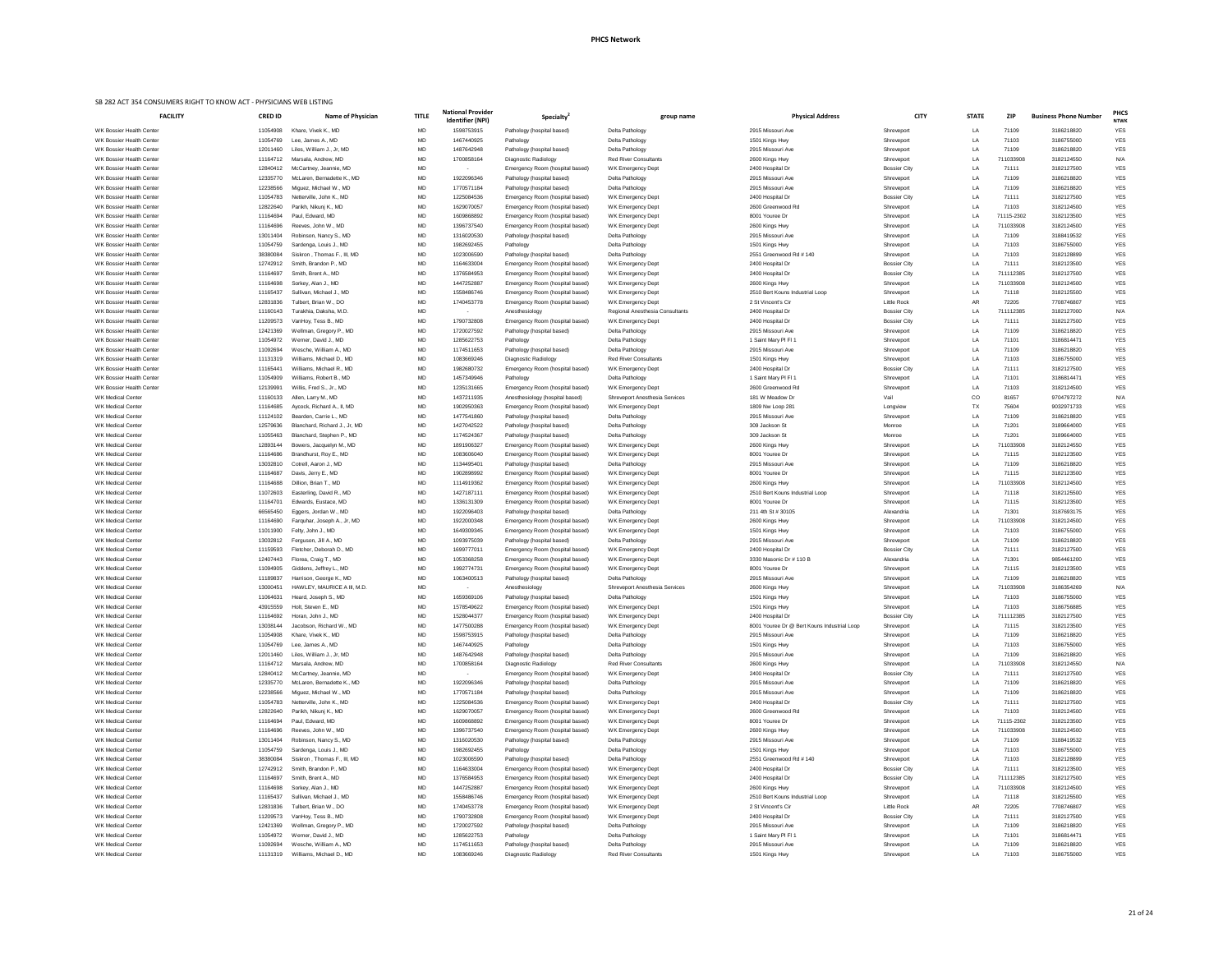|                                    |                |                               |              | <b>National Provider</b> |                                 |                                   |                                             |                     |              |            |                              | PHC:        |
|------------------------------------|----------------|-------------------------------|--------------|--------------------------|---------------------------------|-----------------------------------|---------------------------------------------|---------------------|--------------|------------|------------------------------|-------------|
| <b>FACILITY</b>                    | <b>CRED ID</b> | Name of Physician             | <b>TITLE</b> | <b>Identifier (NPI)</b>  | <b>Specialty</b>                | group name                        | <b>Physical Address</b>                     | <b>CITY</b>         | <b>STATE</b> | <b>ZIP</b> | <b>Business Phone Number</b> | <b>NTWI</b> |
| <b>WK Medical Center</b>           | 11165441       | Williams, Michael R., MD      | MD           | 1982680732               | Emergency Room (hospital based) | WK Emergency Dept                 | 2400 Hospital Dr                            | <b>Bossier City</b> | LA           | 71111      | 3182127500                   | <b>YES</b>  |
| <b>WK Medical Center</b>           | 11054909       | Williams, Robert B., MD       | <b>MD</b>    | 1457349946               | Pathology                       | Delta Pathology                   | 1 Saint Mary PI FI 1                        | Shreveport          | LA           | 71101      | 3186814471                   | <b>YES</b>  |
| <b>WK Medical Center</b>           | 12139991       | Willis, Fred S., Jr., MD      | MD           | 1235131665               | Emergency Room (hospital based) | WK Emergency Dept                 | 2600 Greenwood Ro                           | Shreveport          | LA           | 71103      | 3182124500                   | <b>YES</b>  |
| WK Pierremont Health Center        | 11164685       | Aycock, Richard A., II, MD    | <b>MD</b>    | 1902950363               | Emergency Room (hospital based) | WK Emergency Dept                 | 1809 Nw Loop 281                            | Longview            | TX           | 75604      | 9032971733                   | <b>YES</b>  |
| WK Pierremont Health Center        | 11124102       | Bearden, Carrie L., MD        | <b>MD</b>    | 1477541860               |                                 |                                   | 2915 Missouri Ave                           |                     | LA           | 71109      | 3186218820                   | <b>YES</b>  |
|                                    |                |                               |              |                          | Pathology (hospital based)      | Delta Pathology                   |                                             | Shreveport          |              |            |                              |             |
| WK Pierremont Health Center        | 12579636       | Blanchard, Richard J., Jr, MD | MD           | 1427042522               | Pathology (hospital based)      | Delta Pathology                   | 309 Jackson St                              | Monroe              | LA           | 71201      | 3189664000                   | YES         |
| WK Pierremont Health Center        | 11055463       | Blanchard, Stephen P., MD     | MD           | 1174524367               | Pathology (hospital based)      | Delta Pathology                   | 309 Jackson St                              | Monroe              | LA           | 71201      | 3189664000                   | <b>YES</b>  |
| WK Pierremont Health Center        | 12893144       | Bowers, Jacquelyn M., MD      | <b>MD</b>    | 1891906327               | Emergency Room (hospital based) | WK Emergency Dept                 | 2600 Kings Hwy                              | Shreveport          | LA           | 711033908  | 3182124550                   | <b>YES</b>  |
| <b>WK Pierremont Health Center</b> | 11164686       | Brandhurst, Roy E., MD        | <b>MD</b>    | 1083606040               | Emergency Room (hospital based) | WK Emergency Dept                 | 8001 Youree Dr                              | Shreveport          | LA           | 71115      | 3182123500                   | <b>YES</b>  |
| <b>WK Pierremont Health Center</b> | 13032810       | Cotrell, Aaron J., MD         | <b>MD</b>    | 1134495401               | Pathology (hospital based)      | Delta Pathology                   | 2915 Missouri Ave                           | Shreveport          | LA           | 71109      | 3186218820                   | <b>YES</b>  |
| WK Pierremont Health Center        | 11164687       | Davis, Jerry E., MD           | <b>MD</b>    | 1902898992               | Emergency Room (hospital based) | WK Emergency Dept                 | 8001 Youree Dr                              | Shreveport          | LA           | 71115      | 3182123500                   | <b>YES</b>  |
| WK Pierremont Health Center        | 11164688       | Dillion, Brian T., MD         | <b>MD</b>    | 1114919362               | Emergency Room (hospital based) | WK Emergency Dept                 | 2600 Kings Hwy                              | Shreveport          | LA           | 711033908  | 3182124500                   | <b>YES</b>  |
|                                    | 11072603       |                               | <b>MD</b>    | 1427187111               |                                 |                                   | 2510 Bert Kouns Industrial Loop             |                     | LA           | 71118      | 3182125500                   |             |
| WK Pierremont Health Center        |                | Easterling, David R., MD      |              |                          | Emergency Room (hospital based) | WK Emergency Dept                 |                                             | Shreveport          |              |            |                              | <b>YES</b>  |
| WK Pierremont Health Center        | 11164701       | Edwards, Eustace, MD          | MD           | 1336131309               | Emergency Room (hospital based) | WK Emergency Dept                 | 8001 Youree Dr                              | Shreveport          | LA           | 71115      | 3182123500                   | <b>YES</b>  |
| WK Pierremont Health Center        | 66565450       | Eggers, Jordan W., MD         | <b>MD</b>    | 1922096403               | Pathology (hospital based)      | Delta Pathology                   | 211 4th St # 30105                          | Alexandria          | LA           | 71301      | 3187693175                   | <b>YES</b>  |
| <b>WK Pierremont Health Center</b> | 11164690       | Farguhar, Joseph A., Jr, MD   | <b>MD</b>    | 1922000348               | Emergency Room (hospital based) | WK Emergency Dept                 | 2600 Kings Hwy                              | Shreveport          | LA           | 711033908  | 3182124500                   | <b>YES</b>  |
| <b>WK Pierremont Health Center</b> | 11011900       | Felty, John J., MD            | <b>MD</b>    | 1649309345               | Emergency Room (hospital based) | WK Emergency Dept                 | 1501 Kings Hwy                              | Shreveport          | LA           | 71103      | 3186755000                   | <b>YES</b>  |
| WK Pierremont Health Center        | 13032812       | Ferguson, Jill A., MD         | MD           | 1093975039               | Pathology (hospital based)      | Delta Pathology                   | 2915 Missouri Ave                           | Shreveport          | LA           | 71109      | 3186218820                   | <b>YES</b>  |
| WK Pierremont Health Center        | 11159593       | Fletcher, Deborah D., MD      | <b>MD</b>    | 1699777011               | Emergency Room (hospital based) | WK Emergency Dept                 | 2400 Hospital Dr                            | <b>Bossier City</b> | LA           | 71111      | 3182127500                   | <b>YES</b>  |
| WK Pierremont Health Center        | 12407443       | Florea, Craig T., MD          | <b>MD</b>    | 1053368258               | Emergency Room (hospital based) | WK Emergency Dept                 | 3330 Masonic Dr # 110 B                     | Alexandria          | LA           | 71301      | 9854461200                   | <b>YES</b>  |
|                                    |                |                               |              |                          |                                 |                                   |                                             |                     |              |            |                              |             |
| WK Pierremont Health Center        | 11055491       | Fuller, Colleen, M.D.         | <b>MD</b>    |                          | Anesthesiology (hospital based) | Pierremont Anesthesia Consultants | 8001 Youree Dr                              | Shreveport          | LA           | 711152302  | 3182123000                   | N/A         |
| <b>WK Pierremont Health Center</b> | 11094905       | Giddens, Jeffrey L., MD       | <b>MD</b>    | 1992774731               | Emergency Room (hospital based) | WK Emergency Dept                 | 8001 Youree Dr                              | Shreveport          | LA           | 71115      | 3182123500                   | YES         |
| WK Pierremont Health Center        | 11189837       | Harrison, George K., MD       | <b>MD</b>    | 1063400513               | Pathology (hospital based)      | Delta Pathology                   | 2915 Missouri Ave                           | Shreveport          | LA           | 71109      | 3186218820                   | <b>YES</b>  |
| WK Pierremont Health Center        | 11064631       | Heard, Joseph S., MD          | MD           | 1659369106               | Pathology (hospital based)      | Delta Pathology                   | 1501 Kings Hwy                              | Shreveport          | LA           | 71103      | 3186755000                   | <b>YES</b>  |
| <b>WK Pierremont Health Center</b> | 43915559       | Holt, Steven E., MD           | MD           | 1578549622               | Emergency Room (hospital based) | WK Emergency Dept                 | 1501 Kings Hwy                              | Shreveport          | LA           | 71103      | 3186756885                   | YES         |
| WK Pierremont Health Center        | 11164692       | Horan, John J., MD            | <b>MD</b>    | 1528044377               | Emergency Room (hospital based) | WK Emergency Dept                 | 2400 Hospital Dr                            | <b>Bossier City</b> | LA           | 711112385  | 3182127500                   | <b>YES</b>  |
| WK Pierremont Health Center        | 13038144       | Jacobson, Richard W., MD      | <b>MD</b>    | 1477500288               | Emergency Room (hospital based) | WK Emergency Dept                 | 8001 Youree Dr @ Bert Kouns Industrial Loop | Shreveport          | LA           | 71115      | 3182123500                   | <b>YES</b>  |
| WK Pierremont Health Center        | 11054908       | Khare, Vivek K., MD           | MD           | 1598753915               | Pathology (hospital based)      | Delta Pathology                   | 2915 Missouri Ave                           | Shreveport          | LA           | 71109      | 3186218820                   | YES         |
|                                    |                |                               |              |                          |                                 |                                   |                                             |                     |              |            |                              |             |
| <b>WK Pierremont Health Center</b> | 11054769       | Lee, James A., MD             | <b>MD</b>    | 1467440925               | Pathology                       | Delta Pathology                   | 1501 Kings Hwy                              | Shreveport          | LA           | 71103      | 3186755000                   | <b>YES</b>  |
| WK Pierremont Health Center        | 12011460       | Liles, William J., Jr, MD     | <b>MD</b>    | 1487642948               | Pathology (hospital based)      | Delta Pathology                   | 2915 Missouri Ave                           | Shreveport          | LA           | 71109      | 3186218820                   | YES         |
| WK Pierremont Health Center        | 11164712       | Marsala, Andrew, MD           | MD.          | 1700858164               | Diagnostic Radiology            | <b>Red River Consultants</b>      | 2600 Kings Hwy                              | Shreveport          | LA           | 711033908  | 3182124550                   | N/A         |
| <b>WK Pierremont Health Center</b> | 11160138       | Mayfield, Keith, M.D.         | MD           |                          | Anesthesiology (hospital based) | Pierremont Anesthesia Consultants | 8001 Youree Dr                              | Shreveport          | LA           | 711152302  | 3182123266                   | N/A         |
| <b>WK Pierremont Health Center</b> | 12840412       | McCartney, Jeannie, MD        | <b>MD</b>    |                          | Emergency Room (hospital based) | WK Emergency Dept                 | 2400 Hospital Dr                            | <b>Bossier City</b> | LA           | 71111      | 3182127500                   | YES         |
| WK Pierremont Health Center        | 12335770       | McLaren, Bernadette K., MD    | MD           | 1922096346               | Pathology (hospital based)      | Delta Pathology                   | 2915 Missouri Ave                           | Shreveport          | LA           | 71109      | 3186218820                   | YES         |
| <b>WK Pierremont Health Center</b> | 11160139       | Miciotto, Christopher, M.D.   | MD           | $\sim$ $-$               | Anesthesiology (hospital based) | Pierremont Anesthesia Consultants | 8001 Youree Dr                              | Shreveport          | LA           | 711152302  | 3182123266                   | N/A         |
| <b>WK Pierremont Health Center</b> | 12238566       | Miguez, Michael W., MD        | <b>MD</b>    | 1770571184               | Pathology (hospital based)      | Delta Pathology                   | 2915 Missouri Ave                           | Shreveport          | LA           | 71109      | 3186218820                   | YES         |
|                                    |                |                               |              |                          |                                 |                                   |                                             |                     |              |            |                              |             |
| <b>WK Pierremont Health Center</b> | 11054783       | Netterville, John K., MD      | <b>MD</b>    | 1225084536               | Emergency Room (hospital based) | WK Emergency Dept                 | 2400 Hospital Dr                            | <b>Bossier City</b> | LA           | 71111      | 3182127500                   | <b>YES</b>  |
| <b>WK Pierremont Health Center</b> | 12822640       | Parikh, Nikunj K., MD         | <b>MD</b>    | 1629070057               | Emergency Room (hospital based) | WK Emergency Dept                 | 2600 Greenwood Rd                           | Shreveport          | LA           | 71103      | 3182124500                   | YES         |
| <b>WK Pierremont Health Center</b> | 11164694       | Paul, Edward, MD              | MD           | 1609868892               | Emergency Room (hospital based) | WK Emergency Dept                 | 8001 Youree Dr                              | Shreveport          | LA           | 71115-2302 | 3182123500                   | YES         |
| <b>WK Pierremont Health Center</b> | 11164696       | Reeves, John W., MD           | MD           | 1396737540               | Emergency Room (hospital based) | WK Emergency Dept                 | 2600 Kings Hwy                              | Shreveport          | LA           | 711033908  | 3182124500                   | <b>YES</b>  |
| <b>WK Pierremont Health Center</b> | 13011404       | Robinson, Nancy S., MD        | <b>MD</b>    | 1316020530               | Pathology (hospital based)      | Delta Pathology                   | 2915 Missouri Ave                           | Shreveport          | LA           | 71109      | 3188419532                   | YES         |
| <b>WK Pierremont Health Center</b> | 11054759       | Sardenga, Louis J., MD        | <b>MD</b>    | 1982692455               | Pathology                       | Delta Pathology                   | 1501 Kings Hwy                              | Shreveport          | LA           | 71103      | 3186755000                   | <b>YES</b>  |
| WK Pierremont Health Center        | 38380084       | Siskron, Thomas F., III, MD   | <b>MD</b>    | 1023006590               | Pathology (hospital based)      | Delta Pathology                   | 2551 Greenwood Rd # 140                     | Shreveport          | LA           | 71103      | 3182128899                   | <b>YES</b>  |
|                                    |                |                               |              |                          |                                 |                                   |                                             |                     | LA           |            | 3182123500                   |             |
| <b>WK Pierremont Health Center</b> | 12742912       | Smith, Brandon P., MD         | <b>MD</b>    | 1164633004               | Emergency Room (hospital based) | WK Emergency Dept                 | 2400 Hospital Dr                            | <b>Bossier City</b> |              | 71111      |                              | YES         |
| <b>WK Pierremont Health Center</b> | 11164697       | Smith, Brent A., MD           | <b>MD</b>    | 1376584953               | Emergency Room (hospital based) | WK Emergency Dept                 | 2400 Hospital Dr                            | <b>Bossier City</b> | LA           | 711112385  | 3182127500                   | <b>YES</b>  |
| <b>WK Pierremont Health Center</b> | 11164698       | Sorkey, Alan J., MD           | MD           | 1447252887               | Emergency Room (hospital based) | WK Emergency Dept                 | 2600 Kings Hwy                              | Shreveport          | LA           | 711033908  | 3182124500                   | YES         |
| <b>WK Pierremont Health Center</b> | 11165437       | Sullivan, Michael J., MD      | MD           | 1558486746               | Emergency Room (hospital based) | WK Emergency Dept                 | 2510 Bert Kouns Industrial Loop             | Shreveport          | LA           | 71118      | 3182125500                   | YES         |
| <b>WK Pierremont Health Center</b> | 11160142       | Taylor, Maxwell A., MD        | <b>MD</b>    | $\sim$                   | Anesthesiology (hospital based) | Pierremont Anesthesia Consultants | 8001 Youree Dr                              | Shreveport          | LA           | 71115      | 3187971743                   | N/A         |
| <b>WK Pierremont Health Center</b> | 12831836       | Tulbert, Brian W., DO         | <b>MD</b>    | 1740453778               | Emergency Room (hospital based) | WK Emergency Dept                 | 2 St Vincent's Cir                          | <b>Little Rock</b>  | AF           | 72205      | 7708746807                   | <b>YES</b>  |
| WK Pierremont Health Center        | 11209573       | VanHoy, Tess B., MD           | <b>MD</b>    | 1790732808               | Emergency Room (hospital based) | WK Emergency Dept                 | 2400 Hospital Dr                            | <b>Bossier City</b> | LA           | 71111      | 3182127500                   | YES         |
| <b>WK Pierremont Health Center</b> | 12421369       | Wellman, Gregory P., MD       | <b>MD</b>    | 1720027592               | Pathology (hospital based)      | Delta Pathology                   | 2915 Missouri Ave                           | Shreveport          | LA           | 71109      | 3186218820                   | <b>YES</b>  |
|                                    |                |                               |              |                          |                                 |                                   |                                             |                     |              |            |                              |             |
| WK Pierremont Health Center        | 11054972       | Werner, David J., MD          | <b>MD</b>    | 1285622753               | Pathology                       | Delta Pathology                   | 1 Saint Mary PI FI 1                        | Shreveport          | LA           | 71101      | 3186814471                   | YES         |
| WK Pierremont Health Center        | 11092694       | Wesche, William A., MD        | MD           | 1174511653               | Pathology (hospital based)      | Delta Pathology                   | 2915 Missouri Ave                           | Shreveport          | LA           | 71109      | 3186218820                   | <b>YES</b>  |
| <b>WK Pierremont Health Center</b> | 11131319       | Williams, Michael D., MD      | MD           | 1083669246               | Diagnostic Radiology            | <b>Red River Consultants</b>      | 1501 Kings Hwy                              | Shreveport          | LA           | 71103      | 3186755000                   | <b>YES</b>  |
| <b>WK Pierremont Health Center</b> | 11165441       | Williams, Michael R., MD      | <b>MD</b>    | 1982680732               | Emergency Room (hospital based) | WK Emergency Dept                 | 2400 Hospital Dr                            | <b>Bossier City</b> | LA           | 71111      | 3182127500                   | <b>YES</b>  |
| <b>WK Pierremont Health Center</b> | 11054909       | Williams, Robert B., MD       | <b>MD</b>    | 1457349946               | Pathology                       | Delta Pathology                   | 1 Saint Mary PI FI 1                        | Shreveport          | LA           | 71101      | 3186814471                   | <b>YES</b>  |
| <b>WK Pierremont Health Center</b> | 12139991       | Willis, Fred S., Jr., MD      | <b>MD</b>    | 1235131665               | Emergency Room (hospital based) | WK Emergency Dept                 | 2600 Greenwood Rd                           | Shreveport          | LA           | 71103      | 3182124500                   | <b>YES</b>  |
| WK South                           | 11164685       | Aycock, Richard A., II, MD    | <b>MD</b>    | 1902950363               | Emergency Room (hospital based) | WK Emergency Dept                 | 1809 Nw Loop 281                            | Longview            | TX           | 75604      | 9032971733                   | <b>YES</b>  |
| WK South                           | 11124102       | Bearden, Carrie L., MD        | MD           | 1477541860               | Pathology (hospital based)      | Delta Pathology                   | 2915 Missouri Ave                           | Shreveport          | LA           | 71109      | 3186218820                   | <b>YES</b>  |
| <b>WK South</b>                    | 12579636       | Blanchard, Richard J., Jr, MD | MD           | 1427042522               | Pathology (hospital based)      | Delta Pathology                   | 309 Jackson St                              | Monroe              | LA           | 71201      | 3189664000                   | <b>YES</b>  |
|                                    |                |                               |              |                          |                                 |                                   |                                             |                     |              |            |                              |             |
| WK South                           | 11055463       | Blanchard, Stephen P., MD     | MD           | 1174524367               | Pathology (hospital based)      | Delta Pathology                   | 309 Jackson St                              | Monroe              | LA           | 71201      | 3189664000                   | <b>YES</b>  |
| <b>WK South</b>                    | 12383559       | Bonifacio, Lea A., MD         | <b>MD</b>    | 100380921                | Other (hospital based)          |                                   | 2510 Bert Kouns Industrial Loop Ste 215     | Shreveport          | LA           | 71118      | 3182125970                   | YES         |
| WK South                           | 12851892       | Bonts, Kimberly J., BSN       |              | 1003116682               | <b>Nurse Practitioner</b>       |                                   | 2510 Bert Kouns Industrial Loop Ste 215     | Shreveport          |              | 71118      | 3182125970                   | <b>YES</b>  |
| WK South                           | 12893144       | Bowers, Jacquelyn M., MD      | MD           | 1891906327               | Emergency Room (hospital based) | WK Emergency Dept                 | 2600 Kings Hwy                              | Shreveport          | LA           | 711033908  | 3182124550                   | YES         |
| WK South                           | 11164686       | Brandhurst, Roy E., MD        | <b>MD</b>    | 1083606040               | Emergency Room (hospital based) | WK Emergency Dept                 | 8001 Youree Dr                              | Shreveport          | LA           | 71115      | 3182123500                   | <b>YES</b>  |
| WK South                           | 13032810       | Cotrell, Aaron J., MD         | <b>MD</b>    | 1134495401               | Pathology (hospital based)      | Delta Pathology                   | 2915 Missouri Ave                           | Shreveport          | LA           | 71109      | 3186218820                   | <b>YES</b>  |
| WK South                           | 11164687       | Davis, Jerry E., MD           | <b>MD</b>    | 1902898992               | Emergency Room (hospital based) | WK Emergency Dept                 | 8001 Youree Dr                              | Shreveport          | LA           | 71115      | 3182123500                   | <b>YES</b>  |
| WK South                           | 11164688       | Dillion, Brian T., MD         | <b>MD</b>    | 1114919362               | Emergency Room (hospital based) | WK Emergency Dept                 | 2600 Kings Hwy                              | Shreveport          | LA           | 711033908  | 3182124500                   | <b>YES</b>  |
|                                    |                |                               |              |                          |                                 |                                   |                                             |                     |              |            |                              |             |
| WK South                           | 11072603       | Easterling, David R., MD      | <b>MD</b>    | 1427187111               | Emergency Room (hospital based) | WK Emergency Dept                 | 2510 Bert Kouns Industrial Loop             | Shreveport          | LA           | 71118      | 3182125500                   | YES         |
| WK South                           | 11164701       | Edwards, Eustace, MD          | <b>MD</b>    | 1336131309               | Emergency Room (hospital based) | WK Emergency Dept                 | 8001 Youree Dr                              | Shreveport          | LA           | 71115      | 3182123500                   | <b>YES</b>  |
| WK South                           | 66565450       | Eggers, Jordan W., MD         | <b>MD</b>    | 1922096403               | Pathology (hospital based)      | Delta Pathology                   | 211 4th St # 30105                          | Alexandria          | LA           | 71301      | 3187693175                   | <b>YES</b>  |
| WK South                           | 11164690       | Farquhar, Joseph A., Jr, MD   | MD           | 1922000348               | Emergency Room (hospital based) | WK Emergency Dept                 | 2600 Kings Hwy                              | Shreveport          | LA           | 711033908  | 3182124500                   | <b>YES</b>  |
| WK South                           | 11011900       | Felty, John J., MD            | <b>MD</b>    | 1649309345               | Emergency Room (hospital based) | WK Emergency Dept                 | 1501 Kings Hwy                              | Shreveport          | LA           | 71103      | 3186755000                   | <b>YES</b>  |
| WK South                           | 13032812       | Ferguson, Jill A., MD         | <b>MD</b>    | 1093975039               | Pathology (hospital based)      | Delta Pathology                   | 2915 Missouri Ave                           | Shreveport          | LA           | 71109      | 3186218820                   | <b>YES</b>  |
| WK South                           | 11159593       | Fletcher, Deborah D., MD      | <b>MD</b>    | 1699777011               | Emergency Room (hospital based) | WK Emergency Dept                 | 2400 Hospital Dr                            | <b>Bossier City</b> | LA           | 71111      | 3182127500                   | YES         |
| WK South                           | 12407443       | Florea, Craig T., MD          | MD           | 1053368258               | Emergency Room (hospital based) | WK Emergency Dept                 | 3330 Masonic Dr # 110 B                     | Alexandria          | LA           | 71301      | 9854461200                   | <b>YES</b>  |
| WK South                           | 11094905       | Giddens, Jeffrey L., MD       | MD           | 1992774731               | Emergency Room (hospital based) | WK Emergency Dept                 | 8001 Youree Dr                              | Shreveport          | LA           | 71115      | 3182123500                   | YES         |
|                                    |                |                               |              |                          |                                 |                                   |                                             |                     |              |            |                              |             |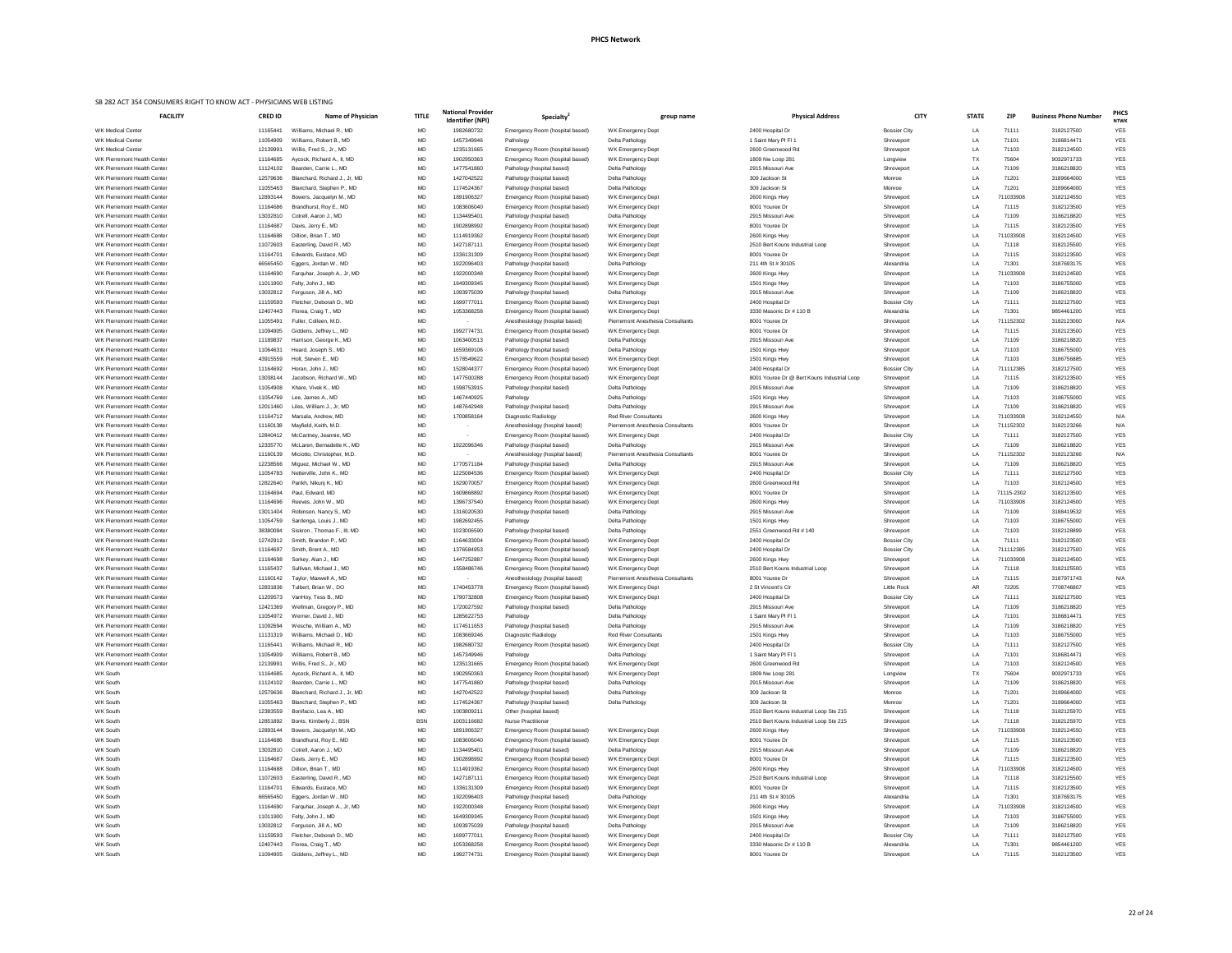| <b>FACILITY</b>             | <b>CRED ID</b> | <b>Name of Physician</b>     | <b>TITLE</b> | <b>National Provider</b><br><b>Identifier (NPI)</b> | Specialty <sup>®</sup>              | group name                                | <b>Physical Address</b>                       | <b>CITY</b>         | <b>STATE</b> | <b>ZIP</b> | <b>Business Phone Number</b> | PHCS<br><b>NTWK</b> |
|-----------------------------|----------------|------------------------------|--------------|-----------------------------------------------------|-------------------------------------|-------------------------------------------|-----------------------------------------------|---------------------|--------------|------------|------------------------------|---------------------|
| WK South                    | 11189837       | Harrison, George K., MD      | MD           | 1063400513                                          | Pathology (hospital based)          | Delta Pathology                           | 2915 Missouri Ave                             | Shreveport          | LA           | 71109      | 3186218820                   | <b>YES</b>          |
| WK South                    | 11064631       | Heard, Joseph S., MD         | MD           | 1659369106                                          | Pathology (hospital based)          | Delta Pathology                           | 1501 Kings Hwy                                | Shreveport          | LA           | 71103      | 3186755000                   | <b>YES</b>          |
| WK South                    | 43915559       | Holt, Steven E., MD          | MD           | 1578549622                                          | Emergency Room (hospital based)     | WK Emergency Dept                         | 1501 Kings Hwy                                | Shreveport          | LA           | 71103      | 3186756885                   | <b>YES</b>          |
| <b>WK South</b>             | 11164692       | Horan, John J., MD           | MD           | 1528044377                                          | Emergency Room (hospital based)     | WK Emergency Dept                         | 2400 Hospital Dr                              | <b>Bossier City</b> | LA           | 711112385  | 3182127500                   | <b>YES</b>          |
| WK South                    | 13038144       | Jacobson, Richard W., MD     | MD           | 1477500288                                          | Emergency Room (hospital based)     | WK Emergency Dept                         | 8001 Youree Dr @ Bert Kouns Industrial Loop   | Shreveport          | LA           | 71115      | 3182123500                   | <b>YES</b>          |
| WK South                    | 11054908       | Khare, Vivek K., MD          | MD           | 1598753915                                          | Pathology (hospital based)          | Delta Pathology                           | 2915 Missouri Ave                             | Shreveport          | LA           | 71109      | 3186218820                   | <b>YES</b>          |
| WK South                    | 11054769       | Lee, James A., MD            | MD           | 1467440925                                          | Pathology                           | Delta Pathology                           | 1501 Kings Hwy                                | Shreveport          | LA           | 71103      | 3186755000                   | <b>YES</b>          |
| <b>WK South</b>             | 12011460       | Liles, William J., Jr, MD    | MD           | 1487642948                                          | Pathology (hospital based)          | Delta Pathology                           | 2915 Missouri Ave                             | Shreveport          | LA           | 71109      | 3186218820                   | <b>YES</b>          |
| <b>WK South</b>             | 12594812       | Lilley, C Doug, M.D.         | MD           | $\sim$ $-$                                          | Anesthesiology (hospital based)     | South Shreveport Anesthesia Services      | 1945 E 70th St                                | Shreveport          | LA           | 71105      | 3187971743                   | N/A                 |
| <b>WK South</b>             | 53453294       | Manchandia, Bharti M., MD    | MD           | 1689612392                                          | Neonatal-Perinatal Medicine         |                                           | 870 Olive St                                  | Shreveport          | LA           | 711042159  | 3182222229                   | YES                 |
| WK South                    | 11164712       | Marsala, Andrew, MD          | MD           | 1700858164                                          | Diagnostic Radiology                | <b>Red River Consultants</b>              | 2600 Kings Hwy                                | Shreveport          | LA           | 711033908  | 3182124550                   | N/A                 |
| WK South                    | 12840412       | McCartney, Jeannie, MD       | MD           | $\sim$                                              | Emergency Room (hospital based)     | WK Emergency Dept                         | 2400 Hospital Dr                              | <b>Bossier City</b> | LA           | 71111      | 3182127500                   | <b>YES</b>          |
| <b>WK South</b>             | 12335770       | McLaren, Bernadette K., MD   | MD           | 1922096346                                          | Pathology (hospital based)          | Delta Pathology                           | 2915 Missouri Ave                             | Shreveport          | LA           | 71109      | 3186218820                   | YES                 |
| <b>WK South</b>             | 12238566       | Miguez, Michael W., MD       | MD           | 1770571184                                          | Pathology (hospital based)          | Delta Pathology                           | 2915 Missouri Ave                             | Shreveport          | LA           | 71109      | 3186218820                   | <b>YES</b>          |
| WK South                    | 11054783       | Netterville, John K., MD     | MD           | 1225084536                                          | Emergency Room (hospital based)     | WK Emergency Dept                         | 2400 Hospital Dr                              | <b>Bossier City</b> | LA           | 71111      | 3182127500                   | <b>YES</b>          |
| <b>WK South</b>             | 12822640       | Parikh, Nikunj K., MD        | MD           | 1629070057                                          | Emergency Room (hospital based)     | WK Emergency Dept                         | 2600 Greenwood Rd                             | Shreveport          | LA           | 71103      | 3182124500                   | <b>YES</b>          |
| WK South                    | 11164694       | Paul, Edward, MD             | MD           | 1609868892                                          | Emergency Room (hospital based)     | WK Emergency Dept                         | 8001 Youree Dr                                | Shreveport          | LA           | 71115-2302 | 3182123500                   | <b>YES</b>          |
| WK South                    | 11164696       | Reeves, John W., MD          | MD           | 1396737540                                          | Emergency Room (hospital based)     | WK Emergency Dept                         | 2600 Kings Hwy                                | Shreveport          | LA           | 711033908  | 3182124500                   | <b>YES</b>          |
| <b>WK South</b>             | 13011404       | Robinson, Nancy S., MD       | MD           | 1316020530                                          | Pathology (hospital based)          | Delta Pathology                           | 2915 Missouri Ave                             | Shreveport          | LA           | 71109      | 3188419532                   | <b>YES</b>          |
| <b>WK South</b>             | 11054759       | Sardenga, Louis J., MD       | MD           | 1982692455                                          | Pathology                           | Delta Pathology                           | 1501 Kings Hwy                                | Shreveport          | LA           | 71103      | 3186755000                   | <b>YES</b>          |
| WK South                    | 38380084       | Siskron, Thomas F., III, MD  | MD           | 1023006590                                          | Pathology (hospital based)          | Delta Pathology                           | 2551 Greenwood Rd # 140                       | Shreveport          | LA           | 71103      | 3182128899                   | <b>YES</b>          |
| WK South                    | 12742912       | Smith, Brandon P., MD        | MD           | 1164633004                                          | Emergency Room (hospital based)     | WK Emergency Dept                         | 2400 Hospital Dr                              | <b>Bossier City</b> | LA           | 71111      | 3182123500                   | <b>YES</b>          |
| WK South                    | 11164697       | Smith, Brent A., MD          | MD           | 1376584953                                          | Emergency Room (hospital based)     | WK Emergency Dept                         | 2400 Hospital Dr                              | <b>Bossier City</b> | LA           | 711112385  | 3182127500                   | YES                 |
| <b>WK South</b>             | 11164698       | Sorkey, Alan J., MD          | MD           | 1447252887                                          | Emergency Room (hospital based)     | WK Emergency Dept                         | 2600 Kings Hwy                                | Shreveport          | <b>LA</b>    | 711033908  | 3182124500                   | <b>YES</b>          |
| <b>WK South</b>             | 11165437       | Sullivan, Michael J., MD     | MD           | 1558486746                                          | Emergency Room (hospital based)     | WK Emergency Dept                         | 2510 Bert Kouns Industrial Loop               | Shreveport          | LA           | 71118      | 3182125500                   | <b>YES</b>          |
| <b>WK South</b>             | 12831836       | Tulbert, Brian W., DO        | MD           | 1740453778                                          | Emergency Room (hospital based)     | WK Emergency Dept                         | 2 St Vincent's Cir                            | Little Rock         | AR           | 72205      | 7708746807                   | <b>YES</b>          |
| <b>WK South</b>             | 11209573       | VanHoy, Tess B., MD          | MD           | 1790732808                                          | Emergency Room (hospital based)     | WK Emergency Dept                         | 2400 Hospital Dr                              | <b>Bossier City</b> | LA           | 71111      | 3182127500                   | <b>YES</b>          |
| WK South                    | 12421369       | Wellman, Gregory P., MD      | MD           | 1720027592                                          | Pathology (hospital based)          | Delta Pathology                           | 2915 Missouri Ave                             | Shreveport          | LA           | 71109      | 3186218820                   | <b>YES</b>          |
| WK South                    | 11054972       | Werner, David J., MD         | MD           | 1285622753                                          | Pathology                           | Delta Pathology                           | 1 Saint Mary PI FI 1                          | Shreveport          | LA           | 71101      | 3186814471                   | <b>YES</b>          |
| <b>WK South</b>             | 11092694       | Wesche, William A., MD       | <b>MD</b>    | 1174511653                                          | Pathology (hospital based)          | Delta Pathology                           | 2915 Missouri Ave                             | Shreveport          | LA           | 71109      | 3186218820                   | <b>YES</b>          |
| WK South                    | 11160145       | Wheeler, Dana, M.D.          |              |                                                     | Anesthesiology (hospital based)     | South Shreveport Anesthesia Services      | 2510 Bert Kouns Industrial Loop               | Shreveport          | LA           | 71118      | 3182125159                   | N/A                 |
| <b>WK South</b>             | 12053556       | Whitton, Gerald B., MD       | MD           | 1285666487                                          | Other (hospital based)              |                                           | 2510 Bert Kouns Industrial Loop Ste 215       | Shreveport          | LA           | 71118      | 3182125000                   | <b>YES</b>          |
| WK South                    | 11131319       | Williams, Michael D., MD     | MD           | 1083669246                                          | Diagnostic Radiology                | <b>Red River Consultants</b>              | 1501 Kings Hwy                                | Shreveport          | LA           | 71103      | 3186755000                   | <b>YES</b>          |
| WK South                    | 11165441       | Williams, Michael R., MD     | MD           | 1982680732                                          | Emergency Room (hospital based)     | <b>WK Emergency Dept</b>                  | 2400 Hospital Dr                              | <b>Bossier City</b> | LA           | 71111      | 3182127500                   | <b>YES</b>          |
| <b>WK South</b>             | 11054909       | Williams, Robert B., MD      | MD           | 1457349946                                          | Pathology                           | Delta Pathology                           | 1 Saint Mary PI FI 1                          | Shreveport          | LA           | 71101      | 3186814471                   | <b>YES</b>          |
| <b>WK South</b>             | 12139991       | Willis, Fred S., Jr., MD     | <b>MD</b>    | 1235131665                                          | Emergency Room (hospital based)     | WK Emergency Dept                         | 2600 Greenwood Rd                             | Shreveport          | <b>LA</b>    | 71103      | 3182124500                   | <b>YES</b>          |
| Womens & Childrens Hospital | 12564006       | Adams, Jimmy G., DO          | DO           | 190286858                                           | Neonatal-Perinatal Medicine         | Pediatrix Medical Group of Louisiana, LLC | 1301 Concord Ter                              | Sunrise             | <b>FL</b>    | 33323      | 8002433839                   | <b>YES</b>          |
| Womens & Childrens Hospital | 11060441       | Awotwi, Joseph D., MD        | MD           | 1265545701                                          | Pediatric Emergency Medicine        | Pediatrix Medical Group of Louisiana, LLC | 4600 Ambassador Caffery Pkwy                  | Lafayette           | LA           | 70508      | 3375219100                   | <b>YES</b>          |
| Womens & Childrens Hospital | 12149760       | Baudoin, Bryan E., DO        | DO           | 1922078849                                          | Anesthesiology (hospital based)     | Sheridan Healthcare of Louisiana, Inc.    | 1444 Peterman Dr                              | Alexandria          | LA           | 71301      | 3184425399                   | <b>YES</b>          |
| Womens & Childrens Hospital | 12820370       | Billeaud, Paul, MD           | MD           | 1073710943                                          | Radiology (hospital based)          | Acadiana Radiology Group                  | 118 N Hospital Dr                             | Abbeville           | LA           | 70510      | 3375935421                   | <b>YES</b>          |
| Womens & Childrens Hospital | 11219864       | Bisquera, Jennifer A., MD    | MD           | 1699839902                                          | Neonatal-Perinatal Medicine         | Pediatrix Medical Group of Louisiana, LLC | 501 Medical Center Dr                         | Alexandria          | LA           | 71301      | 3187697000                   | <b>YES</b>          |
| Womens & Childrens Hospital | 12615669       | Borne, Glenn D., MD          | MD           | 1861420507                                          | Other (hospital based)              | Pediatrix Medical Group of Louisiana, LLC | 1301 Concord Ter                              | Sunrise             | FL           | 33323      | 8002433839                   | <b>YES</b>          |
| Womens & Childrens Hospital | 12780768       | Boudreaux, Tonya, MD         | MD           | 1730359977                                          | <b>Pediatric Emergency Medicine</b> | Pediatrix Medical Group of Louisiana, LLC | 1301 Concord Ter                              | Sunrise             | FL           | 33323      | 8002433839                   | <b>YES</b>          |
| Womens & Childrens Hospital | 12567806       | Crosier, M'Liss L., MD       | MD           | 1578589990                                          | Pathology (hospital based)          | Delta Pathology Group                     | 611 Saint Landry St                           | Lafayette           | LA           | 70506      | 3372894383                   | <b>YES</b>          |
| Womens & Childrens Hospital | 12345519       | Dibbs-Vallee, Monique P., MD | MD           | 120580599                                           | Emergency Room (hospital based)     | Pediatrix Medical Group of Louisiana, LLC | 2390 W Congress St                            | Lafayette           | LA           | 70506      | 3372616381                   | <b>YES</b>          |
| Womens & Childrens Hospital | 12120748       | Doherty, Maureen A., DO      | DO           | 1225014863                                          | Anesthesiology                      | Sheridan Healthcare of Louisiana, Inc.    | 827 Linden Ave                                | <b>Baltimore</b>    | MD           | 21201      | 4102258176                   | N/A                 |
| Womens & Childrens Hospital | 12615772       | Doise, Rebecca D., MD        | MD           | 1902842016                                          | <b>Emergency Medicine</b>           | Pediatrix Medical Group of Louisiana, LLC | 4600 Ambassador Caffery Pkwy                  | Lafayette           | LA           | 70508      | 3375219100                   | <b>YES</b>          |
| Womens & Childrens Hospital | 11059718       | Florek, Rodney S., MD        | <b>MD</b>    | 1043269343                                          | Radiology (hospital based)          | Acadiana Radiology Group                  | 118 N Hospital Dr                             | Abbeville           | <b>LA</b>    | 70510      | 3372892180                   | <b>YES</b>          |
| Womens & Childrens Hospital | 12615334       | Fukuda, Juan M., MD          | <b>MD</b>    | 1154314904                                          | Pediatric Emergency Medicine        | Pediatrix Medical Group of Louisiana, LLC | 200 W Esplanade Ave                           | Kenner              | <b>LA</b>    | 70065      | 9857852314                   | <b>YES</b>          |
| Womens & Childrens Hospital | 12829212       | Gaspard, Joshua P., MD       | MD           | 1982815411                                          | Emergency Room (hospital based)     | Pediatrix Medical Group of Louisiana, LLC | 1214 Coolidge Blvd                            | Lafayette           | LA           | 70503      | 7708746807                   | <b>YES</b>          |
| Womens & Childrens Hospital | 12917355       | Gaspard, Toye, MD            | MD           | 1114194420                                          | Other (hospital based)              | Pediatrix Medical Group of Louisiana, LLC | 1301 Concord Ter                              | Sunrise             | <b>FL</b>    | 33323      | 8002433839                   | <b>YES</b>          |
| Womens & Childrens Hospital | 12751277       | Glogover, Philip, MD         | MD           | 1427022177                                          | Pain Medicine                       | Sheridan Healthcare of Louisiana, Inc.    | 3900 Capitol Mall Dr SW                       | Olympia             | W A          | 98502      | 3609562563                   | N/A                 |
| Womens & Childrens Hospital | 12580344       | Glowacki, Gregory L., MD     | <b>MD</b>    | 1710917414                                          | Emergency Room (hospital based)     | Pediatrix Medical Group of Louisiana, LLC | 1214 Coolidge Blvd                            | Lafayette           | LA           | 70503      | 4046457699                   | <b>YES</b>          |
| Womens & Childrens Hospital | 12074385       | Golan, Tomas, MD             | <b>MD</b>    | 1225078090                                          | Other (hospital based)              | Pediatrix Medical Group of Louisiana, LLC | 2315 E Main St                                | New Iberia          | <b>LA</b>    | 705604031  | 3373640441                   | <b>YES</b>          |
| Womens & Childrens Hospital | 13012126       | Grau, Valerie A., MD         | <b>MD</b>    | 1013133735                                          | Anesthesiology (hospital based)     | Sheridan Healthcare of Louisiana, Inc.    | 4630 Ambassador Caffery Pkwy Ste 101          | Lafayette           | <b>LA</b>    | 70508      | 3379931193                   | <b>YES</b>          |
| Womens & Childrens Hospital | 11059230       | Gray, Sidney B., MD          | MD           | 1760402937                                          | Pathology (hospital based)          | Delta Pathology Group                     | 611 Saint Landry St                           | Lafayette           | LA           | 70506      | 3372894383                   | <b>YES</b>          |
| Womens & Childrens Hospital | 11059115       | Gunderson, Victor H., Jr, MD | MD           | 1407800824                                          | Radiology (hospital based)          | Acadiana Radiology Group                  | 118 N Hospital Dr                             | Abbeville           | LA           | 70510      | 3372892180                   | <b>YES</b>          |
| Womens & Childrens Hospital | 12074451       | Hanson, Stephanie B., MD     | MD           | 1518954874                                          | Pathology (hospital based)          | Delta Pathology Group                     | 810 S Broadway St                             | <b>Church Point</b> | <b>LA</b>    | 70525      | 3372371536                   | <b>YES</b>          |
| Womens & Childrens Hospital | 11159132       | Hoppe, Blaine H., MD         | MD           | 1942234190                                          | Radiology (hospital based)          | Acadiana Radiology Group                  | 118 N Hospital Dr                             | Abbeville           | LA           | 70510      | 3864565293                   | <b>YES</b>          |
| Womens & Childrens Hospital | 11058753       | Jayagopal, Vijaya, MD        | MD           | 1447293139                                          | Anesthesiology (hospital based)     | Sheridan Healthcare of Louisiana, Inc.    | 433 Plaza St                                  | Bogalusa            | LA           | 70427      | 9857327122                   | <b>YES</b>          |
| Womens & Childrens Hospital | 12769766       | Kilpatrick, Robert A., MD    | MD           | 1194718064                                          | <b>Emergency Medicine</b>           | Pediatrix Medical Group of Louisiana, LLC | 3186 S Maryland Pkwy                          | Las Vegas           | <b>NV</b>    | 89109      | 8883502911                   | <b>YES</b>          |
| Womens & Childrens Hospital | 11011958       | Krouskop, Richard W., MD     | <b>MD</b>    | 1700806676                                          | Neonatal-Perinatal Medicine         | Pediatrix Medical Group of Louisiana, LLC | 1501 Kings Hwy Ste 5303                       | Shreveport          | <b>LA</b>    | 71103      | 3186755000                   | <b>YES</b>          |
| Womens & Childrens Hospital | 12073961       | Marshak, Joan G., MD         | <b>MD</b>    | 1285635508                                          | Pathology (hospital based)          | Delta Pathology Group                     | 4600 Ambassador Caffery Pkwy #146             | Lafayette           | ΙA           | 70508      | 337989661;                   | <b>YES</b>          |
| Womens & Childrens Hospital | 12770025       | Mckenzie, Sandi L., MD       | MD           | 1922240290                                          | Pediatric Emergency Medicine        | Pediatrix Medical Group of Louisiana, LLC | 4600 Ambassador Caffery Pkwy                  | Lafayette           | LA           | 70508      | 3375219100                   | <b>YES</b>          |
| Womens & Childrens Hospital | 12576804       | McLemore, Henry E., II, MD   | MD           | 1609821883                                          | Radiology (hospital based)          | Acadiana Radiology Group                  | 118 N Hospital Dr                             | Abbeville           | LA           | 70510      | 3375935421                   | <b>YES</b>          |
| Womens & Childrens Hospital | 12465811       | Meyer, Philip J., DO         | DO           | 1427095710                                          | Radiology (hospital based)          | Elaine Junca Women's Imaging Center       | 1500 N Green Ave                              | Purcell             | OK           | 73080      | 4055276524                   | <b>YES</b>          |
| Womens & Childrens Hospital | 12761599       | Miller, Romney K., MD        | MD           | 1477693042                                          | Radiology (hospital based)          | Acadiana Radiology Group                  | 118 N Hospital Dr                             | Abbeville           | LA           | 70510      | 3372892180                   | <b>YES</b>          |
| Womens & Childrens Hospital | 12431196       | Myers, Charles L., MD        | MD           | 1144291634                                          | Anesthesiology (hospital based)     | Sheridan Healthcare of Louisiana, Inc.    | 211 4th St                                    | Alexandria          | LA           | 71301      | 3184484440                   | <b>YES</b>          |
| Womens & Childrens Hospital | 1791           | N/A                          | N/A          | 1518940063                                          | Anesthesiologist                    | Sheridan Healthcare of Louisiana, Inc.    | 1613 N. Harrison Parkway, Suite 200           | Sunrise             | LA           | 33323      | 8004372672                   | <b>YES</b>          |
| Womens & Childrens Hospital | 18794          | N/A                          | N/A          | 1467559161                                          | <b>Emergency Medicine</b>           | Pediatrix Medical Group of Louisiana, LLC | 3001 President George Bush Turnpke, Suite 250 | Richardson          | TX           | 75082      | 8888222855                   | N/A                 |
| Womens & Childrens Hospital | 8821352        | N/A                          | N/A          | 1871627067                                          | Pathologist                         | Delta Pathology Group                     | 3133 W March Ln Ste 1040                      | Stockton            | CA           | 95207      | 2094774432                   | <b>YES</b>          |
| Womens & Childrens Hospital | 365614         | N/A                          | N/A          | 1053368753                                          | Radiologist                         | Elaine Junca Women's Imaging Center       | 5000 Ambassador Caffeery Pkwy Bldg 10         | Lafayette           | LA           | 70508      | 3379938300                   | <b>YES</b>          |
| Womens & Childrens Hospital | 12074045       | Padgett, Ronald N., MD       | MD           | 1174696181                                          | Pathology (hospital based)          | Delta Pathology Group                     | 539 E Prudhomme St                            | Opelousas           | LA           | 70570      | 3379483011                   | <b>YES</b>          |
| Womens & Childrens Hospital | 12578363       | Rhoden, Sandra A., MD        | <b>MD</b>    | 1750466876                                          | Radiology (hospital based)          | Elaine Junca Women's Imaging Center       | 1500 S Main St                                | Ft Worth            | TX           | 76104      | 8179213431                   | <b>YES</b>          |
| Womens & Childrens Hospital | 11071233       | Ruiz, James F., MD           | <b>MD</b>    | 1669552188                                          | Radiology (hospital based)          | Elaine Junca Women's Imaging Center       | 9050 Airline Hwy                              | <b>Baton Rouge</b>  | LA           | 70815      | 2259248266                   | <b>YES</b>          |
| Womens & Childrens Hospital | 12167620       | Salcedo, Luis F., MD         | MD           | 1326013194                                          | Anesthesiology                      | Sheridan Healthcare of Louisiana, Inc.    | 651 E 25th St                                 | Hialeah             |              | 33013      | 3056936100                   | <b>YES</b>          |
| Womens & Childrens Hospital | 69267081       | Seago, Neva D., MD           | MD           | 1003837022                                          | Other (hospital based)              | Pediatrix Medical Group of Louisiana, LLC | 200 Henry Clay Ave                            | New Orleans         | LA           | 70118      | 5048969418                   | <b>YES</b>          |